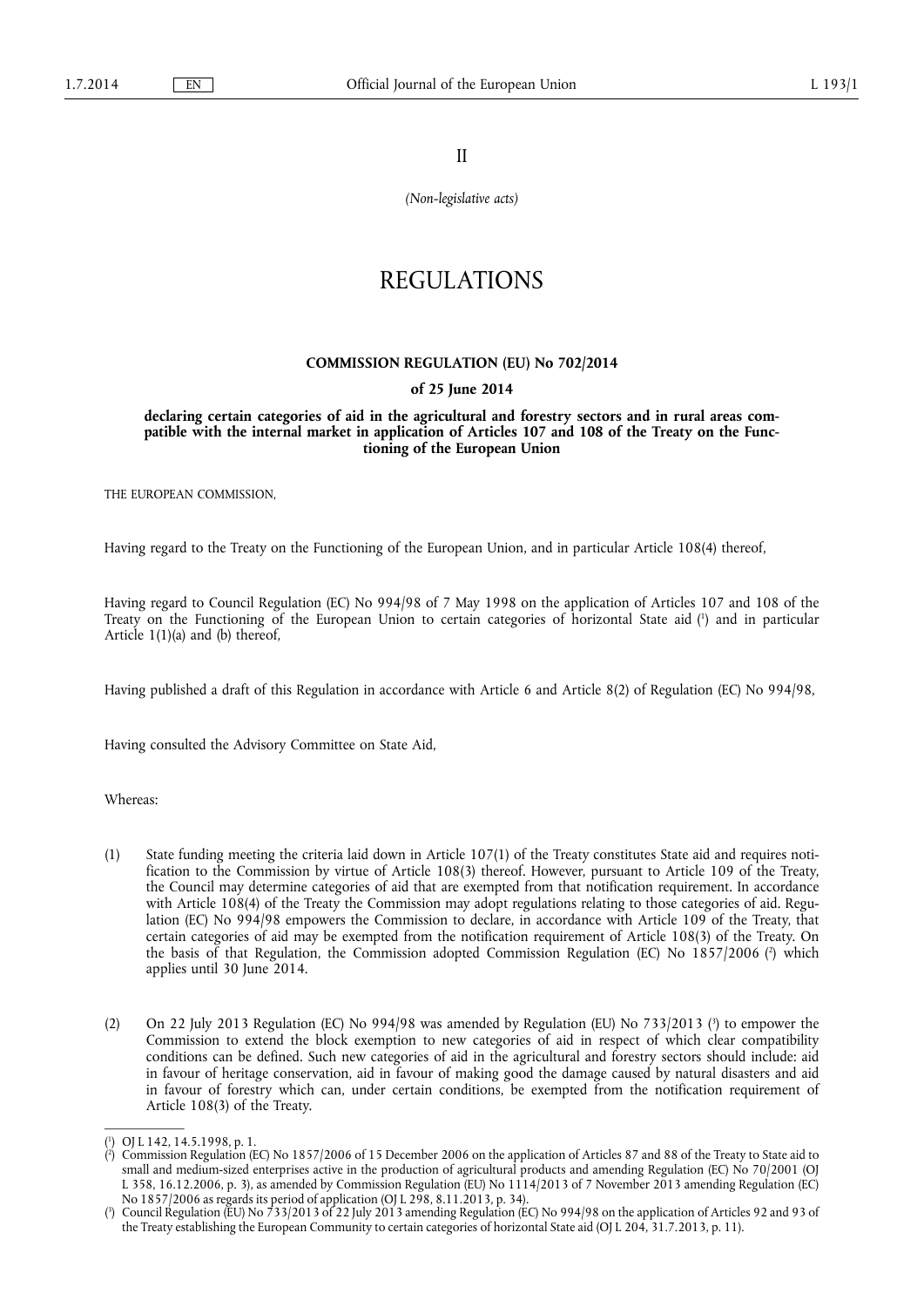(3) Article 42 of the Treaty provides that the rules on competition apply to the production of and trade in agricultural products only to the extent determined by the European Parliament and the Council. Article 211(1) of Regulation (EU) No 1308/2013 of the European Parliament and the Council ( 1 ) provides that State aid rules apply to aid for the production of and trade in agricultural products, subject to specific derogations. Article 211(2) of Regulation (EU) No 1308/2013 provides that State aid rules do not apply to payments made by Member States for measures provided for in that Regulation which are partly or wholly financed by the Union and for measures included in Articles 213 to 218 of that Regulation. Moreover, State aid rules do not apply to payments made by Member States pursuant to Regulation (EU) No 1305/2013 of the European Parliament and of the Council ( 2 ) nor to additional national financing, within the scope of Article 42 of the Treaty. Such payments intended to provide additional national financing within the scope of Article 42 of the Treaty, have to comply with the criteria of Regulation (EU) No 1305/2013 in order to be approved by the Commission as part of the rural development programme of a given Member State. Nevertheless, State aid rules apply, both to the part co-financed under the European Agricultural Fund for Rural Development (EAFRD) and to additional national financing for measures falling outside the scope of Article 42 of the Treaty.

- (4) As the economic effects of aid do not change depending on whether or not it is partly financed by the Union, or whether it is financed by a Member State alone, there should be consistency and coherence between the Commission's policy in respect of the control of State aid, and the support which is granted under the Union's own common agricultural and rural development policy.
- (5) The scope of this Regulation should therefore be aligned with that of Regulation (EU) No 1305/2013, in particular as regards aid in favour of the forestry sector and aid in favour of micro and small and medium-sized enterprises (SMEs) active in rural areas. This Regulation should apply to aid measures in favour of forestry and in favour of SMEs active in the rural areas which fall outside the scope of Article 42 of the Treaty which are covered by Regulation (EU) No 1305/2013 only and insofar as those measures are included in the rural development programmes and are co-financed by the EAFRD. On the other hand, this Regulation should not apply to aid to undertakings in rural areas for activities falling outside the scope of Article 42 of the Treaty or to the forestry sector where there is no direct link to the rural development programmes and no co-financing from the EAFRD. However, aid for knowledge transfer and information actions in the forestry sector and aid for advisory services in the forestry sector should be possible to be granted outside the rural development programmes wholly financed by the Member States, provided that they comply with the respective compatibility conditions laid down in this Regulation.
- (6) A simplified procedure should be made available for Member States when they are required to obtain State aid clearance for both the co-financed part and the additional financing of their national rural development programmes, in accordance with Article 81(1) of Regulation (EU) No 1305/2013. In that respect such aid should be exempted from the notification requirement of Article 108(3) of the Treaty provided that it complies with the respective compatibility conditions laid down in this Regulation.
- (7) With the Communication of 8 May 2012 from the Commission to the European Parliament, the Council, the European Economic and Social Committee and the Committee on the Regions — EU State Aid Modernisation (SAM) ( 3 ), the Commission launched a wider review of the State aid rules. The main objectives of this modernisation are: (i) to achieve sustainable, smart and inclusive growth in a competitive internal market, while contributing to Member State efforts towards a more efficient use of public finances; (ii) to focus Commission *ex ante* scrutiny on cases with the biggest impact on the internal market, while strengthening Member State cooperation in State aid enforcement; and (iii) to streamline the rules and provide for faster, better informed and more robust decisions based on a clear economic rationale, a common approach and clear obligations.
- (8) This Regulation should allow for a better prioritisation of State aid enforcement activities, and greater simplification and should enhance transparency, effective evaluation and the control of compliance with the State aid rules at national and Union levels, while preserving the institutional competences of the Commission and the Member States. In accordance with the principle of proportionality this Regulation does not go beyond what is necessary in order to achieve those objectives.

<sup>(</sup> 1 ) Regulation (EU) No 1308/2013 of the European Parliament and of the Council of 17 December 2013 establishing a common organisation of the markets in agricultural products and repealing Council Regulation (EEC) No 922/72, (EEC) No 234/79, (EC) No 1037/2001 and (EC) No 1234/2007 (OJ L 347, 20.12.2013, p. 671).

<sup>(</sup> 2 ) Regulation (EU) No 1305/2013 of the European Parliament and of the Council of 17 December 2013 on support for rural development by the European Agricultural Fund for Rural Development (EAFRD) and repealing Council Regulation (EC) No 1698/2005 (OJ L 347, 20.12.2013, p. 487).

<sup>(</sup> 3 ) COM(2012) 209 final.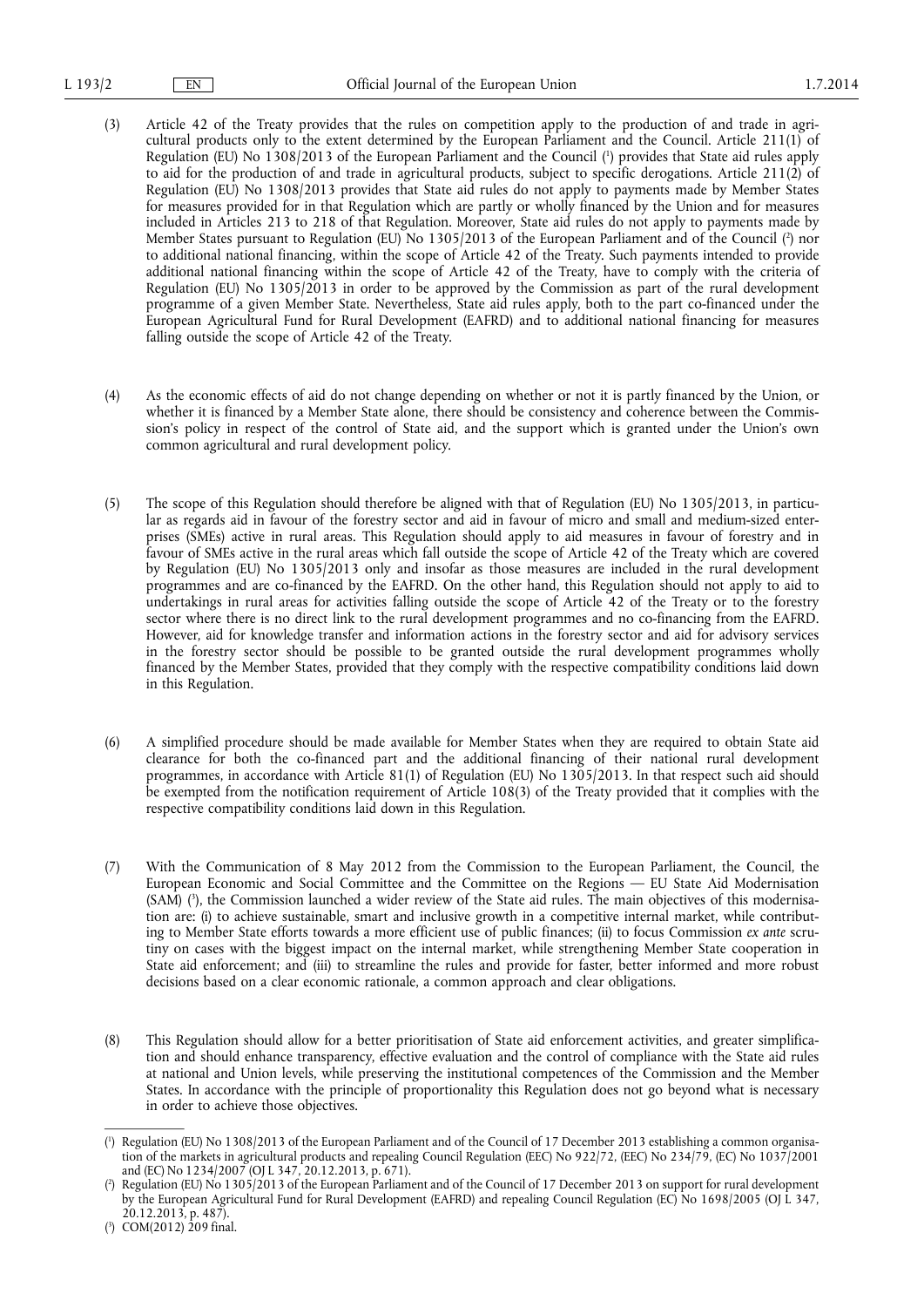- (9) The Commission has applied Articles 107 and 108 of the Treaty to SMEs active in the production, processing and marketing of agricultural products in numerous cases, in particular in the framework of Regulation (EC) No 1857/2006, Commission Regulation (EC) No 800/2008 ( 1 ) and the Community Guidelines on State aid in the agriculture and forestry sector 2007 to 2013 ( 2 ). It has thus gained considerable experience in this field. The Commission's experience has allowed it, on the one hand, to better define the conditions under which certain categories of aid can be considered compatible with the internal market and to extend the scope of block exemptions and, on the other hand, made clear the necessity to strengthen transparency as well as monitoring and allow for a proper evaluation of large schemes in light of their effect on competition in the internal market.
- (10) The general conditions for the application of this Regulation should be defined on the basis of a set of common principles that ensure that the aid serves a purpose of common interest, has a clear incentive effect, is appropriate and proportionate, is granted in full transparency and subject to a control mechanism and regular evaluation, and does not adversely affect trading conditions to extent that is contrary to the common interest.
- (11) Aid that fulfils all the conditions laid down in this Regulation, both general and specific to the relevant categories of aid, should be exempted from the notification requirement laid down in Article 108(3) of the Treaty. With a view to ensuring efficient supervision and simplifying administration, but without weakening Commission monitoring, exempted aid (aid schemes and individual aids) should contain an express reference to this Regulation.
- (12) State aid within the meaning of Article 107(1) of the Treaty not covered by this Regulation remains subject to the notification requirement of Article 108(3) of the Treaty. This Regulation is without prejudice to the possibility for Member States to notify aid the objectives of which correspond to objectives covered by this Regulation.
- (13) In view of the greater potential impact of large schemes on trade and competition, aid schemes with an average annual State aid budget exceeding a threshold based on an absolute value should in principle be subject to State aid evaluation. The evaluation should aim at verifying whether the assumptions and conditions underlying the compatibility of the scheme have been achieved, as well as the effectiveness of the aid measure in the light of its general and specific objectives and should provide indications on the impact of the scheme on competition and trade. In order to ensure equal treatment, State aid evaluation should be carried out on the basis of an evaluation plan approved by the Commission. While such plan should normally be drawn up at the moment of the design of the scheme and approved in time for the scheme to enter into force, this may not be possible in all cases. Therefore, in order not to delay their entry into force, this Regulation will apply to such schemes for a maximum period of six months. The Commission may decide to extend this period, upon approval of the evaluation plan. To this end, the evaluation plan should be notified to the Commission within 20 working days following the entry into force of the scheme. The Commission can also exceptionally decide that an evaluation is not necessary given the specificities of the case. The Commission should receive from the Member State the necessary information to be able to carry out the assessment of the evaluation plan and request additional information without undue delay allowing the Member State to complete the missing elements for the Commission to take a decision. In view of the novelty of this process, the Commission will provide, in a separate document, a detailed guidance on the procedure applicable during the 6 months period for the approval of the evaluation plan and the relevant templates through which the evaluation plans will have to be submitted. Alterations of schemes subject to evaluation, other than modifications which cannot affect the compatibility of the aid scheme under this Regulation or cannot significantly affect the content of the approved evaluation plan, should be assessed taking account of the outcome of such evaluation and should be excluded from the scope of this Regulation. The alterations such as purely formal modifications, administrative modifications or alterations carried out within the framework of the EU co-financed measures should not, in principle, be considered as significantly affecting the content of the approved evaluation plan.
- (14) This Regulation should not apply to aid contingent upon the use of domestic over imported products or aid to export-related activities. In particular, it should not apply to aid financing the establishment and operation of a distribution network in another Member State or third country. Aid towards the cost of participating in trade fairs or of studies or consultancy services needed for the launch of a new or existing product on a new market in another Member State or third country should not normally constitute aid to export-related activities.

<sup>(</sup> 1 ) Commission Regulation (EC) No 800/2008 of 6 August 2008 declaring certain categories of aid compatible with the common market in application of Articles 87 and 88 of the Treaty (General block exemption Regulation) (OJ L 214, 9.8.2008, p. 3).

<sup>(</sup> 2 ) OJ C 319, 27.12.2006, p. 1.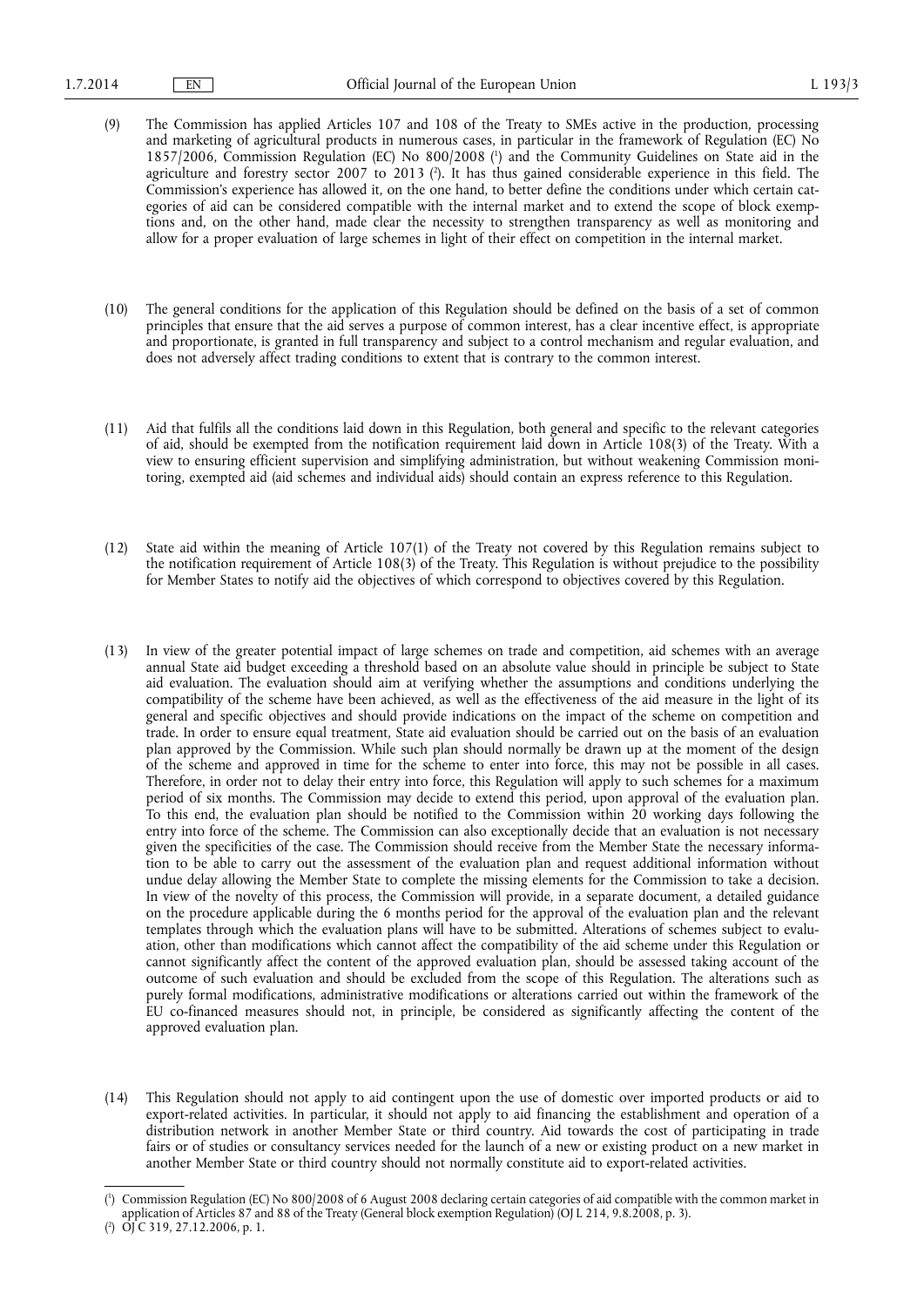- (15) The Commission should ensure that authorised aid does not adversely affect trading conditions to an extent that is contrary to the general interest. Therefore, aid in favour of a beneficiary which is subject to an outstanding recovery order following a previous Commission decision declaring an aid illegal and incompatible with the internal market should be excluded from the scope of this Regulation with the exception of aid to make good the damage caused by certain natural disasters.
- (16) Aid granted to undertakings in difficulty should be excluded from the scope of this Regulation, since such aid should be assessed under the Guidelines on State aid for rescuing and restructuring firms in difficulty ( 1 ) or their successor Guidelines in order to avoid their circumvention, with the exception, under certain conditions, of aid granted to compensate for damages caused by natural disasters, by an adverse climatic event which can be assimilated to a natural disaster, by animal disease or plants pest and aid for the restoration of damage to forests from fires, natural disasters, adverse climatic events, pests, diseases, catastrophic events and climate change related events, as stipulated by this Regulation. In addition, for reasons of public health protection and having in mind the emergency situation no distinction should be made, under certain conditions, as to the economic situation of an undertaking for aid for the costs of the eradication of animal diseases and for aid for the destruction and removal of fallen stock. In order to provide legal certainty, it is appropriate to establish clear criteria that do not require an assessment of all the particularities of the situation of an undertaking to determine whether an undertaking is considered to be in difficulty for the purposes of this Regulation.
- (17) If a State aid or the conditions attached to it, including its financing method when it forms an integral part of it, entail a non-severable violation of Union legislation, the aid may not be declared compatible with the internal market. This Regulation should therefore not apply to aid which entails a non-severable violation of Union legislation.
- (18) State aid enforcement is highly dependent on the cooperation of Member States. Therefore, Member States should take all necessary measures to ensure compliance with this Regulation, including compliance of individual aid granted under block-exempted schemes.
- (19) Due to the high risk of adversely affecting trading conditions, large amounts of aid granted either individually or cumulatively should be assessed by the Commission upon notification. Thresholds by maximum aid amount should therefore be set for certain categories of investment aid falling within the scope of this Regulation at a level which takes into account the category of aid concerned and its likely effect on trading conditions. Any aid granted above those thresholds should remain subject to the notification requirement of Article 108(3) of the Treaty. The thresholds laid down in this Regulation should not be circumvented by the artificial splitting up of aid schemes or aid projects, for example into several aid schemes or projects with similar characteristics, objectives or beneficiaries. Other categories of aid, to the extent that the compatibility conditions and the maximum aid intensities or the maximum aid amounts laid down in this Regulation are respected, should not be considered as having a high risk of adversely affecting trading conditions.
- (20) For the purpose of transparency, equal treatment and effective monitoring, this Regulation should apply only to aid in respect of which it is possible to calculate precisely the gross grant equivalent *ex ante* without the need to undertake a risk assessment ('transparent aid').
- (21) For certain specific aid instruments, such as loans, guarantees, tax measures and, in particular, repayable advances, this Regulation should define the conditions under which they can be considered transparent. Aid comprised in guarantees should be considered as transparent if the gross grant equivalent has been calculated on the basis of safe-harbour premiums laid down for the respective type of undertaking. For instance, for SMEs the Commission Notice on the application of Articles 87 and 88 of the EC Treaty to State aid in the form of guarantees ( 2 ) indicates levels of annual premium above which a State guarantee would be deemed not to constitute aid. It should also be considered transparent if before the implementation of the measure, the methodology used to calculate the aid intensity of the state guarantee has been notified to and approved by the Commission in line with the Commission Notice on the application of Articles 87 and 88 of the EC Treaty to State aid in the form of guarantees. For the purpose of this Regulation, aid comprised in risk finance measures and capital injections should not be considered as transparent aid.

<sup>(</sup> 1 ) OJ C 244, 1.10.2004, p. 2.

<sup>(</sup> 2 ) OJ C 155, 20.6.2008, p. 10.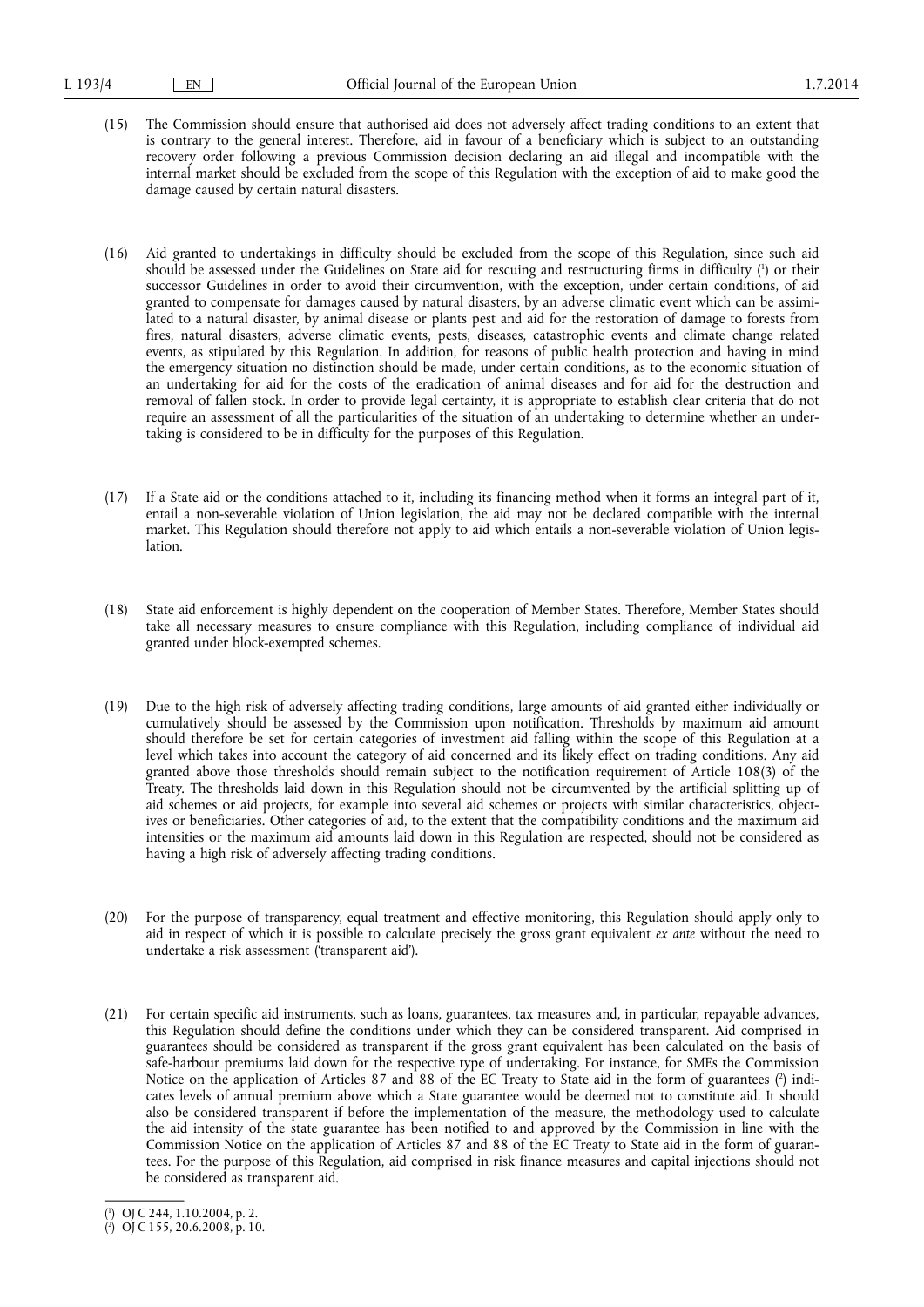- (22) Aid which would otherwise fall within the scope of this Regulation but is not transparent should always be notified to the Commission. Notification of non-transparent aid should be assessed by the Commission in particular in the light of the criteria set out in the European Union Guidelines for State aid in the agricultural and forestry sectors and in rural areas 2014 to 2020 ( 1 ) or the other relevant frameworks, guidelines, communications and notices.
- (23) In order to ensure that the aid is necessary and acts as an incentive to further develop activities or projects, this Regulation should not apply to aid for activities or projects in which the beneficiary would in any case engage even in the absence of the aid. No aid should be granted retroactively in respect of activities or projects which have already been undertaken by the beneficiary. Aid should only be exempted from the notification requirement of Article 108(3) of the Treaty in accordance with this Regulation where the activity or the work on the aided project starts after the beneficiary has submitted a written application for the aid.
- (24) As regards any ad hoc aid covered by this Regulation granted to a beneficiary which is a large enterprise, the Member State should, in addition to the conditions on the incentive effect applicable to SMEs, also ensure that the beneficiary has analysed, in an internal document, the viability of the aided project or activity with aid and without aid. The Member State should verify that this internal document confirms a material increase in the scope of the project or activity, a material increase in the total amount spent by the beneficiary on the aided project or activity or a material increase in the speed of completion of the project or activity concerned. It should also be possible to establish the incentive effect on the basis of the fact that the investment project or the activity would not have been carried out as such in the rural area concerned in the absence of the aid.
- (25) Automatic aid schemes in the form of tax advantages should continue to be subject to a specific condition concerning the incentive effect, in the light of the fact that the aid resulting from such aid schemes is granted within the framework of different procedures than other categories of aid. That specific condition means that those aid schemes should have been adopted before the activity or the work on the aided project/activity started. However, this condition should not apply in the case of fiscal successor schemes provided the activity was already covered by the previous fiscal schemes in the form of tax advantages. For the assessment of the incentive effect of such aid schemes, the crucial moment is the moment when the tax measure was set out for the first time in the original scheme, which is then replaced by the successor scheme.
- (26) As regards aid for land consolidation, promotion measures in form of publications aimed at raising awareness of agricultural products among the wider public, aid to compensate for losses caused by adverse climatic event which can be assimilated to a natural disaster, aid to compensate for the costs of the eradication of animal diseases and plant pests and for losses caused by those animal diseases or plant pests, aid to cover the costs of the removal and destruction of fallen stock, aid for research and development, aid to make good the damage caused by natural disaster and aid for investments in favour of conservation of cultural and natural heritage on the agricultural holding the existence of an incentive effect should not be required or should be deemed to be present if the specific conditions set out for those categories of aid in this Regulation are fulfilled.
- (27) With a view to ensuring that aid is proportionate and limited to the amount necessary, the maximum aid amounts should, whenever possible, be expressed in terms of aid intensities in relation to a set of eligible costs. Where the maximum aid intensity cannot be set, because the eligible costs cannot be identified or in order to provide simpler instruments for small amounts, maximum aid amounts defined in nominal terms should be set out in order to ensure proportionality of the aid. The aid intensity and the maximum aid amounts should be fixed, in the light of the Commission's experience, at a level that minimises distortions of competition in the aided sector while appropriately addressing the objective of facilitating the development of the economic activities of the beneficiaries in the agricultural sector, the rural areas, or the forestry sector. In the interests of coherence with Union-financed rural development measures, the ceilings should be harmonised with those set out in Regulation (EU) No 1305/2013 insofar as this is in line with the State aid principles.
- (28) For the calculation of the aid intensity, only eligible costs should be included. The Regulation should not exempt aid which exceeds the relevant aid intensity as a result of including ineligible costs. The identification of the eligible costs should be supported by clear, specific and contemporary documentary evidence. All figures used should be taken before any deduction of tax or other charges. Aid payable in several instalments should be discounted to its value on the date of granting the aid. The eligible costs should also be discounted to their value

<sup>(</sup> 1 ) OJ C 204, 1.7.2014, p. 1.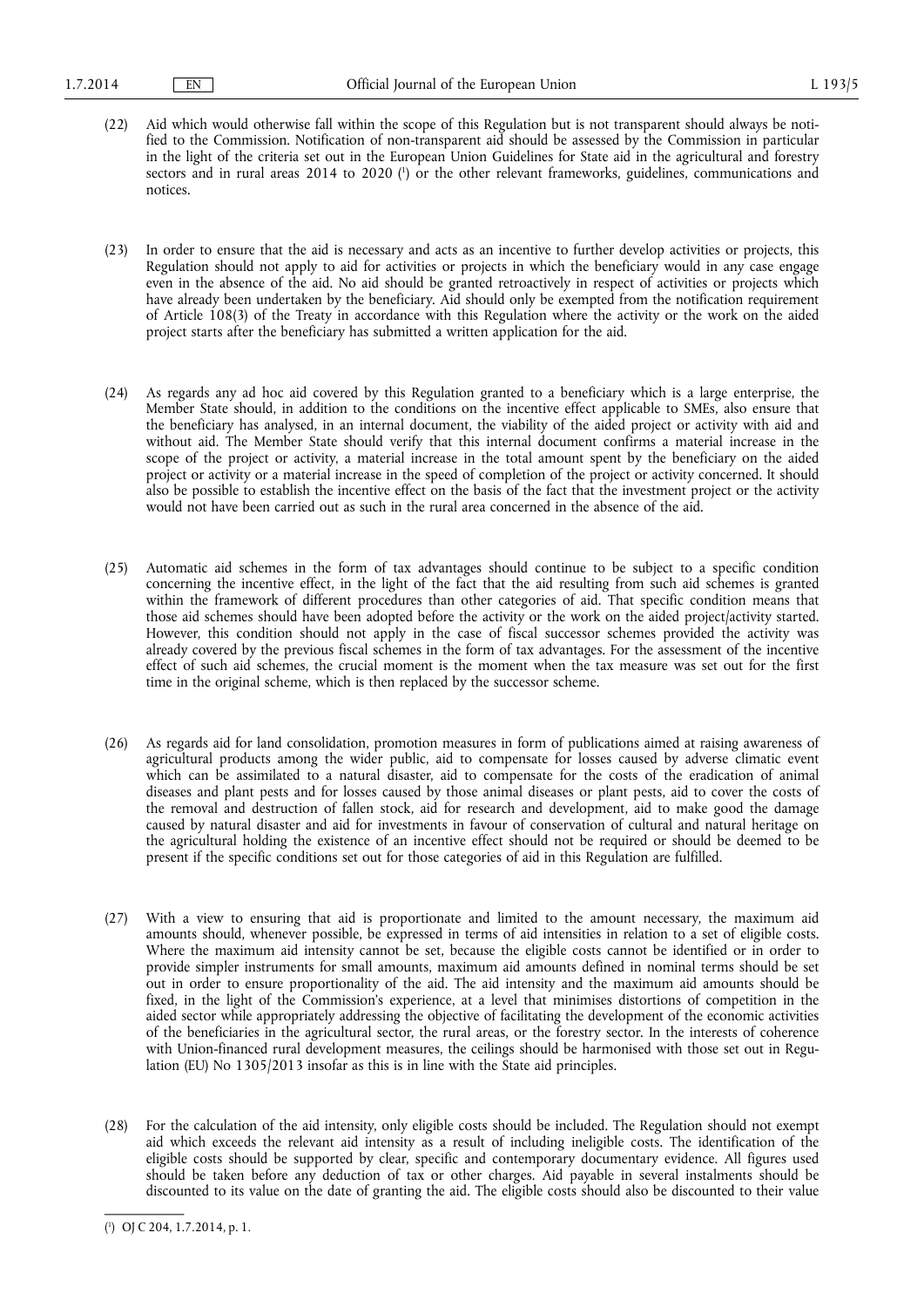on the date of granting the aid. The interest rate to be used for discounting purposes and for calculating the amount of aid in the case of aid which does not take the form of a grant should be respectively the discount rate and the reference rate applicable on the date of granting the aid, as laid down in the Communication from the Commission on the revision of the method for setting the reference and discount rates ( 1 ). Where aid is granted in a form other than a grant, the aid amount should be expressed in gross grant equivalent. Where aid is granted by means of tax advantages, aid tranches should be discounted on the basis of the discount rates applicable on the various dates when the tax advantages become effective. The use of aid in the form of repayable advances should be promoted, since such risk-sharing instruments are conducive to a strengthened incentive effect of the aid. It is therefore appropriate to establish that where aid is granted in the form of repayable advances the applicable aid intensities laid down in this Regulation may be increased.

- (29) In the case of tax advantages on future taxes, the applicable discount rate and the exact amount of the aid tranches may not be known in advance. In such a case, Member States should set in advance a cap on the discounted value of the aid respecting the applicable aid intensity. Subsequently, when the amount of the aid tranche at a given date becomes known, discounting can take place on the basis of the discount rate applicable at that time. The discounted value of each aid tranche should be deducted from the overall amount of the cap ('capped amount').
- (30) To determine whether the individual notification thresholds and the maximum aid intensities or the maximum aid amounts laid down in this Regulation are respected, the total amount of the State aid for the aided activity or project should be taken into account. Moreover, this Regulation should specify the circumstances under which different categories of aid may be cumulated. Aid exempted from notification by this Regulation and any other compatible aid exempted under other Regulation or approved by the Commission may be cumulated as long as those measures concern different identifiable eligible costs. Where different sources of aid are related to the same — partly or fully overlapping — identifiable eligible costs, cumulation should be allowed up to the highest aid intensity or aid amount applicable to that aid under this Regulation. This Regulation should also set out special rules for cumulation of aid with and without identifiable eligible costs, and for cumulation with *de minimis* aid. *De minimis* aid is often not granted for or attributable to specific identifiable eligible costs. In such a case it should be possible to freely cumulate *de minimis* aid with State aid exempted under this Regulation. Where, however, *de minimis* aid is granted for the same identifiable eligible costs as State aid exempted under this Regulation, cumulation should only be allowed up to the maximum aid intensity as set out in Chapter III of this Regulation.
- (31) Union funding centrally managed by the institutions, agencies, joint undertakings or other bodies of the Union, that is not directly or indirectly under the control of Member States, does not constitute State aid. Where such Union funding is combined with State aid, only the latter should be considered for determining whether notification thresholds and maximum aid intensities or maximum aid amounts are respected, provided the total amount of public funding granted in relation to the same eligible costs does not exceed the most favourable funding rate laid down in the applicable rules of Union law.
- (32) Given that State aid within the meaning of Article 107(1) of the Treaty is, in principle, prohibited, it is important that for all parties to be able to check whether an aid is granted in compliance with the applicable rules. Transparency of State aid is, therefore, essential for the correct application of Treaty rules and leads to better compliance, greater accountability, peer review and ultimately more effective public spending. To ensure transparency, Member States should be required to establish comprehensive State aid websites, at regional or national level, setting out summary information about each aid measure exempted under this Regulation That obligation should be a condition for the compatibility of the individual aid with the internal market. Following the standard practice regarding publication of information in Directive 2013/37/EU of the European Parliament and of the Council (?), a standard format should be used which allows the information to be searched, downloaded and easily published on the internet. The links to the State aid websites of all the Member States should be published on the Commission's website. In accordance with Article 3(2) of Regulation (EC) No 994/98, as amended by Regulation (EU) No 733/2013, summary information on each aid measure exempted under this Regulation should be published on the website of the Commission.

<sup>(</sup> 1 ) OJ C 14, 19.1.2008, p. 6.

<sup>(</sup> 2 ) Directive 2013/37/EU of the European Parliament and of the Council of 26 June 2013 amending Directive 2003/98/EC on the re-use of public sector information (OJ L 175, 27.6.2013, p. 1).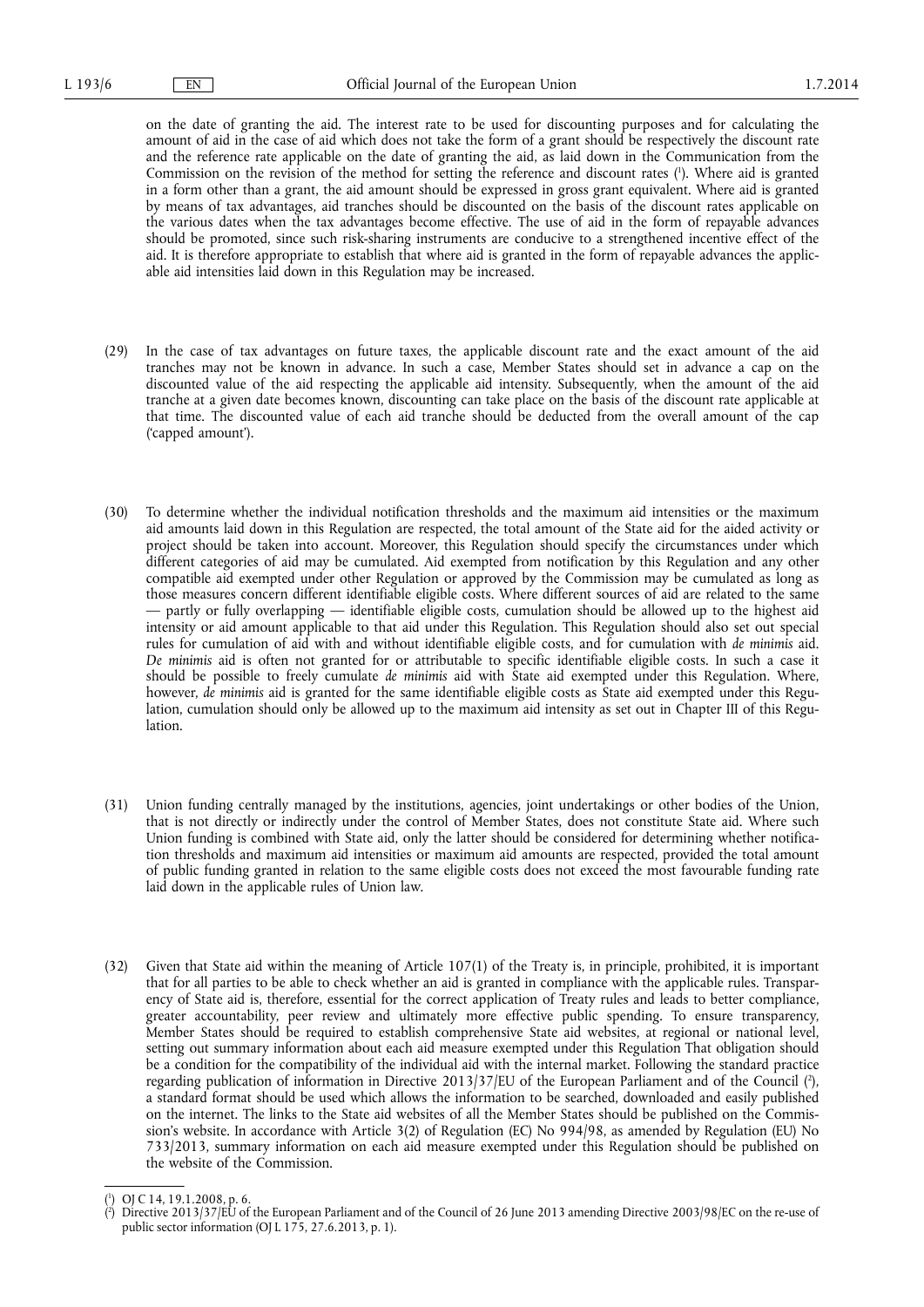- (33) As regards the publication of information on individual aid awards it is appropriate to set thresholds above which that publication may be considered proportionate taking into account the importance of the aid. Based on the assessment of investment aid schemes in the primary agricultural sector with the highest annual expenditure reported in the framework of the Annual Report exercise 2013 which can be considered to be more distortive than the other categories of aid the Commission has established an average aid amount per beneficiary of EUR 59 596. In order to limit the administrative burden on Member States, it is therefore appropriate to set the threshold for publication of information on individual aid awards to primary agricultural producers at the level of EUR 60 000. Taking into account that the processing of agricultural products and the marketing of agricultural products is similar to that of industrial products, it is appropriate to align the threshold for the publication of information on individual aid awards to beneficiaries in those sub-sectors, as well as in the forestry sector and for activities falling outside the scope of Article 42 of the Treaty, to that set in Commission Regulation (EU) No 651/2014 ( 1 ).
- (34) To ensure effective monitoring, it is appropriate in accordance with Article 3(2) of Regulation (EC) No 994/98, to establish a standard format in which Member States should provide the Commission with summary information whenever, in accordance with this Regulation, an aid scheme is implemented or an individual aid is granted outside any aid scheme. Moreover, it is appropriate in accordance with Article 5 of Commission Regulation (EC) No 794/2004 ( 2 ) and Article 3(4) of Regulation (EC) No 994/98 to establish rules concerning annual reporting on aid exempted from the notification requirement of Article 108(3) of the Treaty in accordance with the conditions laid down in this Regulation, including specific requirements for certain categories of aid, to be submitted to the Commission by Member States.
- (35) In view of the wide availability of the necessary technology, the summary information and the annual report should be in computerised format and transmitted to the Commission via the Commission electronic systems.
- (36) Moreover, it is appropriate in accordance with Article 3(3) of Regulation (EC) No 994/98 to establish rules concerning the records that Member States should keep regarding the aid exempted from the notification requirement of Article 108(3) of the Treaty by this Regulation, in the light of the limitation period established by Article 15 of Council Regulation (EC) No 659/1999 ( 3 ).
- (37) To reinforce the effectiveness of compatibility conditions set out in this Regulation, it should be possible for the Commission to withdraw the benefit of the block exemption for the future aid measures in the event of failure to comply with these requirements. The Commission should be able to restrict the withdrawal of the benefit of the block exemption to certain types of aid, certain beneficiaries or aid measures adopted by certain authorities, where non-compliance with this Regulation affects only a limited group of measures or certain authorities. Such a targeted withdrawal should provide a proportionate remedy directly linked to the identified non-compliance with this Regulation. In case of failure to meet compatibility conditions set out in Chapters I and III, aid granted is not covered by this Regulation and, as a consequence, constitutes unlawful aid, which the Commission will examine in the framework of the relevant procedure as set out in Regulation No (EC) No 659/1999. In case of failure to fulfil the requirements of Chapter II, the withdrawal of the benefit of the block exemption in respect of the future aid measures does not affect the fact that the past measures complying with this Regulation were block exempted.
- (38) Having regard to Article 107(3)(c) of the Treaty, aid should not have the sole effect of continuously or periodically reducing the operating costs which the beneficiary would normally have to bear, and should be proportionate to the handicaps that have to be overcome in order to secure the socioeconomic benefits deemed to be in the Union interest. Unilateral State aid which simply seeks to improve the financial situation of producers but which in no way contributes to the development of the sector, and in particular aid which is granted solely on the basis of price, quantity, unit of production or unit of means of production should be considered to constitute operating aid which is incompatible with the internal market. Furthermore, if granted in the agricultural sector, such aid is also likely to interfere with the mechanisms of the common organisations of the markets. It is therefore appropriate to limit the scope of this Regulation to certain types of aid.

<sup>(</sup> 1 ) Commission Regulation (EU) No 651/2014 of 17 June 2014 declaring certain categories of aid compatible with the internal market in application of Articles 107 and 108 of the Treaty (OJ L 187, 26.6.2014, p. 1).

<sup>(</sup> 2 ) Commission Regulation (EC) No 794/2004 of 21 April 2004 implementing Council Regulation (EC) No 659/1999 laying down detailed rules for the application of Article 93 of the EC Treaty (OJ L 140, 30.4.2004, p. 1).

<sup>(</sup> 3 ) Council Regulation (EC) No 659/1999 laying down detailed rules for the application of Article 93 of the EC Treaty (OJ L 83, 27.3.1999, p. 1).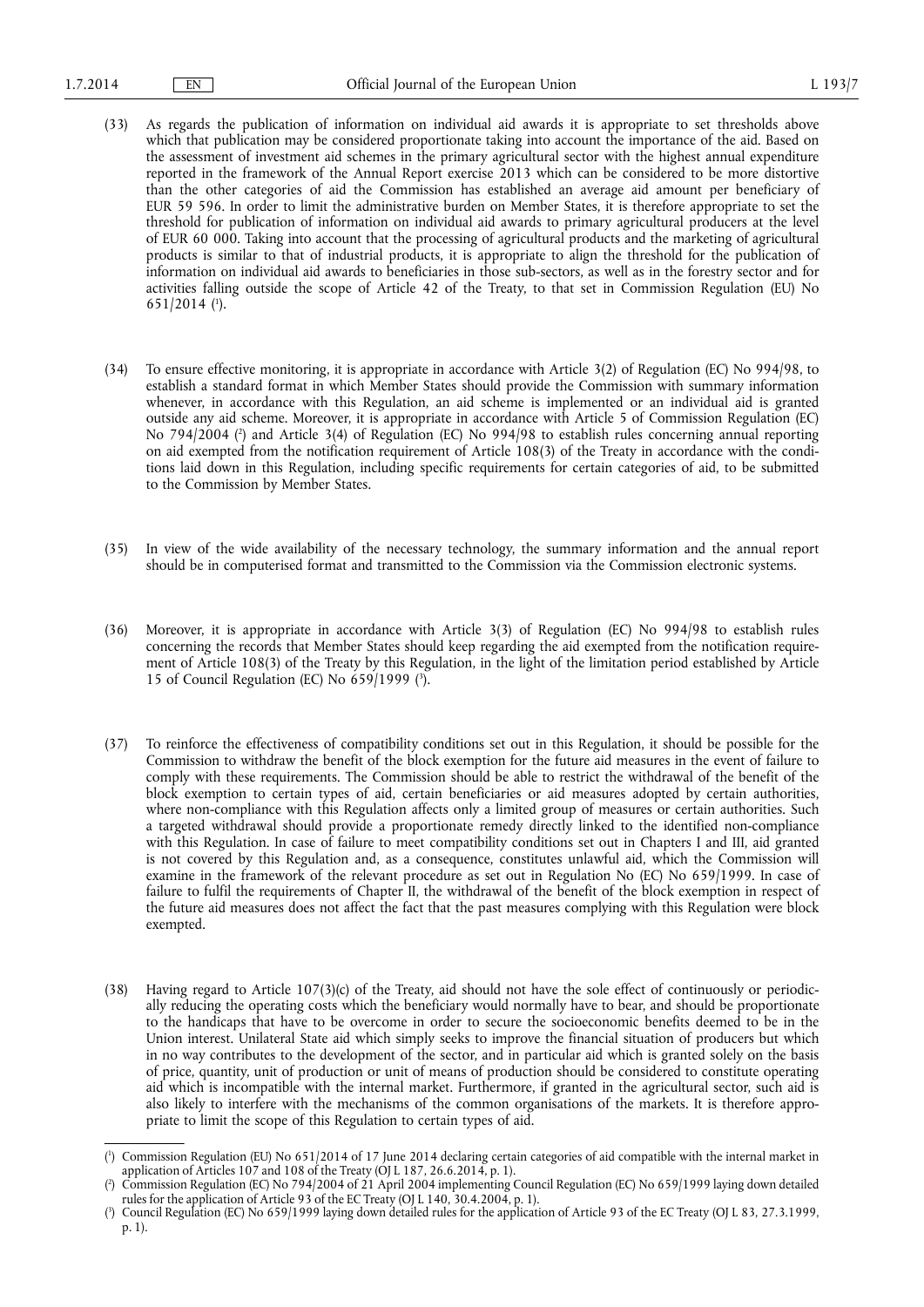- (39) SMEs play a decisive role in job creation and, more generally, act as a factor of social stability and drive the economy. However, their development may be limited by market failures, leading to SMEs suffering from typical handicaps. SMEs often have difficulty in obtaining capital or loans, given the risk-averse nature of certain financial markets and the limited collateral that they may be able to offer. Their limited resources may also restrict their access to information, notably as regards new technology and potential markets. To facilitate the development of the economic activities of SMEs, this Regulation should therefore exempt certain categories of aid in favour of SMEs from the notification requirement of Article 108(3) of the Treaty.
- (40) To eliminate differences that might give rise to distortions of competition and to facilitate coordination between different Union and national initiatives concerning SMEs as well as for reasons of administrative clarity and legal certainty, the definition of SME used for the purpose of this Regulation should be based on the definitions laid down in Commission Recommendation 2003/361/EC ( 1 ).
- (41) To ensure coherence with the rural development policy and to achieve simplification of the rules based on the experience already gained by the Commission in the light of the application of Regulation (EU) No 1857/2006 and Regulation (EU) No 800/2008, it is appropriate to exempt from the notification requirement of Article 108 (3) of the Treaty, different categories of aid in favour of SMEs active in primary agricultural production, the processing of agricultural products and the marketing of agricultural products.
- (42) Those categories of aid should in particular encompass investment aid such as investments in tangible assets or intangible assets or for the relocation of farm buildings, aid for business start-ups and business opportunities such as aid for young farmers and small farms, aid for producer groups, as well as aid for participation in quality schemes, aid to facilitate business development, such as aid for knowledge transfer and information actions, aid for advisory services, aid for promotion activities, aid for farm replacement services, risk and crisis management aid such as aid to compensate for losses caused by adverse climatic events which can be assimilated to a natural disaster, aid for the costs of the prevention and eradication of animal diseases and plant pests and aid for insurance premiums, as well as aid for the livestock sector pursuing common public objectives such as the preservation of the genetic quality and the protection of animal and public health. That aid should be especially aimed at enhancing the competitiveness and the viability of the whole agricultural sector.
- (43) Moreover, aids granted in favour of SMEs active in rural areas should also be exempted from the notification requirement of Article 108(3) of the Treaty under this Regulation. In this regard, and in order to ensure coherence between rural development measures co-financed under the EAFRD and measures financed from additional national resources the rules laid down in this Regulation should be consistent as far as possible with the rules laid down in Regulation (EU) No 1305/2013 and in the delegated and implementing acts adopted pursuant to that Regulation.
- (44) Other categories of aid such as aid for research and development in the agricultural and forestry sectors, aid to make good the damage caused by natural disaster in the agricultural sector, aid for investments in favour of the conservation of cultural and natural heritage located on agricultural holdings and aid in favour of forestry granted to both, SMEs and large enterprises should be exempted from the notification requirement of Article 108 (3) of the Treaty. In particular, as regard aid in favour of forestry and in order to ensure coherence between rural development measures co-financed under the EAFRD and measures financed from additional national resources or measures financed purely through State aid, the rules laid down in this Regulation should be consistent as far as possible with the rules laid down in Regulation (EU) No 1305/2013 and in the delegated and implementing acts.
- (45) Aid granted to SMEs active in the primary agricultural production, in the processing of agricultural products and in the marketing of agricultural products, aid for research and development, aid in favour of the forestry sector or aid in favour of SMEs in the rural areas for activities falling outside the scope of Article 42 of the Treaty may also be exempted from the notification requirements of Article 108(3) of the Treaty in accordance with the conditions laid down in Regulation (EU) No 651/2014. Where Member States deem it more appropriate, they may alternatively choose to grant aid falling under the above mentioned categories in accordance with the conditions laid

<sup>(</sup> 1 ) Commission Recommendation 2003/361/EC concerning the definition of micro, small and medium-sized enterprises (OJ L 124, 20.5.2003, p. 36).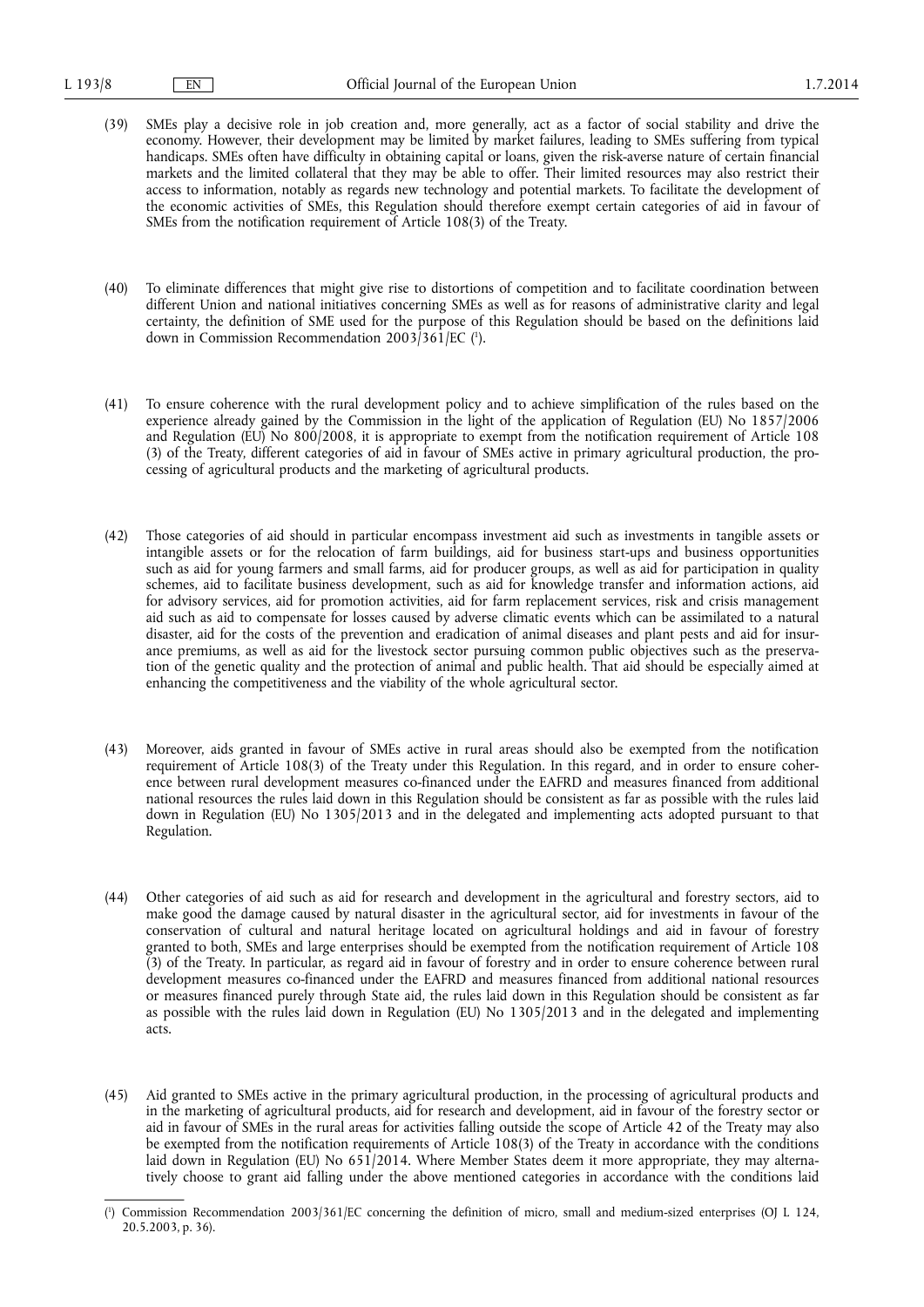down in Regulation (EU) No 651/2014. In particular, Member State may choose to grant to SMEs active in the primary agricultural production regional operating aid to compensate additional costs other than transport costs in outermost regions, aid for consultancy in favour of SMEs risk finance aid, aid for research and development, innovation aid for SMEs, environmental aid, training aid and aid for disadvantaged workers in accordance with the conditions laid down in Regulation (EU) No 651/2014. In that context and in order to clarify the relation between the scope of application of this Regulation and Regulation (EU) No 651/2014, it should be noted that the objectives, the categories of aid and the aid conditions laid down in the two Regulations are different although they may target the same type of beneficiaries.

- (46) To improve the economic and environmental performance and efficiency of the SMEs active in the agricultural sector and to provide the infrastructure needed for the development of agriculture and to support non-remunerative investments necessary to achieve environmental aims, aid should be provided for investments in tangible or intangible assets contributing to those objectives. Those investments should comply with Union legislation and with the national laws of the Member States concerned on the environmental protection. Furthermore, for investments requiring an environmental impact assessment under Directive 2011/92/EU of the European Parliament and of the Council ( 1 ) the aid should be subject to the condition that such assessment shall have been carried out and the development consent should have been granted for the investment project concerned, before the date of granting the individual aid.
- (47) Because of the risk of distortions of competition resulting from targeted investment aid in the sector of primary agricultural production, investment aid exempted from the notification requirement of Article 108(3) of the Treaty under this Regulation should not be limited to a specific agricultural product. This condition should not prevent a Member State from excluding certain agricultural products from the scope of a particular aid, notably where no normal market outlets can be found. Moreover, aid to certain types of investment should per se not qualify for exemption from the notification requirement of Article 108(3) of the Treaty under this Regulation.
- (48) To ensure the appropriate balance between minimising distortions of competition and promoting energy and resource efficiency, in case of investments on agricultural holdings linked to primary agricultural production this Regulation should provide that aid should be granted only for investment linked to the production on farm-level of biofuels or energy from renewable sources and only where that production does not exceed the average annual consumption of fuel or energy of the farm. In such case aid to biofuels should only be covered in so far as it is granted for sustainable biofuels in line with the Directive 2009/28/EC of the European Parliament and the Council ( 2 ).
- (49) In order to incentivise the shift towards the production of more advanced forms of biofuels, as foreseen by the horizontal environmental and energy State aid rules, aid for food based biofuels should be excluded from this Regulation in case of aid for investments in connection with the processing of agricultural products.
- (50) To encourage and to facilitate the initial establishment of young farmers and the development of small farms which are potentially economically viable, it is appropriate to exempt from the notification requirement of Article 108(3) of the Treaty start-up aid. In order to ensure the viability of the newly established agricultural activities, the aid should be made conditional on the submission of a business plan. The start-up aid should cover only the initial period of the existence of a business and not become operating aid.
- (51) To help the agricultural sector to face the challenges posed by increased competition and consolidation of downstream markets in relation to the marketing of the agricultural products, including in local markets, the setting up of producer groups and organisations should be encouraged. It is therefore appropriate to exempt from the notification requirement of Article 108(3) of the Treaty start up aid to producer groups and organisations. Only producer groups and organisations that qualify as SMEs should benefit from the aid. In order to ensure that the producer group and organisation becomes a viable entity, a business plan should be submitted to the competent authority as a condition for the official recognition of a producer group by Member States. To avoid providing operating aid and maintain the incentive effect, the maximum aid duration should be limited to five years.

<sup>(</sup> 1 ) Directive 2011/92/EU of the European Parliament and of the Council of 13 December 2011 on the assessment of the effects of certain public and private projects on the environment (OJ L 26, 28.1.2012, p. 1).

<sup>(</sup> 2 ) Directive 2009/28/EC of the European Parliament and of the Council of 23 April 2009 on the promotion of the use of energy from renewable sources and amending and subsequently repealing Directives 2001/77/EC and 2003/30/EC (OJ L 140, 5.6.2009, p. 16).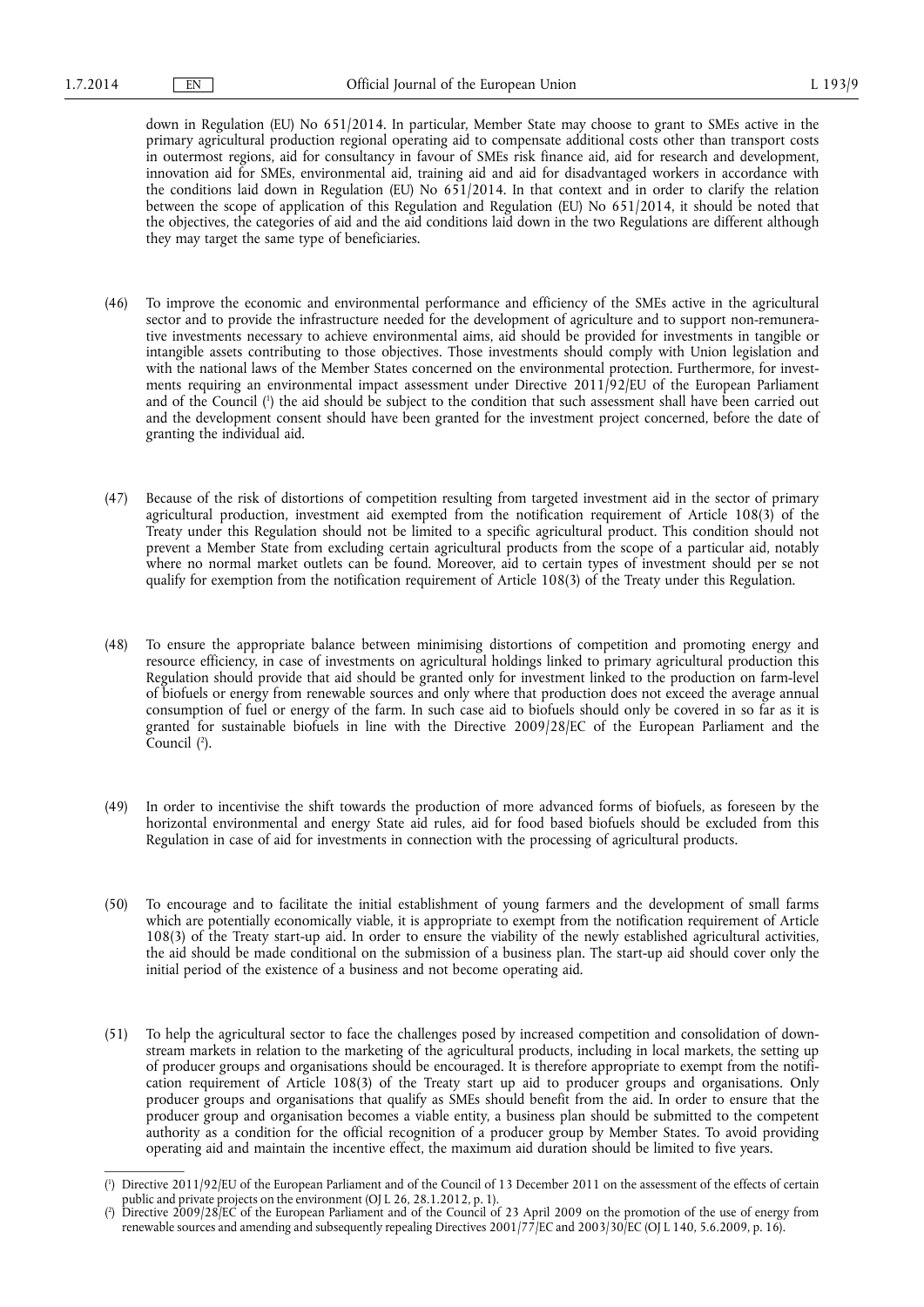- (52) To enhance market opportunities and to achieve added value for the agricultural products concerned it is appropriate to encourage SMEs to participate in Union or national quality schemes and therefore aid for participation in quality schemes should be exempted from the notification requirement of Article 108(3) of the Treaty. Given that it is at the moment of entering such quality schemes and in the early years of their participation that additional costs and obligations imposed on the SMEs as a result of their participation are not fully remunerated by the market, the direct aid to the beneficiary should be limited to new participation and cover a period of not more than five years. In addition, aid in the form of subsidised services should be granted towards the costs for compulsory control measures in relation to the quality schemes or towards the costs for market research activities or for preparation of application for recognition of Union quality scheme.
- (53) To enhance competitiveness and resource efficiency and to improve the environmental performance, the sustainable management and overall performance of the SMEs it is appropriate to exempt from the notification requirement of Article 108(3) of the Treaty aid for knowledge transfer, information actions and farm advisory services as well as promotion measures.
- (54) Good risk and crisis management is a key tool for a sustainable and competitive agricultural sector. Primary agricultural production is exposed to particular natural, climatic and health risks and crises. Therefore, risk and crisis management aid and the aid for the livestock sector should be limited to SMEs active in primary agricultural production. State aid for making good losses caused by adverse climatic events that can be assimilated to natural disasters, aid for combating animal diseases and plant pests and aid for paying insurance premiums should be limited to helping beneficiaries facing particular difficulties despite having undertaken reasonable efforts to minimise such risks. State aid should not have as its effect to entice beneficiaries into taking unnecessary risks. SMEs active in primary agricultural production should themselves bear the consequences of imprudent choices of production methods or products.
- (55) The Commission has applied Articles 107 and 108 of the Treaty to aid in favour of the conservation of natural and cultural heritage in numerous cases, in particular in the framework of the Community Guidelines for State aid in the agriculture and forestry sector 2007 to 2013 and Regulation (EC) No 1857/2006. In the period from 2007 to 2013, investment aid for the conservation of traditional landscapes and buildings in favour of SMEs has been exempted from the notification requirement under Regulation (EC) No 1857/2006, while investment aid for the conservation of traditional landscapes and buildings in favour of large enterprise has been subject to the notification requirement and approved by the Commission in accordance with the Community Guidelines for State aid in the agriculture and forestry sector 2007 to 2013. During that period the Commission has assessed more than 87 investment aids concerning the conservation of traditional landscapes and buildings located on agricultural holdings. Heritage conservation projects, even carried out by large enterprises, do not typically give rise to any significant distortion of competition. It is therefore appropriate that the Commission should make use of the powers conferred on it by Regulation (EC) No 994/98, as regards aids in favour of the conservation of natural and cultural heritage.
- (56) For aid in favour of the conservation of cultural and natural heritage to be exempted from the notification requirement under this Regulation, it should be granted for investments in tangible assets or capital works aimed at the conservation of the cultural or natural heritage. The cultural or natural heritage should be located on the agricultural holding of the beneficiary and should be officially recognised as such by the competent public authority in the Member State. Given the notification threshold for this aid of EUR 500 000 per investment project provided for by this Regulation which is considered a small scale infrastructure under the European Union Guidelines for State aid in the agricultural and forestry sectors and in rural areas 2014 to 2020, it is appropriate, under this Regulation, to set the aid intensity at up to 100 % of the eligible costs.
- (57) Emergency situations caused by natural disasters require urgent action by the granting authorities. It is therefore important to ensure a swift implementation of the envisaged aid. The Commission has applied Articles 107 and 108 of the Treaty in a considerable number of decisions concerning compensation for damage caused to the agricultural sector by natural disasters. The Community Guidelines for State aid in the agriculture and forestry sector 2007 to 2013 already covered the possibility to authorise aid schemes to compensate for damages caused by natural disasters. In the period from 2007 to 2012 and in application of the Community Guidelines on State aid in the agriculture and forestry sector 2007 to 2013, the Commission approved more than 25 aids regarding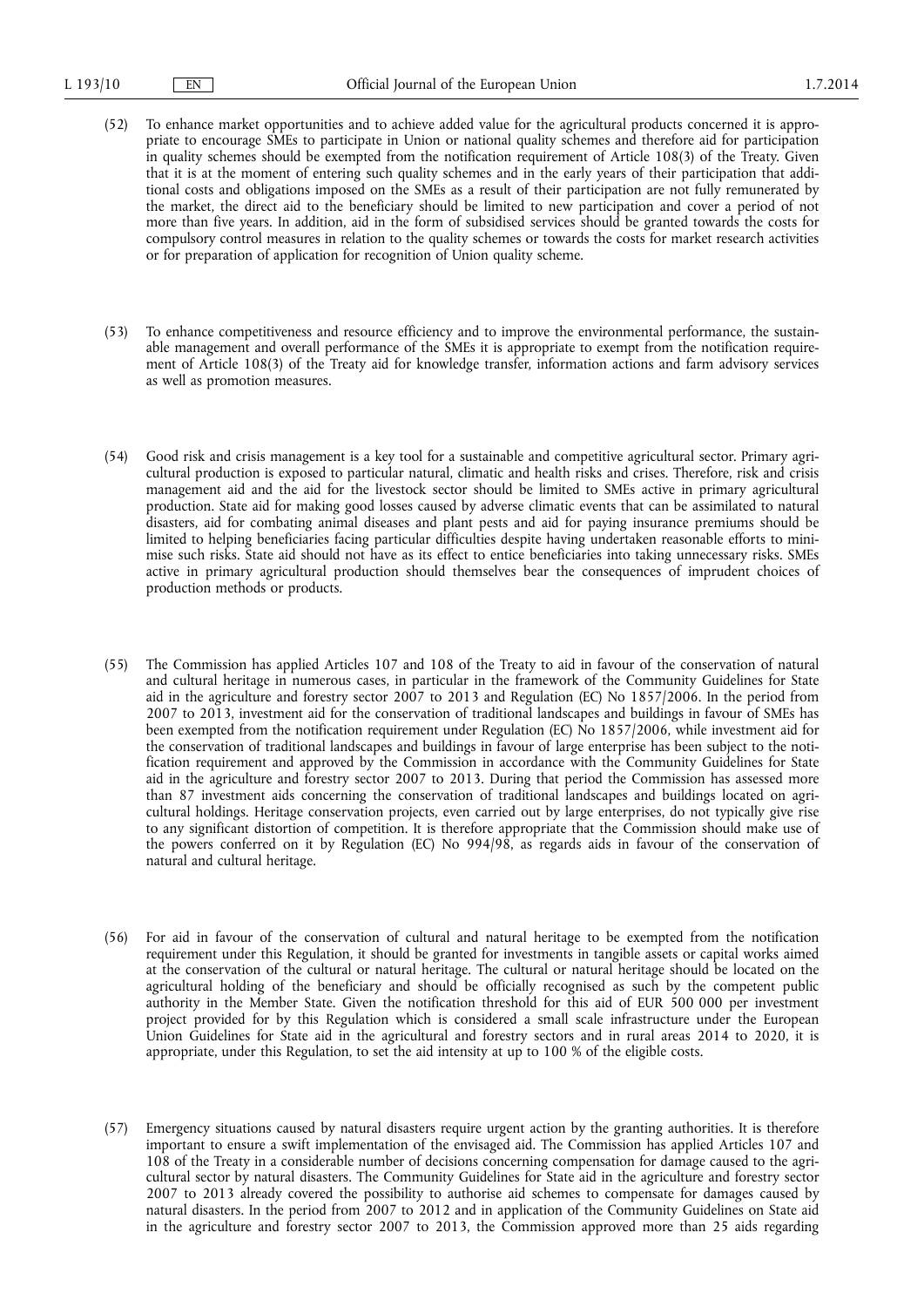compensation for damages caused by natural disasters to the agricultural sector. The Commission's experience has shown that such measures need to be implemented swiftly in order to be effective. Accordingly, it is necessary to simplify the notification procedure for such aids. Moreover, they do not give raise to a significant distortion of competition in the internal market due to their compensatory nature and the existence of clear criteria for compatibility with the internal market. It is therefore appropriate that the Commission should also make use of the powers conferred on it by Regulation (EC) No 994/98 as regards aids for compensation for damage caused by natural disasters in the agricultural sector.

- (58) Aid to make good damage caused by natural disasters should therefore be available to undertakings in the whole agricultural sector and be granted to both SMEs and large enterprises. The conditions to exempt aid to make good damage caused by natural disasters follow the already established practice and relate to the formal recognition by the Member States' authorities of the character of the event as a natural disaster, to the existence of a direct causal link between the natural disaster and the damage suffered by the beneficiary and should ensure that overcompensation is avoided. In particular, Member States should avoid overcompensation as a result of the combination of such aid with other compensations received by the beneficiaries including payments received under an insurance scheme.
- (59) Aid for research and development can contribute to sustainable economic growth and strengthen competitiveness. Based on the Commission's experience in applying the Community Guidelines for State aid in the agriculture and forestry sector 2007 to 2013, the Community Framework for State aid for research and development and innovation (') and Regulation (EC) No 800/2008 to aid for research and development in the agricultural and forestry sectors, it is appropriate to exempt from the notification requirement of Article 108(3) of the Treaty aid for research and development which fulfils the conditions laid down in this Regulation. Since the promotion of research and development is an important objective in the common interest, this Regulation should require that the research project is of interest of all undertakings active in a particular agricultural or forestry sector or subsector. The information on the research project and the results of it should be made publicly available on internet. Moreover, the results of the research should be available to interested undertakings at no costs.
- (60) Forestry is an integral part of rural development. The Commission has applied Articles 107 and 108 of the Treaty to undertakings active in the forestry sector in numerous decisions, in particular in the framework of the Community Guidelines on State aid in the agriculture and forestry sector 2007 to 2013. In the period from 2007 to 2012 the Commission approved 140 aids in favour of the forestry sector in accordance with those Guidelines. In the light of the considerable experience gained by the Commission in the context of applying those Guidelines to undertakings active in the forestry sector, it is appropriate, with a view to simplifying procedures but at the same time ensuring efficient supervision and Commission monitoring, that the Commission should also make use of the powers conferred on it by Regulation (EC) No 994/98 as regards aid in favour of the forestry sector. According to the Commission's experience aid granted in the forestry sector for measures that are part of the rural development programmes and which is either co-financed by the EAFRD or granted as an additional national financing to such co-financed measures does not significantly distort competition in the internal market. Moreover, aid for knowledge transfer in the forestry sector and aid for advisory services in the forestry sector do not significantly distort competition in the internal market even though they are granted outside the rural development programmes. Clear conditions for the compatibility of such measures with the internal market should be defined in this Regulation. Those conditions should be consistent as far as possible with the rules laid down in Regulation (EU) No 1305/2013 and in the delegated and implementing acts adopted pursuant to that Regulation.
- (61) Those categories of aid should, in particular, encompass aid for afforestation and the creation of woodland, aid for agroforestry systems, aid for the prevention and restoration of forests damaged by fire, natural disasters, adverse climatic events, plant pests or catastrophic events, aid for investments improving the resilience and environmental value of forest ecosystems, aid for disadvantages related to Natura 2000 forest areas as defined in Article 3 of Council Directive 92/43/EEC ( 2 ) and in Article 3 of Directive 2009/147/EC of the European Parliament and of the Council ( 3 ), aid for forest-environmental and climate services and for forest conservation, aid for knowledge transfer and information actions, aid for advisory services, aid for infrastructure investments and aid for investments in forestry technologies and in the processing mobilising and marketing of forestry products. The aid to the forestry sector should avoid distorting competition and be market neutral.

<sup>(</sup> 1 ) OJ C 323, 30.12.2006, p. 1.

<sup>(</sup> 2 ) Council Directive 92/43/EEC of 21 May 1992 on the conservation of natural habitats and of wild fauna and flora (OJ L 206, 22.7.1992, p. 7).

<sup>(</sup> 3 ) Directive 2009/147/EC of the European Parliament and of the Council of 30 November 2009 on the conservation of wild birds (OJ L 20, 26.1.2010, p. 7).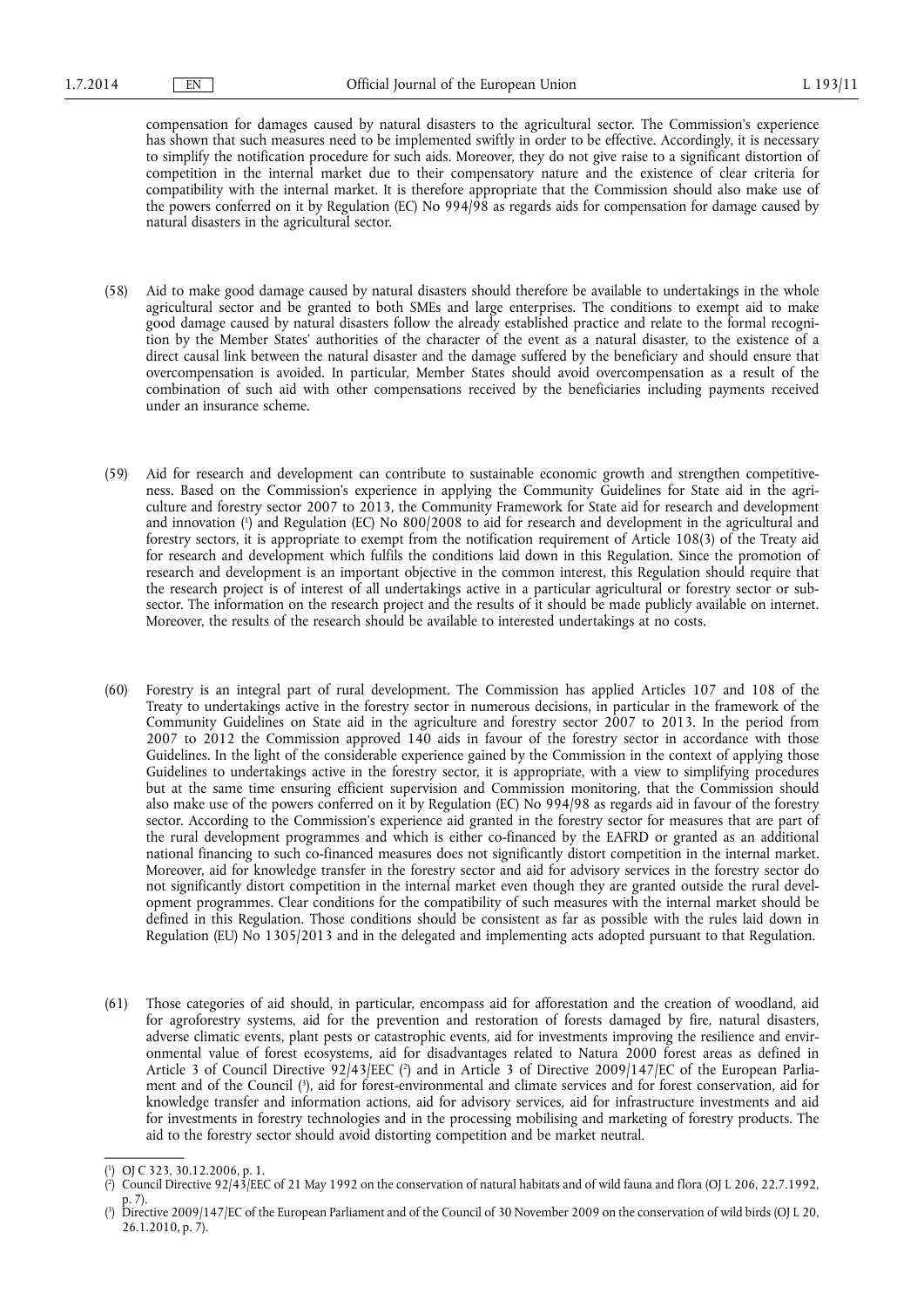- (62) In order to ensure coherence with Regulation (EU) No 1305/2013 and to achieve simplification of the rules to obtain State aid clearance for the co-financed part and the additional financing of the national rural development programmes, the aid in favour of the forestry sector exempted from the notification requirement of Article 108 (3) of the Treaty under this Regulation should be identical to the underlying rural development measures and the exempted aid should only be granted pursuant to and in conformity with the rural development programme of the Member State concerned. However, the aid intensities and the eligible costs should also be in line with the general Union State aid principles and the State aid rules applicable to the agricultural sector. Therefore, costs such as working capital that is ancillary to, and linked to new investment should not be eligible for aid under this Regulation. In line with the respective rural development programmes as approved by the Commission, the investment operations included in the forestry measures could also encompass one-off forestry treatments needed to prepare the investment where the objective of the relevant rural development provision so permits. It should be possible for aid for knowledge transfer, aid for advisory services and aid for forestry land consolidation to be granted irrespective of whether such aid is integrated in the national rural development programme.
- (63) Economic diversification and the creation of new economic activities are essential for the development and competitiveness of rural areas and in particular for the SMEs which are the backbone of the Union rural economy. Regulation (EU) No 1305/2013 provides for measures to support non-agricultural business development in rural areas aimed at employment promotion, the setting up of quality jobs in rural areas, the maintenance of already existing jobs, a reduction of seasonality fluctuations in employment, development of non-agricultural sectors outside agriculture and food processing while fostering at the same time business integration and local inter-sectoral links.
- (64) To ensure coherence with Regulation (EU) No 1305/2013 and to achieve simplification of the rules to obtain State aid clearance for the co-financed part and the additional national financing of the rural development programmes, this Regulation should exempt from the notification requirement of Article 108(3) of the Treaty different categories of aid in favour of SMEs active in rural areas. Those categories of aid should, in particular, encompass aid for investments concerning the processing of agricultural products into non-agricultural products or the production of cotton, aid for business start-ups for non-agricultural activities, aid for advisory services, aid for knowledge transfer and information actions and aid for the new participation of farmers in quality schemes for cotton and foodstuff and promotion measures in favour of foodstuffs. The aid to be exempted from the notification requirement of Article 108(3) of the Treaty under this Regulation should be identical to the underlying rural development measures and the exempted aid should only be granted pursuant to and in conformity with the rural development programme of the Member State concerned. However, the aid intensities and the eligible costs should also be in line with the general Union State aid principles and the horizontal State aid rules. Therefore, costs such as working capital that is ancillary to, and linked to new investment should not be eligible for aid under this Regulation.
- (65) As regards aid for investments concerning the processing of agricultural products into non-agricultural products, it should be specified that investments linked to the production of biofuel or energy from renewable sources should not be eligible for aid under this Regulation. In principle, the horizontal environmental and energy State aid rules should apply to such investments.
- (66) In the case of several categories of aid such as: (a) aid towards the costs of market research activities, product conception and design and for the preparation of applications for recognition of quality schemes; (b) aid towards the costs for compulsory control measures in relation to the quality schemes; (c) aid for knowledge transfer and information actions; (d) aid for advisory services; (e) aid for farm replacements services; (f) aid for promotion measures; (g) aid to compensate for the costs of the prevention and eradication of animal diseases and plant pests and (h) aid for the livestock sector the aid is granted to the final aid beneficiaries indirectly, in kind, by means of subsidised services. In such cases the aid should be paid to the provider of the service or activity in question. When selecting the provider due regard should be given to the respective applicable public procurement rules and to the principles of transparency, openness and non- discrimination in the selection procedure.
- (67) In the light of the Commission's experience in this area, it is in principle necessary to periodically revise State aid policy. That is why the period of application of this Regulation should be limited. It is therefore appropriate to lay down transitional provisions, including the rules on an adjustment period at the end of validity of this Regulation for exempted aid schemes. Such rules should give Member States time to adapt to the possibly new regime,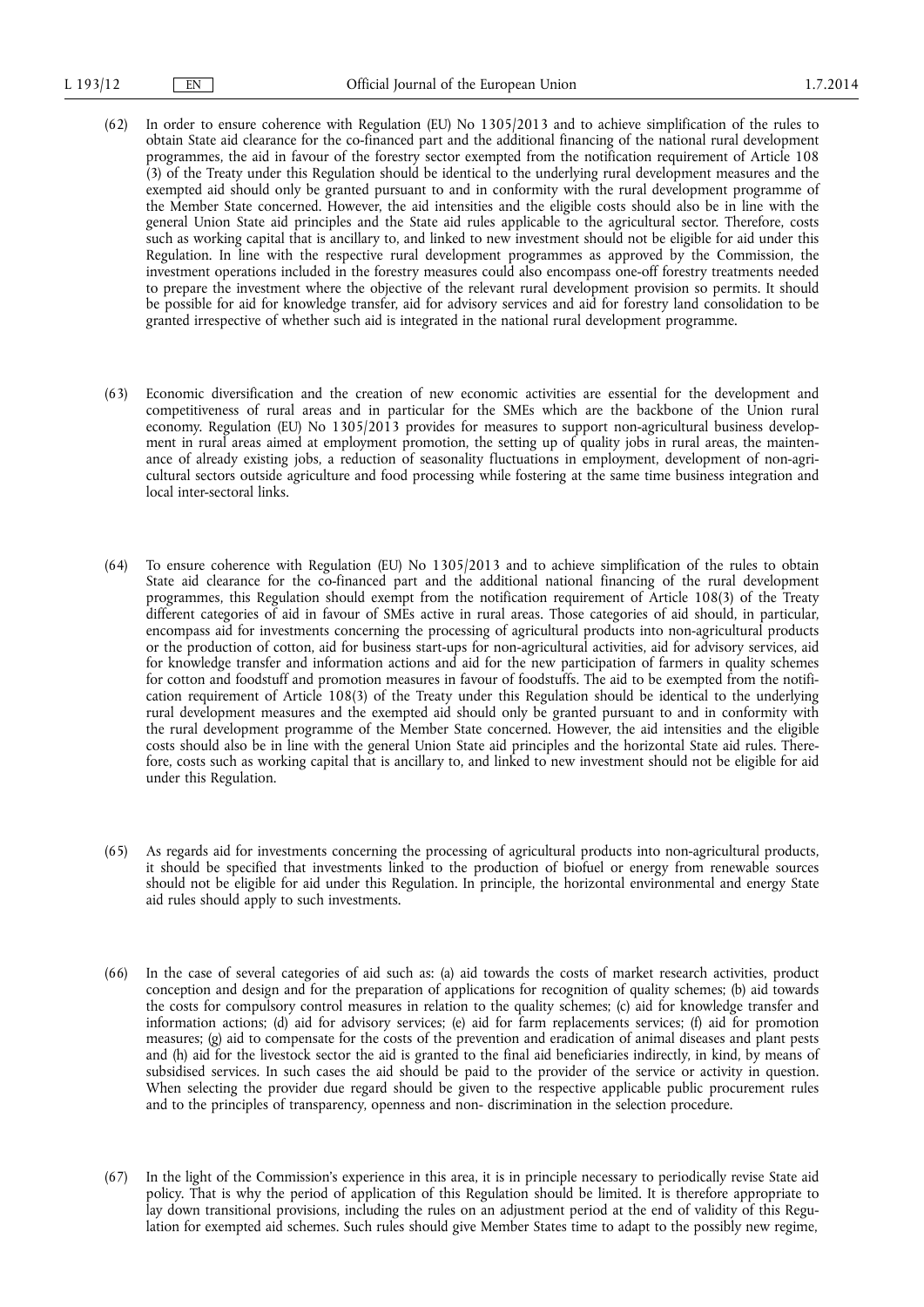HAS ADOPTED THIS REGULATION:

# TABLE OF CONTENTS

| <b>CHAPTER I:</b>   |                                                                                                 | 13 |
|---------------------|-------------------------------------------------------------------------------------------------|----|
| <b>CHAPTER II:</b>  |                                                                                                 | 25 |
| <b>CHAPTER III:</b> |                                                                                                 | 26 |
| Section 1:          | Aid in favour of SMEs active in primary agricultural production, the processing of agricultural | 26 |
| Section 2:          | Aid for investments in favour of conservation of cultural and natural heritage located on agri- | 43 |
| Section 3:          | Aid to make good the damage caused by natural disasters in the agricultural sector              | 44 |
| Section 4:          |                                                                                                 | 45 |
| Section 5:          |                                                                                                 | 46 |
| Section 6:          | aids in favour of SMEs in Rural Areas co-financed by the EAFRD or granted as additional         | 59 |
| <b>CHAPTER IV:</b>  |                                                                                                 | 65 |

## CHAPTER I

## **COMMON PROVISIONS**

## *Article 1*

## **Scope**

- 1. This Regulation shall apply to the following categories of aid:
- (a) aid in favour of micro, small and medium sized enterprises (SMEs):
	- (i) active in the agricultural sector, namely primary agricultural production, the processing of agricultural products and the marketing of agricultural products, with the exception of Articles 14, 15, 16, 18 and 23 and Articles 25 to 28 which shall only apply to SMEs active in the primary agricultural production;
	- (ii) for activities falling outside the scope of Article 42 of the Treaty insofar as such aid is granted in accordance with Regulation (EU) No 1305/2013 and is either co-financed by the European Agricultural Fund for Rural Development (EAFRD) or granted as additional national financing for such co-financed measures.
- (b) aid for investments for the conservation of cultural and natural heritage located on agricultural holdings;
- (c) aid in favour of making good the damage caused by natural disasters in the agricultural sector;
- (d) aid for research and development in the agricultural and forestry sectors;
- (e) aid in favour of forestry.

2. Where Member States deem it appropriate, they may choose to grant aid referred to in paragraphs 1(a), 1(d) and 1 (e) of this Article under the conditions and in compliance with Regulation (EU) No 651/2014.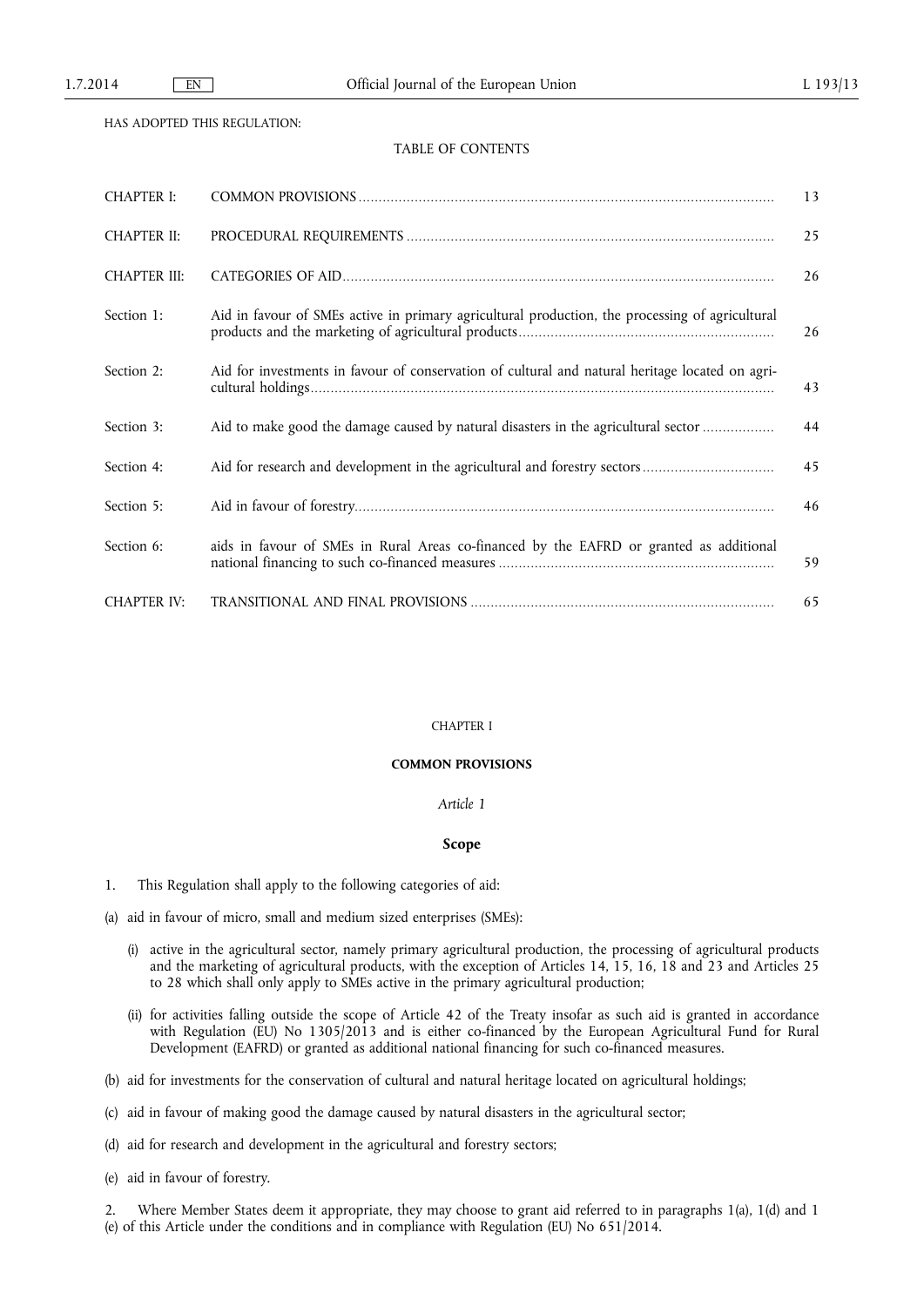- 3. This Regulation shall not apply to aid in favour of:
- (a) the forestry sector which is not co-financed by the EAFRD or granted as additional national financing for such cofinanced measures, with the exception of Articles 31, 38, 39 and 43;
- (b) SMEs for activities falling outside the scope of Article 42 of the Treaty which is not co-financed by the EAFRD or granted as additional national financing for such co-financed measure.
- 4. This Regulation shall not apply to:
- (a) aid schemes provided for in Articles 17, 32 and 33, Article  $34(5)(a)$  to (c), and Articles 35, 40, 41, and 44 of this Regulation, if the average annual State aid budget exceeds EUR 150 million, from six months after their entry into force. The Commission may decide that this Regulation shall continue to apply for a longer period to any of these aid schemes after having assessed the relevant evaluation plan notified by the Member State to the Commission, within 20 working days from the scheme's entry into force;
- (b) any alterations of schemes referred to in paragraph 4(a) of this Article, other than modifications which cannot affect the compatibility of the aid scheme under this Regulation or cannot significantly affect the content of the approved evaluation plan;
- (c) aid to export-related activities towards third countries or Member States, namely aid directly linked to the quantities exported, to the establishment and operation of a distribution network or to other current costs linked to export activity;
- (d) aid contingent upon the use of domestic over imported goods.
- 5. With the exception of Article 30, this Regulation shall not apply to:
- (a) aid schemes which do not explicitly exclude the payment of individual aid in favour of an undertaking which is subject to an outstanding recovery order following a previous Commission Decision declaring an aid illegal and incompatible with the internal market;
- (b) ad hoc aid in favour of an undertaking which is subject to an outstanding recovery order following a previous Commission Decision declaring an aid illegal and incompatible with the internal market.
- 6. This Regulation shall not apply to aid to undertakings in difficulty with the exception of:
- (a) aid to make good the damage caused by natural disasters in accordance with Article 30, aid for the costs of the eradication of animal diseases in accordance with Article 26(8) and aid for removal and destruction of fallen stock in accordance with Article  $27(1)(c)$ , (d) and (e);
- (b) aid for the following events provided that the undertaking became an undertaking in difficulty due to losses or damages caused by the event in question:
	- (i) to compensate for losses caused by an adverse climatic event which can be assimilated to a natural disaster in accordance with Article 25;
	- (ii) aid for the costs of the eradication of plant pests and for making good the damage caused by animal diseases and plant pests in accordance with Article  $26(8)$  and (9);
	- (iii) aid for the restoration of damage to forests from fires, natural disasters, adverse climatic events which can be assimilated to a natural disaster, other adverse climatic events, plant pests, catastrophic events and climate change related events in accordance with Article 34(5)(d).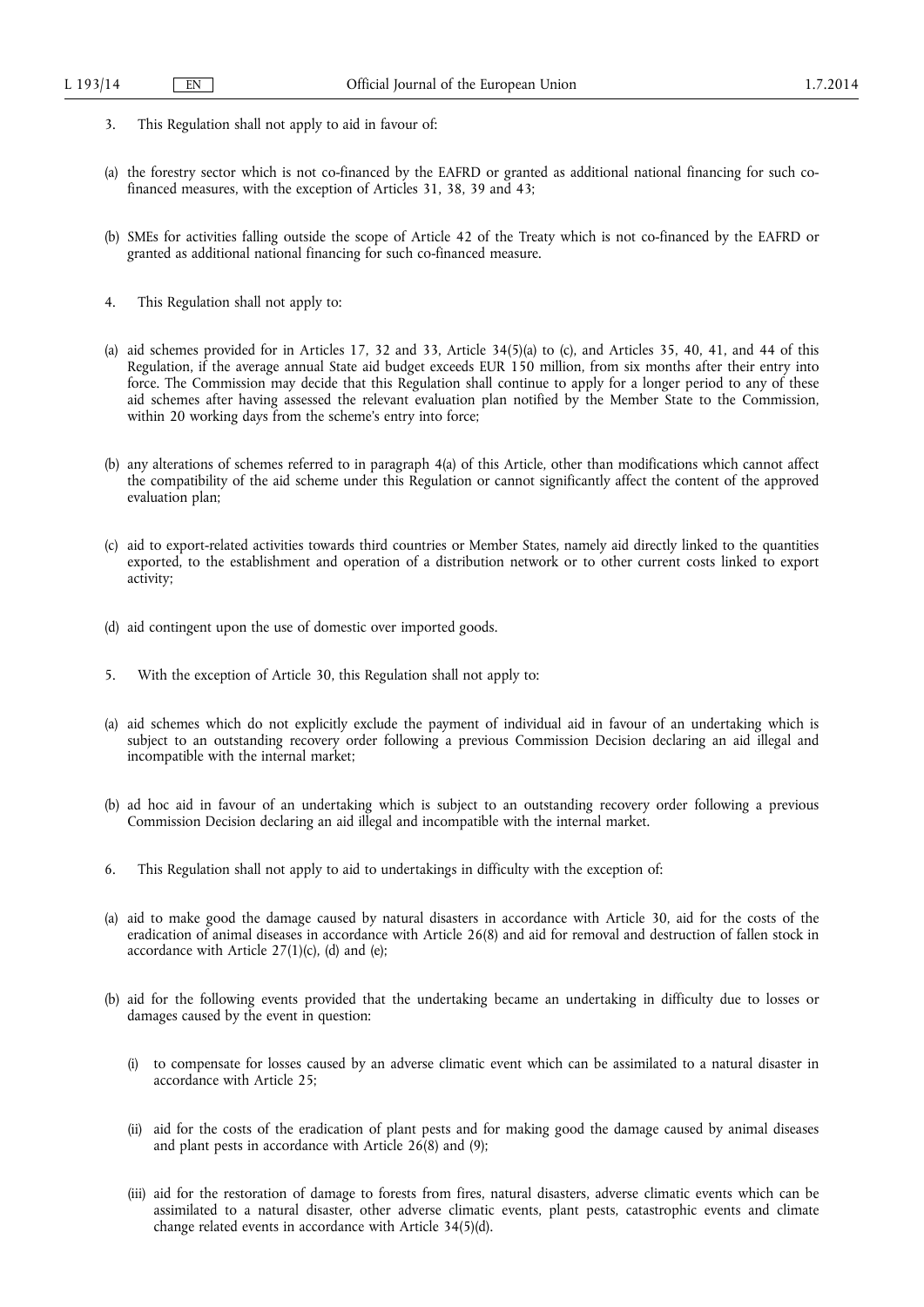7. This Regulation shall not apply to aids which entail, by themselves, by the conditions attached to them or by their financing method a non-severable violation of Union law, in particular to:

- (a) aid where the grant of aid is subject to the obligation for the beneficiary to have its headquarters in the relevant Member State or to be predominantly established in that Member State;
- (b) aid where the grant of aid is subject to the obligation for the beneficiary to use nationally produced goods or national services;
- (c) aid restricting the possibility for the beneficiaries to exploit the research, development and innovation results in other Member States.

# *Article 2*

## **Definitions**

For the purpose of this Regulation the following definitions shall apply:

- (1) 'aid' means any measure fulfilling all the criteria laid down in Article 107(1) of the Treaty;
- (2) 'SME' or 'micro, small and medium-sized enterprises' means undertakings fulfilling the criteria laid down in Annex I;
- (3) 'agricultural sector' means all undertakings active in primary agricultural production, processing and marketing of agricultural products;
- (4) 'agricultural product' means the products listed in Annex I to the Treaty, except the fishery and aquaculture products listed in Annex I to Regulation (EU) No 1379/2013 of the European Parliament and of the Council ( 1 );
- (5) 'primary agricultural production' means the production of products of the soil and of stock farming, listed in Annex I to the Treaty, without performing any further operation changing the nature of such products;
- (6) 'processing of agricultural products' means any operation on an agricultural product resulting in a product which is also an agricultural product, except on-farm activities necessary for preparing an animal or plant product for first sale;
- (7) 'marketing of agricultural products' means holding or display with a view to sale, offering for sale, delivery or any other manner of placing on the market, except the first sale by a primary producer to resellers or processors and any activity preparing a product for such first sale; a sale by a primary producer to final consumers is considered as marketing of agricultural products if it takes place in separate premises reserved for that purpose;
- (8) 'agricultural holding' means a unit comprising of land, premises and facilities used for primary agricultural production;
- (9) 'natural disasters' means earthquakes, avalanches, landslides and floods, tornadoes, hurricanes, volcanic eruptions and wild fires of natural origin;
- (10) 'aid scheme' means any act on the basis of which, without further implementing measures being required, individual aid awards may be made to undertakings defined within the act in a general and abstract manner and any act on the basis of which aid which is not linked to a specific project may be granted to one or several undertakings for an indefinite period of time and for an indefinite amount;
- (11) 'evaluation plan' means a document containing at least the following minimum elements: the objectives of the aid scheme to be evaluated; the evaluation questions; the result indicators; the envisaged methodology to conduct the evaluation; the data collection requirements; the proposed timing of the evaluation, including the date of submission of the final evaluation report; the description of the independent body conducting the evaluation or the criteria that will be used for its selection and the modalities for ensuring the publicity of the evaluation;

<sup>(</sup> 1 ) Regulation (EU) No 1379/2013 of the European Parliament and of the Council on the common organisation of the markets in fishery and aquaculture products, amending Council Regulations (EC) No 1184/2006 and (EC) No 1224/2009 and repealing Council Regulation (EC) No 104/2000 (OJ L 354, 28.12.2013, p. 1).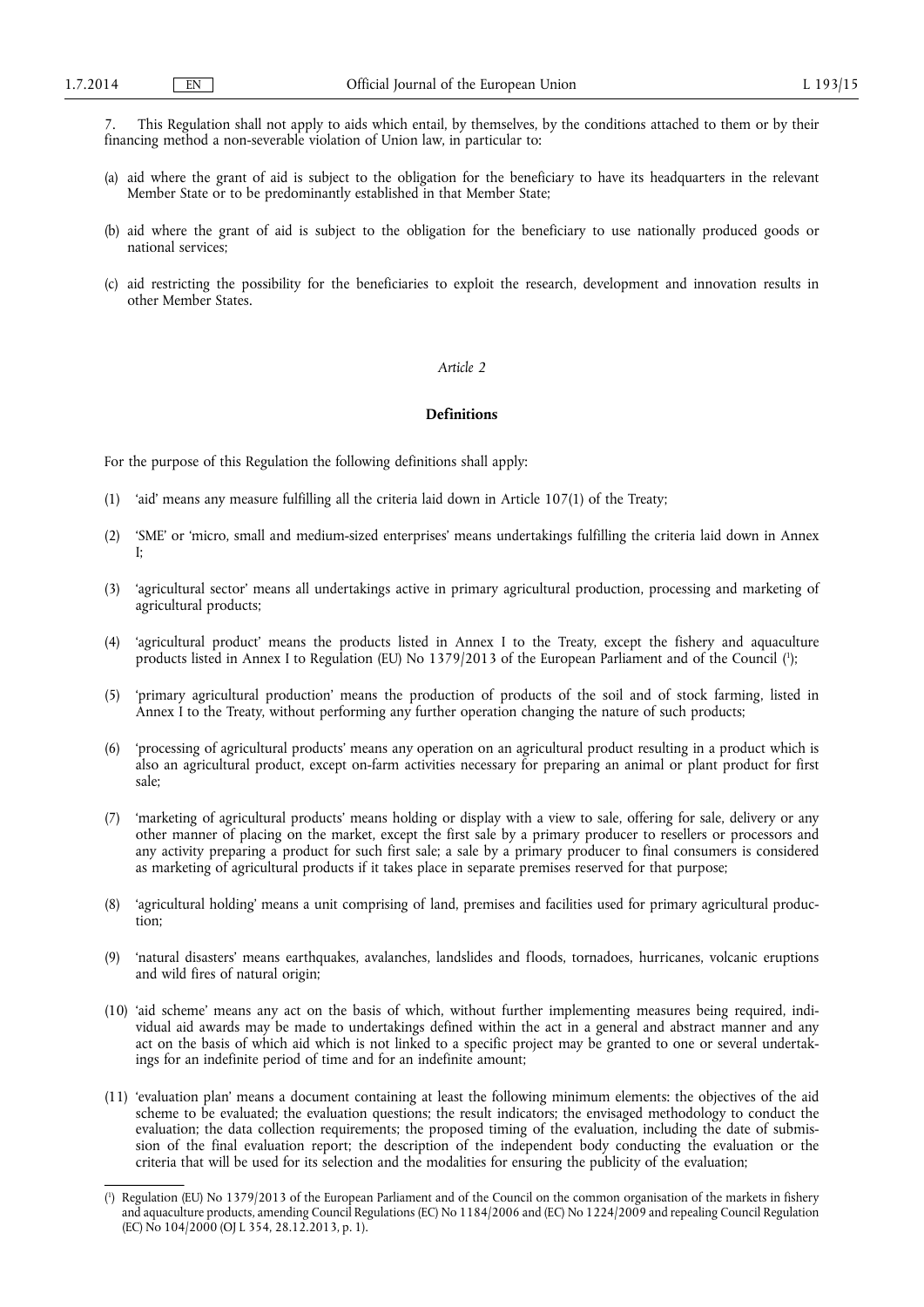- (12) 'individual aid' means:
	- (a) ad hoc aid; and
	- (b) awards of aid to individual beneficiaries on the basis of an aid scheme;
- (13) 'ad hoc aid' means aid not granted on the basis of an aid scheme;
- (14) 'undertaking in difficulty' means an undertaking in respect of which at least one of the following circumstances occurs:
	- (a) in the case of a limited liability company (other than an SME that has been in existence for less than three years), where more than half of its subscribed share capital has disappeared as a result of accumulated losses. This is the case when deduction of accumulated losses from reserves (and all other elements generally considered as part of the own funds of the company) leads to a negative cumulative amount that exceeds half of the subscribed share capital. For the purposes of this provision, 'limited liability company' refers in particular to the types of company mentioned in Annex I of Directive 2013/34/EU of the European Parliament and of the Council ( 1 ) and 'share capital' includes, where relevant, any share premium;
	- (b) in the case of a company where at least some members have unlimited liability for the debt of the company (other than an SME that has been in existence for less than three), where more than half of its capital as shown in the company accounts has disappeared as a result of accumulated losses. For the purposes of this provision, 'a company where at least some members have unlimited liability for the debt of the company' refers in particular to the types of company mentioned in Annex II to Directive 2013/34/EU;
	- (c) where the undertaking is subject to collective insolvency proceedings or fulfils the criteria under its domestic law for being placed in collective insolvency proceedings at the request of its creditors;
	- (d) where the undertaking has received rescue aid and has not yet reimbursed the loan or terminated the guarantee, or has received restructuring aid and is still subject to a restructuring plan;
	- (e) in the case of an undertaking that is not an SME, where, for the past two years:
		- (i) the undertaking's book debt to equity ratio has been greater than 7,5 and
		- (ii) the undertaking's EBITDA interest coverage ratio has been below 1,0;
- (15) 'fallen stock' means animals which have been killed by euthanasia with or without a definite diagnosis or which have died, including stillborn and unborn animals, on a farm or on any premises or during transport, but which have not been slaughtered for human consumption;
- (16) 'adverse climatic event which can be assimilated to a natural disaster' means unfavourable weather conditions such as frost, storms and hail, ice, heavy or persistent rain or severe drought which destroy more than 30 % of the average of the production calculated on the basis of:
	- (a) the preceding three-year period; or
	- (b) a three-year average based on the preceding five-year period, excluding the highest and the lowest entry;
- (17) 'other adverse climatic events' means unfavourable weather conditions which do not meet the conditions of Article 2(16) of this Regulation;
- (18) 'plant pest' means harmful organisms as defined in Article  $2(1)(e)$  of Council Directive 2000/29/EC (?);
- (19) 'catastrophic event' means an unforeseen event of biotic or abiotic nature caused by human action that leads to important disturbances of forest structures, eventually causing important economic damage to the forest sectors;
- (20) 'gross grant equivalent' means the amount of the aid if it had been provided in the form of a grant to the beneficiary, before any deduction of tax or other charges;

<sup>(</sup> 1 ) Directive 2013/34/EU of the European Parliament and of the Council of 26 June 2013 on the annual financial statements, consolidated financial statements and related reports of certain types of undertakings, amending Directive 2006/43/EC of the European Parliament and of the Council and repealing Council Directives 78/660/EEC and 83/349/EEC (OJ L 182, 29.6.2013, p. 19).

<sup>(</sup> 2 ) Council Directive 2000/29/EC of 8 May 2000 on protective measures against the introduction into the Community of organisms harmful to plants or plant products and against their spread within the Community (OJ L 169, 10.7.2000, p. 1).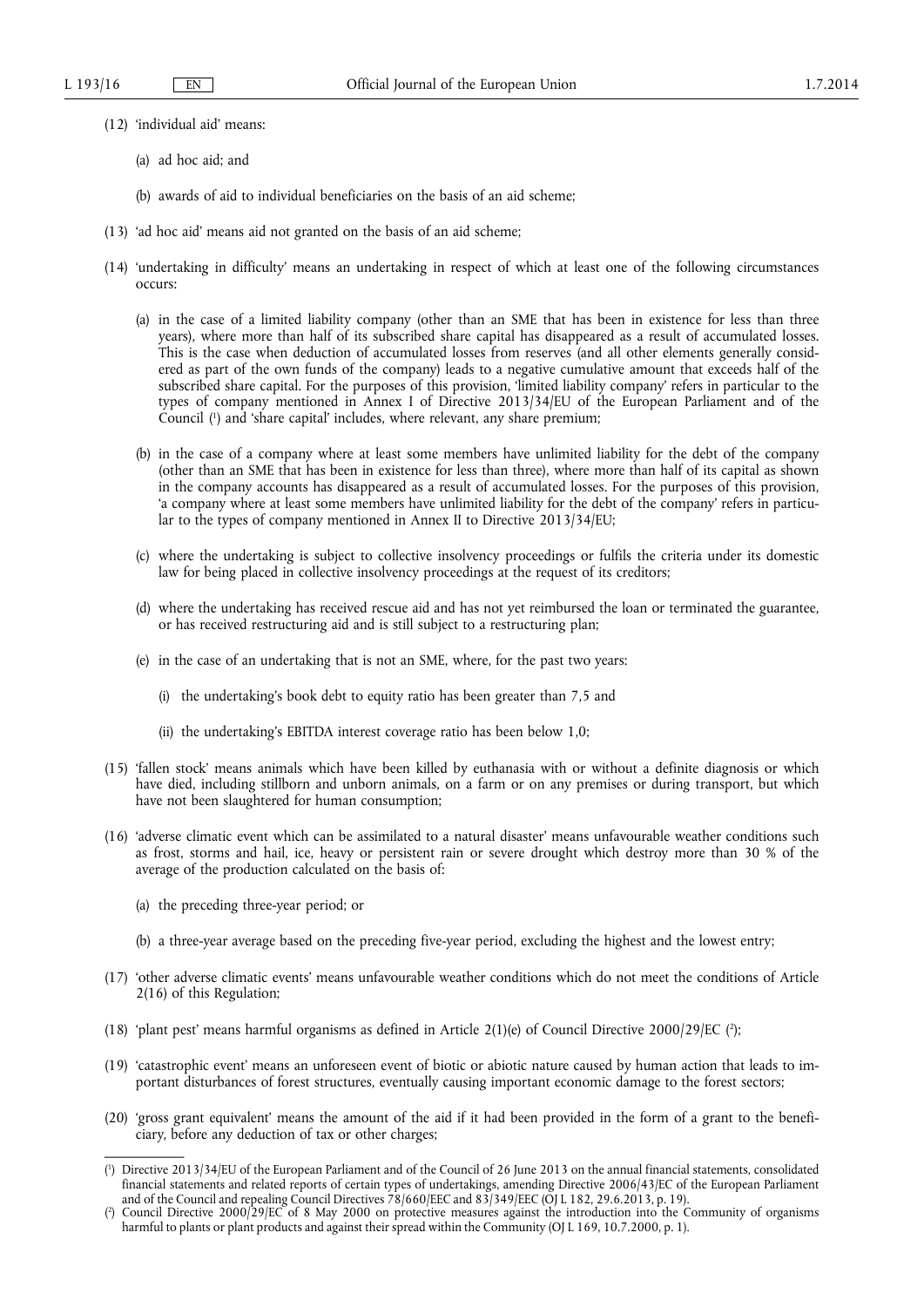- (21) 'tangible assets' means assets consisting of land, buildings and plant, machinery and equipment;
- (22) 'intangible assets' means assets that do not have a physical or financial embodiment such as patents, licences, know-how or other intellectual property;
- (23) 'agroforestry systems' means land use systems where trees are grown in combination with agriculture on the same land;
- (24) 'repayable advance' means a loan for a project which is paid in one or more instalments and the conditions for the reimbursement of which depend on the outcome of the project;
- (25) 'start of works on the project or activity' means the earlier of either the start of the activities or the construction works relating to the investment, or the first legally binding commitment to order equipment or employ services or any other commitment that makes the project or activity irreversible; buying land and preparatory works such as obtaining permits and conducting feasibility studies are not considered start of works or activity;
- (26) 'large enterprises' means undertakings not fulfilling the criteria laid down in Annex I;
- (27) 'fiscal successor scheme' means a scheme in the form of tax advantages which constitutes an amended version of a previously existing scheme in the form of tax advantages and which replaces it;
- (28) 'aid intensity' means the gross aid amount expressed as a percentage of the eligible costs, before any deduction of tax or other charge;
- (29) 'date of granting the aid' means the date when the legal right to receive the aid is conferred on the beneficiary under the applicable national legal regime;
- (30) 'Union standard' means mandatory standard laid down in Union legislation setting the level which individual undertakings must achieve, in particular as regards the environment, hygiene and animal welfare; however, standards or targets set at Union level which are binding for Member States but not for individual undertakings are not deemed to be Union standards;
- (31) 'rural development programme' means rural development programme as provided for in Article 6(1) of Regulation (EU) No 1305/2013;
- (32) 'non-productive investment' means investment which does not lead to a significant increase in the value or profitability of the holding;
- (33) 'investments to comply with an Union standard' means investments made to comply with an Union standard after the expiry of the transitional period provided for in Union legislation;
- (34) 'young farmer' means a person who is no more than 40 years of age on the date of submitting the aid application, possesses adequate occupational skills and competences and is setting up for the first time in an agricultural holding as a head of that holding;
- (35) 'outermost regions' means the regions referred to in the first paragraph of Article 349 of the Treaty;
- (36) 'smaller Aegean islands' means the smaller islands referred to in Article 1(2) of Regulation (EU) No 229/2013 of the European Parliament and of the Council ( 1 ) ;
- (37) 'less developed regions' means regions where the gross domestic product (GDP) per capita is less than 75 % of average GDP of the EU-27;
- (38) 'EU-25' means the 25 Member States of the Union who were Member States of the Union in May 2005;

<sup>(</sup> 1 ) Regulation (EU) No 229/2013 of the European Parliament and of the Council of 13 March 2013 laying down specific measures for agriculture in favour of the smaller Aegean islands and repealing Council Regulation (EC) No 1405/2006 (OJ L 78, 20.3.2013, p. 41).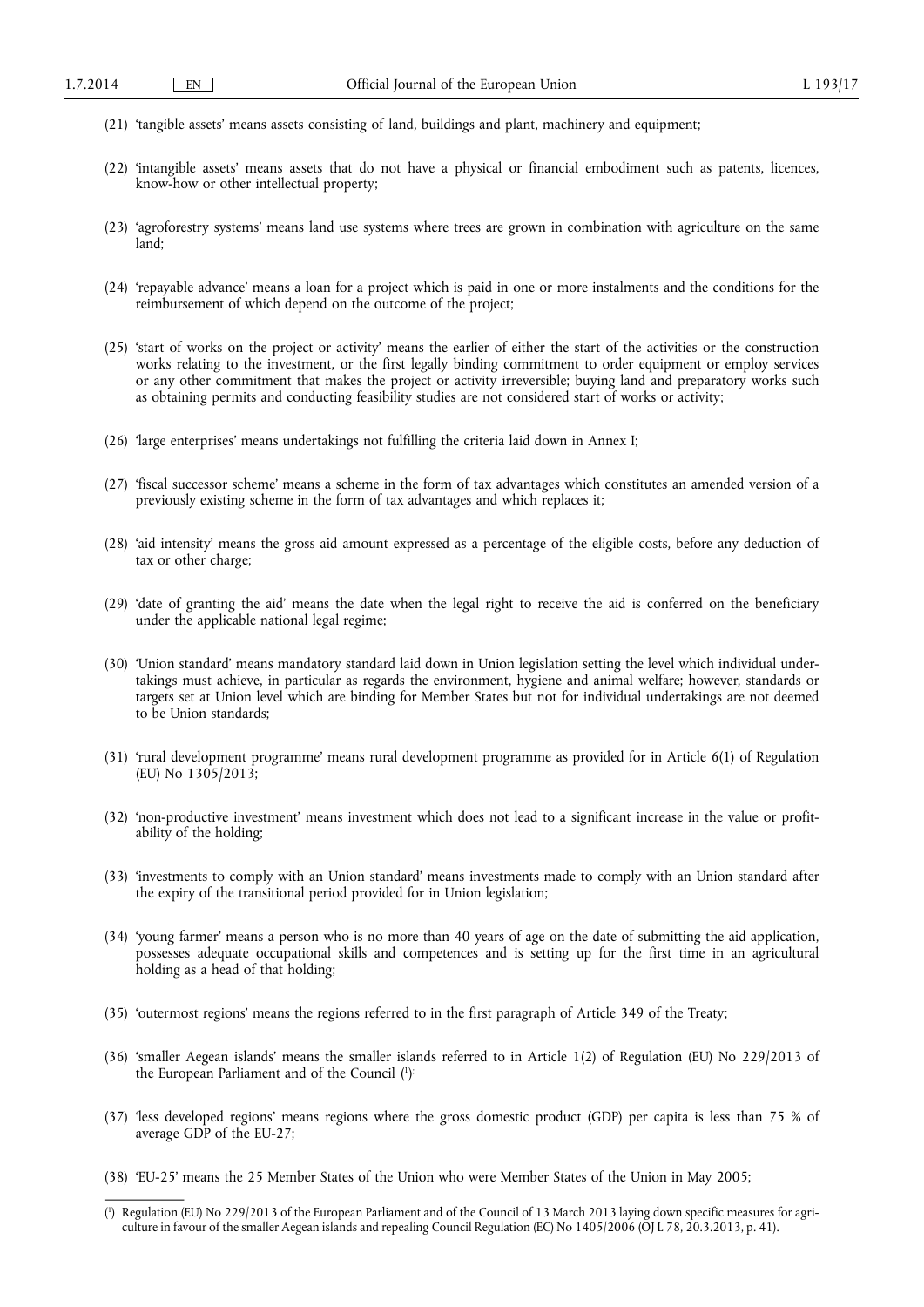- (39) 'EU-27' means the 27 Member States of the Union who were Member States of the Union in January 2007;
- (40) 'capital works' means works, undertaken by the farmer personally or by the farmer's workers, that create an asset;
- (41) 'food based biofuel' means a biofuel produced from cereal and other starch rich crops, sugars and oil crops as defined in the Commission's Proposal for a Directive of the European Parliament and of the Council amending Directive 98/70/EC relating to the quality of petrol and diesel fuels and amending Directive 2009/28/EC on the promotion of the use of energy from renewable sources ( 1 );
- (42) 'active farmer' means an active farmer within the meaning of Article 9 of Regulation (EU) No  $1307/2013$  ( $^2$ ) of the European Parliament and of the Council;
- (43) 'producer group and organisation' means a group or organisation set up for the purpose of:
	- (a) adapting the production and output of producers who are members of such producer groups or organisations to market requirements; or
	- (b) jointly placing goods on the market, including the preparation for sale, centralisation of sales and supply to bulk buyers; or
	- (c) establishing common rules on production information, with particular regard to harvesting and availability; or
	- (d) other activities that may be carried out by producer groups or organisations, such as the development of business and marketing skills and the organisation and facilitation of innovation processes;
- (44) 'fixed costs arising from participation in quality scheme' means the costs incurred for entering a supported quality scheme and the annual contribution for participating in that quality scheme, including, where necessary, expenditure on checks required to verify compliance with the specifications of the quality scheme;
- (45) 'advice' means complete advice given in the framework of one and the same contract;
- (46) 'member of a farm household' means a natural or legal person or a group of natural or legal persons, whatever legal status is granted to the group and its members by national law, with the exception of farm workers;
- (47) 'Transmissible Spongiform Encephalopathy (TSE) and Bovine Spongiform Encephalopathy (BSE) test costs' means all costs, including those for test kits and for the taking, transporting, testing, storing and destruction of samples necessary for sampling and laboratory testing in accordance with Chapter C of Annex X to Regulation (EC) No 999/2001 of the European Parliament and of the Council  $(3)$ ;
- (48) 'herd book' means any book, register, file or data medium:
	- (a) which is maintained by a breeders' organisation or association officially recognised by a Member State in which the breeders' organisation or association was constituted; and
	- (b) in which pure-bred breeding animals of a given breed are entered or registered with mention of their ancestors;
- (49) 'protected animal' means any animal protected either by Union or by national legislation;
- (50) 'research and knowledge-dissemination organisation' means an entity (such as universities or research institutes, technology transfer agencies, innovation intermediaries, research-oriented physical or virtual collaborative entities), irrespective of its legal status (organised under public or private law) or way of financing, whose primary goal is to independently conduct fundamental research, industrial research or experimental development, or to widely disseminate the results of such activities by way of teaching, publication or knowledge transfer. Where such entity also pursues economic activities the financing, the costs and the revenues of those economic activities must be accounted for separately. Undertakings that can exert influence upon such an entity, in the quality of, for example, shareholders or members, may not enjoy a preferential access to its research capacities or to the results generated by it;

<sup>(</sup> 1 ) COM(2012) 595, 17.10.2012.

<sup>(</sup> 2 ) Regulation (EU) No 1307/2013 of the European Parliament and of the Council of 17 December 2013 establishing rules for direct payments to farmers under support schemes within the framework of the common agricultural policy and repealing Council Regulation (EC) No 637/2008 and Council Regulation (EC) No 73/2009 (OJ L 347, 20.12.2013, p. 608).

<sup>(</sup> 3 ) Regulation (EC) No 999/2001 of the European Parliament and of the Council of 22 May 2001 laying down rules for the prevention, control and eradication of certain transmissible spongiform encephalopathies (OJ L 147, 31.5.2001, p. 1).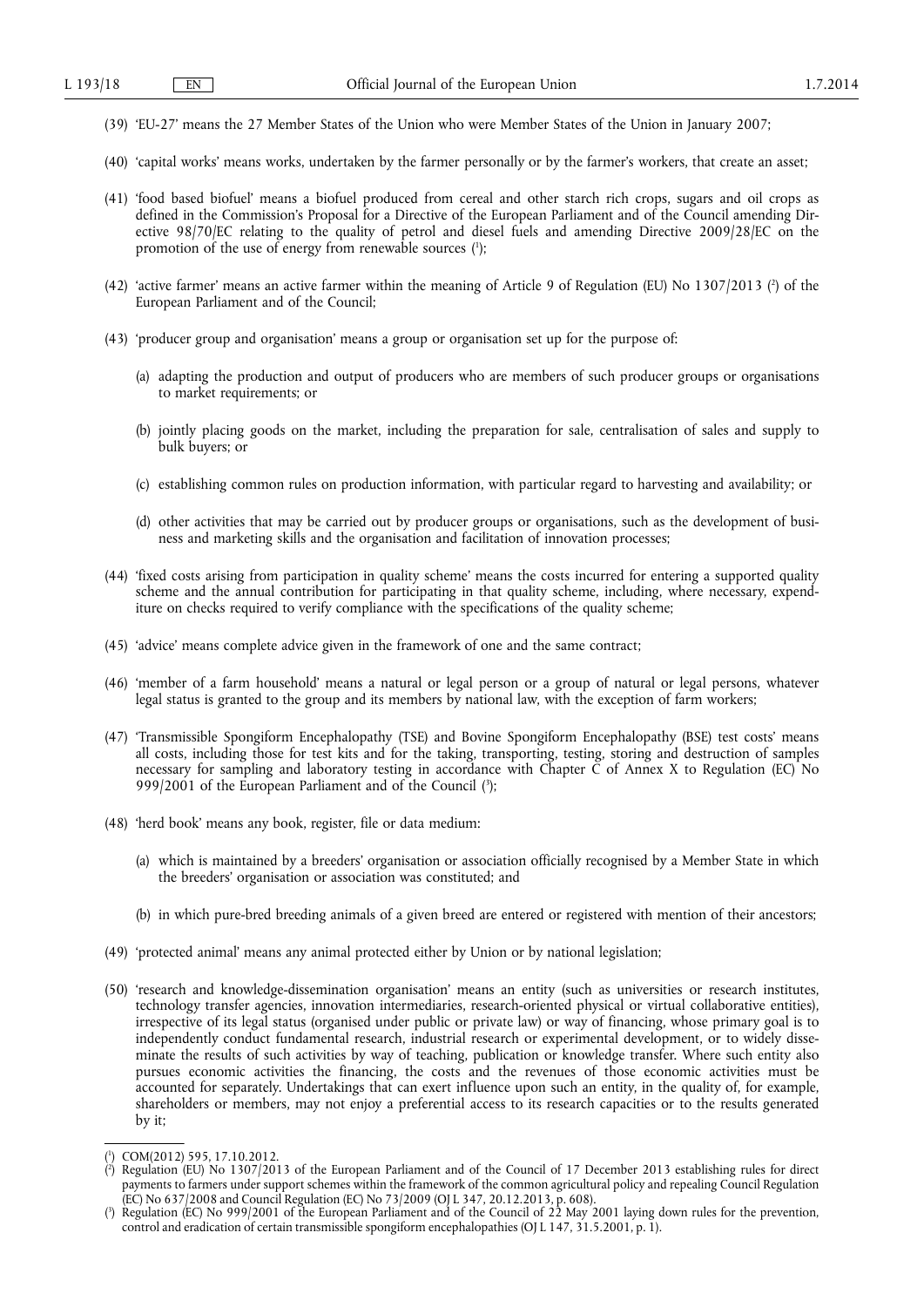- (51) 'arm's length' means that the conditions of the transaction between the contracting parties do not differ from those which would be stipulated between independent undertakings and contain no element of collusion. Any transaction that results from an open, transparent and unconditional procedure is considered as meeting the arm's length principle;
- (52) 'fast growing trees' means a short rotation forest, where the minimum time before felling is set to be not less than 8 years and the maximum time before felling is set not to exceed 20 years;
- (53) 'trees for short rotation coppicing' means tree species of CN code 06 02 9041 to be defined by Member States that consist of woody, perennial crops, the rootstock or stools of which remain in the ground after harvesting, with new shoots emerging in the following season and with a maximum harvest cycle to be determined by the Member States;
- (54) 'transaction cost' means an additional cost linked to fulfilling a commitment, but not directly attributable to its implementation or not included in the costs or income foregone that are compensated directly; and which can be calculated on a standard cost basis;
- (55) 'other land manager' means an undertaking which manages land other than undertaking active in the agricultural sector;
- (56) 'processing of agricultural products into non-agricultural products' means any operation on an agricultural product resulting in a product which is not covered by Annex I to the Treaty;
- (57) '"a" areas' means those areas designated in an approved regional aid map for the period from 1 July 2014 to 31 December 2020 in application of the provisions of Article 107(3)(a) of the Treaty;
- (58) '"c" areas' means those areas designated in an approved regional aid map for the period 1 July 2014 to 31 December 2020 in application of the provisions of Article 107(3)(c) of the Treaty;
- (59) 'sparsely populated areas' means areas accepted by the Commission as such in the individual decisions on regional aid maps for the period from 1 July 2014 to 31 December 2020;
- (60) 'NUTS 3 area' means a region specified at level 3 of a common classification of territorial units for statistics in accordance with Regulation (EC) No 1059/2003 of the European Parliament and of the Council ( 1 );
- (61) 'non-predefined "c" areas' means areas that a Member State at its own discretion designates as 'c' areas provided that the Member State demonstrates that such areas fulfil certain socioeconomic criteria and that those areas are designated in an approved regional aid map for the period 1 July 2014 to 31 December 2020 in application of the provisions of Article 107(3)(c) of the Treaty;
- (62) 'former "a" areas' means those areas designated as 'a' areas in an approved regional map for the period from 1 January 2011 to 30 June 2014;
- (63) 'foodstuffs' means foodstuffs which are not agricultural products and which are listed in Annex I to Regulation (EU) No 1151/2012 of the European Parliament and of the Council ( 2 ).

## **Conditions for exemption**

Aid schemes, individual aid granted under aid schemes and ad hoc aid shall be compatible with the internal market within the meaning of Article 107(2) or (3) of the Treaty and shall be exempted from the notification requirement of Article 108(3) of the Treaty provided that such aid fulfils all the conditions laid down in Chapter I of this Regulation, as well as the specific conditions for the relevant category of aid laid down in Chapter III of this Regulation.

<sup>(</sup> 1 ) Regulation (EC) No 1059/2003 of the European Parliament and of the Council of 26 May 2003 on the establishment of a common classification of territorial units for statistics (NUTS) (OJ L 154, 21.6.2003, p. 1).

<sup>(</sup> 2 ) Regulation (EU) No 1151/2012 of the European Parliament and of the Council of 21 November 2012 on quality schemes for agricultural products and foodstuffs (OJ L 343, 14.12.2012, p. 1).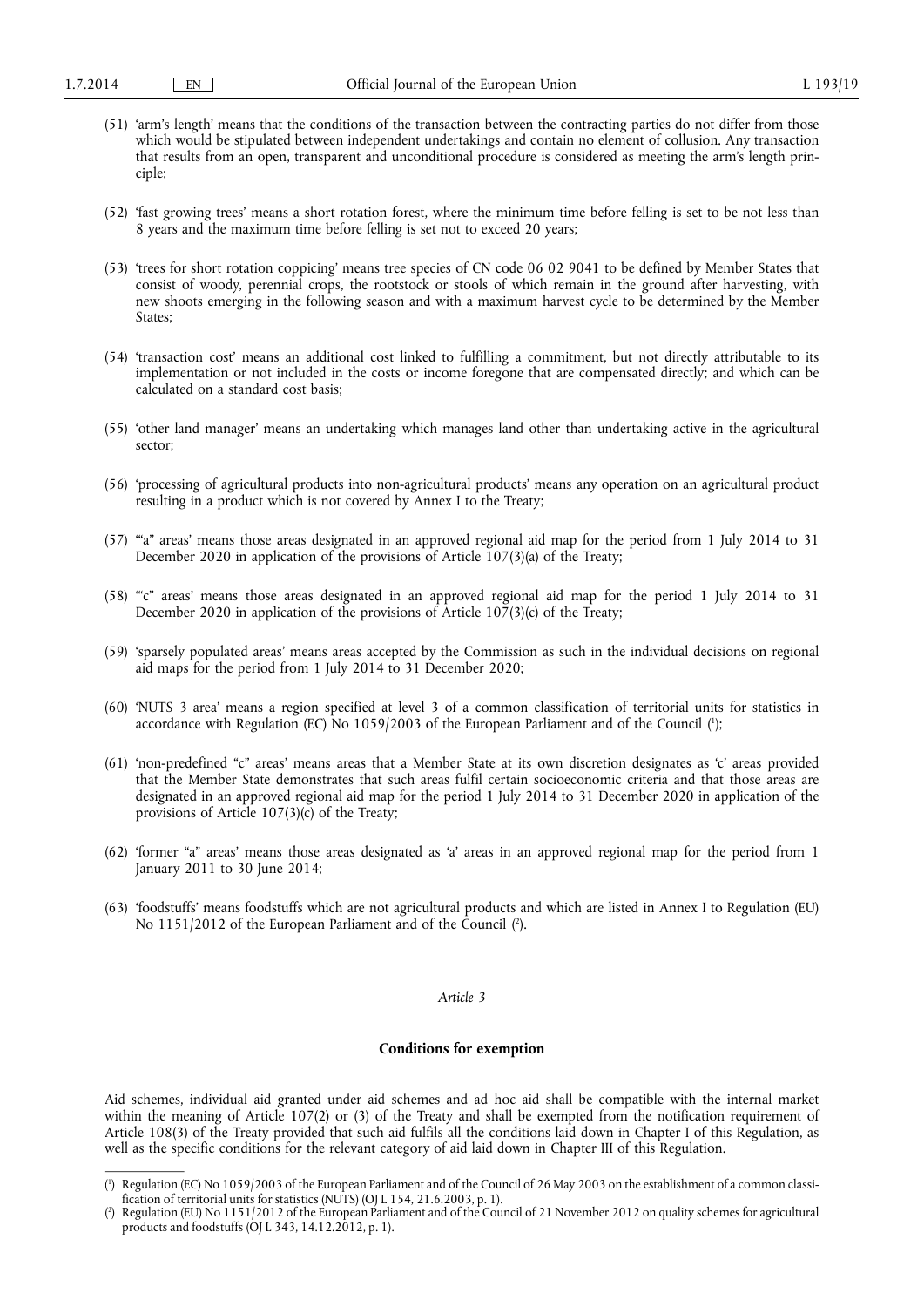## **Notification thresholds**

1. This Regulation shall not apply to any individual aid, the gross grant equivalent of which exceeds the following thresholds:

- (a) aid for investments in tangible assets or intangible assets on agricultural holdings linked to primary agricultural production as referred to in Article 14: EUR 500 000 per undertaking per investment project;
- (b) aid for investments concerning the relocation of a farm building resulting in the modernisation of facilities or in an increase in production capacity as referred to in Article 16(4): EUR 500 000 per undertaking per investment project;
- (c) aid for investments in connection with the processing of agricultural products and the marketing of agricultural products as referred to in Article 17: EUR 7,5 million per undertaking per investment project;
- (d) aid for investments in favour of the conservation of cultural and natural heritage located on the agricultural holding as referred to in Article 29: EUR 500 000 per undertaking per investment project;
- (e) aid for research and development in the agricultural and forestry sectors as referred to in Article 31: EUR 7,5 million per project;
- (f) aid for afforestation and the creation of woodland as referred to in Article 32: EUR 7,5 million per establishment project;
- (g) aid for agroforestry systems as referred to Article 33: EUR 7,5 million per agroforestry system establishment project;
- (h) aid for investments improving the resilience and environmental value of forest ecosystems as referred to in Article 35: EUR 7,5 million per investment project;
- (i) aid for investments in infrastructure related to the development, modernisation or adaptation of the forestry sector as referred to in Article 40: EUR 7,5 million per investment project;
- (j) aid for investments in forestry technologies and in the processing, mobilising and marketing of forestry products as referred to in Article 41: EUR 7,5 million per investment project;
- (k) aid for investments concerning the processing of agricultural products into non-agricultural products or the production of cotton as referred to in Article 44: EUR 7,5 million per investment project.

2. The thresholds set out in paragraph 1 shall not be circumvented by the artificial splitting up of the aid schemes or aid projects.

## *Article 5*

### **Transparency of aid**

1. This Regulation shall apply only to aid in respect of which it is possible to calculate precisely the gross grant equivalent *ex ante* without need to undertake a risk assessment ('transparent aid').

<sup>2.</sup> The following categories of aid shall be considered to be transparent aid:

<sup>(</sup>a) aid comprised in grants and interest rate subsidies;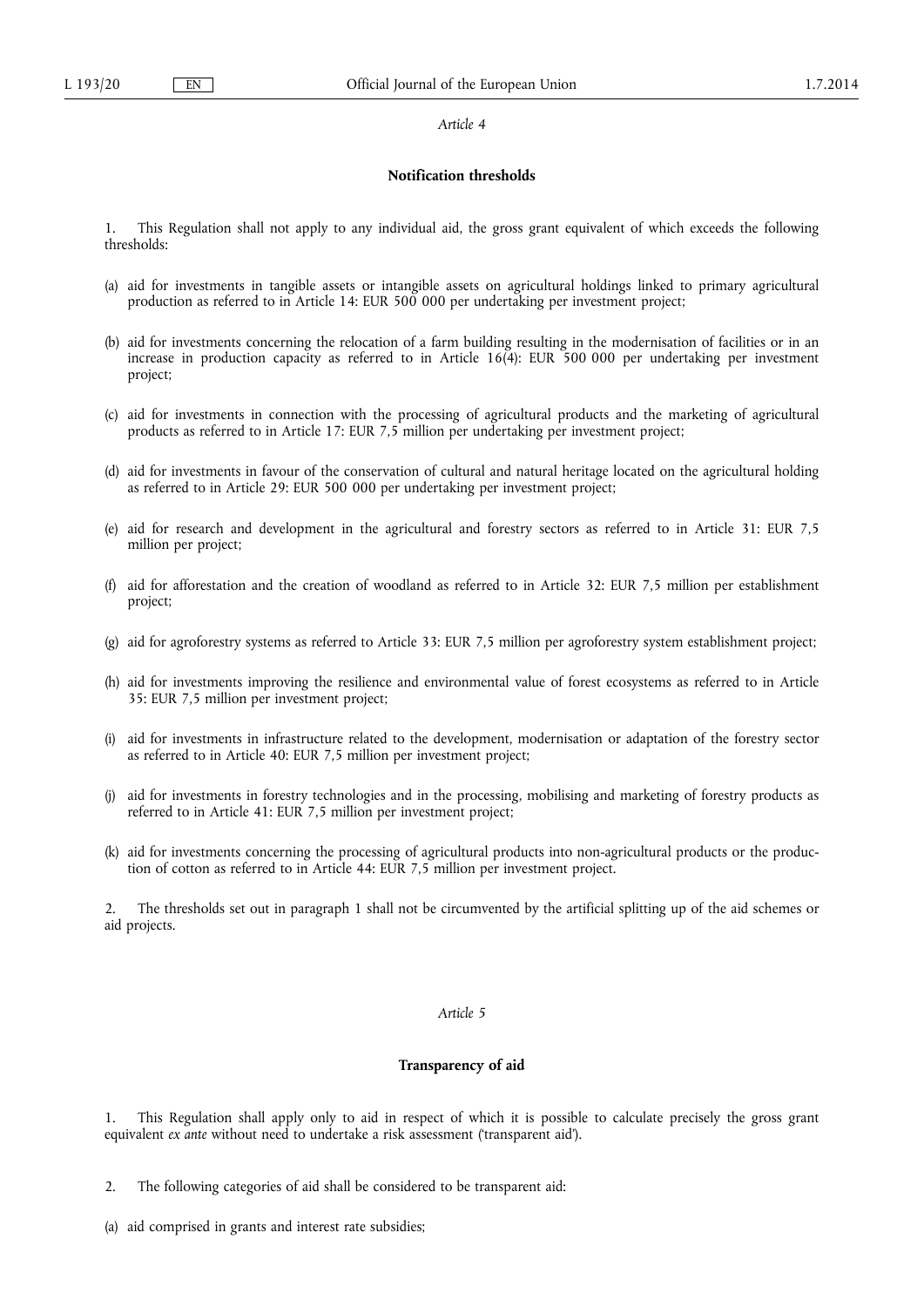- (b) aid comprised in loans, where the gross grant equivalent has been calculated on the basis of the reference rate prevailing at the time of the grant;
- (c) aid comprised in guarantees:
	- (i) where the gross grant equivalent has been calculated on the basis of safe-harbour premiums laid down in a Commission Notice; or
	- (ii) where before the implementation of the aid, the methodology to calculate the gross grant equivalent of the guarantee has been accepted on the basis of the Commission Notice on the application of Articles 87 and 88 of the EC Treaty to State aid in the form of guarantees, or any successor notice, following notification of that methodology to the Commission under any regulation adopted by the Commission in the State aid area applicable at the time, and the approved methodology explicitly addresses the type of guarantee and the type of underlying transaction at stake in the context of the application of this Regulation;
- (d) aid in the form of tax advantages, where the measure provides for a cap ensuring that the applicable threshold is not exceeded;
- (e) aid in the form of repayable advances, if the total nominal amount of the repayable advance does not exceed the thresholds applicable under this Regulation or if, before implementation of the measure, the methodology to calculate the gross grant equivalent of the repayable advance has been accepted following its notification to the Commission.
- 3. For the purpose of this Regulation, the following categories of aid shall not be considered to be transparent aid:
- (a) aid comprised in capital injections;
- (b) aid comprised in risk finance measures.

#### **Incentive effect**

1. This Regulation shall apply only to aid which has an incentive effect.

2. Aid shall be considered to have an incentive effect if the beneficiary has submitted a written application for the aid to the Member State concerned before work on the project or activity has started. The application for the aid shall contain at least the following information:

- (a) undertaking's name and size;
- (b) description of the project or the activity, including its start and end dates;
- (c) location of the project or the activity;
- (d) list of eligible costs;
- (e) type (grant, loan, guarantee, repayable advance or other) and amount of public funding needed for the project/ activity.

3. Ad hoc aid granted to large enterprises shall be considered to have an incentive effect if, in addition to ensuring that the condition laid down in paragraph 2 is fulfilled, the Member State has verified, before granting the ad hoc aid concerned, that documentation prepared by the beneficiary establishes that the aid will result in one or more of the following:

- (a) a material increase in the scope of the project or activity due to the aid;
- (b) a material increase in the total amount spent by the beneficiary on the project or activity due to the aid;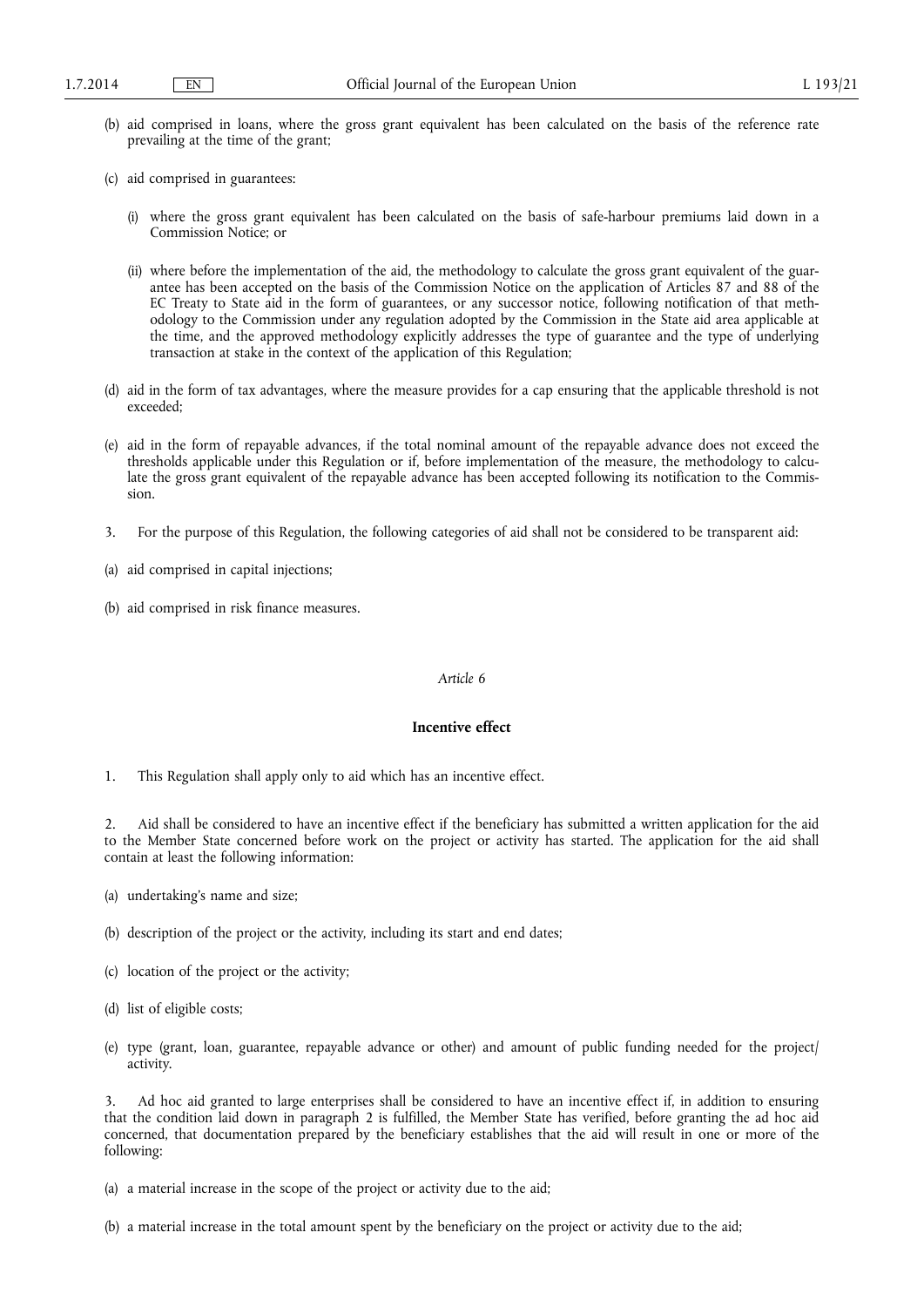- (c) a material increase in the speed of completion of the project or activity concerned;
- (d) in the case of investment ad hoc aid, that the project or activity would not have been carried out as such in the rural area concerned or would not have been sufficiently profitable for the beneficiary in the rural area concerned in the absence of the aid.

4. By way of derogation from paragraphs 2 and 3, measures in the form of tax advantages shall be deemed to have an incentive effect if the following conditions are fulfilled:

- (a) the measure establishes a right to aid in accordance with objective criteria and without further exercise of discretion by the Member State; and
- (b) the measure has been adopted and in force before work on the aided project or activity has started, except in in the case of fiscal successor schemes where the activity was already covered by the previous schemes in the form of tax advantages.

5. By way of derogation of paragraphs 2, 3 and 4 the following categories of aid are not required to have or shall be deemed to have an incentive effect:

- (a) aid schemes for land consolidation where the conditions laid down in Article 15 or Article 43 are fulfilled and where:
	- (i) the aid scheme establishes a right to aid in accordance with objective criteria and without further exercise of discretion by the Member State; and
	- (ii) the aid scheme has been adopted and in force before eligible costs under Article 15 or Article 43 are incurred by the beneficiary;
- (b) aid for promotion measures in the form of publications aimed at raising awareness of agricultural products among the wider public where the conditions laid down in Article 24(2)(b) are fulfilled;
- (c) aid to compensate for losses caused by adverse climatic event which can be assimilated to a natural disaster where the conditions laid down in Article 25 are fulfilled;
- (d) aid to compensate for the costs of the eradication of animal diseases and plant pests and for losses caused by those animal diseases or plant pests where the conditions laid down in Article  $2\dot{6}(9)$  and (10) are fulfilled;
- (e) aid to cover the costs of the removal and destruction of fallen stock where the conditions laid down in Article 27(1) (c), (d) and (e) are fulfilled;
- (f) aid for investments in favour of the conservation of cultural and natural heritage located on agricultural holdings in accordance with Article 29;
- (g) aid to make good the damage caused by natural disasters where the conditions laid down in Article 30 are fulfilled;
- (h) aid for research and development in the agricultural and forestry sectors where the conditions laid down in Article 31 are fulfilled;
- (i) aid for the restoration of damage to forests from fires, natural disasters, adverse climatic events, plant pests, animal diseases, catastrophic events and climate change related events in accordance with Article 34(5)(d) where the conditions laid down in Article 34 are fulfilled.

# *Article 7*

## **Aid intensity and eligible costs**

1. For the purposes of calculating the aid intensity and the eligible costs, all figures used shall be taken before any deduction of tax or other charge. The eligible costs shall be supported by documentary evidence which shall be clear, specific and contemporary.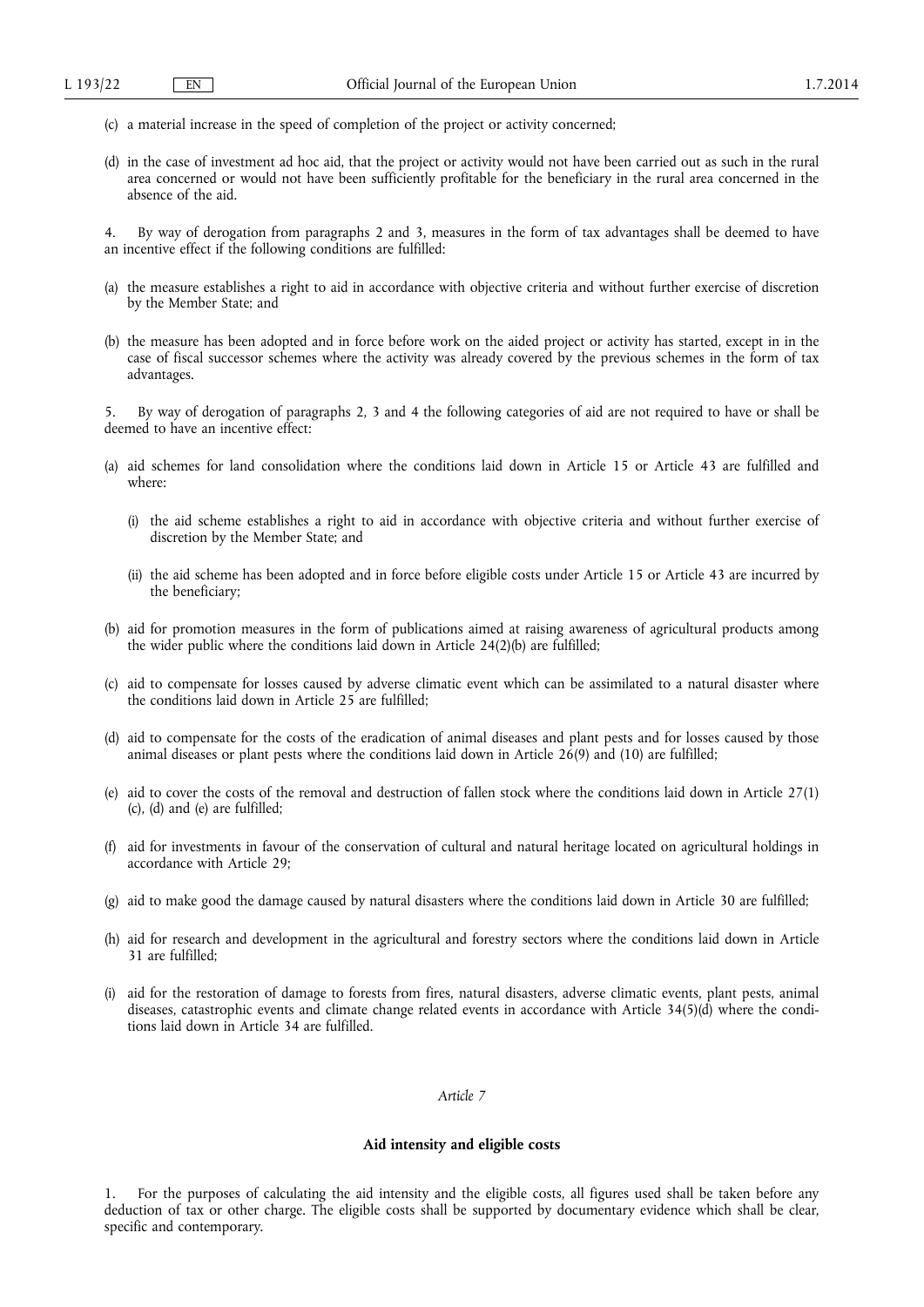2. Value added tax (VAT) shall not be eligible for aid, except where it is non-recoverable under national VAT legislation.

3. Where aid is granted in a form other than a grant, the aid amount shall be the gross grant equivalent of the aid.

4. Aid payable in several instalments shall be discounted to its value on the date of granting the aid. The eligible costs shall be discounted to their value on the date of granting the aid. The interest rate to be used for discounting purposes shall be the discount rate applicable on the date of granting the aid.

5. Where aid is granted by means of tax advantages, the discounting of aid tranches shall take place on the basis of the discount rates applicable at the various times the tax advantage takes effect.

6. Where aid is granted in the form of repayable advances which, in the absence of an accepted methodology to calculate their gross grant equivalent, are expressed as a percentage of the eligible costs and the measure provides that in the case of a successful outcome of the project, as defined on the basis of reasonable and prudent hypothesis, the advances shall be repaid with an interest rate at least equal to the discount rate applicable on the date of granting the aid, the maximum aid intensities laid down in Chapter III may be increased by 10 percentage points.

#### *Article 8*

# **Cumulation**

1. In determining whether the notification thresholds provided for in Article 4 and the maximum aid intensities and maximum aid amounts laid down in Chapter III are respected, the total amount of State aid for the aided activity or project or undertaking shall be taken into account.

2. Where Union funding centrally managed by the institutions, agencies, joint undertakings or other bodies of the Union that is not directly or indirectly under the control of the Member State is combined with State aid, only the latter shall be considered for determining whether notification thresholds and maximum aid intensities and ceilings are respected, provided that the total amount of public funding granted in relation to the same eligible costs does not exceed the most favourable funding rates laid down in the applicable rules of Union law.

3. Aid with identifiable eligible costs, exempted from the notification requirement of Article 108(3) of the Treaty under this Regulation, may be cumulated with:

(a) any other State aid, as long as those measures concern different identifiable eligible costs;

(b) any other State aid, in relation to the same eligible costs, partly or fully overlapping, only if such cumulation does not result in exceeding the highest aid intensity or aid amount applicable to this aid under this Regulation.

4. Aid without identifiable eligible costs exempted under Articles 18 and 45 of this Regulation may be cumulated with any other State aid with identifiable eligible costs.

Aid without identifiable eligible costs may be cumulated with other State aid without identifiable eligible costs, up to the highest relevant total financing threshold fixed in the specific circumstances of each case by this or another block exemption regulation or decision adopted by the Commission.

5. State aid exempted under Sections 1, 2 and 3 of Chapter III of this Regulation shall not be cumulated with payments referred to in Articles 81(2) and 82 of Regulation (EU) No 1305/2013 in respect of the same eligible costs if such cumulation would result in an aid intensity or aid amount exceeding those laid down in this Regulation.

6. State aid exempted under this Regulation shall not be cumulated with any *de minimis* aid in respect of the same eligible costs if such cumulation would result in an aid intensity or aid amount exceeding those laid down in Chapter III.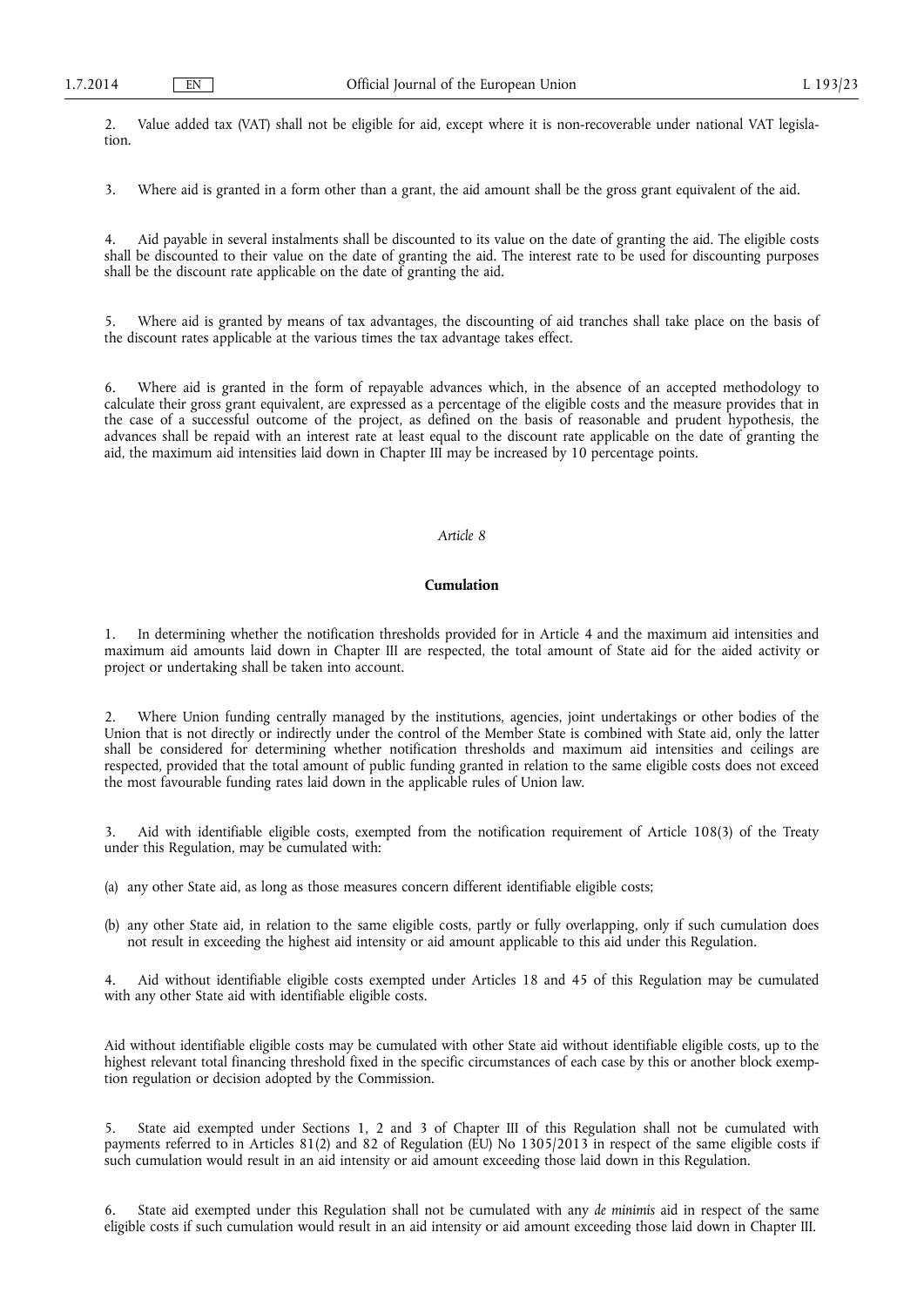7. Aid for investments aimed at the restoration of agricultural production potential as referred to in Article 14(3)(e) shall not be cumulated with aid for compensation for material damage referred to in Articles 25, 26 and 30 of this Regulation.

8. Start-up aid for producer groups and organisations in the agricultural sector as referred to in Article 19 of this Regulation shall not be cumulated with aid for setting-up of producers groups and organisations in the agricultural sector as referred to in Article 27 of Regulation (EU) No 1305/2013.

Start-up aid for young farmers and start-up aid for the development of small farms as referred to in Article 18 of this Regulation shall not be cumulated with business start-up aid for young farmers or the development of small farms as referred to in Article 19(1)(a)(i) and (iii) of Regulation (EU) No 1305/20013 if such cumulation would result in an aid amount exceeding those laid down in this Regulation.

#### *Article 9*

#### **Publication and information**

1. At the latest 10 working days before the date of entry into force of an aid scheme exempted from the notification requirement of Article 108(3) of the Treaty under this Regulation, or the granting of ad hoc aid exempted under this Regulation, Member States shall transmit to the Commission, via the Commission's web notification application in accordance with Article 3 of Regulation (EC) No 794/2004, a summary information regarding such aid in the standardised format set out in Annex II to this Regulation.

Within 10 working days of receipt of that summary information, the Commission shall send to the Member State a notice of receipt with an identification number of the aid.

2. The Member State concerned shall ensure the publication on a comprehensive State aid website at national or regional level, of:

(a) the summary information referred to in paragraph 1 or a link to it;

- (b) the full text of each aid referred to in paragraph 1, including its amendments, or a link providing access to the full text;
- (c) the information referred to in Annex III to this Regulation on each individual aid award exceeding the following:
	- (i) EUR 60 000 for beneficiaries active in the primary agricultural production;
	- (ii) EUR 500 000 for beneficiaries active in the sectors of the processing of agricultural products, the marketing of agricultural products, the forestry sector or activities falling outside the scope of Article 42 of the Treaty.

3. For aid schemes in the form of tax advantages, that conditions shall be considered fulfilled if Member States publish the required information on individual aid amounts in the following ranges in EUR million:

- (a) 0,06-0,5 only for primary agricultural production;
- (b) 0,5-1;
- (c) 1 to 2;
- (d) 2 to 5;
- (e) 5 to 10;
- (f) 10 to 30; and
- (g) 30 and more.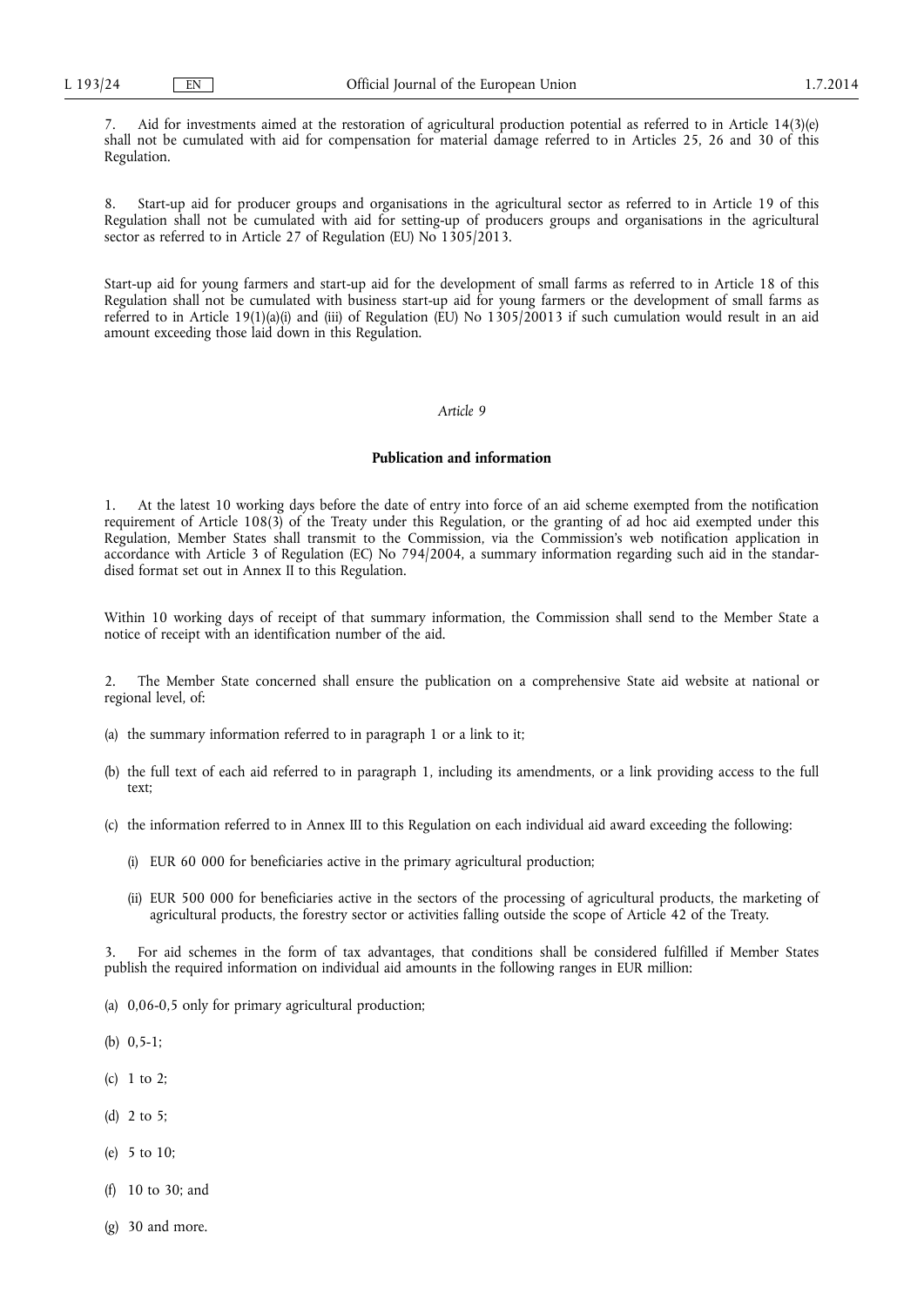4. The information referred to in paragraph 2(c) above shall be organised and accessible in a standardised manner, as described in Annex III and shall allow for effective search and download functions. The information referred to in paragraph 2 shall be published within six months from the date the aid was granted or, for aid in the form of tax advantage, within one year from the date the tax declaration is due, and shall be available for at least 10 years from the date of granting the aid.

5. The full text of the aid scheme or of the ad hoc aid referred to in paragraph 1 shall include, in particular, an explicit reference to this Regulation, by citing its title and publication reference in the *Official Journal of the European Union* and to the specific provisions of Chapter III concerned by that act, or where applicable, to the national law which ensures that the relevant provisions of this Regulation are complied with. It shall be accompanied by its implementing provisions and its amendments.

6. The Commission shall publish on its website:

(a) the summary information referred to in paragraph 1;

(b) the links to the State aid websites of all Member States referred to in paragraph 2.

7. Member States shall comply with the provisions of paragraphs 2, 3 and 4 within two years from the date of entry into force of this Regulation at the latest.

#### *Article 10*

#### **Avoidance of double publication**

If the individual aid award falls within the scope of Regulation (EU) No 1305/2013 and is either co-financed by the EAFRD or granted as additional national financing for such co-financed measures, the Member State may choose not to publish it on the State aid website referred to in Article 9(2) of this Regulation, provided that the individual aid award has already been published in accordance with Articles 111, 112 and 113 of Regulation (EU) No 1306/2013 of the European Parliament and the Council ( 1 ). In that case, the Member State shall make a reference to the website referred to in Article 111 of Regulation (EU) No 1306/2013 on the State aid website referred to Article 9(2) of this Regulation.

#### CHAPTER II

## **PROCEDURAL REQUIREMENTS**

# *Article 11*

## **Withdrawal of the benefit of the block exemption**

Where the Member State grants aid allegedly exempted from the notification requirement of Article 108(3) of the Treaty under this Regulation without fulfilling the conditions set out in Chapters I to III, the Commission may, after having provided the Member State concerned with the possibility to make its views known, adopt a decision stating that all or some of the future aid measures adopted by the Member State concerned which would otherwise fulfil the requirements of this Regulation, are to be notified to the Commission in accordance with Article 108(3) of the Treaty. The aids to be notified may be limited to certain types of aids, to aid granted in favour of certain beneficiaries or to aid adopted by certain authorities of the Member State concerned.

## *Article 12*

#### **Reporting**

1. Member States shall transmit to the Commission in electronic form an annual report, as referred to in Chapter III of Regulation (EC) No 794/2004, on the application of this Regulation in respect of each whole year or each part of the year during which this Regulation applies.

<sup>(</sup> 1 ) Regulation (EU) No 1306/2013 of the European Parliament and of the Council of 17 December 2013 on the financing, management and monitoring of the common agricultural policy and repealing Council Regulations (EEC) No 352/78, (EC) No 165/94, (EC) No 2799/98, (EC) No 814/2000, (EC) No 1290/2005 and (EC) No 485/2008 (OJ L 347, 20.12.2013, p. 549).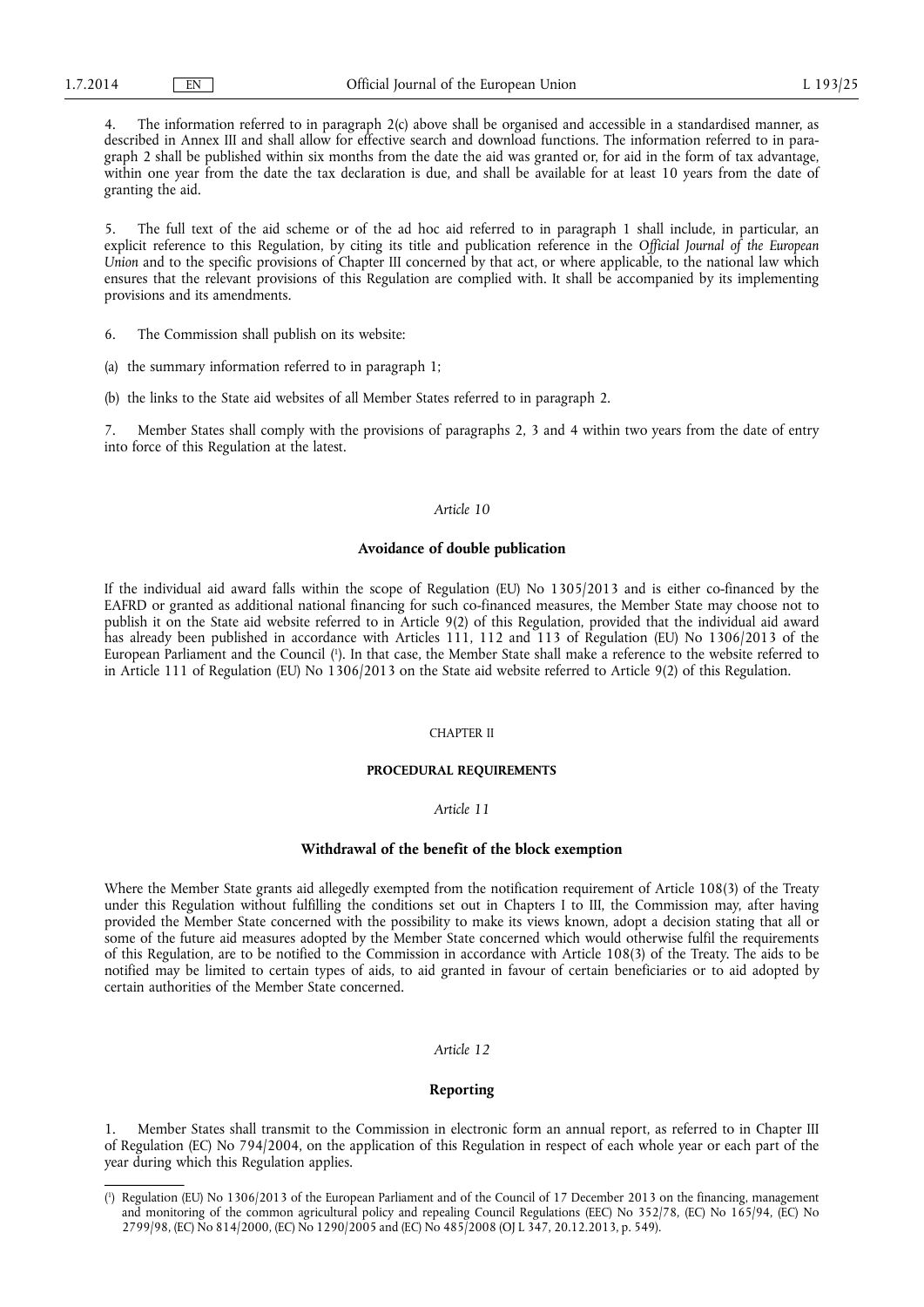- 2. The annual report shall contain also the information concerning the following:
- (a) animal diseases or plant pest as referred to in Article 26;
- (b) meteorological information on the type, timing, relative magnitude and location of climatic events which can be assimilated to a natural disaster as referred to in Article 25 or natural disasters in the agricultural sector as referred to in Article 30.

#### **Monitoring**

Member States shall maintain detailed records with the information and supporting documentation necessary to establish that all the conditions laid down in this Regulation are fulfilled. Such records shall be kept for 10 years from the date on which the ad hoc aid was granted or the last aid was granted under an aid scheme. The Member State concerned shall provide the Commission, within a period of 20 working days or such longer period as may be fixed in the request, with all the information and supporting documentation which the Commission considers necessary to monitor the application of this Regulation.

#### CHAPTER III

#### **CATEGORIES OF AID**

## *SECTION 1*

## *Aid in favour of SMEs active in primary agricultural production, the processing of agricultural products and the marketing of agricultural products*

#### *Article 14*

## **Aid for investments in tangible assets or intangible assets on agricultural holdings linked to primary agricultural production**

1. Aid for investments in tangible assets or intangible assets on agricultural holdings linked to the primary agricultural production shall be compatible with the internal market within the meaning of Article 107(3)(c) of the Treaty and shall be exempted from the notification requirement of Article 108(3) thereof where it fulfils the conditions laid down in paragraphs 2 to 14 of this Article and in Chapter I.

2. The investment may be carried out by one or more beneficiaries or concern a tangible asset or intangible asset used by one or more beneficiaries.

- 3. The investment shall pursue at least one of the following objectives:
- (a) the improvement of the overall performance and sustainability of the agricultural holding, in particular through a reduction of production costs or the improvement and re-deployment of production;
- (b) the improvement of the natural environment, hygiene conditions or animal welfare standards, provided that the investment concerned goes beyond Union standards in force;
- (c) the creation and improvement of infrastructure related to the development, adaptation and modernisation of agriculture, including access to farm land, land consolidation and improvement, the supply and saving of energy and water;
- (d) the achievement of agri-environmental-climate objectives, including the biodiversity conservation status of species and habitat as well as enhancing the public amenity value of a Natura 2000 area or other high nature value systems, defined in the national or regional rural development programmes of Member States, as long as investments are non-productive;
- (e) the restoration of production potential damaged by natural disasters, adverse climatic events which can be assimilated to natural disasters, animal diseases and plant pests and the prevention of damages caused by those events.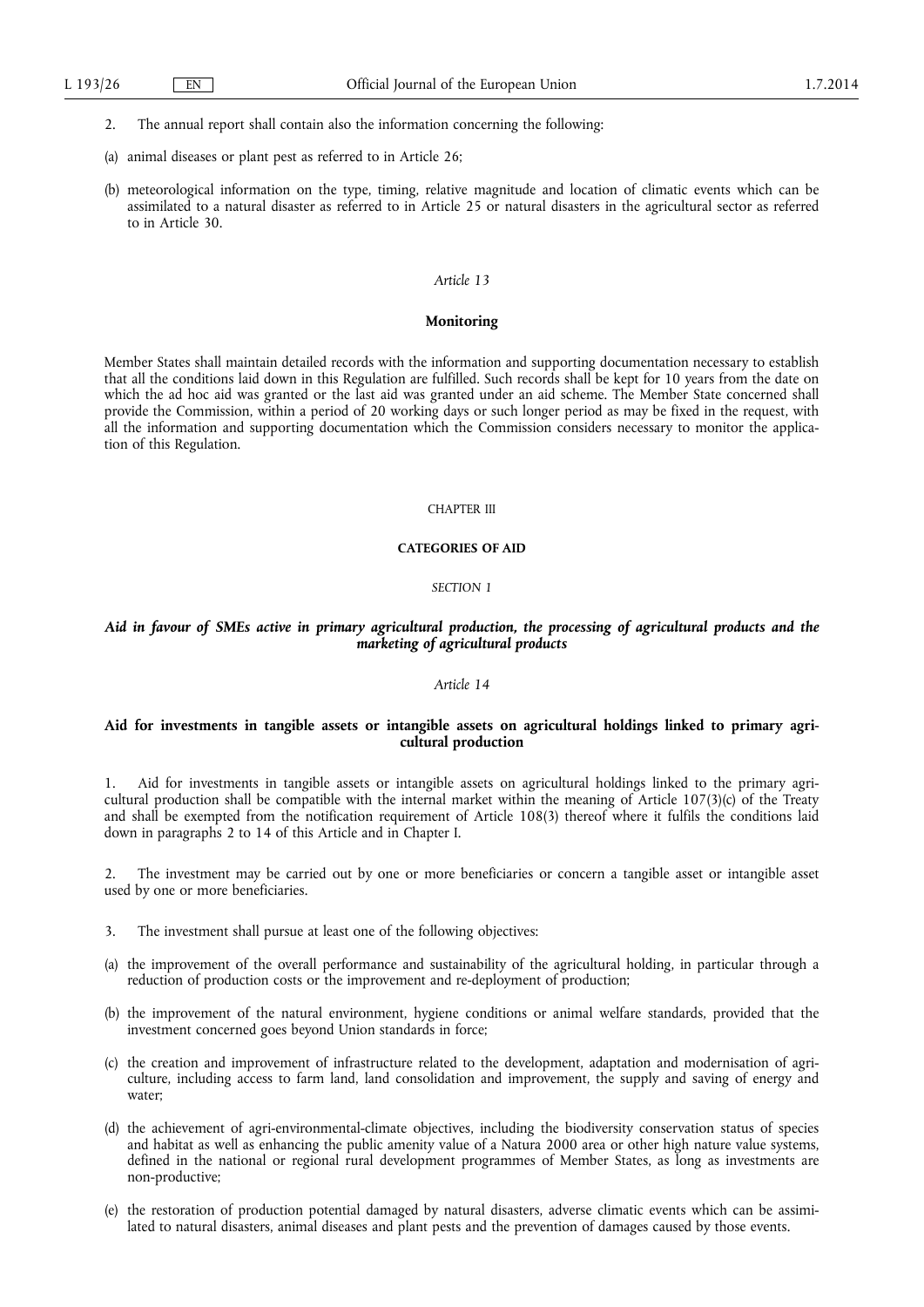4. The investment may be linked to the production at farm-level of biofuels or of energy from renewable sources, provided that such production does not exceed the average annual consumption of fuels or energy of the given farm.

Where the investment is made for the production of biofuels, the production capacity of the production facilities shall be no more than the equivalent to the annual average transport fuel consumption of the agricultural holding and the produced biofuel shall not be sold on the market.

Where the investment is made for the production of thermal energy and electricity from renewable sources on agricultural holdings, the production facilities shall serve only the beneficiary's own energy needs and their production capacity shall be no more than the equivalent to the combined average annual energy consumption of thermal energy and electricity on the agricultural holding, including the farm household. The selling of electricity into the grid shall only be allowed as far as the annual self-consumption limit is respected.

Where the investment is carried out by more beneficiaries with the purpose to serve their own biofuel and energy needs, the annual average consumption shall be accumulated to the amount equivalent to the average annual consumption of all beneficiaries.

The investments in renewable energy infrastructure that consume or produce energy shall comply with minimum standards for energy efficiency, where such standards exist at national level.

Investments in installations, the primary purpose of which is electricity production from biomass, shall not be eligible for aid unless a minimum percentage of heat energy, to be determined by the Member States, is utilised.

Member States shall establish thresholds for the maximum proportions of cereals and other starch rich crops, sugars and oil crops used for bioenergy production, including biofuels, for different types of installations. Aid to bioenergy investment projects shall be limited to bioenergy meeting the applicable sustainability criteria laid down in Union legislation, including in Article 17(2) to (6) of Directive 2009/28/EC.

5. The investment shall be in conformity with Union legislation and with the national laws of the Member State concerned on environmental protection. For investment requiring an environmental impact assessment under Directive 2011/92/EU the aid shall be subject to the condition that such assessment shall have been carried out and the development consent shall have been granted for the investment project concerned before the date of granting the individual aid.

- 6. The aid shall cover the following eligible costs:
- (a) the costs for the construction, acquisition, including leasing, or improvement of immovable property, with land only being eligible to an extent not exceeding 10 % of the total eligible costs of the operation concerned;
- (b) the purchase or lease purchase of machinery and equipment up to the market value of the asset;
- (c) the general costs linked to the expenditure referred to in points (a) and (b), such as architect, engineer and consultation fees, fees relating to advice on environmental and economic sustainability, including feasibility studies; feasibility studies shall remain eligible expenditure even where, based on their results, no expenditure under points (a) and (b) is incurred;
- (d) the acquisition or development of computer software and the acquisition of patents, licences, copyrights and trademarks;
- (e) expenses for non-productive investments linked to the objectives referred to in paragraph 3(d);
- (f) in the case of irrigation, the costs for investments that fulfil the following conditions:
	- (i) a river basin management plan, as required by Article 13 of Directive 2000/60/EC of the European Parliament and of the Council ( 1 ), must have been notified to the Commission for the entire area in which the investment is to take place, as well as in any other areas whose environment may be affected by the investment. The measures taking effect under the river basin management plan in accordance with Article 11 of that Directive and of relevance to the agricultural sector must be specified in the relevant programme of measures. Water metering enabling measurement of water use at the level of the supported investment must be in place or must be put in place as part of the investment;

<sup>(</sup> 1 ) Directive 2000/60/EC of the European Parliament and of the Council of 23 October 2000 establishing a framework for Community action in the field of water policy (OJ L 327, 22.12.2000, p. 1).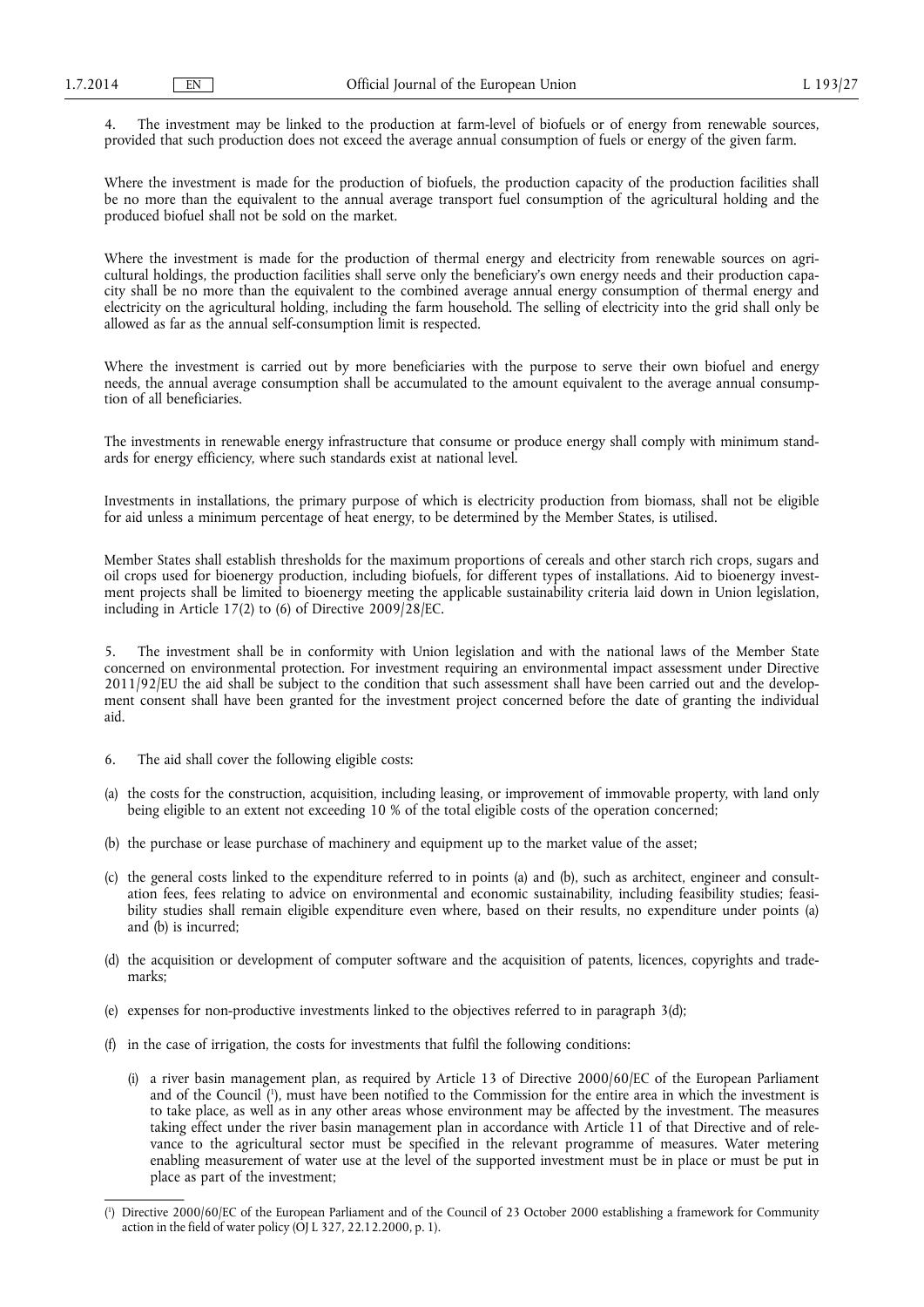(ii) the investment must lead to a reduction of previous water use of at least 25 %;

However, as regards point (f) investments affecting bodies of ground- or surface water whose status has been identified as less than good in the relevant river basin management plan for reasons related to water quantity as well as investments resulting in a net increase of the irrigated area affecting a given body of ground- or surface water shall not be eligible for aid under this Article.

The conditions of point  $(f)$  (i) and (ii) above shall not apply to an investment in an existing installation which affects only energy efficiency or to an investment in the creation of a reservoir or to an investment in the use of recycled water which does not affect a body of ground- or surface water;

- (g) in the case of investments aimed at the restoration of agricultural production potential damaged by natural disasters, adverse climatic events which can be assimilated to natural disasters, animal diseases or plant pests the eligible costs may include the costs incurred for restoring the agricultural production potential up to the level it was at before the occurrence of those events;
- (h) in the case of investments aimed at the prevention of damages caused by natural disasters, adverse climatic events which can be assimilated to natural disasters, animal diseases or plant pests, the eligible costs may include the costs of specific preventive actions.

7. Costs, other than those referred to in paragraph 6(a) und (b) connected with leasing contracts, such as lessor's margin, interest refinancing costs, overheads and insurance charges shall not be considered to be eligible costs.

Working capital shall not be considered to be an eligible cost.

8. From 1 January 2017, in the case of irrigation, aid shall be paid only by Member States which ensure, in respect of the river basin district in which the investment takes place, a contribution of the different water uses to the recovery of the costs of water services by the agricultural sector consistent with Article 9(1) first indent of Directive 2000/60/EC having regard where appropriate, to the social, environmental and economic effects of the recovery as well as the geographic and climatic conditions of the region or regions affected.

- 9. Aid shall not be granted in respect of the following:
- (a) the purchase of production rights, payment entitlements and annual plants;
- (b) the planting of annual plants;
- (c) drainage works;
- (d) investments to comply with Union standards, with exception of aid granted to young farmers within 24 months from the date of their setting-up;
- (e) the purchase of animals, with exception of aid granted for investments pursuant to paragraph 3(e).

10. The aid shall not be limited to specific agricultural products and must therefore be available either to all sectors of the primary agricultural production or to the whole plant production sector or to the whole animal production sector. However, Member States may exclude certain products because of overcapacity in the internal market or a lack of market outlets.

11. The aid referred to in paragraph 1 shall not be granted in contravention of any prohibition or restriction laid down in Regulation (EU) No 1308/2013, even where such prohibitions and restrictions only refer to the Union support provided for in that regulation.

- 12. The aid intensity shall be limited to:
- (a) 75 % of the amount of the eligible costs in outermost regions;
- (b) 75 % of the amount of the eligible costs in the smaller Aegean islands;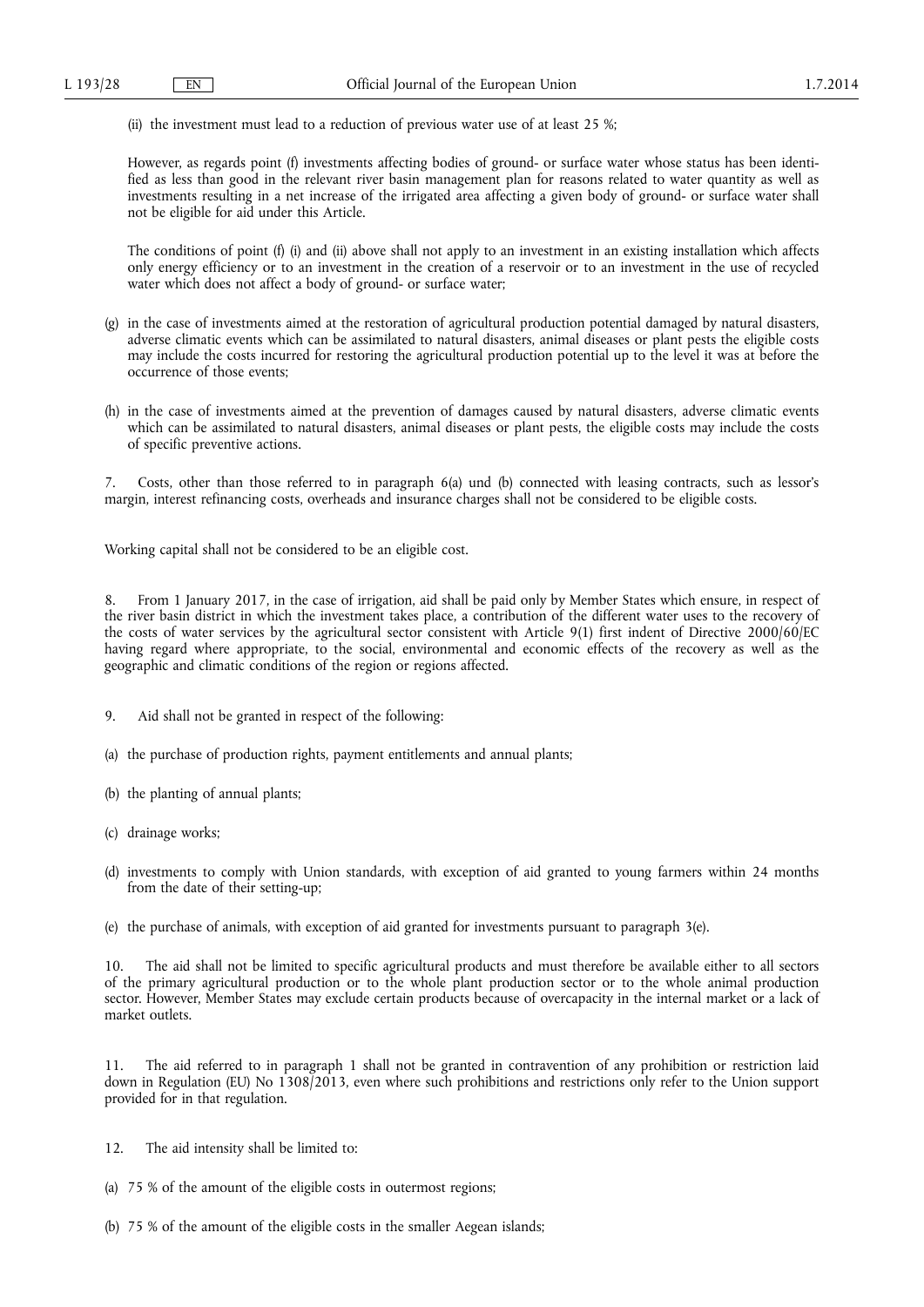- (c) 50 % of the amount of the eligible costs in less developed regions and in all regions whose GDP per capita for the period from 1 January 2007 to 31 December 2013 was less than 75 % of the average of the EU-25 for the reference period but whose GDP per capita is above 75 % of the GDP average of the EU-27;
- (d) 40 % of the amount of the eligible costs in other regions.

13. The rates provided for in paragraph 12 may be increased by 20 percentage points, provided that the maximum aid intensity does not exceed 90 % for:

- (a) young farmers, or farmers who have set up during the five years preceding the date of application for aid;
- (b) collective investments, such as storage facilities which are used by a group of farmers or facilities to prepare the agricultural products before marketing, and integrated projects covering several measures provided for in Regulation (EU) No 1305/2013, including those linked to a merger of producer organisations;
- (c) investments in areas facing natural and other specific constraints;
- (d) operations supported in the framework of the European Innovation Partnership (EIP), such as an investment in a new stable, allowing the testing of a new practice of animal housing, which has been developed in an operational group composed of farmers, scientists, and animal welfare non-governmental organisation;
- (e) investments for the improvement of the natural environment, hygiene conditions or animal welfare standards, as referred to in paragraph 3(b); in this case the increased rate as provided for in this paragraph shall only apply to the additional costs necessary to obtain a level exceeding the Union standards in force and not leading to an increase in production capacity.

14. As regards non-productive investments referred to in paragraph 3(d) and investments for the restoration of production potential referred to in paragraph 3(e), the maximum aid intensity shall not exceed 100 %.

For investments in relation to preventive measures, referred to in paragraph 3(e), the maximum aid intensity shall not exceed 80 %. However, it may be increased to up to 100 % if the investment is carried out collectively by more than one beneficiary.

### *Article 15*

## **Aid for agricultural land consolidation**

Aid for agricultural land consolidation shall be compatible with the internal market within the meaning of Article 107 (3)(c) of the Treaty and shall be exempted from the notification requirement of Article 108(3) thereof where it fulfils the conditions laid down in Chapter I and is granted towards and limited to the legal and administrative costs, including survey costs, up to 100 % of the real costs incurred.

## *Article 16*

## **Aid for investments concerning the relocation of farm buildings**

1. Aid for investments concerning the relocation of farm buildings shall be compatible with the internal market within the meaning of Article  $107(3)$ (c) of the Treaty and shall be exempted from the notification requirement of Article 108(3) thereof where it fulfils the conditions laid down in paragraphs 2 to 5 of this Article and in Chapter I.

2. The relocation of the farm building shall pursue an objective of public interest.

The public interest invoked to justify the granting of aid under this Article shall be specified in the relevant provisions of the Member State concerned.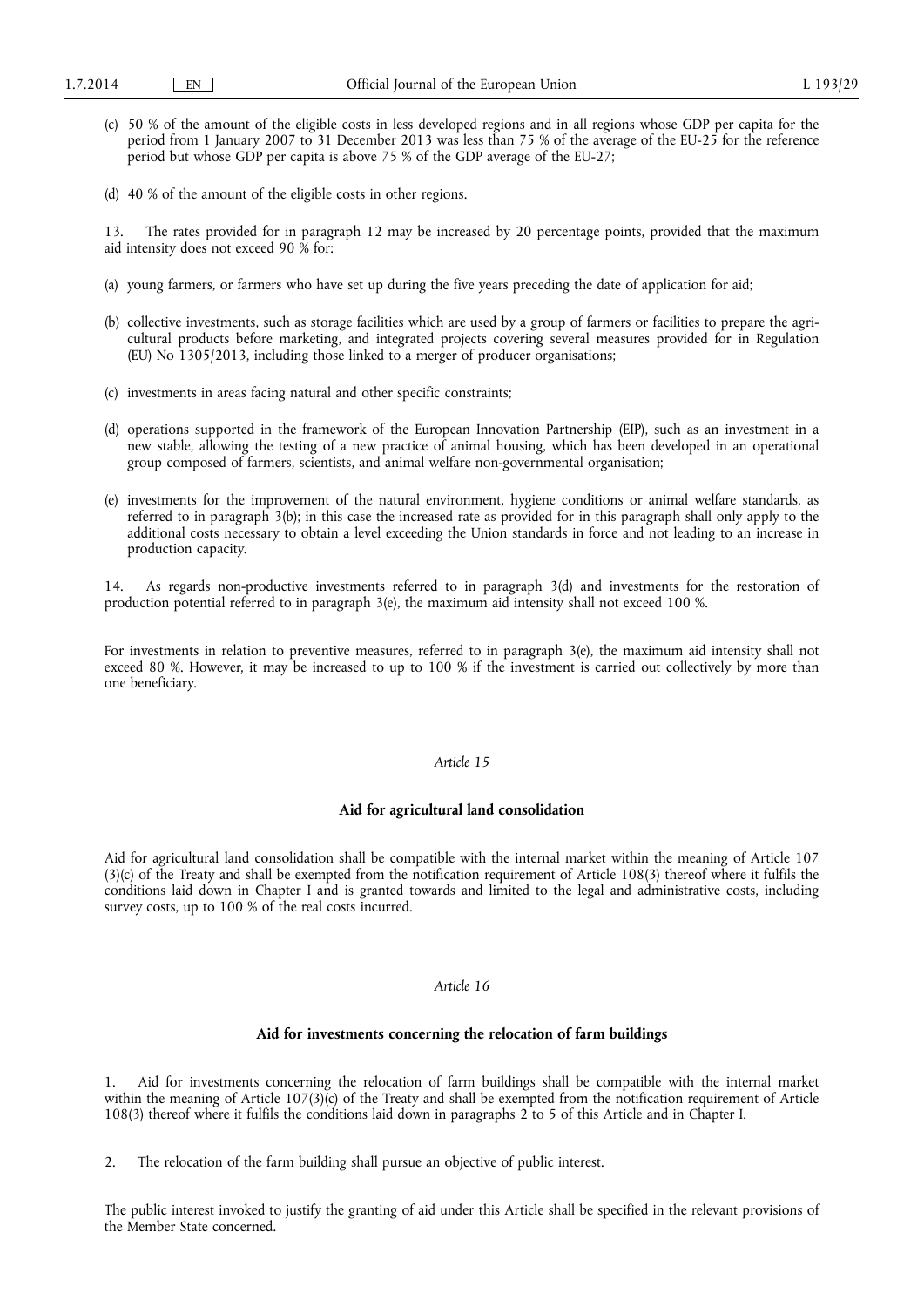3. Where the relocation of a farm building consists of the dismantling, removal and re-building of existing facilities the aid intensity shall be limited to 100 % of the real costs incurred for such activities.

4. Where, in addition to the dismantling, removal and re-building of existing facilities as referred to in paragraph 3, the relocation results in a modernisation of these facilities or in an increase in production capacity the aid intensities for investments referred to in Article 14(12) and (13) shall apply in respect to the costs relating to the modernisation of the facilities or the increase in the production capacity.

For the purpose of this paragraph, the pure replacement of an existing building or facilities by a new up-to-date building or facilities without fundamentally changing the production or the technology involved shall not be considered to be related to the modernisation.

The maximum aid intensity may reach up to 100 % of the eligible costs where the relocation concerns activities close to rural settlements, with a view to improving the quality of life or increasing the environmental performance of the rural settlement.

## *Article 17*

## **Aid for investments in connection with the processing of agricultural products and the marketing of agricultural products**

1. Aid for investments in tangible assets or intangible assets in connection with the processing of agricultural products and the marketing of agricultural products shall be compatible with the internal market within the meaning of Article 107(3)(c) of the Treaty and shall be exempted from the notification requirement of Article 108(3) thereof where it fulfils the conditions laid down in paragraphs  $\frac{1}{2}$  to 10 of this Article and in Chapter I.

2. The investment shall concern the processing of agricultural products or the marketing of agricultural products.

3. Investments in connection with the production of food based biofuels shall not be eligible for aid under this Article.

4. The investment shall be in conformity with Union legislation and with the national laws of the Member State concerned on environmental protection. For investment requiring an environmental impact assessment under Directive 2011/92/EU the aid shall be subject to the condition that such assessment shall have been carried out and the development consent shall have been granted for the investment project concerned before the date of granting the individual aid.

- 5. The aid shall cover the following eligible costs:
- (a) the construction, acquisition, including leasing, or improvement of immovable property, with land only being eligible to an extent not exceeding 10 % of total eligible costs of the operation concerned;
- (b) the purchase or lease purchase of machinery and equipment up to the market value of the asset;
- (c) general costs linked to expenditure referred to in points (a) and (b), such as architect, engineer and consultation fees, fees relating to advice on environmental and economic sustainability, including feasibility studies; feasibility studies shall remain eligible expenditure even where, based on their results, no expenditure under in points (a) and (b) is incurred;
- (d) acquisition or development of computer software and acquisitions of patents, licenses, copyrights, trademarks.

6. Costs, other than those referred to in paragraph 5(a) and (b), connected with leasing contracts, such as lessor's margin, interest refinancing costs, overheads and insurance charges shall not be considered to be eligible costs.

Working capital shall not be considered to be an eligible cost.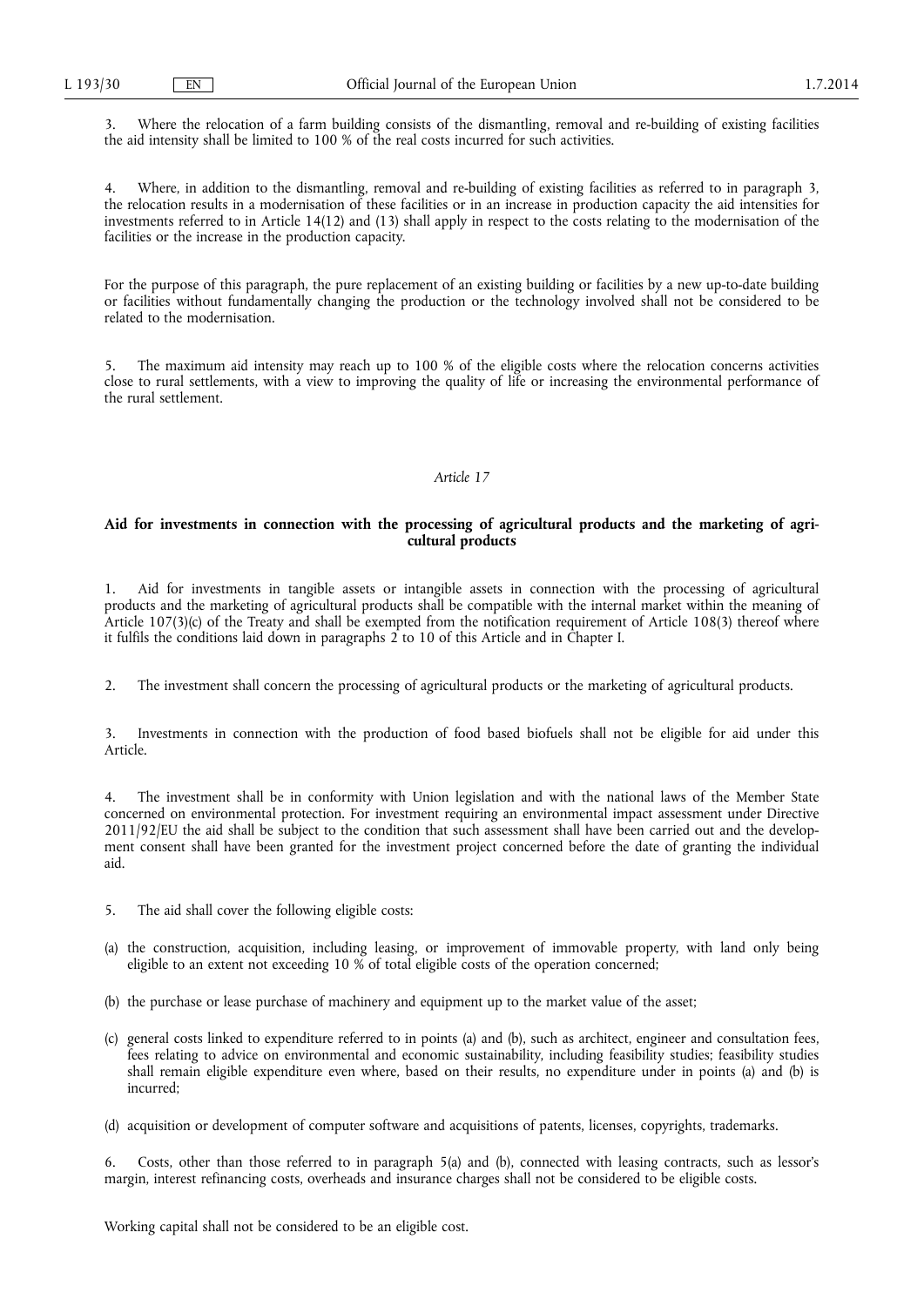7. Aid shall not be granted in respect of investments to comply with Union standards in force.

8. Aid shall not be granted in contravention of any prohibition or restriction laid down in Regulation (EU) No 1308/2013, even where such prohibitions and restrictions only refer to Union support provided for in that Regulation.

- 9. The aid intensity shall not exceed:
- (a) 75 % of the amount of the eligible costs in outermost regions;
- (b) 75 % of the amount of the eligible costs in the smaller Aegean islands;
- (c) 50 % of the amount of the eligible costs in less developed regions and in all regions whose GDP per capita for the 2007-2013 period was less than 75 % of the average of the EU-25 for the reference period but whose GDP per capita is above 75 % of the GDP average of the EU-27;
- (d) 40 % of the amount of the eligible costs in other regions.

The rates referred to in paragraph 9 may be increased by 20 percentage points, provided that the maximum aid intensity does not exceed 90 % for operations:

- (a) linked to a merger of producer organisations; or
- (b) supported in the framework of the EIP.

#### *Article 18*

# **Start-up aid for young farmers and the development of small farms**

Start-up aid for young farmers and start-up aid for the development of small farms shall be compatible with the internal market within the meaning of Article 107(3)(c) of the Treaty and shall be exempted from the notification requirement of Article 108(3) thereof where it fulfils the conditions laid down in paragraphs 2 to 7 of this Article and in Chapter I.

2. The aid shall be granted to young farmers as defined in Article 2(34) of this Regulation or to small farms as defined by Member States.

The definition of small farms by the Member States shall be the one included and approved by the Commission in the respective rural development programmes.

Member States shall define upper and lower thresholds for access to start-up aid for young farmers and the development of small farms in terms of the production potential of the agricultural holding, measured in standard output, as defined in Article 5 of Commission Regulation (EC) No 1242/2008 ( 1 ), or an equivalent. The lower threshold for access to startup aid for young farmers shall be higher than the upper threshold for access to aid for the development of small farms.

Aid shall be limited to micro and small enterprises.

Where the aid is granted to a young farmer who is setting up a holding in the form of a legal person, the young farmer shall exercise effective and long-term control over the legal person in terms of decisions related to management, benefits and financial risks. Where several natural persons, including persons who are not young farmers, participate in the capital or management of the legal person, the young farmer shall be capable of exercising such effective and longterm control either solely or jointly together with other persons. Where a legal person is solely or jointly controlled by another legal person, those requirements shall apply to any natural person having control over that other legal person.

<sup>(</sup> 1 ) Commission Regulation (EC) No 1242/2008 of 8 December 2008 establishing a Community typology for agricultural holdings (OJ L 335, 13.12.2008, p. 3).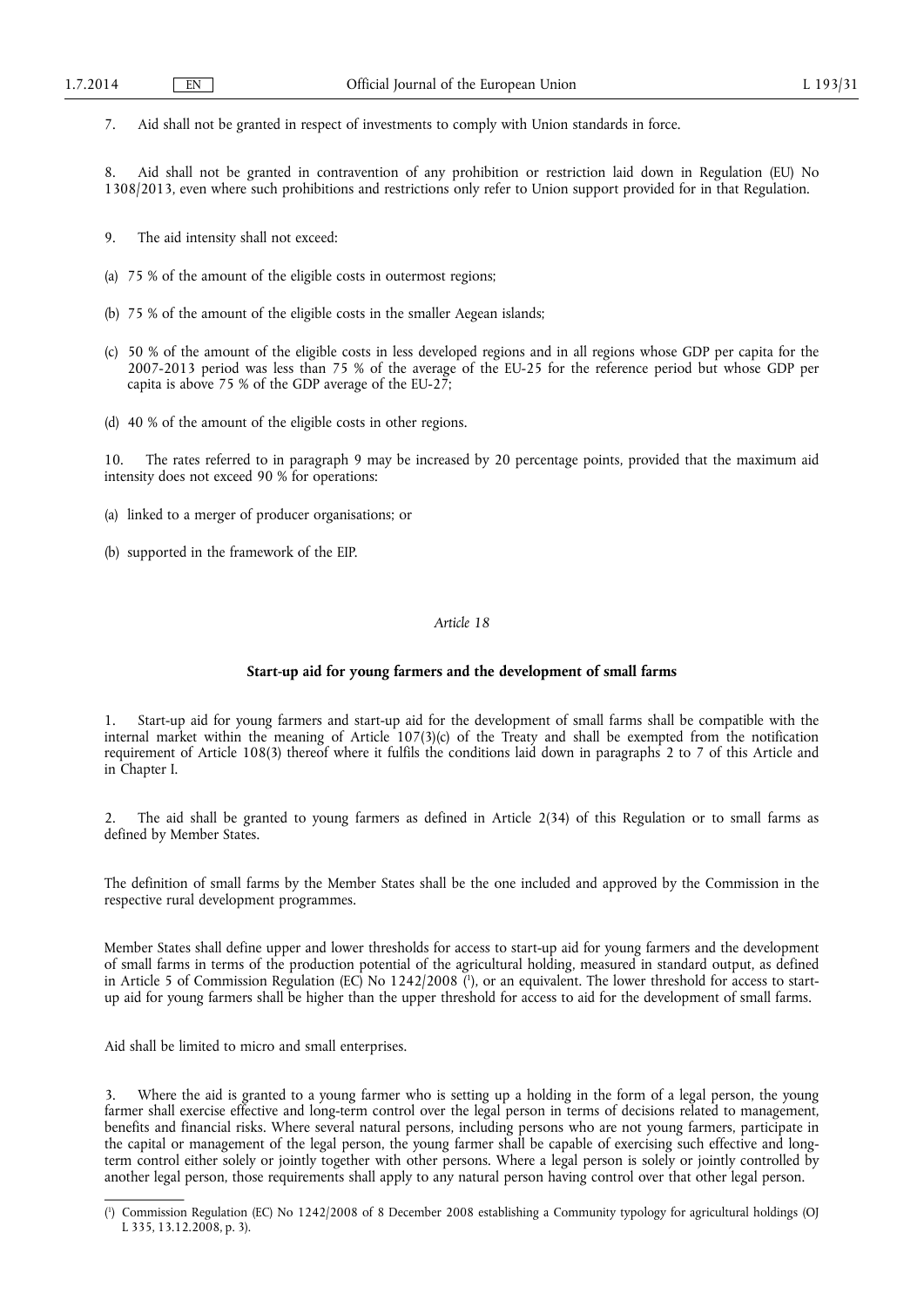4. The aid shall be conditional on the submission of a business plan to the competent authority of the Member State concerned, the implementation of which shall start within nine months from the date of the adoption of the decision granting the aid.

The business plan shall describe at least the following:

- (a) in the case of start-up aid to young farmers:
	- the initial situation of the agricultural holding;
	- (ii) milestones and targets for the development of the activities of the agricultural holding;
	- (iii) details of the actions, including those related to environmental sustainability and resource efficiency, required for the development of the activities of the agricultural holding, such as investments, training, advice;
- (b) in the case of start-up aid for the development of small farms:
	- (i) the initial situation of the agricultural holding;
	- (ii) details of actions, including those related to environmental sustainability and resource efficiency, that could support the achievement of economic viability, such as investments, training, cooperation.

5. For young farmers the business plan referred to in paragraph 4(a) of this Article shall provide that the beneficiary is required to fall within the definition of active farmer provided for in Article 2(42) within 18 months from the date of setting up. However, where the beneficiary does not possess adequate occupational skills and competences to fall within that definition, the beneficiary shall be entitled to receive aid, provided that the beneficiary makes a commitment to acquire those occupational skills and competences within 36 months from the date of the adoption of the decision granting the aid. That commitment must be included in the business plan.

6. Aid shall be provided or paid in at least two tranches or instalments over a maximum period of five years.

For young farmers, the last aid tranche or instalment of the aid shall be conditional upon the correct implementation of the business plan referred to in paragraph 4(a).

7. The aid amount per young farmer shall be based on the socioeconomic situation of the Member State concerned and shall be limited to EUR 70 000.

The aid amount per small farm shall be limited to EUR 15 000.

# *Article 19*

## **Start-up aid for producer groups and organisations in the agricultural sector**

1. Start-up aid for producer groups and organisations shall be compatible with the internal market within the meaning of Article 107(3)(c) of the Treaty and shall be exempted from the notification requirement of Article 108(3) thereof where it fulfils the conditions laid down in paragraphs 2 to 9 of this Article and in Chapter I.

2. Only producer groups or organisations that have been officially recognised by the competent authority of the Member State concerned on the basis of a submission of a business plan shall be eligible for aid.

3. The aid shall be granted subject to the obligation of the Member State concerned to verify that the objectives of the business plan referred to in paragraph 2 have been reached within a period of five years from the date of the official recognition of the producer group or organisation.

4. The agreements, decisions and concerted practices concluded in the framework of the producer group or organisation shall comply with the competition rules as they apply by virtue of Articles 206 to 210 of Regulation (EU) No 1308/2013.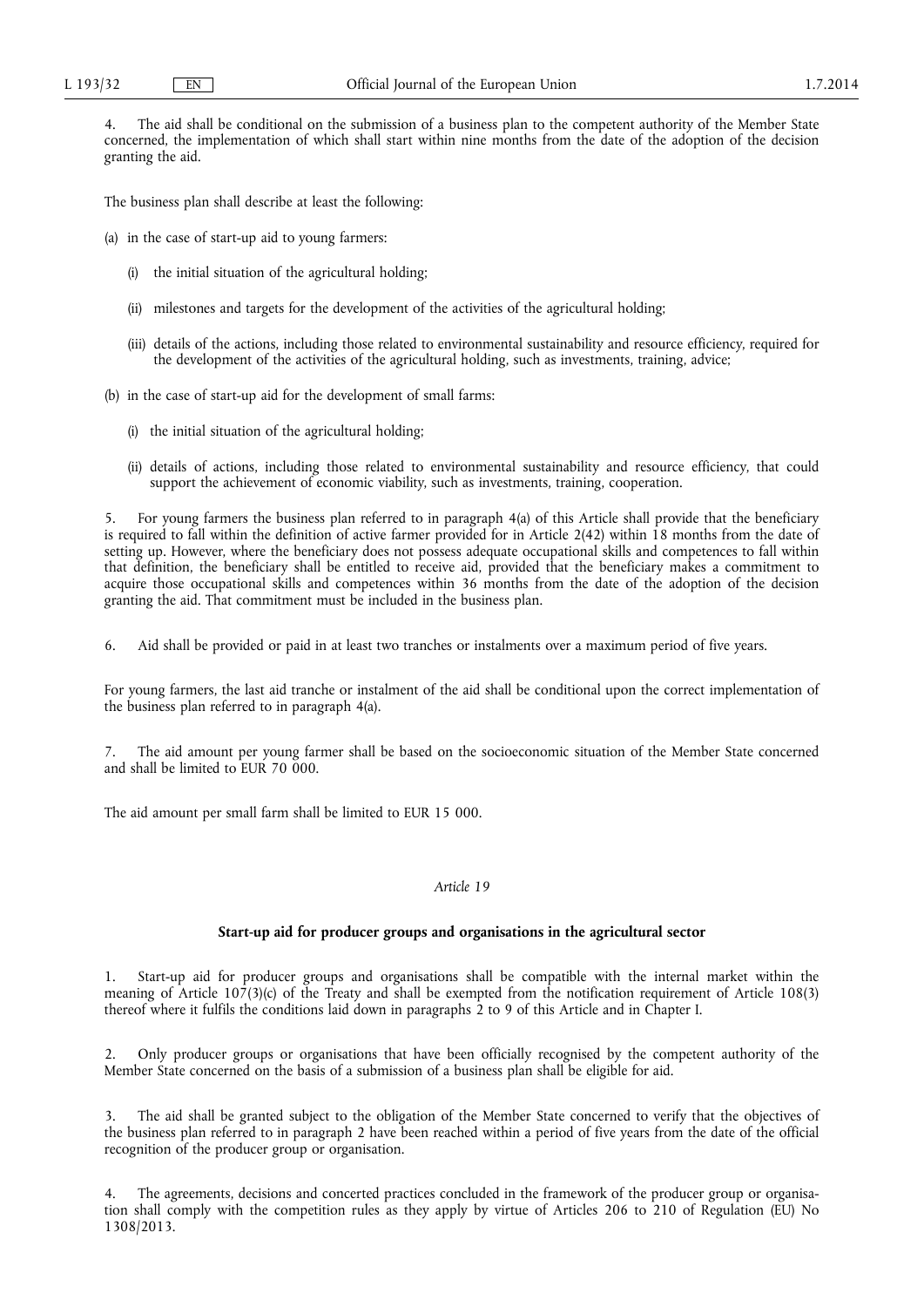- 5. Aid shall not be granted to:
- (a) production organisations, entities or bodies such as companies or cooperatives, the objective of which is the management of one or more agricultural holdings and which are therefore in effect single producers;
- (b) agricultural associations, which undertake tasks such as mutual support and farm relief and farm management services, in the members' holdings without being involved in the joint adaptation of supply to the market;
- (c) producer groups, organisations or associations the objectives of which are incompatible with Article 152(1)(c) and (3) and Article 156 of Regulation (EU) No 1308/2013.

6. The aid shall cover the following eligible costs: the costs of the rental of suitable premises, the acquisition of office equipment, including computer hardware and software, administrative staff costs, overheads and legal and administrative fees.

Where premises are purchased, the eligible costs for premises shall be limited to rental costs at market rates.

The aid shall be paid as a flat rate aid in annual instalments for the first five years from the date on which the producer group or organisation was officially recognised by the competent authority on the basis of the business plan referred to in paragraph 2.

Member States shall only pay the last instalment after having verified the correct implementation of that business plan.

The aid shall be degressive.

- 8. The aid intensity shall be limited to 100 % of the eligible costs.
- 9. The aid amount shall be limited to EUR 500 000.

# *Article 20*

## **Aid for the participation of producers of agricultural products in quality schemes**

The following categories of aid to producers of agricultural products shall be compatible with the internal market within the meaning of Article 107(3)(c) of the Treaty and shall be exempted from the notification requirement of Article 108(3) thereof:

- (a) aid for new participation in quality schemes where it fulfils the conditions laid down in paragraphs 2 to and 6 of this Article and in Chapter I;
- (b) aid towards the costs for compulsory control measures in relation to the quality schemes undertaken pursuant to Union or national legislation by or on behalf of the competent authority, where it fulfils the conditions laid down in paragraphs 2, 4, 6, 7 and 8 of this Article and in Chapter I;
- (c) aid towards the costs of market research activities, product conception and design and for preparation of applications for the recognition of quality schemes where it fulfils the conditions laid down in paragraphs 2, 6, 7 and 8 of this Article and in Chapter I.
- 2. The aid referred to in paragraph 1 shall be granted in respect to the following quality schemes:
- (a) quality schemes established under the following Regulations and provisions:
	- (i) Part II, Title II, Chapter I, Section 2 of Regulation (EU) No 1308/2013 as concerns wine;
	- (ii) Regulation (EU) No 1151/2012;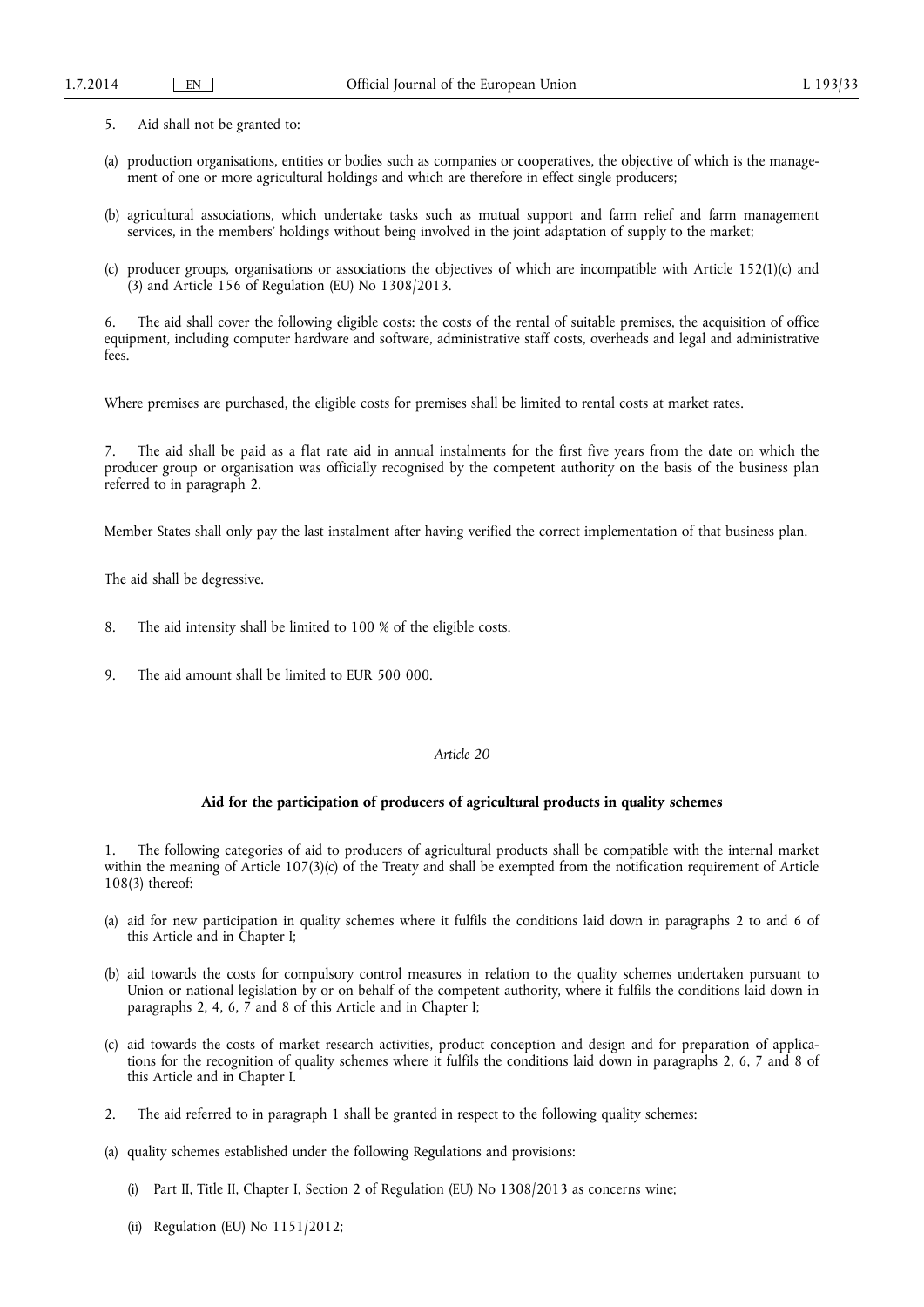- (iii) Council Regulation (EC) No 834/2007 (1);
- (iv) Regulation (EC) No  $110/2008$  of the European Parliament and of the Council  $(2)$ ;
- (v) Regulation (EU) No 251/2014 of the European Parliament and of the Council  $(3)$ ;
- (b) quality schemes, including farm certification schemes, for agricultural products recognised by the Member States as complying with the following criteria:
	- the specificity of the final product produced under such quality schemes must be derived from a clear obligations to guarantee:
		- specific product characteristics, or
		- specific farming or production methods, or
		- the quality of the final product that goes significantly beyond the commercial commodity standards as regards public, animal or plant health, animal welfare or environmental protection;
	- (ii) the quality scheme must be open to all producers;
	- (iii) the quality scheme must involve binding final product specifications and compliance with those specifications must be verified by public authorities or by an independent inspection body;
	- (iv) the quality scheme must be transparent and assure complete traceability of agricultural products;
- (c) voluntary agricultural product certification schemes recognised by the Member State concerned as meeting the requirements laid down in the Commission Communication — EU best practice guidelines for voluntary certification schemes for agricultural products and foodstuffs ( 4 ).

The aid referred to in paragraph 1(a) shall be granted to producers of agricultural products in the form of an annual incentive payment, the level of which shall be determined according to the level of the fixed costs arising from participation in the quality schemes.

The aid referred to in paragraph 1(a) and (b) shall not be granted towards the cost of controls undertaken by the beneficiary itself, or where Union legislation provides that the cost of controls is to be met by producers of agricultural products and groups thereof, without specifying the actual level of charges.

5. The aid referred to in paragraph 1(a) shall be granted for a maximum period of five years and shall be limited to EUR 3 000 per beneficiary per year.

6. The aid shall be accessible to all those eligible undertakings in the area concerned, based on objectively defined conditions.

7. The aid referred to in paragraph 1(b) and (c) shall not involve direct payments to the beneficiaries.

The aid referred to in paragraph 1(b) and (c) shall be paid to the body responsible for control measures, the research provider or the consultancy provider.

8. The aid referred to in paragraph 1(b) and (c) shall be limited to 100 % of the real costs incurred.

## *Article 21*

## **Aid for knowledge transfer and information actions**

1. Aid for knowledge transfer and information actions shall be compatible with the internal market within the meaning of Article 107(3)(c) of the Treaty and shall be exempted from the notification requirement of Article 108(3) thereof where it fulfils the conditions laid down in paragraphs 2 to 8 of this Article and in Chapter I.

<sup>(</sup> 1 ) Council Regulation (EC) No 834/2007 of 28 June 2007 on organic production and labelling of organic products and repealing Regulation (EEC) No 2092/91 (OJ L 189, 20.7.2007, p. 1).

<sup>(</sup> 2 ) Regulation (EC) No 110/2008 of the European Parliament and of the Council of 15 January 2008 on the definition, description, presentation, labelling and the protection of geographical indications of spirit drinks and repealing Council Regulation (EEC) No 1576/89 (OJ L 39, 13.2.2008, p. 16).

<sup>(</sup> 3 ) Regulation (EU) No 251/2014 of the European Parliament and of the Council of 26 February 2014 on the definition, description, presentation, labelling and the protection of geographical indications of aromatised wine products and repealing Council Regulation (EEC) No 1601/91 (OJ L 84, 20.3.2014, p. 14).

<sup>(</sup> 4 ) OJ C 341, 16.12.2010, p. 5.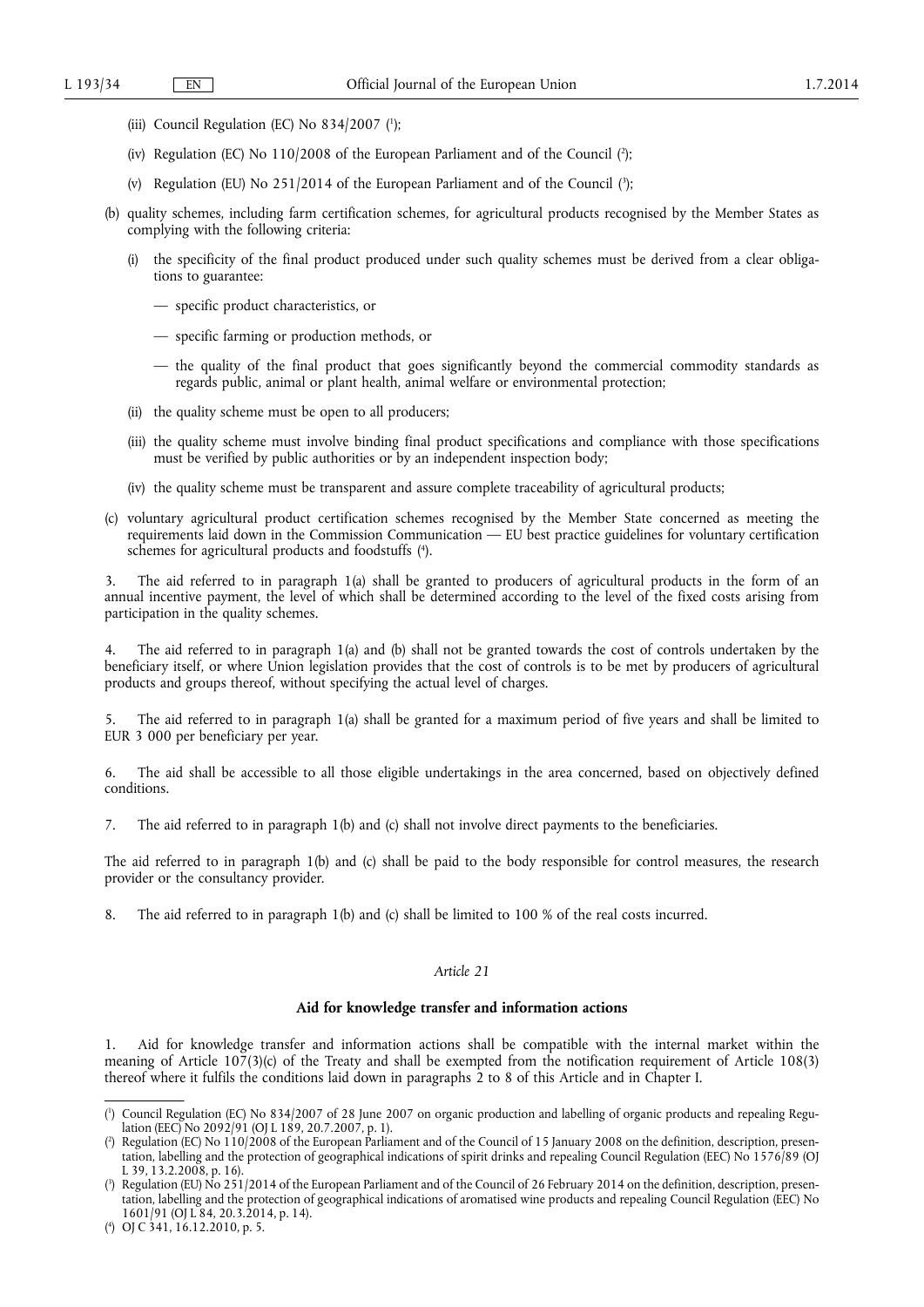2. Aid shall cover vocational training and skills acquisition actions, including training courses, workshops and coaching, demonstration activities and information actions.

Aid may also cover short-term farm management exchange and farm visits.

Aid to demonstration activities may cover relevant investment costs.

- 3. The aid shall cover the following eligible costs:
- (a) the costs of organising the vocational training, skills acquisition actions, including training courses, workshops and coaching, demonstration activities or information actions;
- (b) the costs for travel, accommodation and per diem expenses of the participants;
- (c) the cost of the provision of replacement services during the absence of the participants;
- (d) in the case of demonstration projects in relation to investments:
	- (i) the construction, acquisition, including leasing, or improvement of immovable property, with land only being eligible to an extent not exceeding 10 % of total eligible costs of the operation concerned;
	- (ii) the purchase or lease purchase of machinery and equipment up to the market value of the asset;
	- (iii) general costs linked to expenditure referred to in points (i) and (ii), such as architect, engineer and consultation fees, fees relating to advice on environmental and economic sustainability, including feasibility studies; feasibility studies shall remain eligible expenditure even where, based on their results, no expenditure under in points (i) and (ii) is incurred;
	- (iv) the acquisition or development of computer software and the acquisitions of patents, licences, copyrights and trademarks.

4. The costs referred to in paragraph 3(d) shall only be eligible to the extent used for the demonstration project and for the duration period of the demonstration project.

Only the depreciation costs corresponding to the life of the demonstration project, as calculated on the basis of generally accepted accounting principles, shall be considered as eligible.

5. Aid referred to in paragraph 3(a) and (c) shall not involve direct payments to the beneficiaries.

The aid referred to in paragraph 3(a) and (c) shall be paid to the provider of the knowledge transfer and information actions.

6. Bodies providing knowledge transfer and information actions shall have the appropriate capacities in the form of staff qualifications and regular training to carry out those tasks.

The provision of the activities referred to in paragraph 2 may be undertaken by producer groups or other organisations, regardless of their size.

7. The aid shall be accessible to all those eligible undertakings in the area concerned, based on objectively defined conditions.

Where the provision of the activities referred to in paragraph 2 is undertaken by producer groups and organisations, membership of such groups or organisations shall not be a condition for access to those activities.

Any contribution of non-members towards the administrative costs of the producer group or organisation concerned shall be limited to the costs of providing the activities referred to in paragraph 2.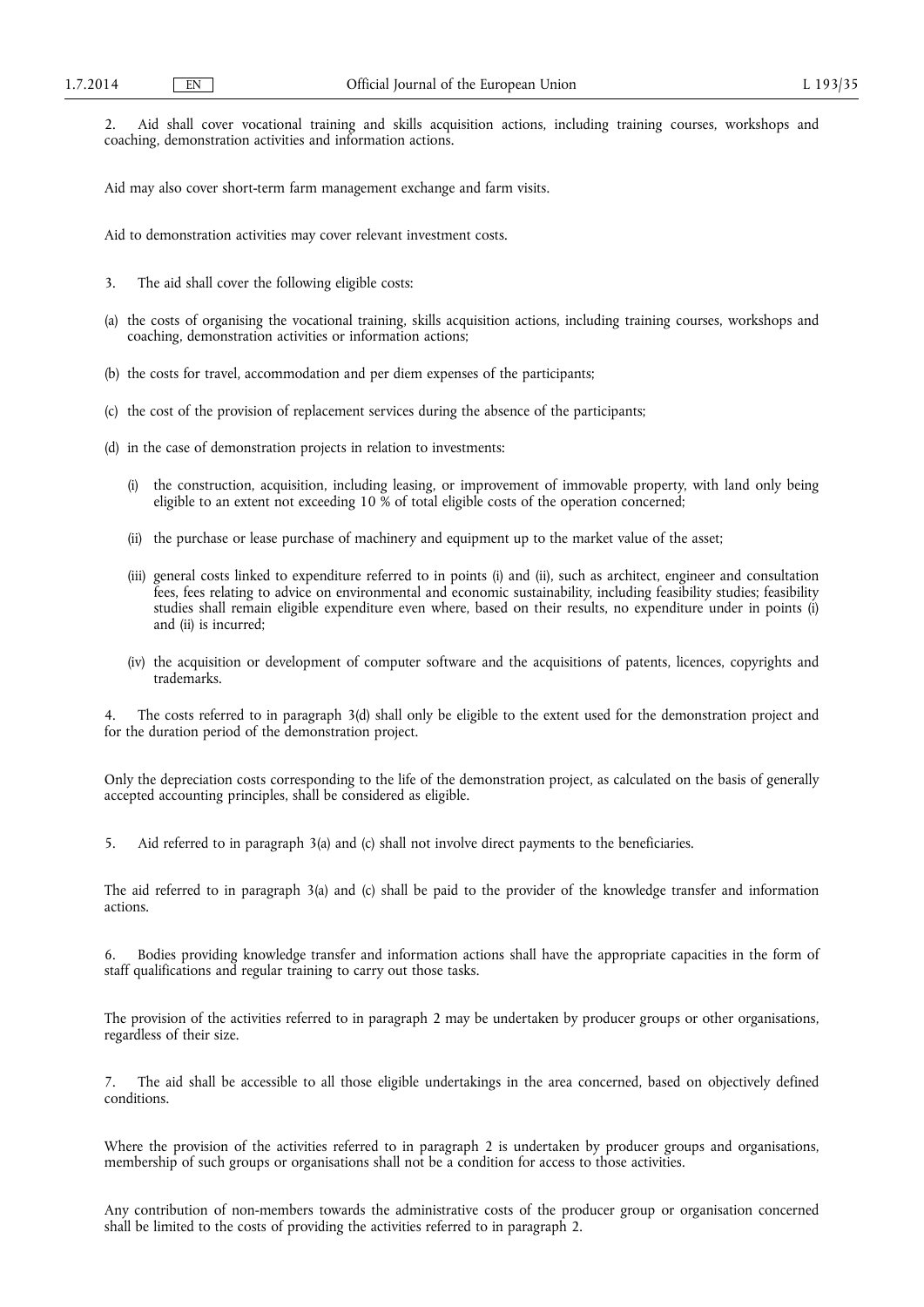8. The aid intensity shall be limited to 100 % of the eligible costs.

In the case of demonstration projects referred to in paragraph 3(d) the maximum aid amount shall be limited to EUR 100 000 over 3 fiscal years.

## *Article 22*

## **Aid for advisory services**

1. Aid for advisory services shall be compatible with the internal market within the meaning of Article 107(3)(c) of the Treaty and shall be exempted from the notification requirement of Article 108(3) thereof where it fulfils the conditions laid down in paragraphs 2 to 8 of this Article and in Chapter I.

2. The aid shall be designed to help undertakings active in the agricultural sector and young farmers benefit from the use of advisory services for the improvement of the economic and environmental performance as well as the climate friendliness and resilience of their undertaking or investment.

3. The advice shall be linked to at least one Union priority for rural development in accordance with Article 5 of Regulation (EU) No 1305/2013 and shall cover as a minimum one of the following elements:

- (a) obligations deriving from the statutory management requirements or standards for good agricultural and environmental conditions provided for in Chapter I of Title VI of Regulation (EU) No 1306/2013;
- (b) where applicable, the agricultural practices beneficial for the climate and the environment laid down in Chapter 3 of Title III of Regulation (EU) No 1307/2013 and the maintenance of the agricultural area referred to in Article 4(1)(c) of that Regulation;
- (c) measures aiming at modernisation, competitiveness building, sectoral integration, innovation, market orientation as well as the promotion of entrepreneurship;
- (d) requirements as defined by Member States for implementing Article 11(3) of Directive 2000/60/EC of the European Parliament and of the Council;
- (e) requirements as defined by Member States for implementing Article 55 of Regulation (EC) No 1107/2009 of the European Parliament and of the Council ( 1 ), and in particular the compliance with the general principles of integrated pest management as referred to in Article 14 of Directive 2009/128/EC of the European Parliament and of the Council ( 2 );
- (f) where relevant, occupational safety standards or safety standards linked to the farm;
- (g) specific advice for farmers setting up for the first time, including advice on economic and environmental sustainability.

Advice may also cover issues, other than those referred to in paragraph 3 of this Article, related to climate change mitigation and adaptation, biodiversity and protection of water as laid down in Annex I to Regulation (EU) No 1307/2013 or linked to the economic and environmental performance of the agricultural holding including competitiveness aspects. This may include advice for the development of short supply chains, organic farming and health aspects of animal husbandry.

5. The aid shall not involve direct payments to the beneficiaries. The aid shall be paid to the advisory service provider.

<sup>(</sup> 1 ) Regulation (EC) No 1107/2009 of the European Parliament and of the Council of 21 October 2009 concerning the placing of plant protection products on the market and repealing Council Directives 79/117/EEC and 91/414/EEC (OJ L 309, 24.11.2009, p. 1).

<sup>(</sup> 2 ) Directive 2009/128/EC of the European Parliament and of the Council of 21 October 2009 establishing a framework for Community action to achieve the sustainable use of pesticides (OJ L 309, 24.11.2009, p. 71).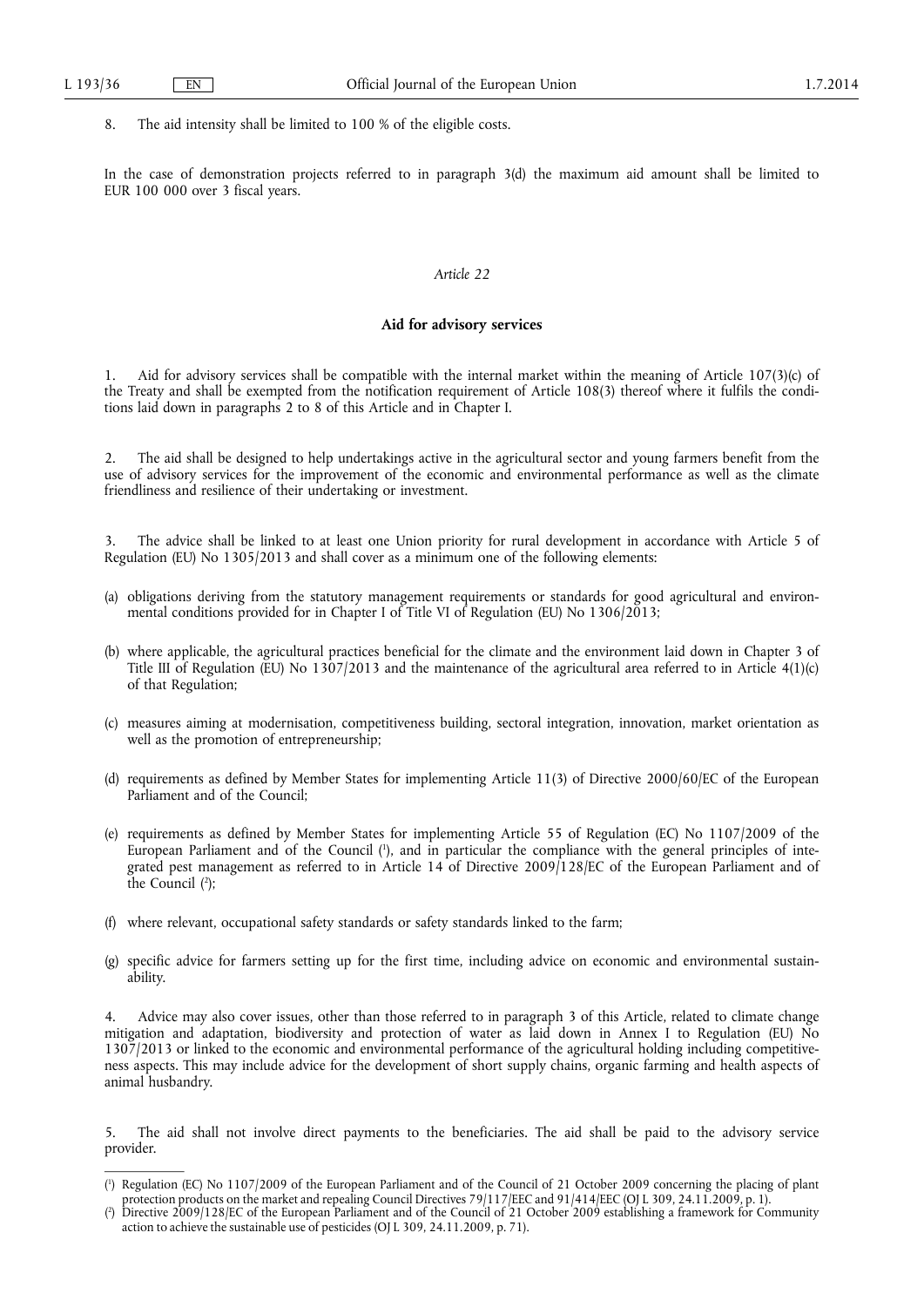6. The bodies selected to provide the advisory service shall have the appropriate resources in the form of regularly trained and qualified staff and advisory experience and reliability with respect to the fields they advise in.

The provision of advisory service may be undertaken by producer groups or other organisations, regardless of their size.

When providing advice, the provider of the advisory service shall respect the non-disclosure obligations referred to in Article 13(2) of Regulation (EU) No 1306/2013.

7. The aid shall be accessible to all those eligible undertakings in the area concerned, based on objectively defined conditions.

Where the provision of advisory services is undertaken by producer groups and organisations, membership of such groups or organisations shall not be a condition for access to the service.

Any contribution of non-members towards the administrative costs of the group or organisation concerned shall be limited to the costs of providing the advisory service.

8. The amount of aid shall be limited to EUR 1 500 per advice.

## *Article 23*

### **Aid for farm replacement services**

1. Aid for farm replacement services shall be compatible with the internal market within the meaning of Article 107 (3)(c) of the Treaty and shall be exempted from the notification requirement of Article 108(3) thereof where it fulfils the conditions laid down in paragraphs 2 to 5 of this Article and in Chapter I.

2. The aid shall cover the real costs incurred for the replacement of a farmer, a natural person who is a member of the farm household, or a farm worker, during their absence from work due to illness, including illness of their child, holidays, maternity and parental leave or in case of death.

3. The total duration of the replacement shall be limited to 3 months per year per beneficiary, with the exception of replacement for maternity and parental leave which shall be limited to 6 months in each case.

4. The aid shall not involve direct payments to the beneficiaries.

The aid shall be paid to the provider of the farm replacement service.

The provision of farm replacement services may be undertaken by producer groups and organisations, regardless of their size. In such case, membership of such groups or organisations shall not be a condition for access to the service.

5. The aid intensity shall be limited to 100 % of the real costs incurred.

## *Article 24*

#### **Aid for promotion measures in favour of agricultural products**

1. Aid for promotion measures in favour of agricultural products shall be compatible with the internal market within the meaning of Article 107(3)(c) of the Treaty and shall be exempted from the notification requirement of Article 108(3) thereof where it fulfils the conditions laid down in paragraphs 2 to 8 of this Article and in Chapter I.

2. The aid shall cover the costs for:

(a) the organisation of and participation in competitions, trade fairs and exhibitions;

(b) publications aimed at raising awareness of agricultural products among the wider public.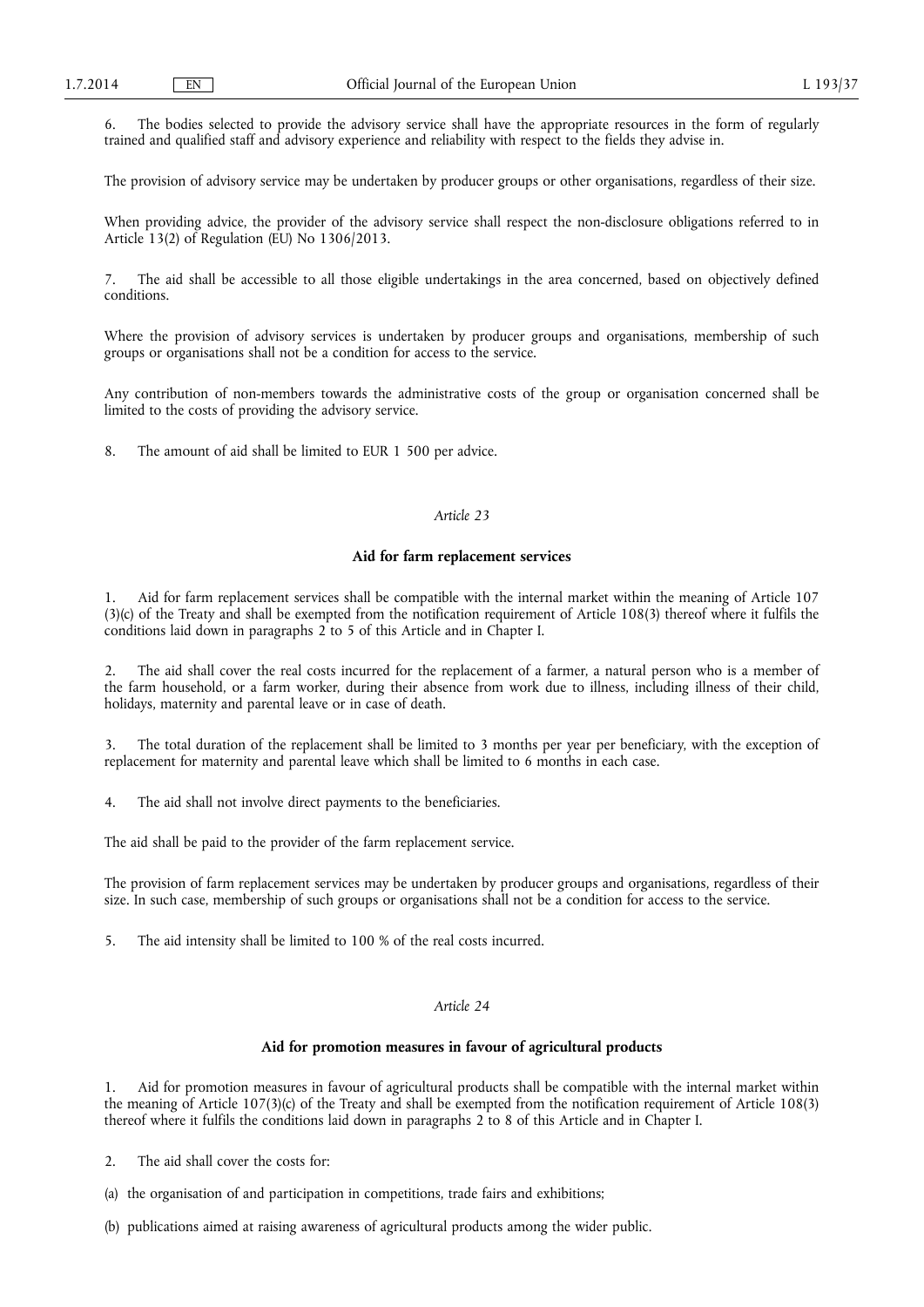3. The publications referred to in paragraph 2(b) shall not refer to any particular undertaking, brand name or origin.

However that restriction shall not apply to reference to the origin of agricultural products covered by:

- (a) quality schemes as referred to in Article 20(2)(a), provided that the reference corresponds exactly to that protected by the Union;
- (b) quality schemes as referred to in Article 20(2)(b) and (c), provided that the reference is secondary in the message.

4. The aid shall cover the following eligible costs for the organisation of and participation in competitions, trade fairs and exhibitions referred to in paragraph 2(a):

(a) participation fees;

- (b) travel costs and costs for the transportation of animals;
- (c) costs of publications and websites announcing the event;
- (d) the rent of exhibition premises and stands and costs of their installation and dismantling;

(e) symbolic prizes up to a value of EUR 1 000 per prize and per winner of a competition.

The aid shall cover the following eligible cost for publications aimed at raising awareness of agricultural products among the wider public referred to in paragraph 2(b):

- (a) costs of publications in print- and electronic media, websites, and spots in electronic media, on radio or television, aimed at presenting factual information on beneficiaries from a given region or producing a given agricultural product, provided that the information is neutral and that all beneficiaries concerned have equal opportunities to be represented in the publication;
- (b) costs for the dissemination of scientific knowledge and factual information on:
	- (i) quality schemes as referred to in Article 20(2) open to agricultural products from other Member States and third countries;
	- (ii) generic agricultural products and their nutritional benefits and suggested uses for them.
- 6. The aid shall be granted:
- (a) in kind; or
- (b) on the basis of the reimbursement of the real costs incurred by the beneficiary.

Where the aid is granted in kind the aid shall not include direct payments to the beneficiaries but shall be paid to the provider of the promotion measures.

The provision of promotion measures may be undertaken by producer groups or other organisations, regardless of their size.

The aid for symbolic prizes referred to in paragraph 4(e) shall only be paid to the provider of the promotion measures if the prize has been actually awarded and upon presentation of a proof of the award.

7. Aid for promotion measures shall be accessible to all eligible undertakings in the area concerned, based on objectively defined conditions.

Where the promotion measure is undertaken by producer groups and organisations, participation shall not be subject to membership of these groups or organisations and any contribution in terms of administration fees for the group or organisation shall be limited to the cost of providing the promotion measures.

8. The aid intensity shall be limited to 100 % of the eligible costs.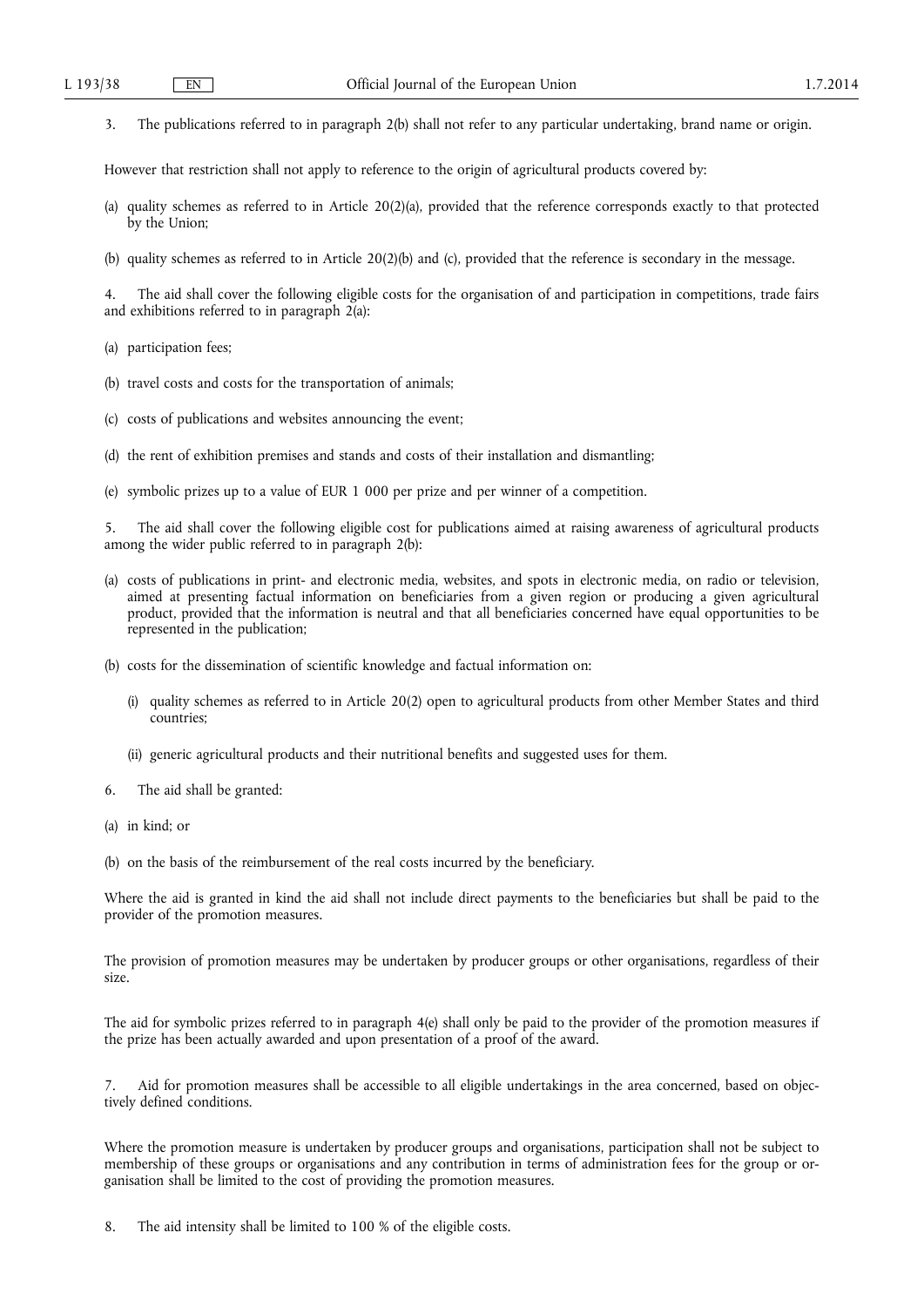### *Article 25*

### **Aid to compensate for damage caused by adverse climatic event which can be assimilated to a natural disaster**

1. Aid to compensate SMEs active in the primary agricultural production for damage caused by an adverse climatic event which can be assimilated to a natural disaster shall be compatible with the internal market within the meaning of Article 107(3)(c) of the Treaty and shall be exempted from the notification requirement of Article 108(3) thereof where it fulfils the conditions laid down in paragraphs 2 to 10 of this Article and in Chapter I.

- 2. Aid granted under this Article shall be subject to the following conditions:
- (a) the competent authority of the Member State has formally recognised the character of the event as an adverse climatic event which can be assimilated to a natural disaster; and
- (b) there is a direct causal link between the adverse climatic event which can be assimilated to a natural disaster and the damage suffered by the undertaking.

3. The aid shall be paid directly to the undertaking concerned or to a producer group or organisation of which that undertaking is a member.

Where the aid is paid to a producer group or organisation, the amount of aid shall not exceed the amount of aid to which that undertaking is eligible.

4. Aid schemes shall be established within three years from the date of the occurrence of the adverse climatic event which can be assimilated to a natural disaster.

The aid shall be paid out within four years from that date.

5. The eligible costs shall be the damage incurred as a direct consequence of the adverse climatic event which can be assimilated to a natural disaster, as assessed either by a public authority, by an independent expert recognised by the granting authority or by an insurance undertaking.

That damage shall include the following:

- (a) the loss of income from the full or partial destruction of the agricultural production and the means of production as referred to in paragraph 6;
- (b) the material damage as referred to in paragraph 7.
- 6. The loss of income shall be calculated by subtracting:
- (a) the result of multiplying the quantity of the agricultural products produced in the year of the adverse climatic event which can be assimilated to a natural disaster, or each following year affected by the full or partial destruction of the means of production, by the average selling price obtained during that year;

from

(b) the result of multiplying the average annual quantity of agricultural products produced in the three-year period preceding the adverse climatic event which can be assimilated to a natural disaster, or a three-year average based on the five-year period preceding the adverse climatic event which can be assimilated to a natural disaster, excluding the highest and lowest entry by the average selling price obtained.

That reduction may be calculated either at annual farm production level or at crop or livestock level.

That amount may be increased by other costs incurred by the beneficiary due to the adverse climatic event which can be assimilated to a natural disaster.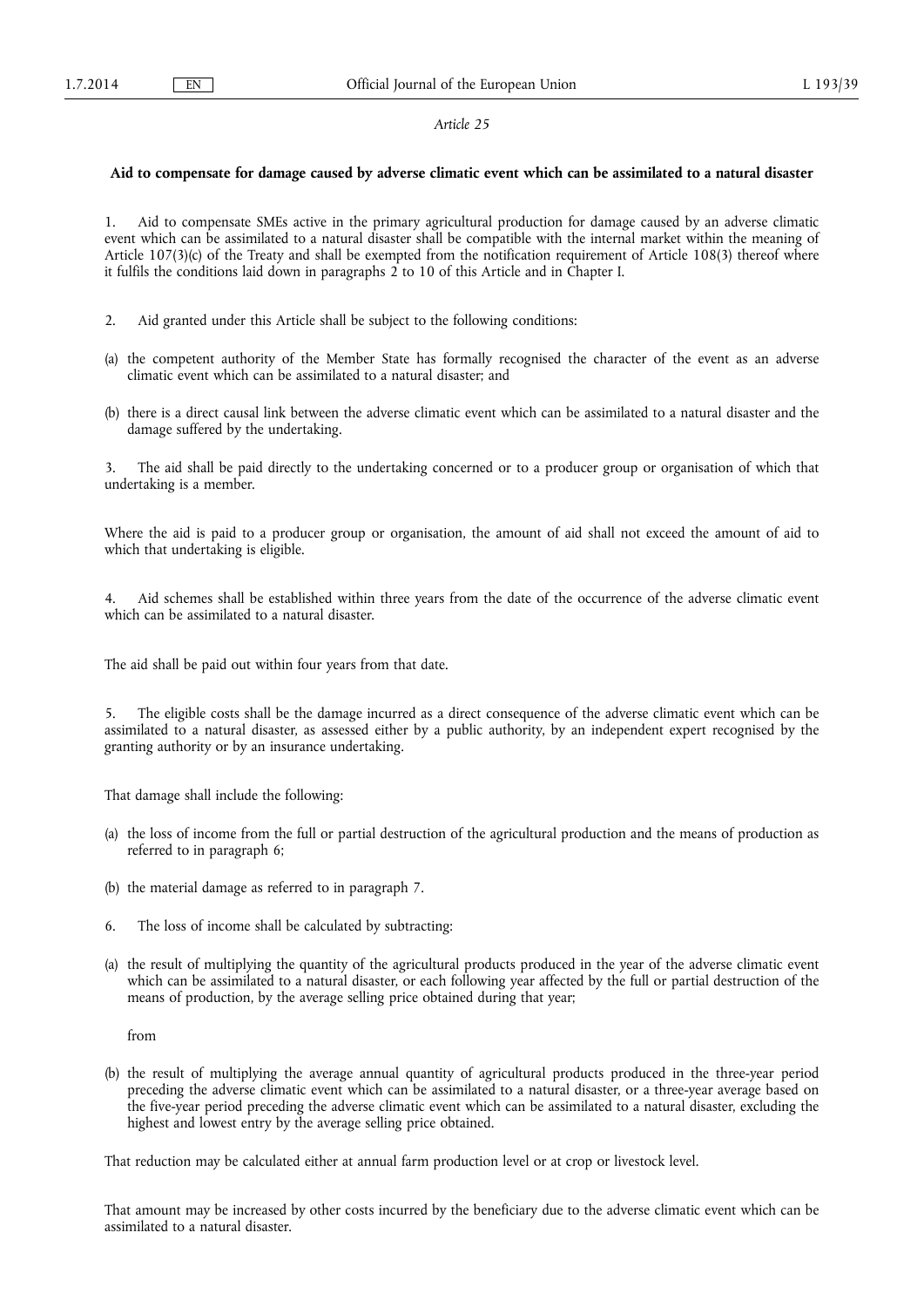That amount shall be reduced by any costs not incurred because of the adverse climatic event which can be assimilated to a natural disaster.

Indexes may be used in order to calculate the agricultural production of the beneficiary provided that the calculation method used permits the determination of the real loss of the beneficiary in the given year.

7. The material damage to assets such as farm buildings, equipment and machinery, stocks and means of production caused by the adverse climatic event which can be assimilated to a natural disaster shall be calculated on the basis of the repair cost or economic value of the affected asset before the adverse climatic event that can be assimilated to a natural disaster.

It shall not exceed the repair cost or the decrease in fair market value caused by the disaster, namely the difference between the asset's value immediately before and immediately after the adverse climatic event which can be assimilated to a natural disaster.

Where the reduction of the beneficiary's income referred to in paragraph 6 is calculated on the basis of crop or livestock level, only the material damage related to that crop or livestock shall be taken into account.

8. The calculation of the damage incurred due to the adverse climatic event which can be assimilated to a natural disaster shall be made at the level of the individual beneficiary.

9. Aid granted under this Article shall be reduced by 50 % unless it is granted to beneficiaries who have taken out insurance covering at least 50 % of their average annual production or production-related income and the statistically most frequent climatic risks in the Member State or region concerned for which insurance coverage is provided.

10. The aid and any other payments received to compensate for the losses, including payments under other national or Union measures or insurance policies for the damage receiving aid, shall be limited to 80 % of the eligible costs.

The aid intensity may be increased to 90 % in areas facing natural constraints.

## *Article 26*

## **Aid for the costs of the prevention, control and eradication of animal diseases and plant pests and aid to make good the damage caused by animal diseases or plant pests**

1. Aid to SMEs active in primary agricultural production for the costs of the prevention, control and eradication of animal diseases or plant pests and aid to compensate such undertakings for losses caused by those animal diseases or plant pests shall be compatible with the internal market within the meaning of Article 107(3)(c) of the Treaty and shall be exempted from the notification requirement of Article 108(3) thereof where it fulfils the conditions laid down in paragraphs 2 to 13 of this Article and in Chapter I.

- 2. Aid shall only be paid:
- (a) in relation to animal diseases or plant pests for which Union or national rules exist, whether laid down by law, regulation or administrative action; and
- (b) as part of:
	- (i) a public programme at Union, national or regional level for the prevention, control or eradication of the animal disease or the plant pest concerned; or
	- (ii) emergency measure imposed by competent authority; or
	- (iii) measures to eradicate or contain a plant pest implemented in accordance with Council Directive 2000/29/EC.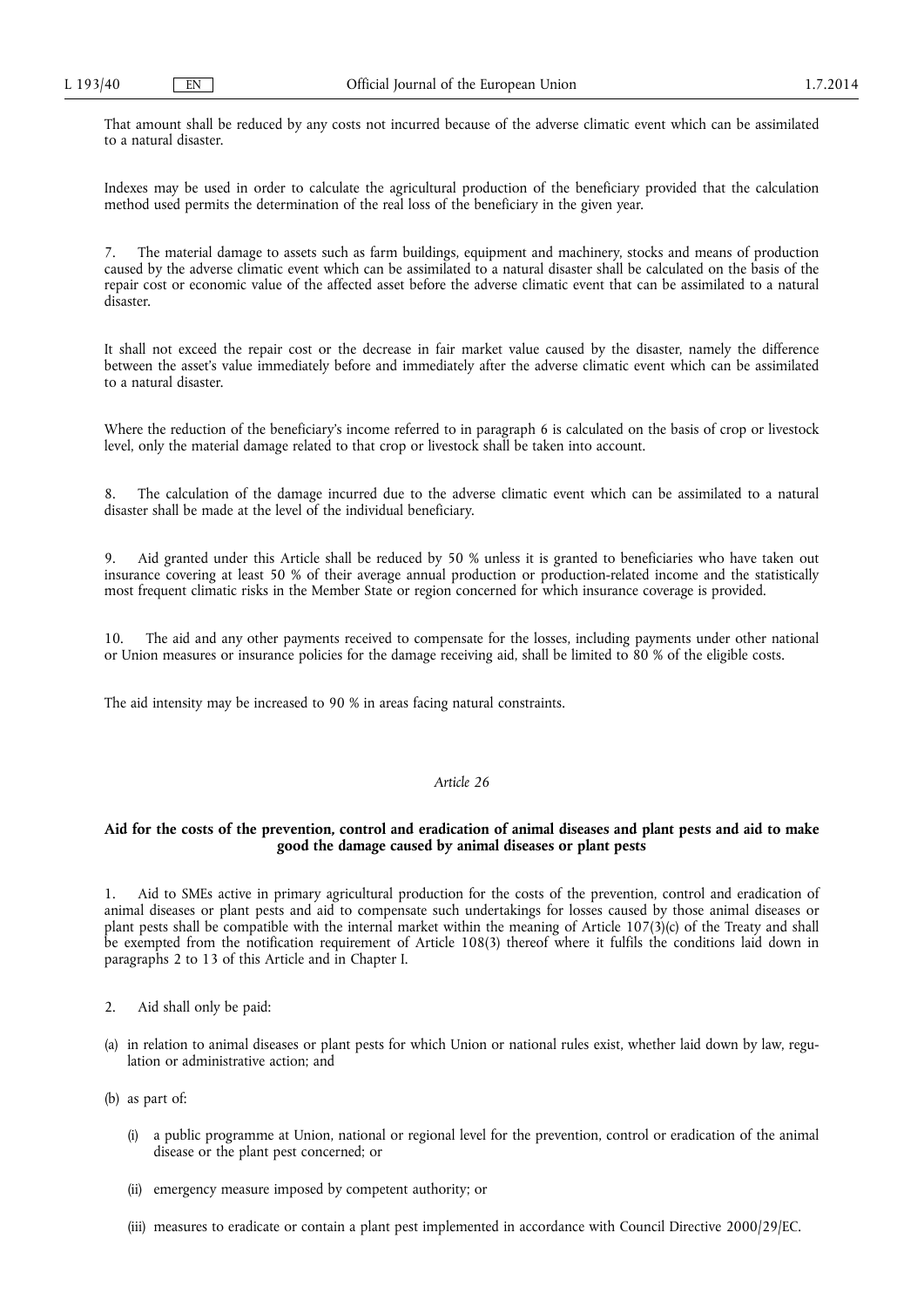The programme and measures referred to in point (b) shall contain a description of the prevention, control or eradication measures concerned.

3. The aid shall not relate to measures in respect of which Union legislation provides that the cost of such measures is to be borne by the beneficiary, unless the cost of such measures is entirely offset by compulsory charges on the beneficiaries.

4. As regards animal diseases, the aid shall only be granted in respect of animal diseases referred to in the list of animal diseases established by the World Organisation for Animal Health or the animal diseases and zoonoses listed in Annexes I and II to Regulation (EU) No YYY/2014 of the European Parliament and of the Council ( 1 ).

5. Aid shall be paid directly to the undertaking concerned or to a producer group or organisation of which that undertaking is a member.

Where the aid is paid to a producer group or organisation, the amount of aid shall not exceed the amount of aid to which that undertaking is eligible.

6. Aid schemes shall be introduced within three years from the date of the occurrence of the cost or loss caused by the animal disease or plant pest.

Aid shall be paid out within four years from that date.

- 7. In the case of prevention measures, the aid shall cover the following eligible costs:
- (a) health checks;
- (b) analyses, including in-vitro diagnostics;
- (c) tests and other screening measures, including TSE and BSE tests;
- (d) the purchase, storage, administration and distribution of vaccines, medicines, substances for the treatment of animals and plant protection products;
- (e) the preventive slaughtering or culling of animals or the destruction of animal products and plants and the cleaning and disinfection of the holding and equipment.
- 8. In the case of control and eradication measures, the aid shall cover the following eligible costs:
- (a) tests and other screening measures in case of animal diseases, including TSE and BSE tests;
- (b) the purchase, storage, administration and distribution of vaccines, medicines, substances for the treatment of animals and plant protection products;
- (c) the slaughter or culling and destruction of animals and the destruction of products linked to them, or destruction of plants, including those that die or are destroyed as a result of vaccinations or other measures ordered by the competent authorities and the cleaning and disinfection of the holding and equipment.

9. In the case of aid to make good the damage caused by animal diseases or plant pests, compensation shall be calculated only in relation to:

- (a) the market value of the animals slaughtered or culled or that have died or the products, linked to them, or the plants destroyed:
	- (i) as a result of the animal disease or the plant pest;
	- (ii) as part of a public programme or measure as referred to in paragraph 2(b).

That market value shall be established on the basis of the value of the animals, products and plants immediately before any suspicion of the animal disease or plant pest arose or was confirmed.

<sup>(</sup> 1 ) Regulation (EU) No 652/2014 of the European Parliament and of the Council of 15 May 2014 laying down provisions for the management of expenditure relating to the food chain, animal health and animal welfare, and relating to plant health and plant reproductive material, amending Council Directives 98/56/EC, 2000/29/EC and 2008/90/EC, Regulations (EC) No 178/2002, (EC) No 882/2004 and (EC) No 396/2005 of the European Parliament and of the Council, Directive 2009/128/EC of the European Parliament and of the Council and Regulation (EC) No 1107/2009 of the European Parliament and of the Council and repealing Council Decisions 66/399/EEC, 76/894/EEC and 2009/470/EC (OJ L 189, 27.6.2014, p. 1).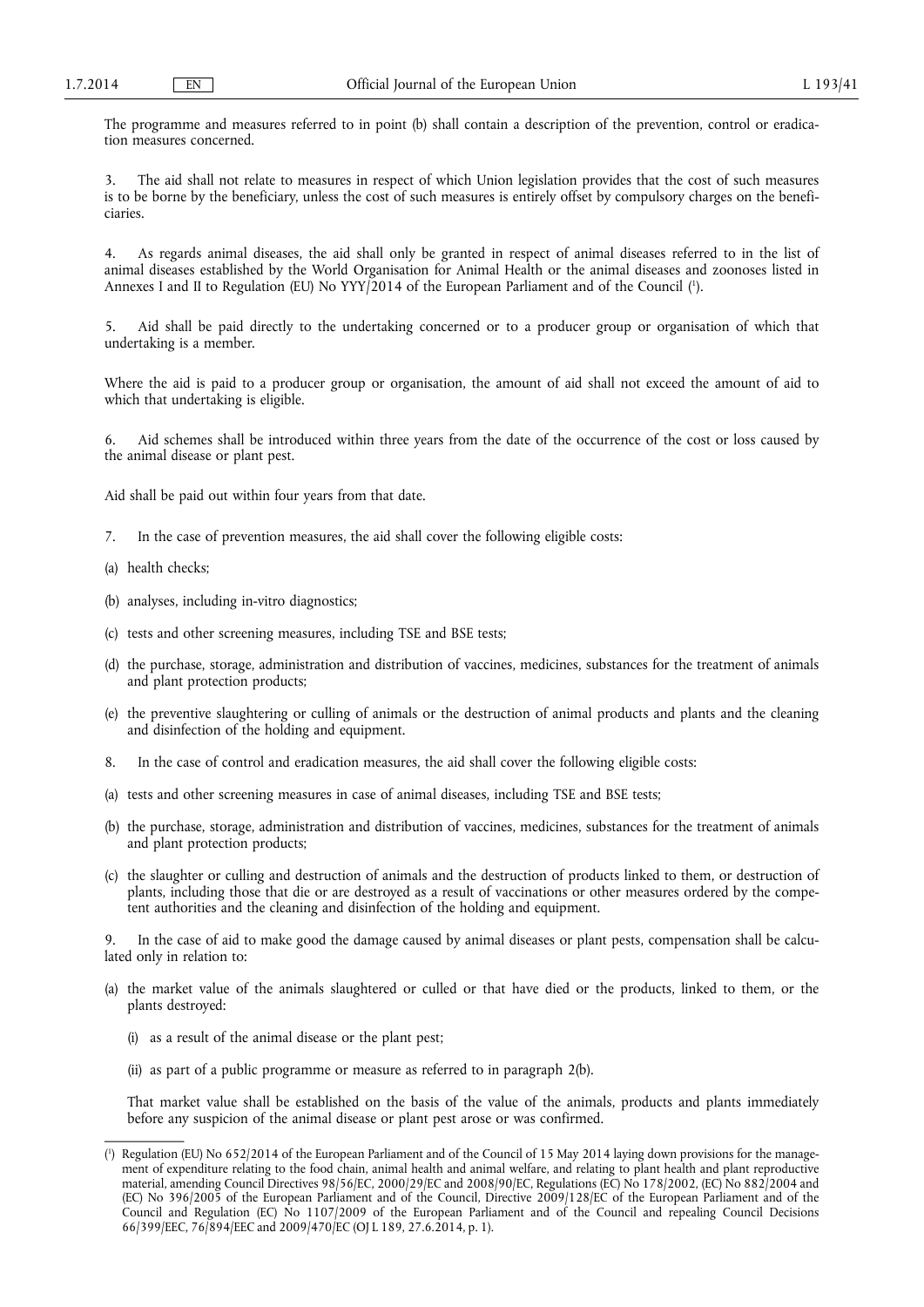(b) the loss of income due to quarantine obligations, difficulties in restocking or replanting and obligatory crop-rotation imposed as part of a public programme or measure as referred to in paragraph 2(b).

That amount shall be reduced by any costs not directly incurred due to the animal disease or plant pest which would otherwise have been incurred by the beneficiary.

The aid to make good the damage caused by animal diseases or plant pests shall be limited to costs and damage caused by animal diseases and plant pests for which the competent authority:

- (a) has formally recognised an outbreak, in the case of an animal disease; or
- (b) has formally acknowledged their presence, in the case of plants pests.

11. Aid in relation to the eligible costs referred to in paragraph 7 and 8 shall be granted in kind and shall be paid to the provider of the prevention and eradication measures.

By way of derogation from the first subparagraph of this paragraph, aid in relation to the eligible costs referred to in the following paragraphs may be granted directly to the beneficiary on the basis of reimbursement of the real costs incurred by the beneficiary:

- (a) paragraphs 7(d) and 8(b) in the case of animal diseases or plant pests; and
- (b) paragraphs 7(e) and 8(c) in the case of plant pests and for the cleaning and disinfection of the holding and equipment.

12. No individual aid shall be granted where it is established that the animal disease or the infestation with the plant pest was caused deliberately or by the negligence of the beneficiary.

13. The aid and any other payments received by the beneficiary, including payments under other national or Union measures or insurance policies for the same eligible costs as referred to in paragraphs 7, 8 and 9 shall be limited to 100 % of the eligible costs.

## *Article 27*

## **Aids to the livestock sector and aid for fallen stock**

1. The following aid to livestock breeders shall be compatible with the internal market within the meaning of Article 107(3)(c) of the Treaty and shall be exempted from the notification requirement of Article 108(3) thereof where it fulfils the conditions laid down in paragraphs 2 and 3 of this Article and in Chapter I:

- (a) aid at a rate of up to 100 % of the administrative costs of the establishment and maintenance of herd books;
- (b) aid at a rate of up to 70 % of the costs of tests performed by or on behalf of third parties, to determine the genetic quality or yield of livestock, with the exception of controls undertaken by the owner of the livestock and routine controls of milk quality;
- (c) aid at a rate of up to 100 % of the costs of the removal of fallen stock, and 75 % of the costs of the destruction of such fallen stock, or aid up to an equivalent aid intensity towards the costs of premiums paid by farmers for insurance covering the costs of the removal and destruction of fallen stock;
- (d) aid at a rate of up to 100 % of the costs of the removal and destruction of fallen stock where the aid is financed through fees or through compulsory contributions destined for the financing of the destruction of such fallen stock, provided that such fees or contributions are limited to and directly imposed on the meat sector;
- (e) aid at a rate of 100 % for the costs of the removal and destruction of fallen stock where there is an obligation to perform TSE tests on the fallen stock concerned or in case of an outbreak of an animal disease referred to in Article  $26(4)$ .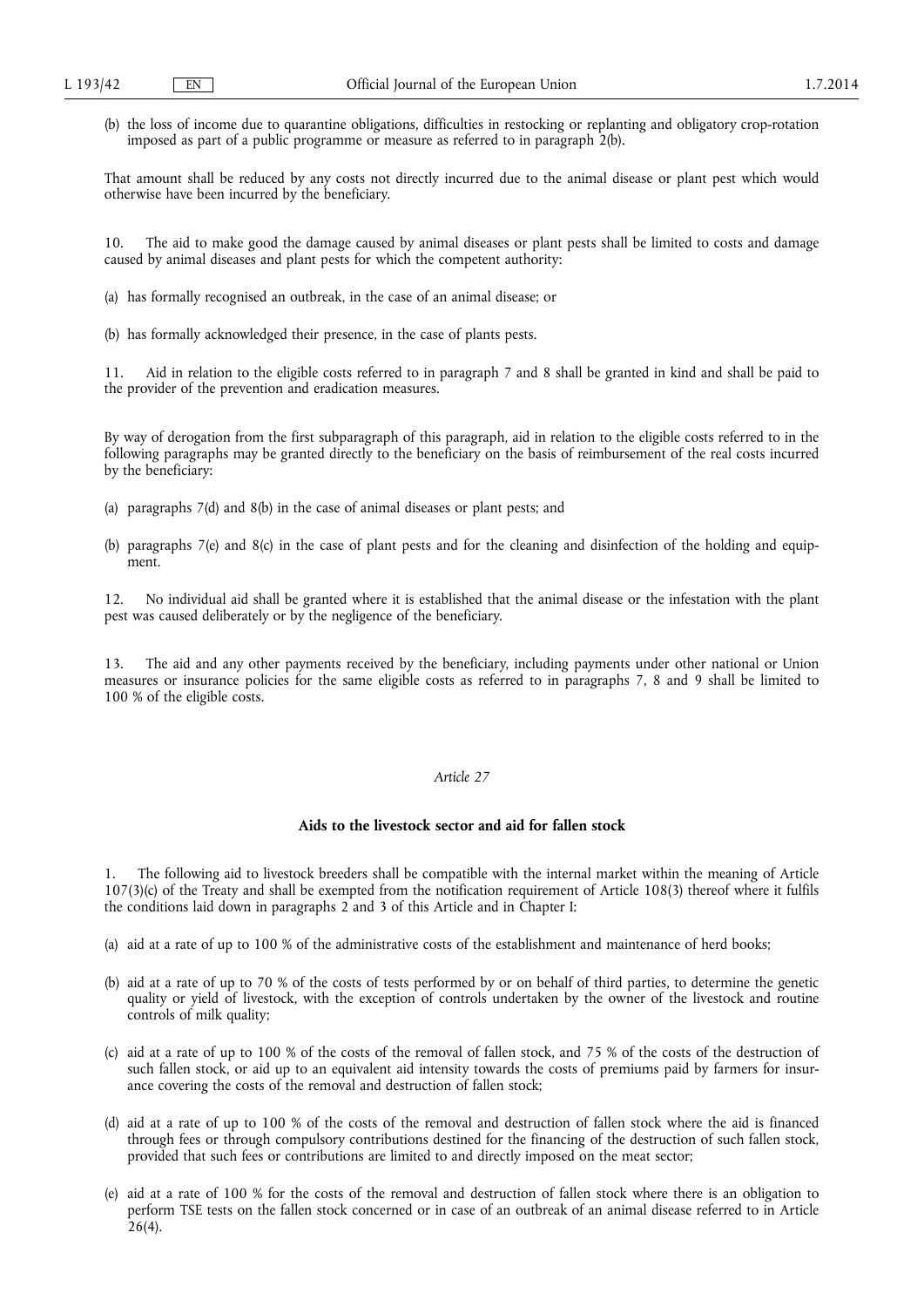2. The aid referred to in paragraph 1(c), (d) and (e) shall be conditional on the existence of a consistent monitoring programme which ensures the safe disposal of all fallen stock in the Member State.

The aid towards the costs of premiums paid by farmers for insurance covering the costs of the removal and destruction of fallen stock referred to in paragraph 1(c) of this Article shall comply with the conditions laid down in Article 28(2).

3. The aid shall be provided in kind and shall not involve direct payments to the beneficiaries.

In order to facilitate the administration of the aid referred to in paragraph  $1(c)$ , (d) and (e) the aid may be paid to economic operators or bodies that:

(a) are active downstream from the undertakings active in the livestock sector; and

(b) provide services linked to the removal and destruction of fallen stock.

## *Article 28*

## **Aid for the payment of insurance premiums**

1. Aid granted to SMEs active in primary agricultural production for the payment of insurance premiums shall be compatible with the internal market within the meaning of Article 107(3)(c) of the Treaty and shall be exempted from the notification requirement of Article 108(3) thereof where it fulfils the conditions laid down in paragraphs 2 to 6 of this Article and in Chapter I.

- 2. The aid shall not:
- (a) constitute a barrier to the operation of the internal market for insurance services;
- (b) be limited to insurance provided by a single insurance company or group of companies;
- (c) be made subject to the condition that the insurance contract be taken out with a company established in the Member State concerned.
- 3. The insurance shall be intended to cover losses caused by any of the following:
- (a) natural disasters;
- (b) an adverse climatic event which can be assimilated to a natural disaster and other adverse climatic events;
- (c) animal diseases or plant pest;
- (d) protected animals.
- 4. The insurance shall:
- (a) compensate only the cost of making good the losses referred to in paragraph 3;
- (b) not require or specify the type or quantity of future agricultural production.

5. Member States may limit the amount of the insurance premium that is eligible for aid by applying appropriate ceilings.

6. The aid intensity shall be limited to 65 % of the costs of the insurance premium.

#### *SECTION 2*

#### *Aid for investments in favour of conservation of cultural and natural heritage located on agricultural holdings*

## *Article 29*

## **Aid for investments in favour of the conservation of cultural and natural heritage located on agricultural holdings**

1. Aid for investments aimed at the conservation of cultural and natural heritage located on the agricultural holding shall be compatible with the internal market within the meaning of Article 107(3) of the Treaty and shall be exempted from the notification requirement of Article 108(3) thereof where it fulfils the conditions laid down in paragraphs 2 to 6 of this Article and in Chapter I.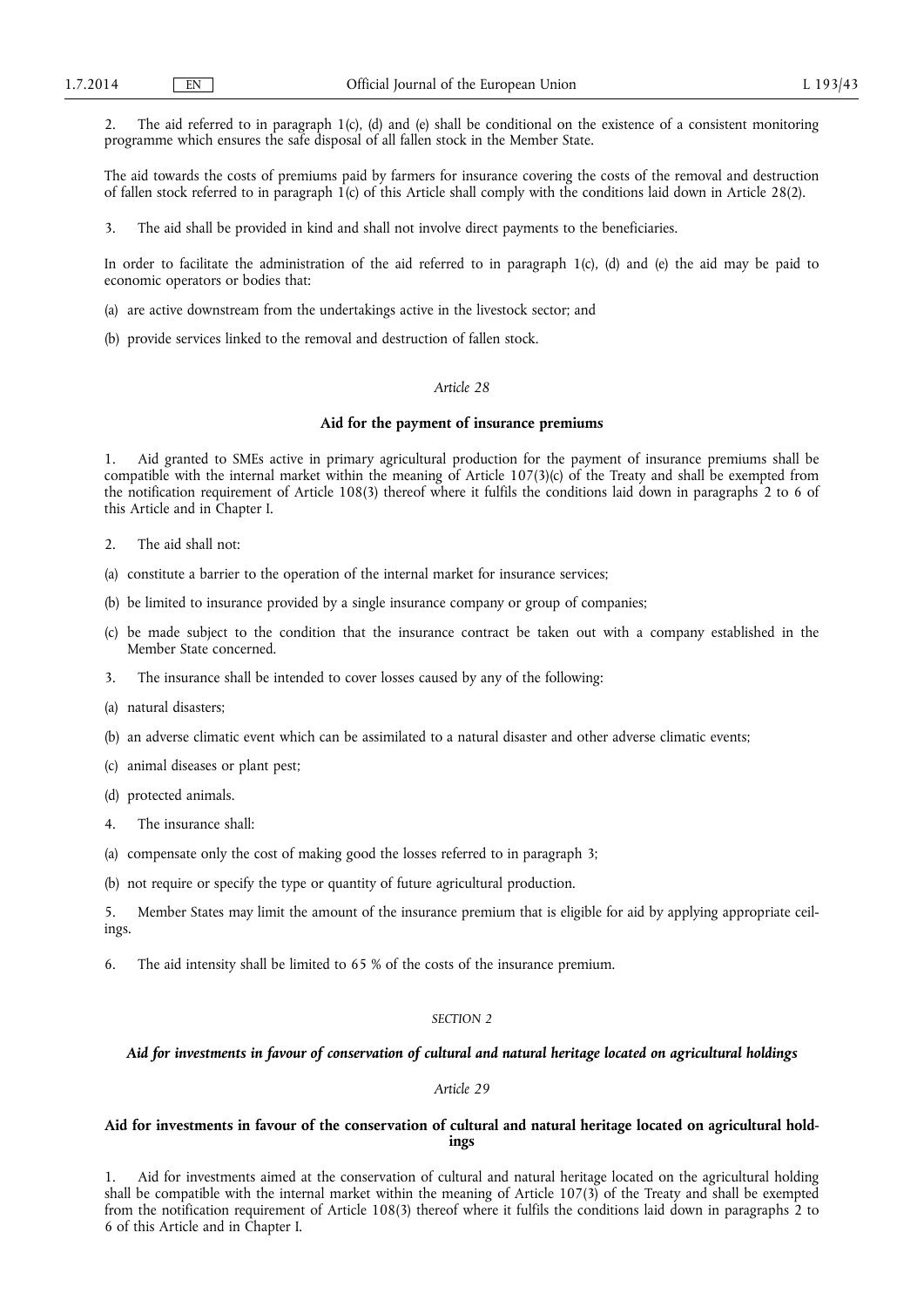2. The investment shall comply with Union legislation and with the national laws of the Member State concerned.

3. The aid shall be granted for cultural and natural heritage in form of natural landscapes and buildings which is formally recognised as cultural or natural heritage by the competent public authorities of the Member State concerned.

- 4. The aid shall cover the following eligible costs intended for the conservation of cultural and natural heritage:
- (a) investment costs in tangible assets;
- (b) capital works.
- 5. The aid intensity shall be limited to 100 % of the eligible costs.
- 6. Aid for capital works shall be limited to EUR 10 000 per year.

### *SECTION 3*

#### *Aid to make good the damage caused by natural disasters in the agricultural sector*

## *Article 30*

#### **Aid to make good the damage caused by natural disasters in the agricultural sector**

1. Aid schemes to make good the damage caused by natural disasters shall be compatible with the internal market within the meaning of Article 107(2)(b) of the Treaty and shall be exempted from the notification requirement of Article 108(3) thereof where it fulfils the conditions laid down in paragraphs 2 to 8 of this Article and in Chapter I.

- 2. Aid granted under this Article shall be subject to the following conditions:
- (a) the competent authority of the Member State has formally recognised the character of the event as a natural disaster; and
- (b) there is a direct causal link between the natural disaster and the damage suffered by the undertaking.

3. Aid shall be paid directly to the undertaking concerned or to a producer group or organisation of which that undertaking is a member.

Where the aid is paid to a producer group or organisation, the amount of aid shall not exceed the amount of aid to which that undertaking is eligible.

4. Aid schemes related to a specific natural disaster shall be established within three years from the date of the occurrence of the natural disaster.

The aid shall be paid out within four years from that date.

The eligible costs shall be the damage incurred as a direct consequence of the natural disaster, as assessed either by a public authority, by an independent expert recognised by the granting authority or by an insurance undertaking.

That damage may include the following:

- (a) material damage to assets, such as buildings, equipment, machinery, stocks and means of production;
- (b) loss of income resulting from the full or partial destruction of the agricultural production and the means of agricultural production.

The damage shall be calculated at the level of the individual beneficiary.

6. The calculation of the material damage shall be based on the repair cost or economic value of the affected asset before the disaster. It shall not exceed the repair cost or the decrease in fair market value caused by the disaster, namely the difference between the property's value immediately before and immediately after the disaster.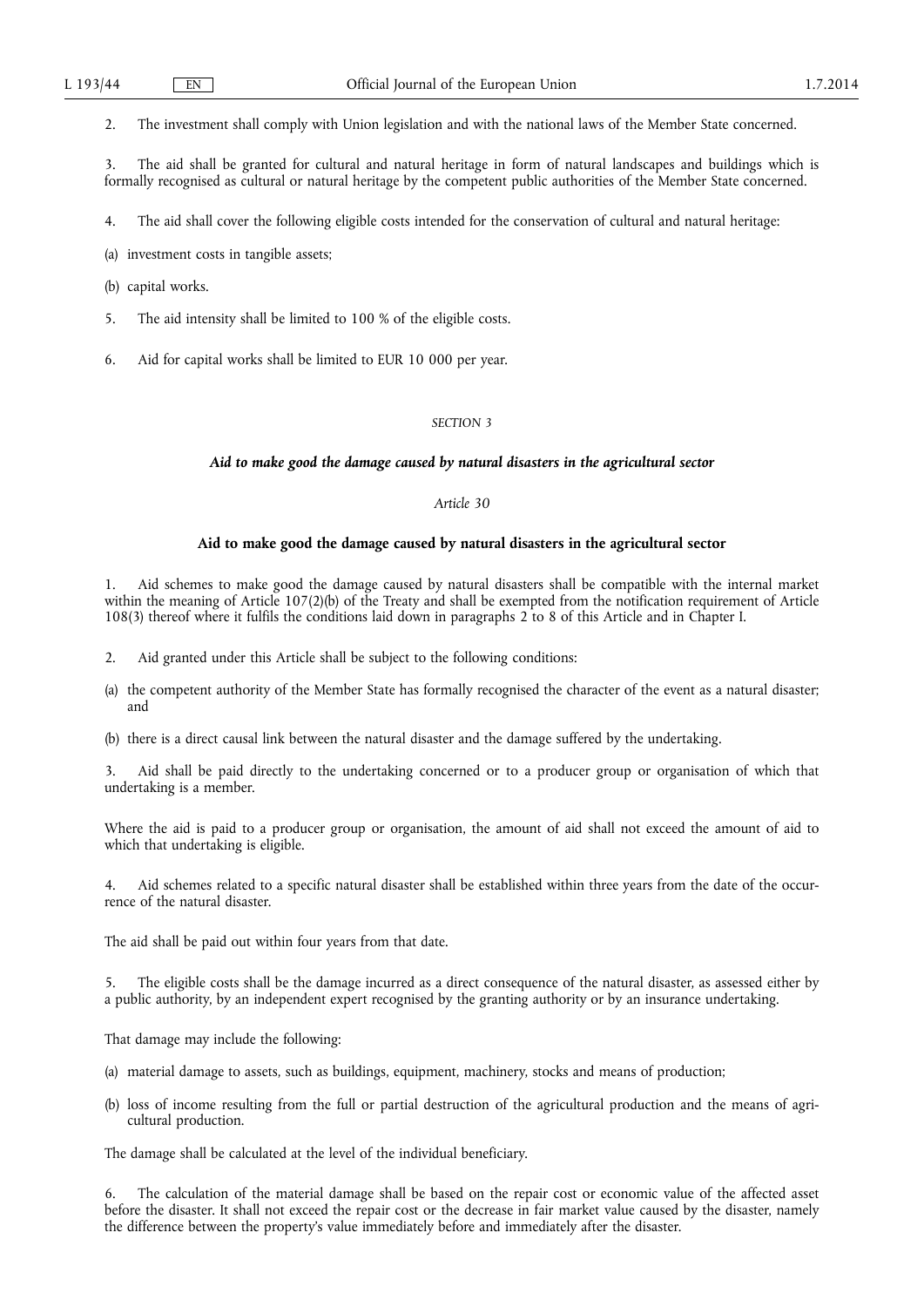- 7. The loss of income shall be calculated by subtracting:
- (a) the result of multiplying the quantity of the agricultural products produced in the year of the natural disaster, or in each following year affected by the full or partial destruction of the means of production, by the average selling price obtained during that year,

from

(b) the result of multiplying the average annual quantity of agricultural products produced in the three-year period preceding the natural disaster or a three year average based on the five-year period preceding the natural disaster, excluding the highest and lowest entry by the average selling price obtained.

That amount may be increased by other costs incurred by the beneficiary due to the adverse climatic event which can be assimilated to a natural disaster.

That amount shall be reduced by any costs not incurred because of the natural disaster.

Indexes may be used in order to calculate the annual agricultural production of the beneficiary provided that the calculation method used permits the determination of the real loss of the beneficiary in the given year.

8. The aid and any other payments received to compensate the damage, including payments under insurance policies, shall be limited to 100 % of the eligible costs.

### *SECTION 4*

### *Aid for research and development in the agricultural and forestry sectors*

## *Article 31*

### **Aid for research and development in the agricultural and forestry sectors**

1. Aid for research and development in the agricultural and forestry sectors shall be compatible with the internal market within the meaning of Article 107(3) of the Treaty and shall be exempted from the notification requirement of Article 108(3) thereof where it fulfils the conditions laid down in paragraphs 2 to 7 of this Article and in Chapter I.

2. The aided project shall be of interest to all undertakings active in the particular agricultural or forestry sector or sub-sector concerned.

- 3. Prior to the date of the start of the aided project the following information shall be published on the internet:
- (a) that the aided project is to be carried out;
- (b) the goals of the aided project;
- (c) an approximate date for the publication of the results expected from the aided project;
- (d) the place of publication of the results expected from the aided project on the internet;
- (e) a reference that the results of the aided project are available to all undertakings active in the particular agricultural and forestry sector or sub-sector concerned at no cost.

The results of the aided project shall be made available on internet from the end date of the aided project or the date, on which any information concerning those results is given to members of any particular organisation, whatever comes first. The results shall remain available on internet for a period of at least 5 years starting from the end date of the aided project.

5. Aid shall be granted directly to the research and knowledge-dissemination organisation.

The aid shall not involve payments to undertakings active in the agricultural sector based on the price of the agricultural products.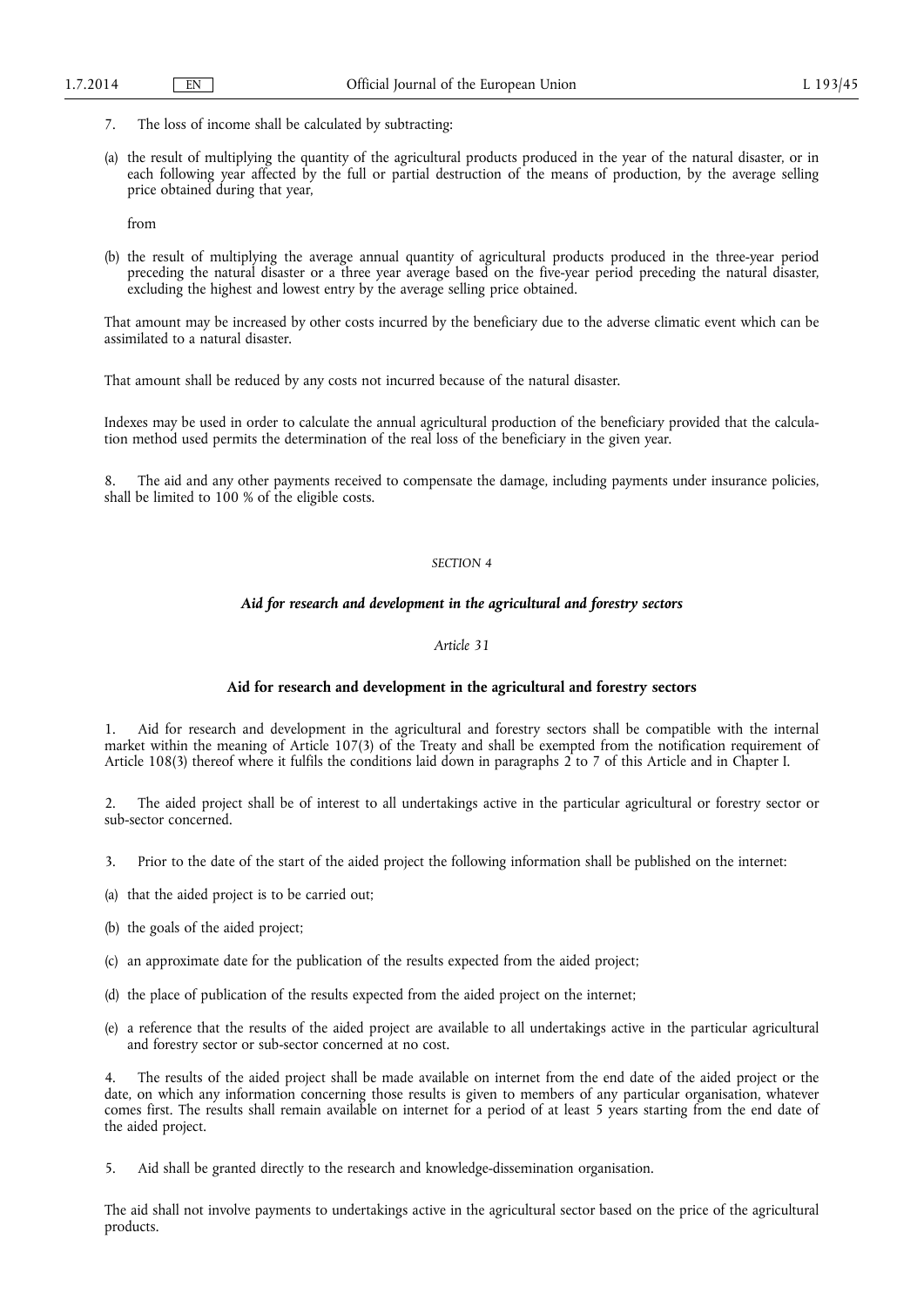- 6. The eligible costs shall be the following:
- (a) personnel costs related to researchers, technicians and other supporting staff to the extent employed on the project;
- (b) costs of instruments and equipment to the extent and for the period used for the project. Where such instruments and equipment are not used for their full life for the project, only the depreciation costs corresponding to the life of the project, as calculated on the basis of generally accepted accounting principles are considered as eligible;
- (c) costs of buildings and land, to the extent and for the duration period used for the project. With regard to buildings, only the depreciation costs corresponding to the life of the project, as calculated on the basis of generally accepted accounting principles, are considered as eligible. For land, costs of commercial transfer or actually incurred capital costs are eligible;
- (d) costs of contractual research, knowledge and patents bought or licensed from outside sources at arm's length conditions, as well as costs of consultancy and equivalent services used exclusively for the project;
- (e) additional overheads and other operating expenses, including costs of materials, supplies and similar products, incurred directly as a result of the project.
- 7. The aid intensity shall be limited to 100 % of the eligible costs.

#### *SECTION 5*

## *Aid in favour of forestry*

## *Article 32*

## **Aid for afforestation and the creation of woodland**

1. Aid for afforestation and the creation of woodland granted to public and private land holders and their associations shall be compatible with the internal market within the meaning of Article  $107(3)$ (c) of the Treaty and shall be exempted from the notification requirement of Article 108(3) thereof where it fulfils the conditions laid down in paragraphs 2 to 16 of this Article and in Chapter I.

- 2. The aid shall:
- (a) be granted in the framework of a rural development programme in accordance with Regulation (EU) No 1305/2013 and the delegated and implementing acts adopted by the Commission pursuant to that Regulation either:
	- (i) as aid co-financed by the EAFRD; or
	- (ii) as additional national financing to the aid referred to in point (i);

and

(b) be identical to the underlying rural development measure provided for in the rural development programme referred to in point (a).

The legal basis for the aid shall specify that the aid shall not be put into effect before the approval of the relevant rural development programme by the Commission.

In the case of afforestation of State-owned land, aid shall only be granted if the body managing such land is a private body or a municipality.

5. Limitations on ownership of forests, referred to in paragraph 4 shall not apply to the tropical or subtropical forests and to the wooded areas of the territories of the Azores, Madeira, the Canary islands, the smaller Aegean islands and the French overseas departments.

6. Aid shall be granted for afforestation and the creation of woodland on agricultural land and on non-agricultural land.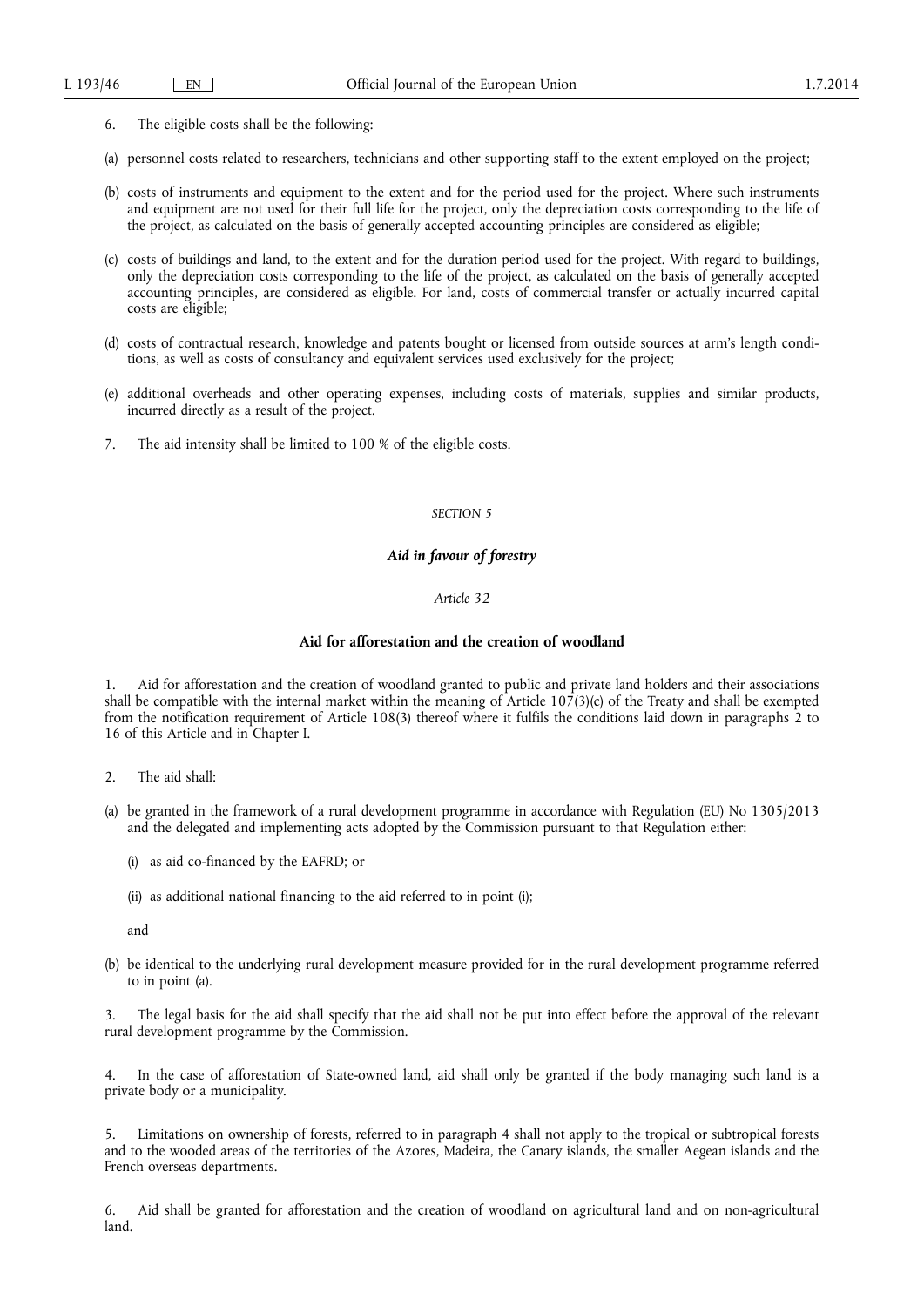7. The aid for afforestation and the creation of woodland shall cover the costs of establishment and an annual premium per hectare.

The aid for afforestation and the creation of woodland may cover investment operations.

Aid for afforestation of land owned by public authorities or for fast growing trees shall cover only the costs of establishment.

8. Aid for afforestation and the creation of woodland related to investment operations shall cover the following eligible costs:

- (a) the construction, acquisition, including leasing, or improvement of immovable property, with land only being eligible to an extent not exceeding 10 % of the total eligible costs of the operation concerned;
- (b) the purchase or lease purchase of machinery and equipment up to the market value of the asset;
- (c) general costs linked to the expenditure referred to in points (a) and (b), such as architect, engineer and consultation fees, fees relating to advice on environmental and economic sustainability, including feasibility studies; feasibility studies shall remain eligible expenditure even where, based on their results, no expenditure under in points (a) and (b) is being incurred;
- (d) the acquisition or development of computer software and the acquisitions of patents, licences, copyrights, trademarks;
- (e) the costs of establishing forest management plans or equivalent instrument.

Working capital shall not be considered to be an eligible cost.

9. The investment operations shall be in conformity with Union legislation and with national laws of the Member State concerned on environmental protection. For investment operations requiring an environmental impact assessment under Directive 2011/92/EU the aid shall be subject to the condition that such assessment shall have been carried out and the development consent shall have been granted for the investment project concerned before the date of granting the individual aid.

- 10. The following costs of establishment may be eligible:
- (a) the costs of the plantation and propagation material;
- (b) the plantation costs and the costs directly linked to the plantation;
- (c) the cost for other related operations such as storing and treatments of seedlings with the necessary prevention and protection materials;
- (d) the costs for replanting necessary during the first year of afforestation.

11. The annual premium per hectare shall cover the costs for the agricultural income foregone and for maintenance, including early and late cleansings, and shall be paid for a maximum period of 12 years from the date of granting the aid.

- 12. Aid shall not be granted for planting the following trees:
- (a) trees for short rotation coppicing;
- (b) Christmas trees; or
- (c) fast growing trees for energy production.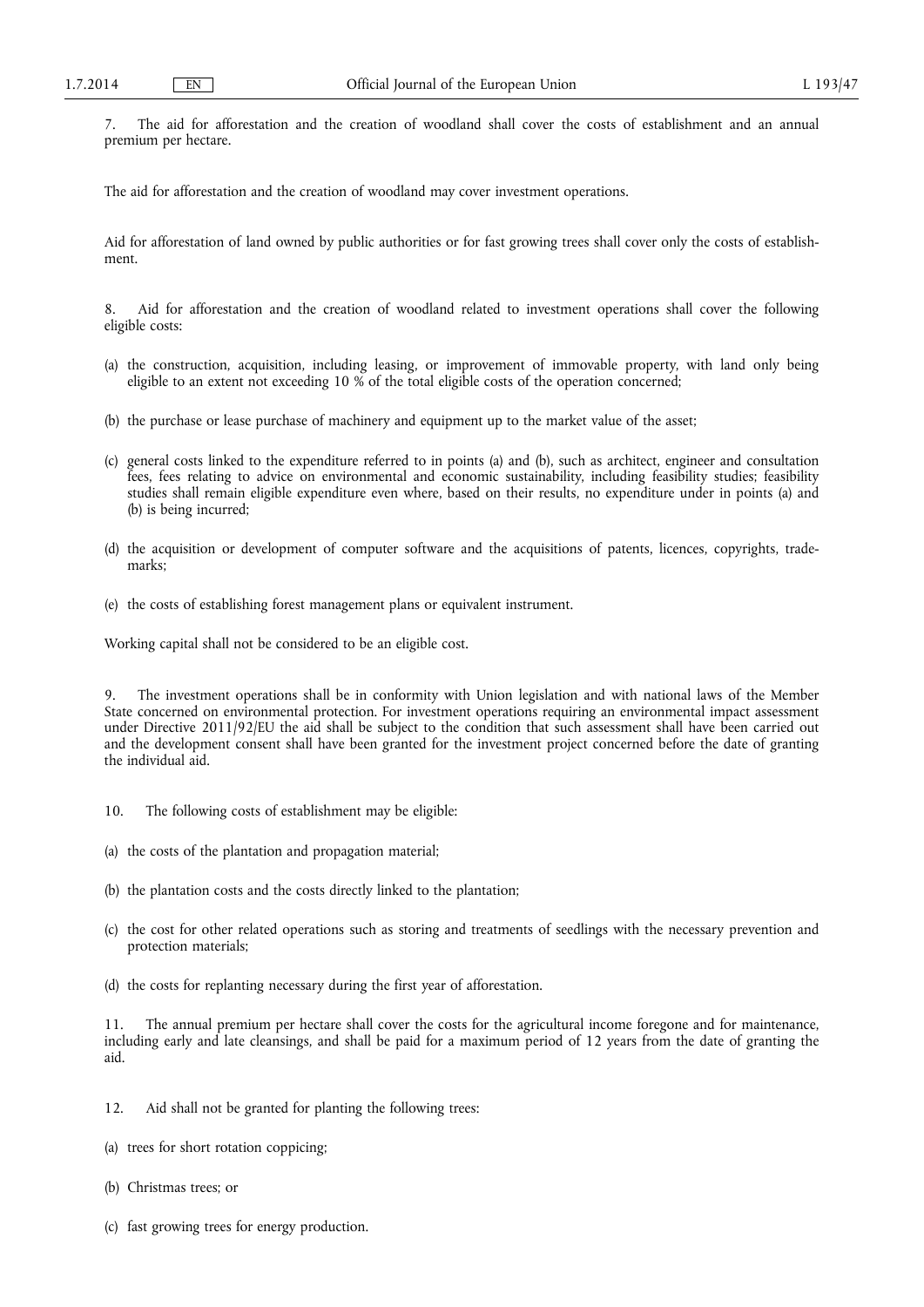13. The species planted shall be adapted to the environmental and climatic conditions of the area and comply with minimum environmental requirements.

14. In areas where afforestation is difficult due to severe pedo-climatic conditions aid may be provided for planting perennial woody species such as shrubs or bushes suitable to the local conditions.

15. For beneficiaries above a certain size, to be determined by the Member States in the rural development programmes, the aid shall be conditional on the presentation of the relevant information from a forest management plan or equivalent instrument in line with sustainable forest management as defined by the Second Ministerial Conference on the Protection of Forests in Europe of 1993.

16. The aid intensity shall be limited to 100 % of the eligible costs.

## *Article 33*

#### **Aid for agroforestry systems**

1. Aid for agroforestry systems granted to private land holders, municipalities and their associations shall be compatible with the internal market within the meaning of Article 107(3)(c) of the Treaty and shall be exempted from the notification requirement of Article 108(3) thereof where it fulfils the conditions laid down in paragraphs 2 to 11 of this Article and in Chapter I.

- 2. The aid shall:
- (a) be granted in the framework of a rural development programme in accordance with Regulation (EU) No 1305/2013 and the delegated and implementing acts adopted by the Commission pursuant to that Regulation either:
	- (i) as aid co-financed by the EAFRD; or
	- (ii) as additional national financing to the aid referred to in point (i);

and

(b) be identical to the underlying rural development measure provided for in the rural development programme referred to in point (a).

3. The legal basis for the aid shall specify that the aid shall not be put into effect before the approval of the relevant rural development programme by the Commission.

4. The aid for agroforestry systems shall cover the costs of establishment and an annual premium per hectare.

The aid for agroforestry systems may cover investment operations.

- 5. The aid for agroforestry systems related to investment operations shall cover the following eligible costs:
- (a) the construction, acquisition, including leasing, or improvement of immovable property, with land only being eligible to an extent not exceeding 10 % of the total eligible costs of the operation concerned;
- (b) the purchase or lease purchase of machinery and equipment up to the market value of the asset;
- (c) general costs linked to the expenditure referred to in points (a) and (b), such as architect, engineer and consultation fees, fees relating to advice on environmental and economic sustainability, including feasibility studies; feasibility studies shall remain eligible expenditure even where, based on their results, no expenditure under in points (a) and (b) is being incurred;
- (d) the acquisition or development of computer software and the acquisitions of patents, licences, copyrights, trademarks;
- (e) the costs of establishing forest management plans or equivalent instrument.

Working capital shall not be considered to be an eligible cost.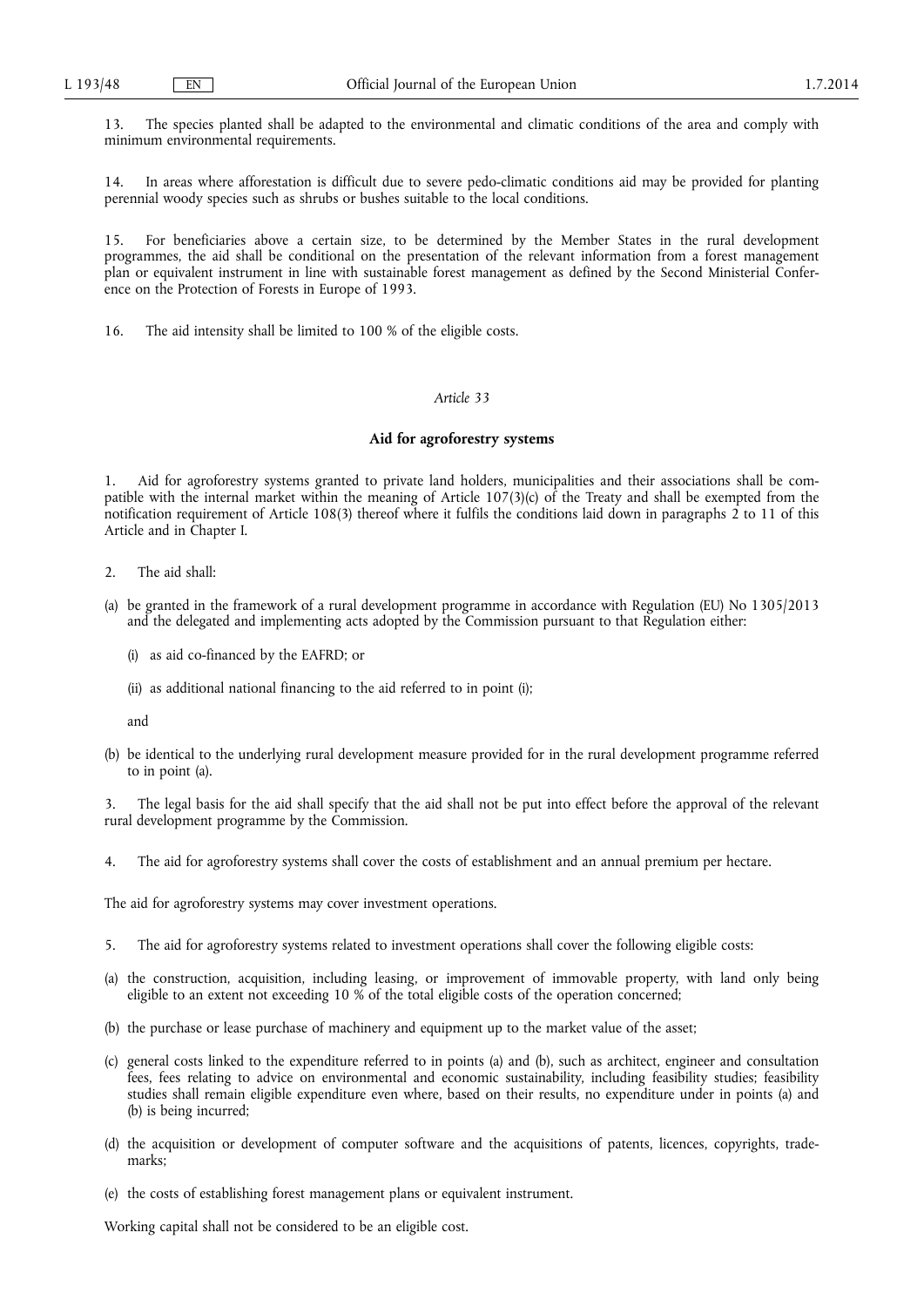6. The investment operations shall be in conformity with Union legislation and with national laws of the Member State concerned on environmental protection. For investment operations requiring an environmental impact assessment under Directive 2011/92/EU the aid shall be subject to the condition that such assessment shall have been carried out and the development consent shall have been granted for the investment project concerned before the date of granting the individual aid.

- 7. The following costs for establishment may be eligible:
- (a) the costs for the establishment of the agroforestry system by planting trees, including the costs of the plantation material, the plantation, the storing and the treatments of seedlings with the necessary prevention and protection materials;
- (b) the costs for the establishment of the agroforestry system by converting existing forests or other wooded land, including the costs for felling trees, thinning and pruning and protection against grazing animals;
- (c) other costs directly linked to the establishment of an agroforestry system such as costs for feasibility studies, establishment plan, soil examination, soil preparation and protection;
- (d) the costs of silvopastoral, namely, grazing system watering and protective facilities;
- (e) the costs of the necessary treatment connected to the establishment of an agroforestry system, including watering and cutting;
- (f) the costs for replanting during the first year after the establishment of an agroforestry system.

8. The annual premium per hectare shall cover the costs of maintenance of the agroforestry system, and shall be paid for a maximum period of five years from the date of granting the aid.

The eligible costs of maintenance may relate to the established tree belts, the weeding, pruning and thinning and protective actions and investments such as fences or individual protection tubes.

9. Member States shall determine the maximum number of trees to be planted per hectare, taking account of the following:

- (a) local pedo-climatic and environmental conditions;
- (b) forestry species; and
- (c) the need to ensure sustainable agricultural use of the land.

10. For beneficiaries above a certain size, to be determined by the Member States, the aid shall be conditional on the presentation of the relevant information from a forest management plan or equivalent instrument in line with sustainable forest management as defined by the Second Ministerial Conference on the Protection of Forests in Europe of 1993.

- 11. The maximum aid intensity shall be limited to:
- (a) 80 % of the eligible costs for investment operations and of the establishment costs referred to in paragraphs 5 and 7; and
- (b) 100 % of the annual premium referred to in paragraph 8.

## *Article 34*

## **Aid for the prevention and restoration of damage to forests from forest fire, natural disasters, adverse climatic events which can be assimilated to a natural disaster, other adverse climatic events, plant pests and catastrophic events**

1. Aid for the prevention and restoration of damage to forests from forest fire, natural disasters, adverse climatic events, which can be assimilated to a natural disaster, other adverse climatic events, plant pests and catastrophic events and climate change events pursuant to Article 24 of Regulation (EU) No 1305/2013 granted to private and public forest holders, and other private law and public bodies and their associations shall be compatible with the internal market within the meaning of Article  $107(2)(b)$  or, as the case may be, Article  $107(3)(c)$  of the Treaty and shall be exempted from the notification requirement of Article 108(3) thereof where it fulfils the conditions laid down in paragraphs 2 to 12 of this Article and in Chapter I.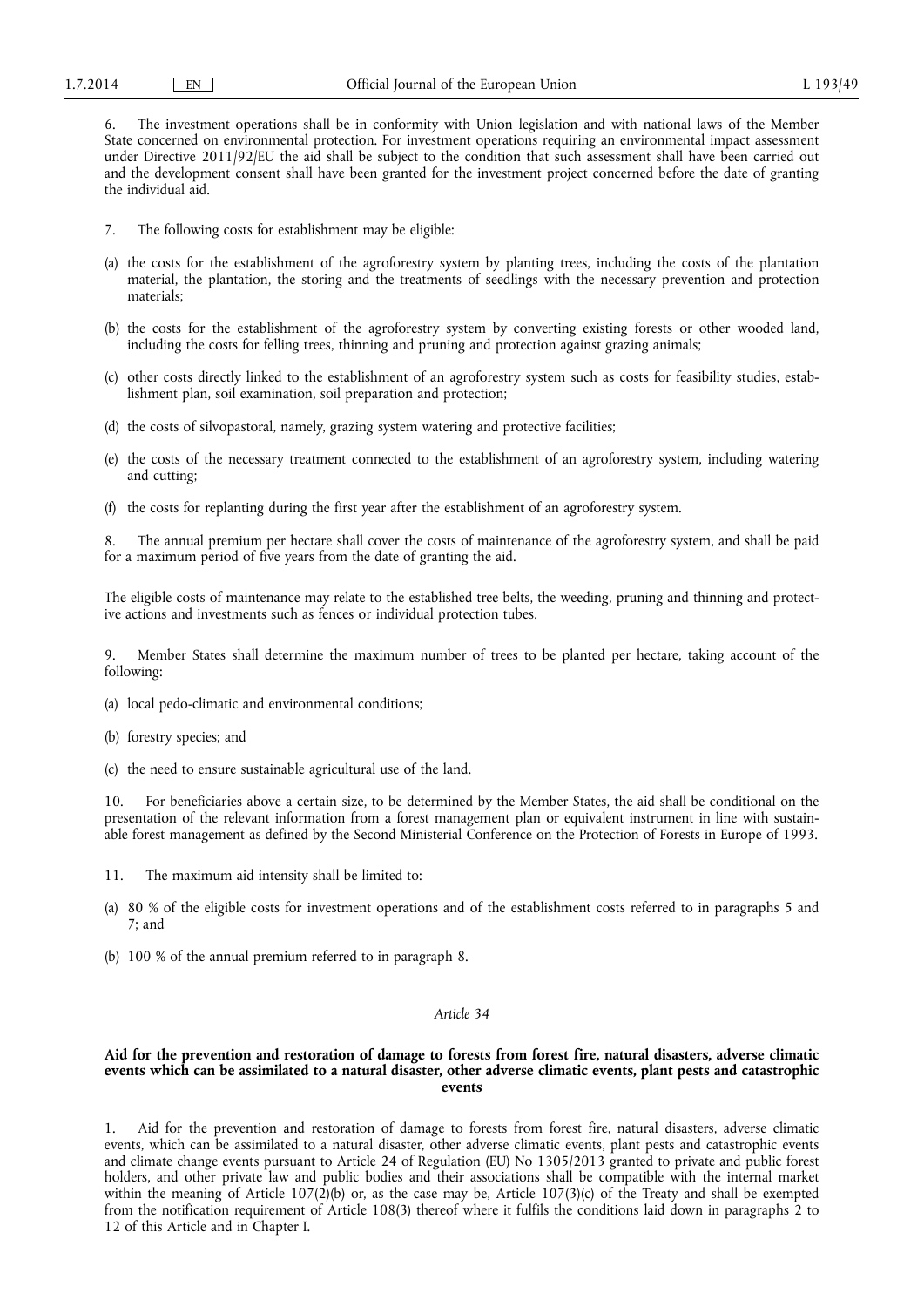2. The aid shall:

- (a) be granted in the framework of a rural development programme in accordance with Regulation (EU) No 1305/2013 and the delegated and implementing acts adopted by the Commission pursuant to that Regulation either:
	- (i) as aid co-financed by the EAFRD; or
	- (ii) as additional national financing to the aid referred to in point (i);

and

(b) be identical to the underlying rural development measure provided for in the rural development programme referred to in point (a).

The legal basis for the aid shall specify that the aid shall not be put into effect before the approval of the relevant rural development programme by the Commission.

4. Only forest areas which are classified as a medium to high forest fire risk according to the forest protection plan established by the Member State concerned shall be eligible for aid for prevention of fire.

- 5. The aid shall cover the following eligible costs:
- (a) the establishment of protective infrastructure;
- (b) local, small scale prevention activities against fire, or other natural hazards, including the use of grazing animals;
- (c) establishing and improving forest fire, pest and diseases monitoring facilities and communication equipment;
- (d) restoring forest potential damaged from fires, natural disasters, adverse climatic events, which can be assimilated to a natural disaster, other adverse climatic events, plant pests, catastrophic events and climate change related events.
- 6. The aid may cover maintenance costs in the case of firebreaks.
- 7. The aid shall not be granted for agricultural related activities in areas covered by agri-environmental commitments.

8. In the case of the restoration of forest potential referred to in paragraph 5(d) the aid shall be subject to the formal recognition by the competent authorities of the Member State concerned that:

- (a) the fire, natural disaster, adverse climatic event which can be assimilated to a natural disaster, other adverse climatic event, plant pest, catastrophic event or climate change related event has occurred; and
- (b) the event referred to in in point (a) of this paragraph, including measures adopted in accordance with Directive 2000/29/EC to eradicate or contain a plant pest, has caused the destruction of at least 20 % of the relevant forest potential.

9. In the case of aid for prevention of damage to a forest from plant pests, the risk of occurrence of the plant pest shall be supported by scientific evidence and acknowledged by a scientific public organisation.

The list of species of harmful organisms which may cause a plant pest shall be provided for in the rural development programme of the Member State concerned.

10. The aided activities or projects shall be consistent with the forest protection plan established by the Member State.

For beneficiaries above a certain size, to be determined by the Member States, the aid shall be conditional on the presentation of the relevant information from a forest management plan or equivalent instrument in line with sustainable forest management as defined by the Second Ministerial Conference on the Protection of Forests in Europe of 1993, detailing the preventive objectives.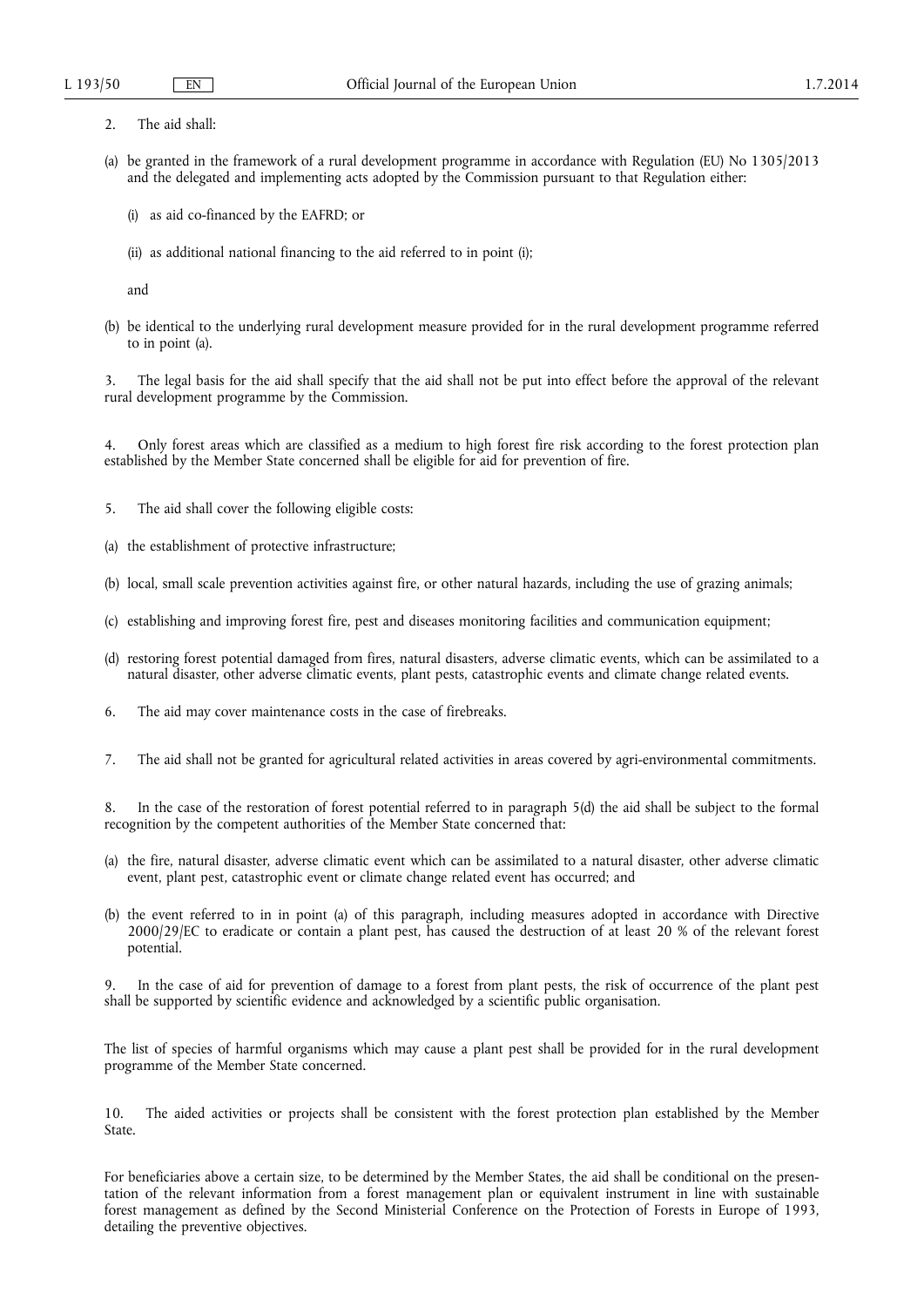Costs other than those referred to in paragraph 5 related to the particularities of the forestry sector may be considered to be eligible costs.

11. Aid shall not be granted for loss of income resulting from fire, natural disasters, adverse climatic events, which can be assimilated to a natural disaster, other adverse climatic events, plant pests and catastrophic events.

12. The aid intensity shall be limited to 100 % of the eligible costs.

Aid granted for the eligible costs as referred to in paragraph 5(d) and any other payments received by the beneficiary, including payments under other national or Union measures or insurance policies for the same eligible costs shall be limited to 100 % of the eligible costs.

#### *Article 35*

### **Aid for investments improving the resilience and environmental value of forest ecosystems**

1. Aid for investments improving the resilience and environmental value of forest ecosystems granted to natural persons, private and public forest holders, private law and public bodies and their associations shall be compatible with the internal market within the meaning of Article  $107(3)(c)$  of the Treaty and shall be exempted from the notification requirement of Article 108(3) thereof where it fulfils the conditions laid down in paragraphs 2 to 8 of this Article and in Chapter I.

- 2. The aid shall:
- (a) be granted in the framework of a rural development programme in accordance with Regulation (EU) No 1305/2013 and the delegated and implementing acts adopted by the Commission pursuant to that Regulation either:
	- (i) as aid co-financed by the EAFRD; or
	- (ii) as additional national financing to the aid referred to in point (i);

and

(b) be identical to the underlying rural development measure provided for in the rural development programme referred to in point (a).

The legal basis for the aid shall specify that the aid shall not be put into effect before the approval of the relevant rural development programme by the Commission.

4. Investments shall be aimed at the achievement of commitments for environmental aims, for provision of ecosystem services or enhancement of the public amenity value of forest and wooded land in the area concerned or the improvement of the climate change mitigation potential of ecosystems, without excluding economic benefits in the long term.

5. The investment shall be in conformity with Union legislation and with national laws of the Member State concerned on environmental protection. For investment requiring an environmental impact assessment under Directive 2011/92/EU the aid shall be subject to the condition that such assessment shall have been carried out and the development consent shall have been granted for the investment project concerned before the date of granting the individual aid.

- 6. The aid shall cover the following eligible costs:
- (a) the construction, acquisition, including leasing, or improvement of immovable property, with land only being eligible to an extent not exceeding 10 % of the total eligible costs of the operation concerned;
- (b) the purchase or lease purchase of machinery and equipment up to the market value of the asset;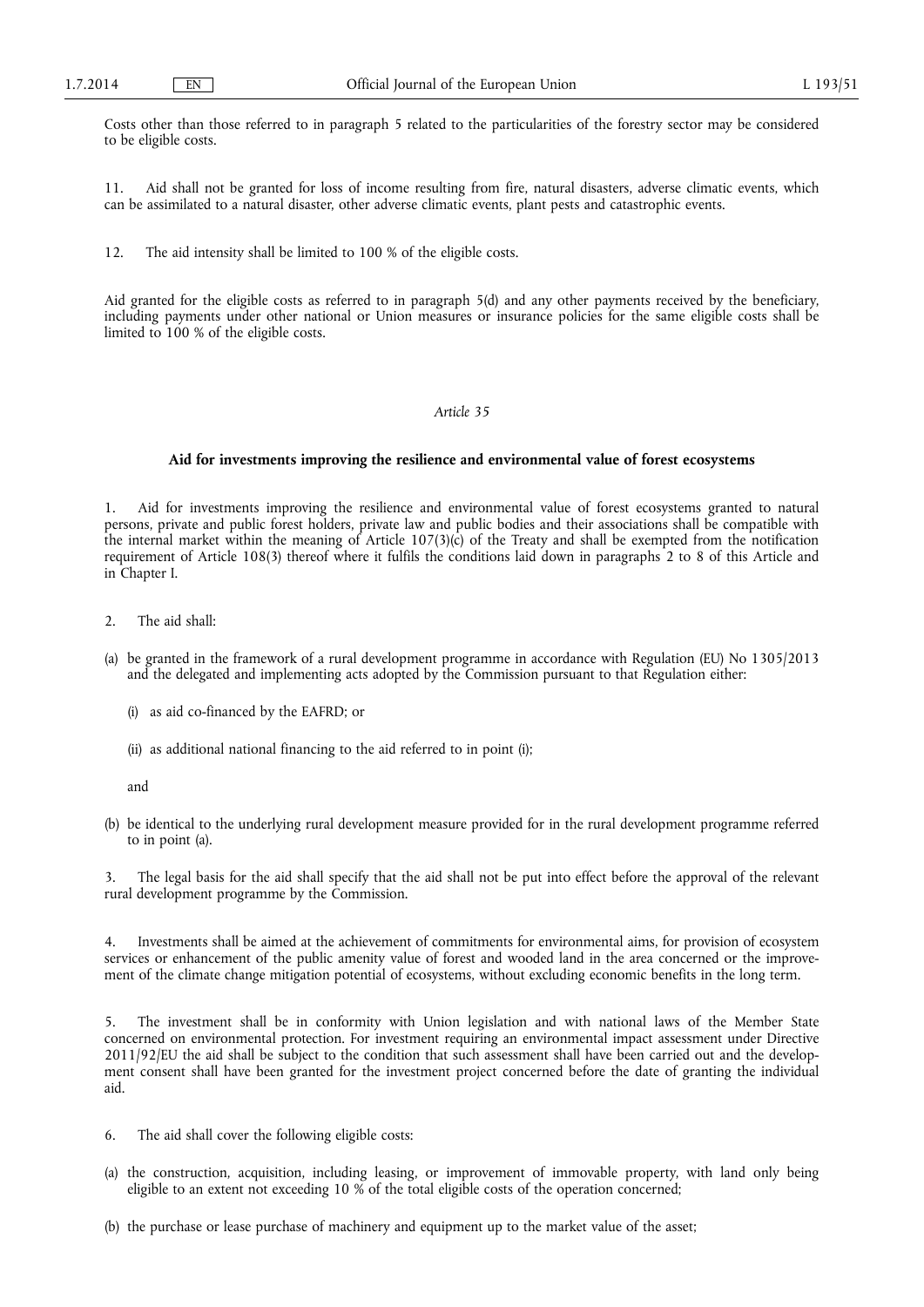- (c) general costs linked to expenditure referred to in points (a) and (b), such as architect, engineer and consultation fees, fees relating to advice on environmental and economic sustainability, including feasibility studies; feasibility studies shall remain eligible expenditure even where, based on their results, no expenditure under points (a) and (b) is incurred;
- (d) the acquisition or development of computer software and the acquisitions of patents, licenses, copyrights and trademarks;
- (e) the costs of establishing forest management plans or equivalent instrument.

7. Costs other than those referred to in paragraph 6(a) and (b) connected with leasing contracts, such as lessor's margin, interest refinancing costs, overheads and insurance charges shall not be considered to be eligible costs.

Working capital shall not be considered to be an eligible cost.

8. The aid intensity shall be limited to 100 % of the eligible costs.

## *Article 36*

### **Aid for disadvantages related to Natura 2000 forest areas**

1. Aid for disadvantages related to Natura 2000 forest areas as defined in Article 3 of Directive 92/43/EEC and in Article 3 Directive 2009/147/EC granted to private forest holders and associations of private forest holders shall be compatible with the internal market within the meaning of Article 107(3)(c) of the Treaty and shall be exempted from the notification requirement of Article 108(3) thereof where it fulfils the conditions laid down in paragraphs 2 to 6 of this Article and in Chapter I.

- 2. The aid shall:
- (a) be granted in the framework of a rural development programme in accordance with Regulation (EU) No 1305/2013 and the delegated and implementing acts adopted by the Commission pursuant to that Regulation either:
	- (i) as aid co-financed by the EAFRD; or
	- (ii) as additional national financing to the aid referred to in point (i);

and

(b) be identical to the underlying rural development measure provided for in the rural development programme referred to in point (a).

The legal basis for the aid shall specify that the aid shall not be put into effect before the approval of the relevant rural development programme by the Commission.

4. The aid shall be granted annually and per hectare of forest in order to compensate beneficiaries for additional costs and income foregone resulting from disadvantages in the forest areas referred to in paragraph 5 of this Article, related to the implementation of Directive 92/43/EEC and Directive 2009/147/EC.

- 5. The following forest areas shall be eligible for aid:
- (a) Natura 2000 forest areas in accordance with Article 3 of Directive 92/43/EEC and Article 3 of Directive 2009/147/EC;
- (b) features of the landscape which contribute to the implementation of Article 10 of Directive 92/43/EEC; those areas shall not exceed 5 % of the areas included in Natura 2000 network covered by the territorial scope of the rural development programme concerned.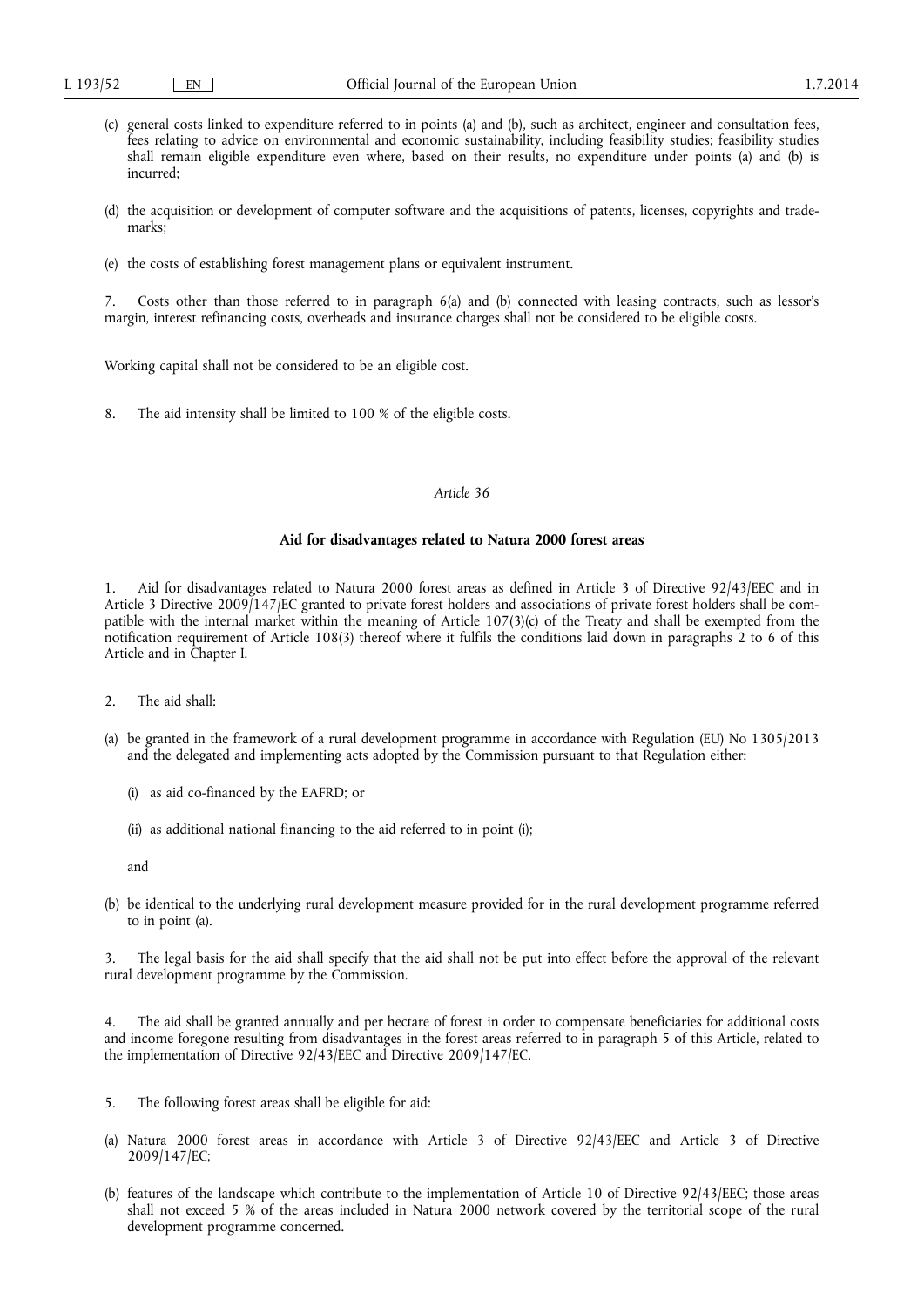6. The aid shall be limited to the maximum amount of EUR 500 per hectare per year in the initial period not exceeding five years and to EUR 200 per hectare per year afterwards.

Those amounts may be increased in exceptional cases taking into account specific circumstances to be justified in the rural development programmes.

Member States shall deduct from the aid the necessary amount in order to exclude double funding of the practices referred to in Article 29 of Regulation (EU) No 1307/2013.

#### *Article 37*

## **Aid for forest-environmental and climate services and forest conservation**

1. Aid for forest-environmental and climate services and for forest conservation granted to public or private forest holders, private law or public bodies and their associations shall be compatible with the internal market within the meaning of Article 107(3)(c) of the Treaty and shall be exempted from the notification requirement of Article 108(3) thereof where it fulfils the conditions laid down in paragraphs 2 to 9 of this Article and in Chapter I.

- 2. The aid shall:
- (a) be granted in the framework of a rural development programme in accordance with Regulation (EU) No 1305/2013 and the delegated and implementing acts adopted by the Commission pursuant to that Regulation either:
	- (i) as aid co-financed by the EAFRD; or
	- (ii) as additional national financing to the aid referred to in point (i);

and

(b) be identical to the underlying rural development measure provided for in the rural development programme referred to in point (a).

3. The legal basis for the aid shall specify that the aid shall not be put into effect before the approval of the relevant rural development programme by the Commission.

4. In the case of forest-environmental and climate services and forest conservation of State-owned land, aid shall only be granted if the body managing such land is a private body or a municipality.

5. For forest holdings above a certain threshold to be determined by Member States, aid shall be conditional on the presentation of the relevant information from of a forest management plan or equivalent instrument in line with sustainable forest management as defined by the Second Ministerial Conference on the Protection of Forests in Europe of 1993.

6. The aid shall be granted per hectare of forest land.

7. Aid shall cover only commitments which go beyond the mandatory requirements established by national forestry act or other relevant national or Union legislation. The mandatory national requirements shall be clearly identified.

Commitments shall be undertaken for a period of between five and seven years. However, where necessary and duly justified, Member States may determine a longer period for particular types of commitments.

8. The aid shall compensate beneficiaries for all or part of the additional costs and income foregone resulting from undertaking the commitments referred to in paragraph 7.

Where necessary the aid may cover transaction costs up to a value of 20 % of the aid.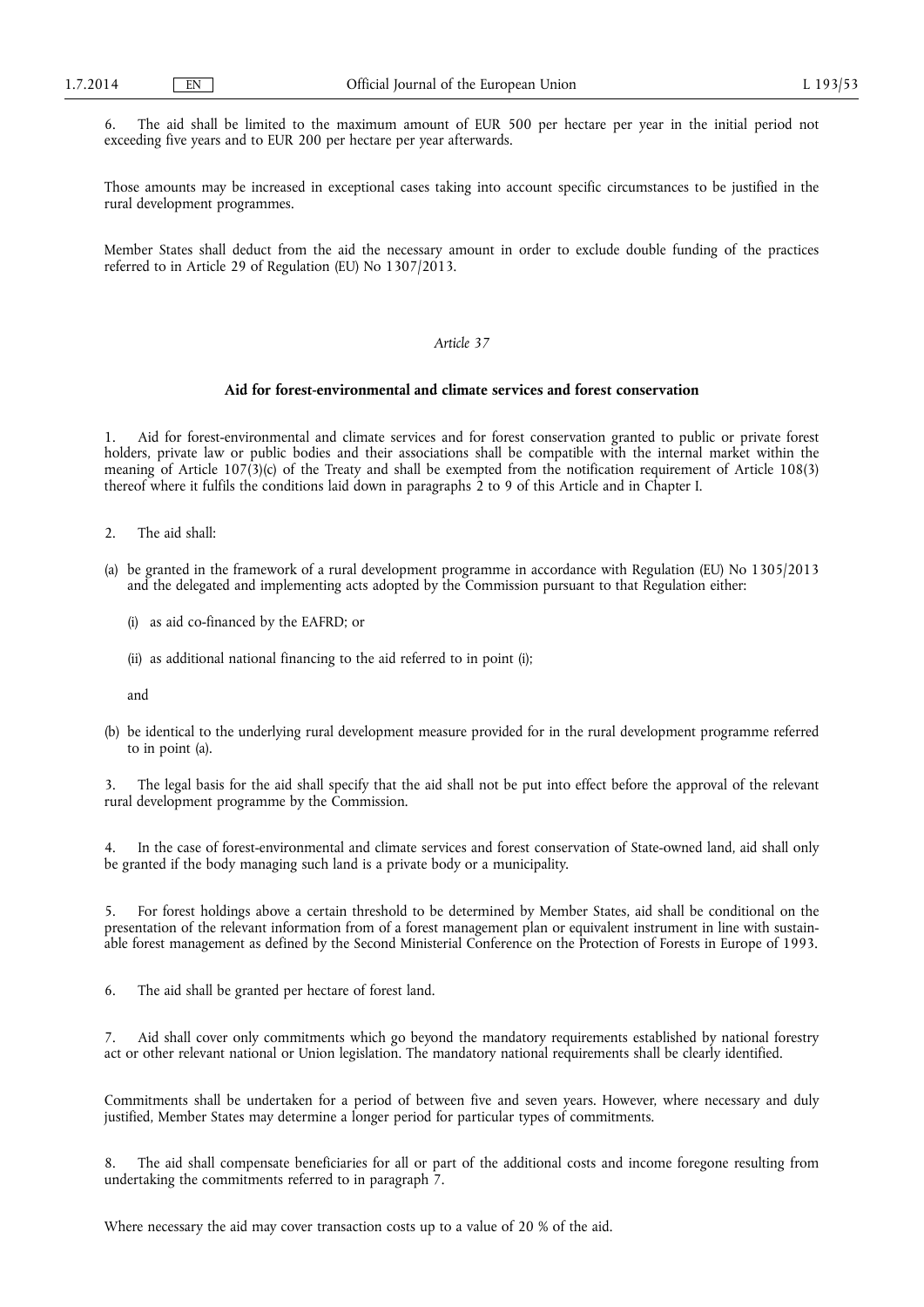In duly justified cases for operations concerning environmental conservation, the aid for commitments to renounce commercial use of trees and forests may be granted as a flat rate or as an one-off payment per unit calculated on the basis of additional costs and income foregone.

9. The aid shall be limited to the maximum amount of EUR 200 per hectare per year.

That maximum amount may be increased in exceptional cases taking into account specific circumstances to be justified in the rural development programmes.

#### *Article 38*

#### **Aid for knowledge transfer and information actions in the forestry sector**

1. Aid for knowledge transfer and information actions granted in favour of undertakings active in the forestry sector shall be compatible with the internal market within the meaning of Article 107(3)(c) of the Treaty and shall be exempted from the notification requirement of Article 108(3) thereof where it fulfils the conditions laid down in paragraphs 2 to 6 of this Article and in Chapter I.

2. The aid shall cover vocational training and skills acquisition actions, including training courses, workshops and coaching, demonstration activities and information actions.

Aid may also cover short-term forest management exchanges and forest visits.

Aid to demonstration activities may cover relevant investment costs.

- 3. The aid shall cover the following eligible costs:
- (a) the costs of organising and delivering the knowledge transfer or information action;
- (b) in the case of demonstration projects related to investments:
	- the construction, acquisition, including leasing, or improvement of immovable property, with land only being eligible to an extent not exceeding 10 % of total eligible costs of the operation concerned;
	- (ii) the purchase or lease purchase of machinery and equipment up to the market value of the asset;
	- (iii) general costs linked to expenditure referred to in points (i) and (ii), such as architect, engineer and consultation fees, fees relating to advice on environmental and economic sustainability, including feasibility studies; feasibility studies shall remain eligible expenditure even where, based on their results, no expenditure under in points (i) and (ii) is incurred;
	- (iv) acquisition or development of computer software and acquisitions of patents, licenses, copyrights and trademarks;
- (c) the costs for travel, accommodation and per diem expenses of the participants.

4. The aid referred to in paragraph 3(a) and (b) shall not involve direct payments to the beneficiaries. The aid shall be paid to the knowledge transfer and information actions provider.

5. Bodies providing knowledge transfer and information actions shall have the appropriate capacities in the form of staff qualifications and regular training to carry out such tasks.

6. The aid intensity shall be limited to 100 % of the eligible costs.

## *Article 39*

#### **Aid for advisory services in the forestry sector**

1. Aid for advisory services granted in favour of forest holders and other land managers shall be compatible with the internal market within the meaning of Article 107(3)(c) of the Treaty and shall be exempted from the notification requirement of Article 108(3) thereof where it fulfils the conditions laid down in paragraphs 2 to 7 of this Article and in Chapter I.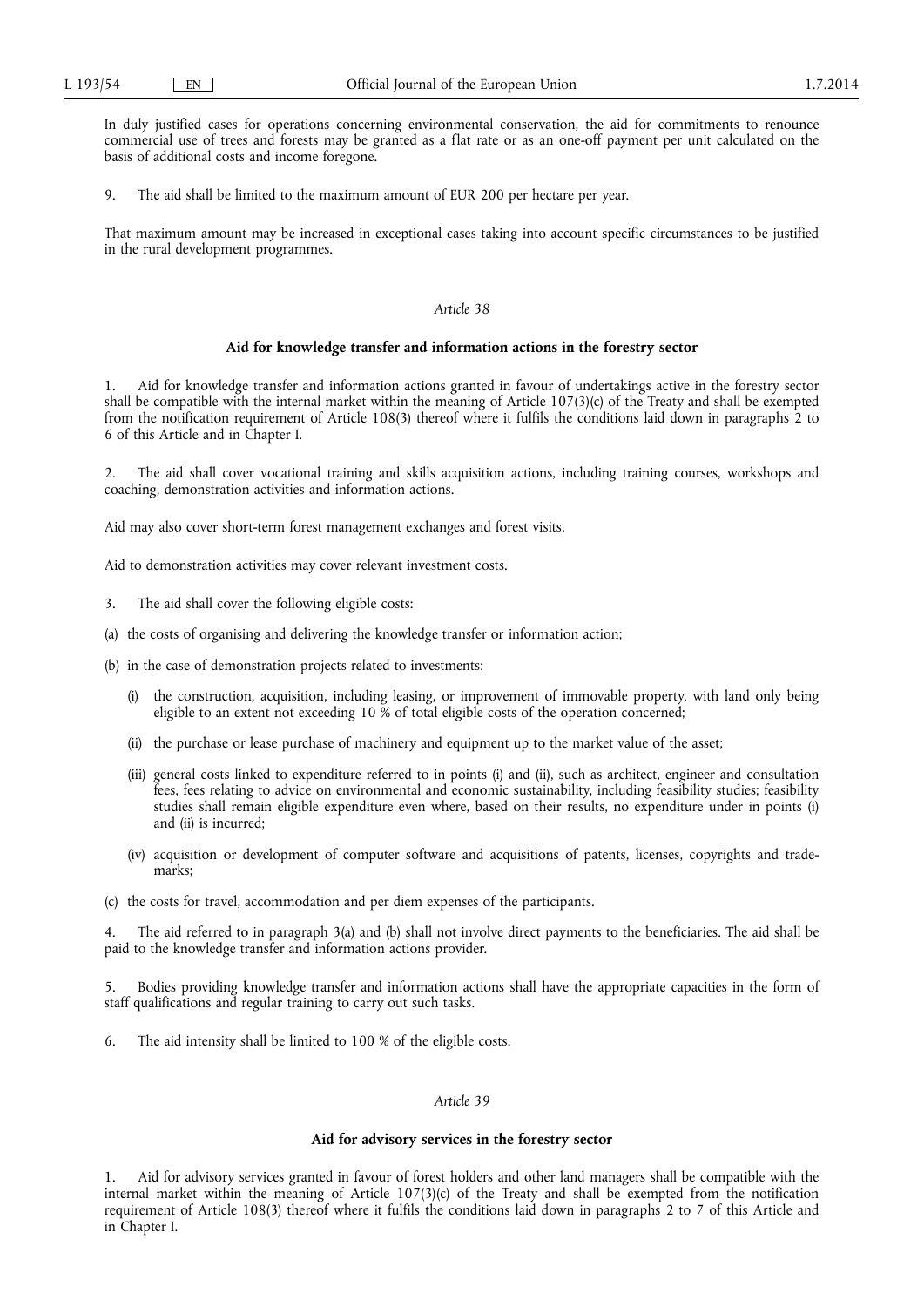2. Aid shall be granted to help forest holders and other land managers benefit from the use of advisory services for the improvement of the economic and environmental performance and climate friendliness and resilience of their holdings, enterprise or investment.

3. The advice shall cover as a minimum issues related to the implementation of Directives 92/43/EEC, Directive 2000/60/EC and Directive 2009/147/EC.

The advice may also cover issues linked to the economic and environmental performance of forestry holdings.

4. The aid shall not involve direct payments to the beneficiaries. The aid shall be paid to the provider of the advisory services.

The provider of advisory service shall have the appropriate resources in the form of regularly trained and qualified staff and advisory experience and reliability with respect to the fields they advise in.

5. When providing advice, the provider of advisory services shall respect the non-disclosure obligations referred to in Article 13(2) of Regulation (EU) No  $1306/2013$ .

6. Where justified and appropriate, the advice may be partly provided in group, while taking into account the situation of the individual beneficiaries of the advisory services.

7. The aid shall be limited to EUR 1 500 per advice.

## *Article 40*

## **Aid for investments in infrastructure related to the development, modernisation or adaptation of the forestry sector**

1. Aid for investments in infrastructure related to the development, modernisation or adaptation of the forestry sector granted to undertakings active in the forest sector shall be compatible with the internal market within the meaning of Article 107(3)(c) of the Treaty and shall be exempted from the notification requirement of Article 108(3) thereof where it fulfils the conditions laid down in paragraphs 2 to 9 of this Article and in Chapter I.

- 2. The aid shall:
- (a) be granted in the framework of a rural development programme in accordance with Regulation (EU) No 1305/2013 and the delegated and implementing acts adopted by the Commission pursuant to that Regulation either:
	- (i) as aid co-financed by the EAFRD; or
	- (ii) as additional national financing to the aid referred to in point (i);

and

(b) be identical to the underlying rural development measure provided for in the rural development programme referred to in point (a).

3. The legal basis for the aid shall specify that the aid shall not be put into effect before the approval of the relevant rural development programme by the Commission.

4. The investment shall be in conformity with Union legislation and with national laws of the Member State concerned on environmental protection. For investment requiring an environmental impact assessment under Directive 2011/92/EU the aid shall be subject to the condition that such assessment shall have been carried out and the development consent shall have been granted for the investment project concerned before the date of granting the individual aid.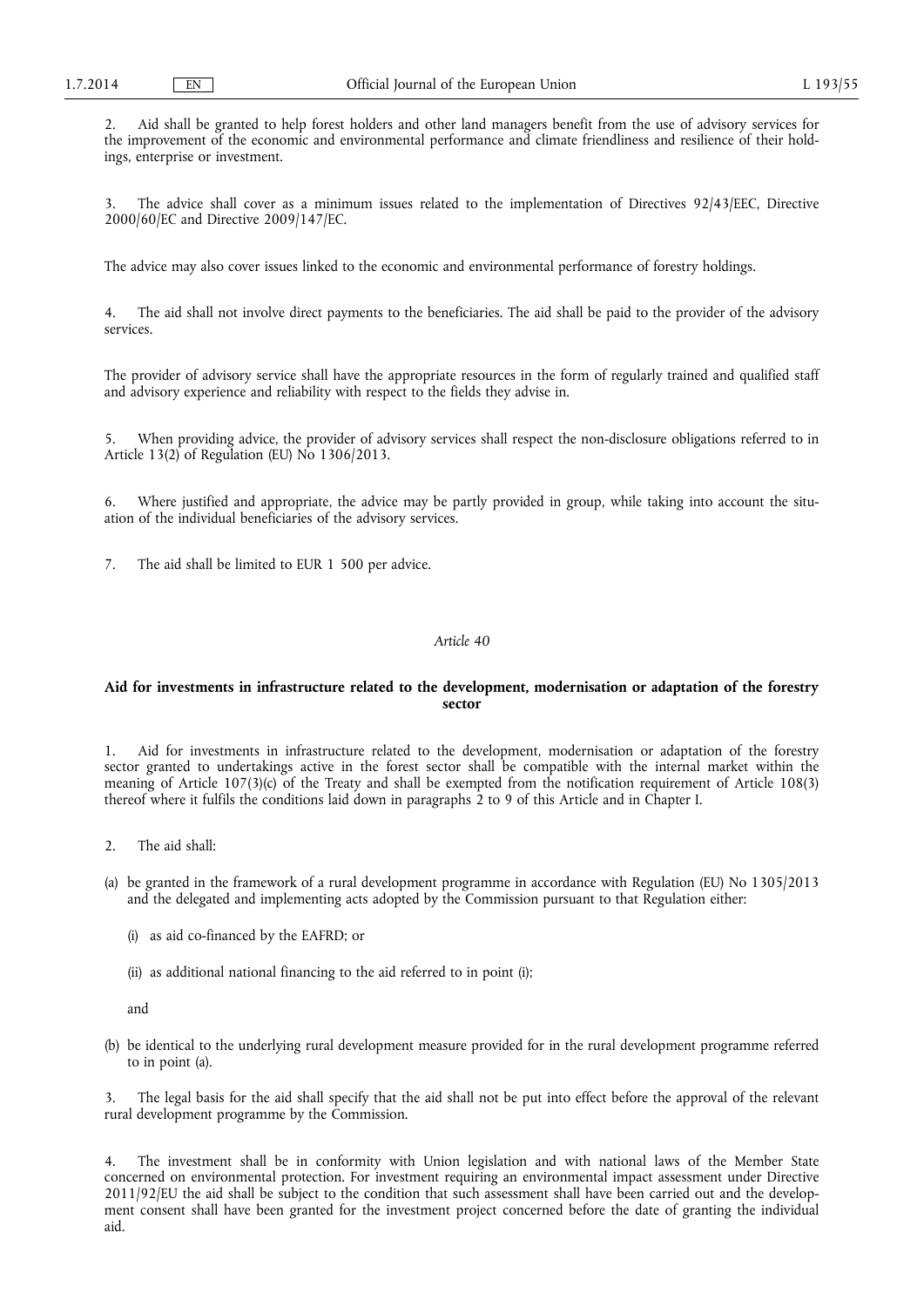5. The aid shall cover investments in tangible assets and intangible assets which concern infrastructure related to the development, modernisation or adaptation of forests, including the following:

- (a) access to forest land;
- (b) land consolidation and improvement;
- (c) supply of energy and water.
- 6. The aid shall cover the following eligible costs:
- (a) the construction, acquisition, including leasing, or improvement of immovable property, with land only being eligible to an extent not exceeding 10 % of the total eligible costs of the operation concerned;
- (b) the purchase or lease purchase of machinery and equipment up to the market value of the asset;
- (c) general costs linked to the expenditure referred to in points (a) and (b), such as architect, engineer and consultation fees, fees relating to advice on environmental and economic sustainability, including feasibility studies; feasibility studies shall remain eligible expenditure even where, based on their results, no expenditure under points (a) and (b) is incurred;
- (d) acquisition or development of computer software and acquisitions of patents, licenses, copyrights and trademarks;
- (e) the costs of establishing forest management plans and their equivalent instruments.

7. Costs other than those referred to in paragraph 6(a) and (b) connected with leasing contracts, such as lessor's margin, interest refinancing costs, overheads and insurance charges shall not be considered to be eligible costs.

Working capital shall not be considered to be an eligible cost.

In the case of non-productive investments, investments aimed exclusively at improving the environmental value of forests and investments for forest roads, which are open to the public free of charge and which serve the multifunctional aspects of forest the aid intensity shall be limited to 100 % of the eligible costs.

In the case of investments, which improve the short or long term economic potential of forests, the aid intensity shall be limited to the following rates:

- (a) 75 % of the amount of the eligible costs for investment in outermost regions;
- (b) 75 % of the amount of the eligible costs for investment in the smaller Aegean islands;
- (c) 50 % of the amount of the eligible costs for investment in less developed regions and in all regions whose GDP per capita for the period from 1 January 2007 to 31 December 2013 period was less than 75 % of the average of the EU-25 for the reference period but whose GDP per capita is above 75 % of the GDP average of the EU-27;
- (d) 40 % of the amount of the eligible costs for investment in other regions.

### *Article 41*

## **Aid for investments in forestry technologies and in processing, mobilising and marketing of forestry products**

1. Aid for investments in forestry technologies and in the processing, mobilising and marketing of forestry products granted to private forest holders, municipalities and their associations and to SMEs shall be compatible with the internal market within the meaning of Article 107(3)(c) of the Treaty and shall be exempted from the notification requirement of Article 108(3) thereof where it fulfils the conditions laid down in paragraphs 2 to 11 of this Article and in Chapter I.

- 2. The aid shall:
- (a) be granted in the framework of a rural development programme in accordance with Regulation (EU) No 1305/2013 and the delegated and implementing acts adopted by the Commission pursuant to that Regulation either:
	- (i) as aid co-financed by the EAFRD; or
	- (ii) as additional national financing to the aid referred to in point (i);
	- and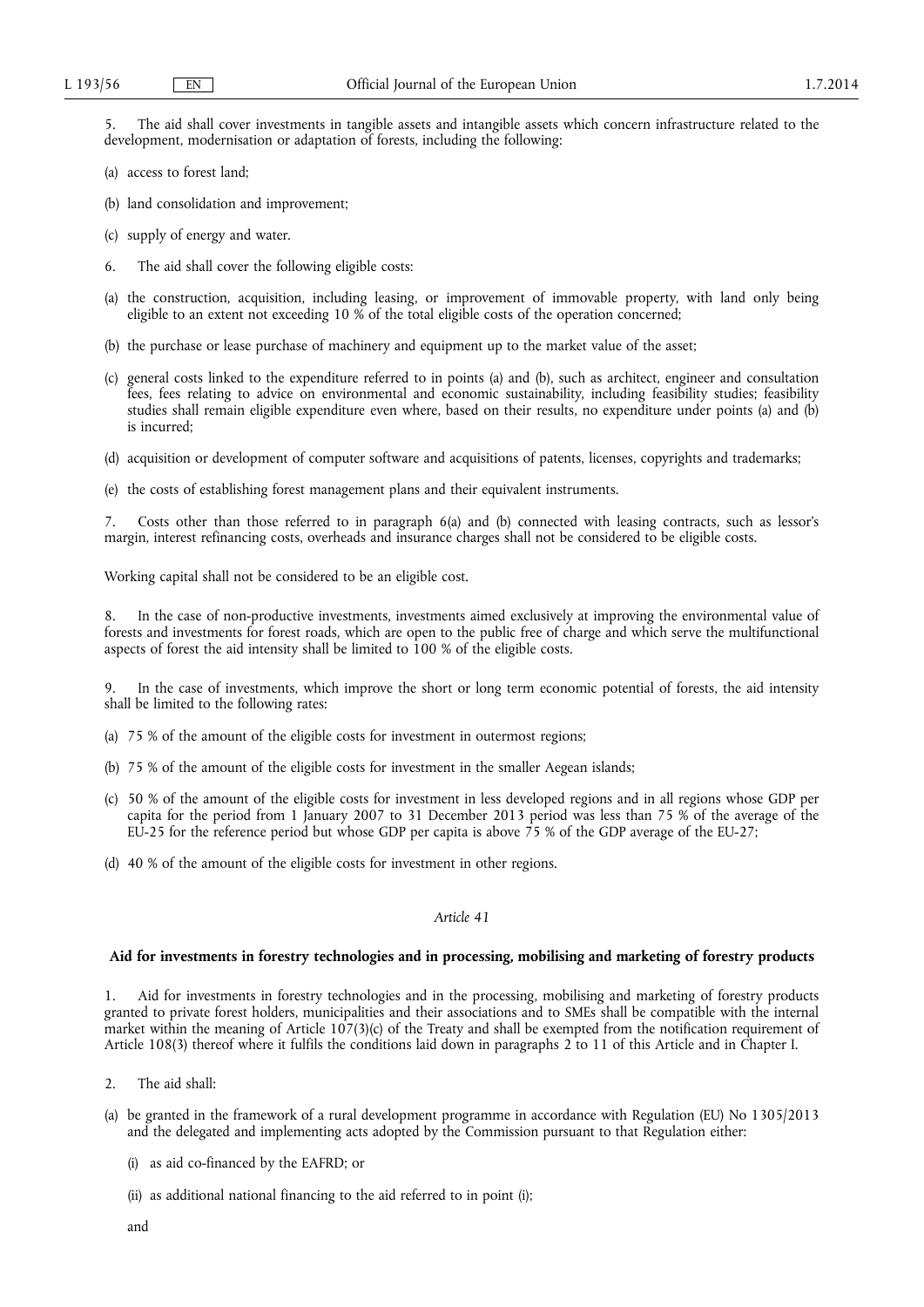The legal basis for the aid shall specify that the aid shall not be put into effect before the approval of the relevant rural development programme by the Commission.

4. The investment shall be in conformity with Union legislation and with national laws of the Member State concerned on environmental protection. For investment requiring an environmental impact assessment under Directive 2011/92/EU the aid shall be subject to the condition that such assessment shall have been carried out and the development consent shall have been granted for the investment project concerned before the date of granting the individual aid.

5. In the territories of the Azores, Madeira, the Canary islands, the smaller Aegean islands and the French overseas departments aid may also be granted to undertakings that are not SMEs.

- 6. The aid shall cover the following eligible costs:
- (a) the construction, acquisition, including leasing, or improvement of immovable property, with land only being eligible to an extent not exceeding 10 % of the total eligible costs of the operation concerned;
- (b) the purchase or lease purchase of machinery and equipment up to the market value of the asset;
- (c) general costs linked to the expenditure referred to in points (a) and (b), such as architect, engineer and consultation fees, fees relating to advice on environmental and economic sustainability, including feasibility studies; feasibility studies shall remain eligible expenditure even where, based on their results, no expenditure under points (a) and (b) is incurred;
- (d) acquisition or development of computer software and acquisitions of patents, licenses, copyrights and trademarks;

(e) the costs of establishing forest management plans and their equivalent.

7. Costs other than those referred to in paragraph 6(a) and (b) connected with leasing contracts, such as lessor's margin, interest refinancing costs, overheads and insurance charges shall not be considered to be eligible costs.

Working capital shall not be considered to be an eligible cost.

8. Investments related to the improvement of the economic value of forests shall be justified in relation to expected improvements to forests on one or more holdings and may include investments for soil and resource friendly harvesting machinery and practices.

9. Investments related to the use of wood as a raw material or energy source shall be limited to all working operations prior to industrial processing.

The investments in renewable energy infrastructure that consume or produce energy shall comply with minimum standards for energy efficiency for, where such standards exist at national level.

Investments in installations, the primary purpose of which is electricity production from biomass, shall not be eligible for aid unless a minimum percentage of heat energy, to be determined by the Member States, is utilised.

Aid to bioenergy investment projects shall be limited to bioenergy meeting the applicable sustainability criteria laid down in Union legislation, including in Article 17(2) to (6) of Directive 2009/28/EC.

10. For forest holdings above a certain threshold to be determined by Member States, aid shall be conditional on the presentation of the relevant information from of a forest management plan or equivalent instrument in line with sustainable forest management as defined by the Second Ministerial Conference on the Protection of Forests in Europe of 1993.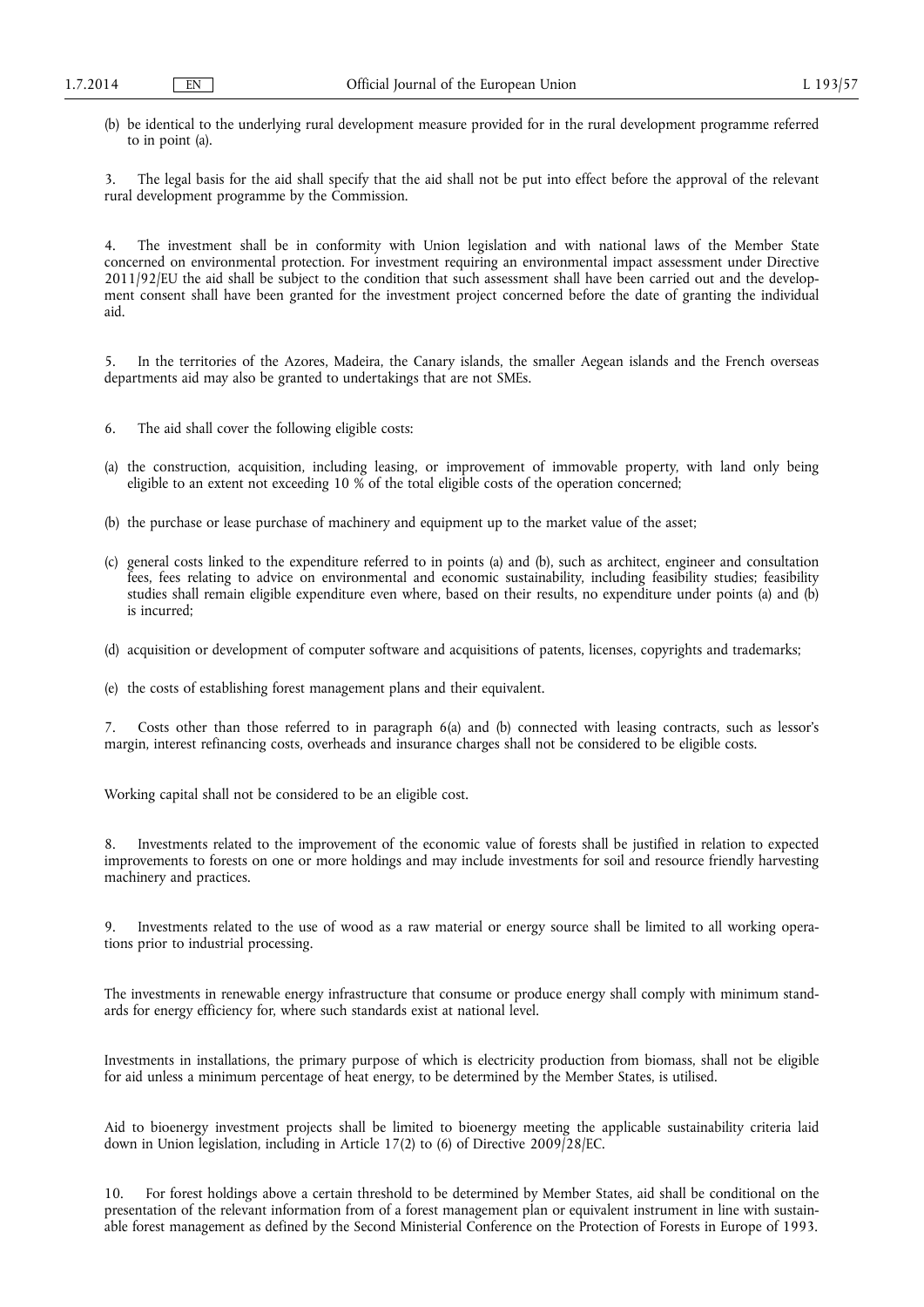- 11. The aid intensity shall be limited to the following rates:
- (a) 75 % of the amount of the eligible costs for investment in outermost regions;
- (b) 75 % of the amount of the eligible costs for investment in the smaller Aegean islands;
- (c) 50 % of the amount of the eligible costs for investment in less developed regions and in all regions whose GDP per capita for the period from 1 January 2007 to 31 December 2013 period was less than 75 % of the average of the EU-25 for the reference period but whose GDP per capita is above  $\overline{75}$  % of the GDP average of the EU-27;
- (d) 40 % of the amount of the eligible costs for investment in other regions.

## *Article 42*

#### **Conservation of genetic resources in forestry**

1. Aid for the conservation of genetic resources in forestry, linked to forest-environmental and climate services and forest conservation, granted to public or private entities shall be compatible with the internal market within the meaning of Article 107(3)(c) of the Treaty and shall be exempted from the notification requirement of Article 108(3) thereof where it fulfils the conditions laid down in paragraphs 2 to 6 of this Article and in Chapter I.

- 2. The aid shall:
- (a) be granted in the framework of a rural development programme in accordance with Regulation (EU) No 1305/2013 and the delegated and implementing acts adopted by the Commission pursuant to that Regulation either:
	- (i) as aid co-financed by the EAFRD; or
	- (ii) as additional national financing to the aid referred to in point (i);

and

(b) be identical to the underlying rural development measure provided for in the rural development programme referred to in point (a).

3. The legal basis for the aid shall specify that the aid shall not be put into effect before the approval of the relevant rural development programme by the Commission.

- 4. For the purposes of this Article the following definitions shall apply:
- (a) 'in situ conservation' means the conservation of genetic material in ecosystems and natural habitats and the maintenance and recovery of viable population of species in their natural surroundings;
- (b) 'on-forest holding conservation' means in situ conservation and development at forest holding level;
- (c) 'ex situ conservation' means the conservation of genetic material for forestry outside their natural habitat;
- (d) 'ex situ collection' means a collection of genetic material for forestry maintained outside their natural habitat.
- 5. The aid shall cover the costs for the following operations:
- (a) targeted actions: actions promoting the in situ and ex situ conservation, characterisation, collection and utilisation of genetic resources in forestry, including web-based inventories of genetic resources currently conserved in situ, including on-forest holding conservation, and of ex situ collections and databases;
- (b) concerted actions: actions promoting the exchange of information for the conservation, characterisation, collection and utilisation of genetic resources in Union forestry, among competent organisations in the Member States;
- (c) accompanying actions: information, dissemination and advisory actions involving non-governmental organisations and other relevant stakeholders, training courses and preparation of technical reports.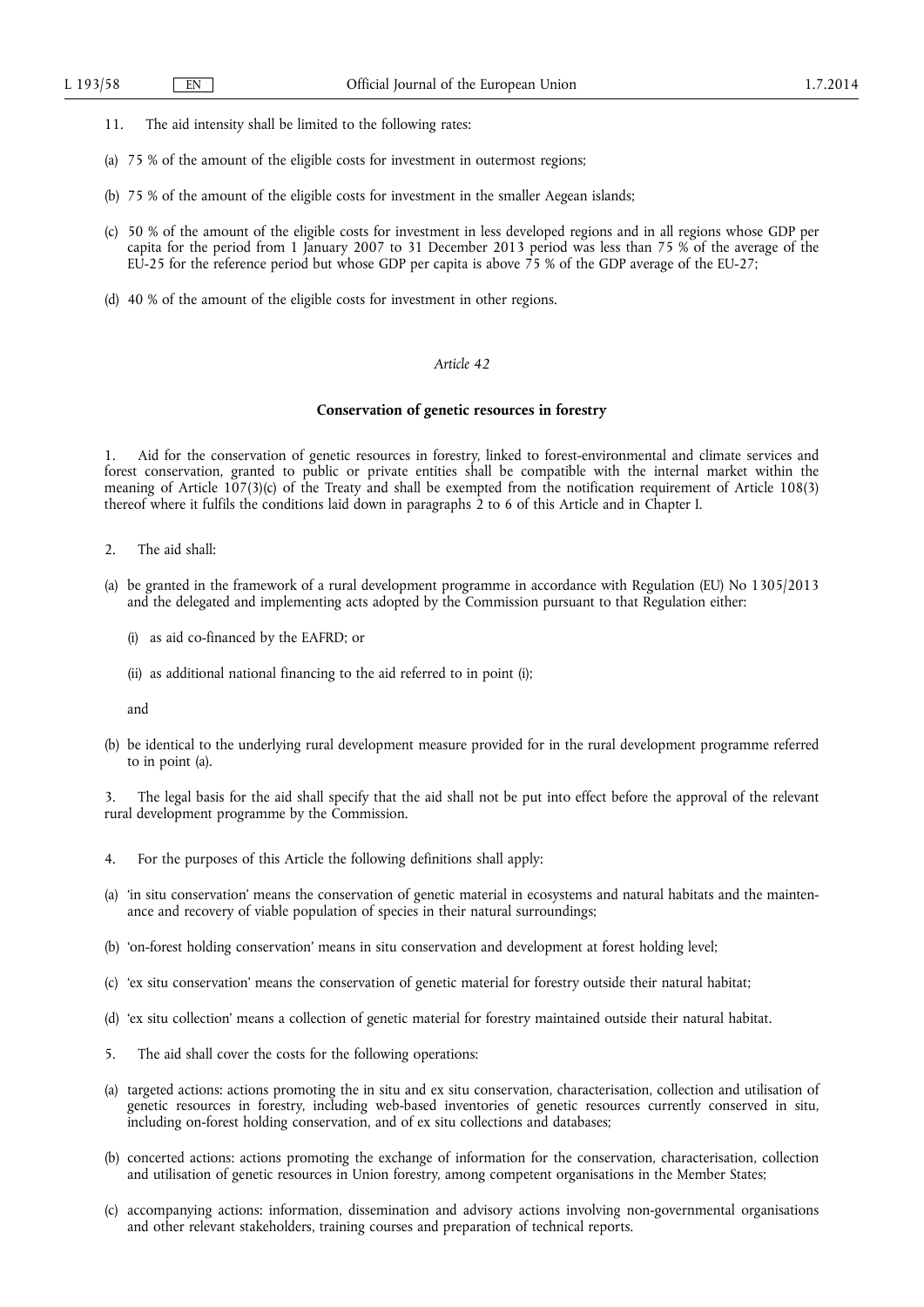6. The aid shall be limited to 100 % of the eligible costs.

## *Article 43*

#### **Aid for forestry land consolidation**

Aid for forestry land consolidation shall be compatible with the internal market within the meaning of Article 107(3)(c) of the Treaty and shall be exempted from the notification requirement of Article 108(3) thereof where it fulfils the conditions laid down in Chapter I and it is granted:

(a) to private forestry holders that are SMEs; and

(b) towards and limited to the legal and administrative costs, including survey costs; and

(c) up to 100 % of the real costs incurred.

### *SECTION 6*

## *Aids in favour of SMEs in Rural Areas co-financed by the EAFRD or granted as additional national financing to such co-financed measures*

#### *Article 44*

## **Aid for investments concerning the processing of agricultural products into non-agricultural products or the production of cotton**

1. Aid for investments concerning the processing of agricultural products into non-agricultural products or the production of cotton, including the activities of ginning, granted to SMEs, shall be compatible with the internal market within the meaning of Article 107(3)(c) of the Treaty and shall be exempted from the notification requirement of Article 108(3) thereof where it fulfils the conditions laid down in paragraphs 2 to 10 of this Article and in Chapter I.

2. The aid shall:

- (a) be granted in the framework of a rural development programme in accordance with Regulation (EU) No 1305/2013 and the delegated and implementing acts adopted by the Commission pursuant to that Regulation either:
	- (i) as aid co-financed by the EAFRD; or
	- (ii) as additional national financing to the aid referred to in point (i);

and

(b) be identical to the underlying rural development measure provided for in the rural development programme referred to in point (a).

The legal basis for the aid shall specify that the aid shall not be put into effect before the approval of the relevant rural development programme by the Commission.

4. Investment linked to the production of biofuel or energy from renewable sources shall not be eligible for aid under this Article.

5. The investment shall be in conformity with Union legislation and with national laws of the Member State concerned on environmental protection. For investment requiring an environmental impact assessment under Directive 2011/92/EU the aid shall be subject to the condition that such assessment shall have been carried out and the development consent shall have been granted for the investment project concerned before the date of granting the individual aid.

- 6. The aid shall cover investments in tangible and intangible assets.
- 7. The aid shall cover the following eligible costs:
- (a) the construction, acquisition, including leasing, or improvement of immovable property, with land only being eligible to an extent not exceeding 10 % of the total eligible costs of the operation concerned;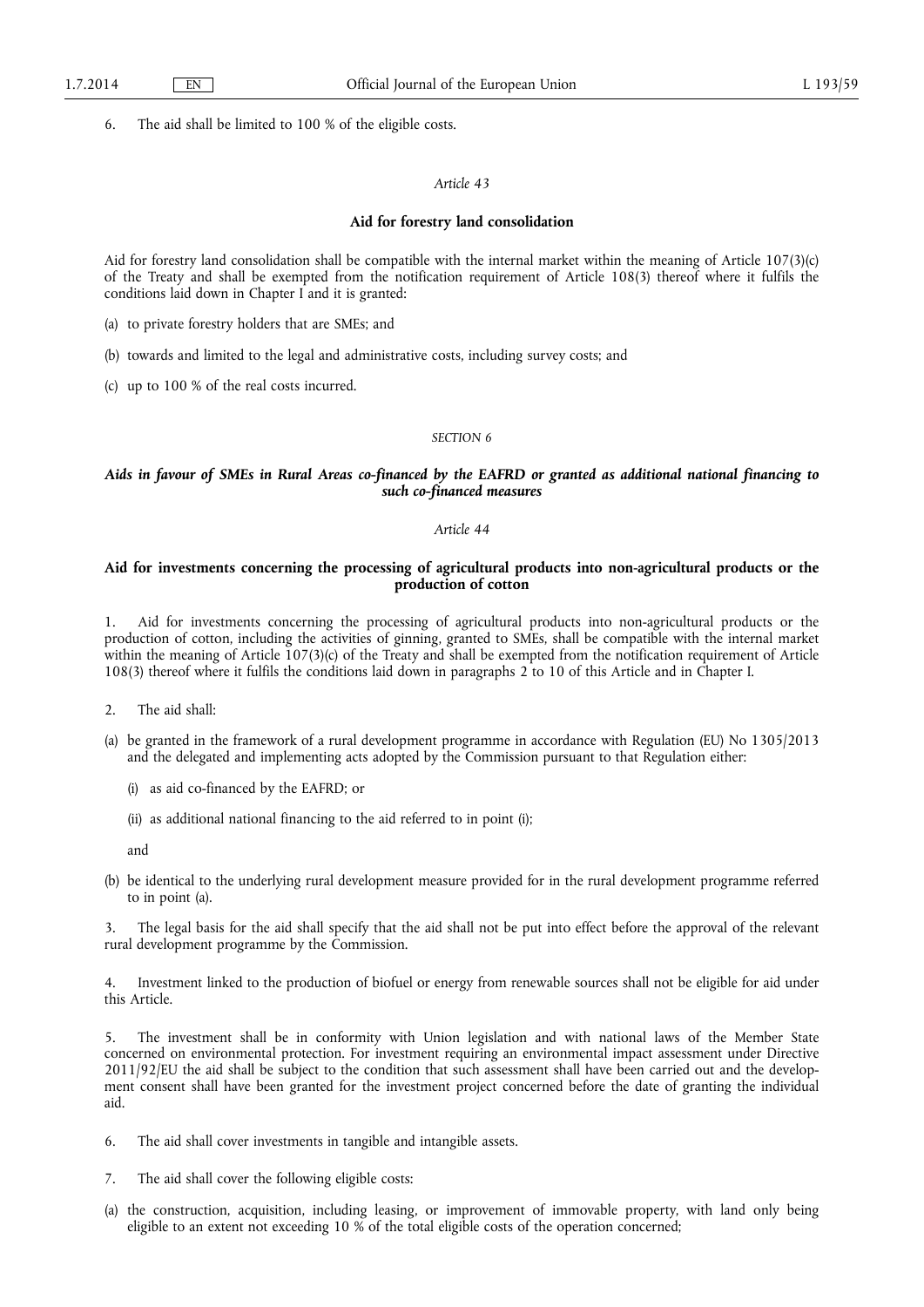- (b) the purchase or lease purchase of machinery and equipment up to the market value of the asset;
- (c) general costs linked to expenditure referred to in points (a) and (b), such as architect, engineer and consultation fees, fees relating to advice on environmental and economic sustainability, including feasibility studies; feasibility studies shall remain eligible expenditure even where, based on their results, no expenditure under points (a) and (b) is incurred;
- (d) acquisition or development of computer software and acquisitions of patents, licenses, copyrights and trademarks.

8. Costs, other than those referred to in paragraph 7(a) and (b), connected with leasing contracts, such as lessor's margin, interest refinancing costs, overheads and insurance charges shall not be considered to be eligible costs.

Working capital shall not be considered to be an eligible cost.

- 9. The aid intensity shall be limited to the following rates:
- (a) in the outermost regions:
	- (i) 80 % of the amount of the eligible costs for investment in regions whose GDP per capita is below or equal to 45 % of the EU-27 average;
	- (ii) 65 % of the amount of the eligible costs for investment in regions whose GDP per capita is between or equal to 45 % and 60 % of the EU-27 average;
	- (iii) 55 % of the amount of the eligible costs for investment in regions with a GDP per capita between or equal to 60 % and 75 % of the EU-27 average;
	- (iv) 45 % of the amount of the eligible costs for investment in other outermost regions;
- (b) in less developed regions:
	- (i) 60 % of the amount of the eligible costs for investment in regions whose GDP per capita is below or equal to 45 % of the EU-27 average;
	- (ii) 45 % of the amount of the eligible costs for investment in regions whose GDP per capita is between or equal to 45 % and 60 % of the EU-27 average;
	- (iii) 35 % of the amount of the eligible costs for investment in regions with a GDP per capita above 60 % of the EU-27 average;
- (c) in 'c' areas:
	- (i) 25 % of the amount of the eligible costs for investment in sparsely populated areas and in NUTS 3 regions or parts of NUTS 3 regions that share a land border with a country outside the European Economic Area or the European Free Trade Association;
	- (ii) 20 % of the amount of the eligible costs for investment in non-predefined 'c' areas;
	- (iii) in the former 'a' areas the aid intensities may be increased by up to 5 percentage points during the period from 1 July 2014 to 31 December 2017;
	- (iv) where a 'c' area is adjacent to an 'a' area, the maximum aid intensity allowed in the NUTS 3 areas or parts of NUTS 3 areas within that 'c' area which are adjacent to the 'a' area may be increased as necessary so that the difference in aid intensity between both areas does not exceed 15 percentage points;
- (d) 10 % of the amount of the eligible costs for investment in all other regions.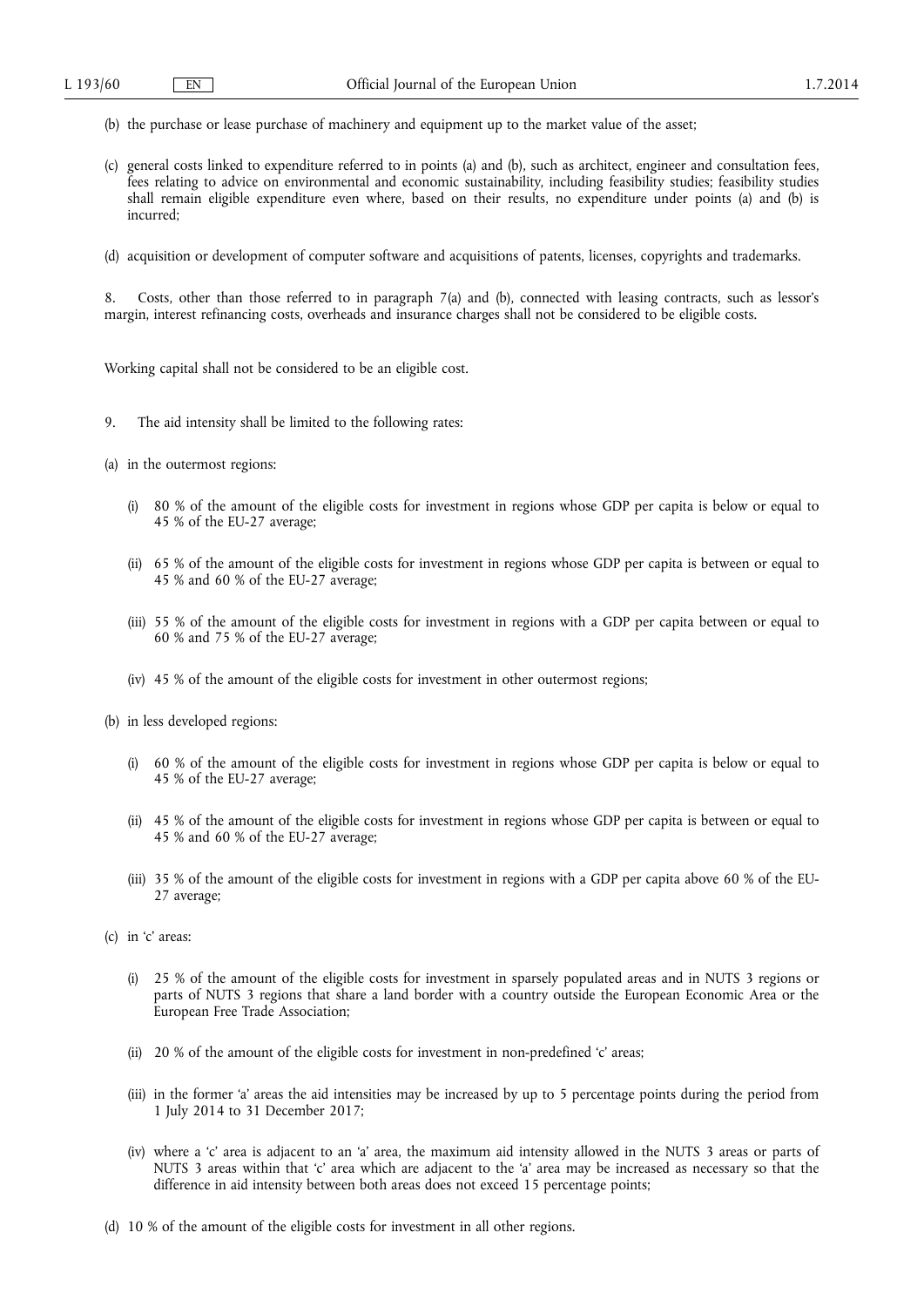10. The maximum aid intensities provided for in paragraph 9 may be increased by up to 10 percentage points for micro and small enterprises.

## *Article 45*

#### **Business start-up aid for non-agricultural activities in rural areas**

1. Business start-up aid for non-agricultural activities in rural areas granted to SMEs shall be compatible with the internal market within the meaning of Article 107(3)(c) of the Treaty and shall be exempted from the notification requirement of Article 108(3) thereof where it fulfils the conditions laid down in paragraphs 2 to 9 of this Article and in Chapter I.

- 2. The aid shall:
- (a) be granted in the framework of a rural development programme in accordance with Regulation (EU) No 1305/2013 and the delegated and implementing acts adopted by the Commission pursuant to that Regulation either:
	- (i) as aid co-financed by the EAFRD; or
	- (ii) as additional national financing to the aid referred to in point (i);

and

(b) be identical to the underlying rural development measure provided for in the rural development programme referred to in point (a).

3. The legal basis for the aid shall specify that the aid shall not be put into effect before the approval of the relevant rural development programme by the Commission.

- 4. Aid shall be granted to the following categories of beneficiaries:
- (a) farmers or members of a farm household in rural areas diversifying into non-agricultural activities;
- (b) micro and small enterprises in rural areas; and
- (c) natural persons in rural areas.

5. Where the member of a farm household referred to in paragraph 4(a) is a legal person or a group of legal persons it must exercise an agricultural activity on the farm at the time of the submission of the application for the aid.

6. The aid shall be conditional on the submission of a business plan to the competent authority of the Member State concerned. The implementation of that business plan shall start within nine months from the date of the decision granting the aid.

The business plan shall describe the following:

- (a) the initial economic situation of the beneficiary;
- (b) milestones and targets for the development of the new activities of the beneficiary;
- (c) details of the actions required for the development of the activities of the beneficiary, such as details of investments, training, advice.
- 7. The aid shall be paid in at least two instalments over a maximum period of five years.

The instalments may be degressive.

The payment of the last instalment shall be conditional upon the correct implementation of the business plan referred to in paragraph 6.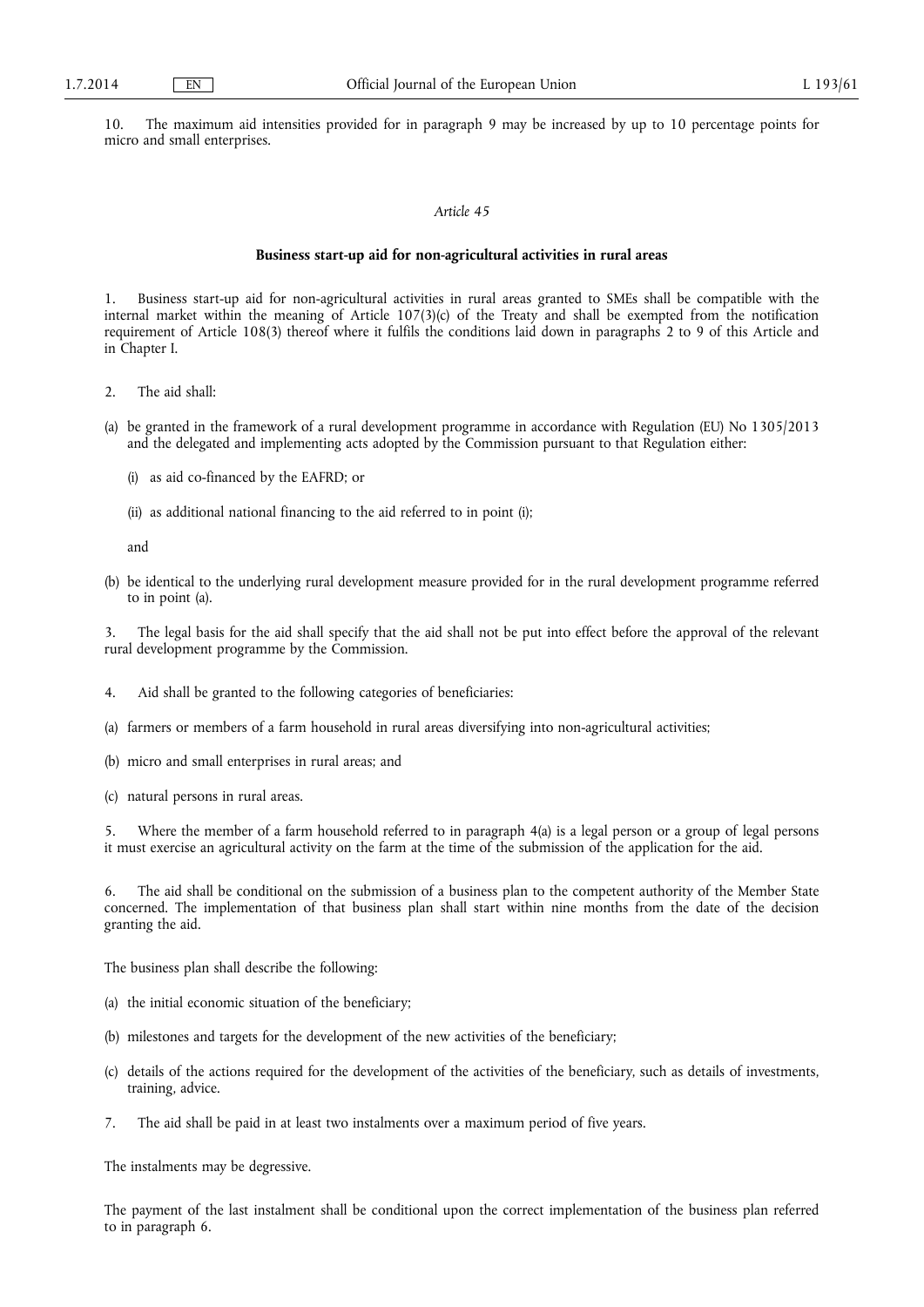8. Member States shall define the amount of aid taking into account the socioeconomic situation of the area covered by the rural development programme.

9. The aid shall be limited to EUR 70 000 per beneficiary.

## *Article 46*

## **Aid for advisory services for SMEs in rural areas**

1. Aid for advisory services for SMEs in rural areas shall be compatible with the internal market within the meaning of Article 107(3)(c) of the Treaty and shall be exempted from the notification requirement of Article 108(3) thereof where it fulfils the conditions laid down in paragraphs 2 to 9 of this Article and in Chapter I.

- 2. The aid shall:
- (a) be granted in the framework of a rural development programme in accordance with Regulation (EU) No 1305/2013 and the delegated and implementing acts adopted by the Commission pursuant to that Regulation either:
	- (i) as aid co-financed by the EAFRD; or
	- (ii) as additional national financing to the aid referred to in point (i);

and

(b) be identical to the underlying rural development measure provided for in the rural development programme referred to in point (a).

The aid shall be granted to help SMEs in rural areas benefit from the use of advisory services for the improvement of the economic and environmental performance, climate friendliness and resilience of their enterprise and investment.

4. The advice may cover issues linked to the economic and environmental performance of the beneficiary.

5. The aid shall not involve direct payment to the beneficiaries. The aid shall be paid to the provider of advisory services.

6. The provider of the advisory services shall have the appropriate resources in the form of regularly trained and qualified staff and advisory experience and reliability in the fields they advise in.

7. When providing advice, the providers of advisory services shall respect the non-disclosure obligations referred to in Article 13(2) of Regulation (EU) No  $1306/2013$ .

8. Where appropriate, advice may be partly provided in groups, while taking into account the situations of the individual user of the advisory services.

9. The amount of aid shall be limited to EUR 1 500 per advice.

## *Article 47*

#### **Aid for knowledge transfer and information actions in favour of SMEs in rural areas**

1. Aid for knowledge transfer and information actions in favour of SMEs in rural areas shall be compatible with the internal market within the meaning of Article 107(3)(c) of the Treaty and shall be exempted from the notification requirement of Article 108(3) thereof where it fulfils the conditions laid down in paragraphs 2 to 7 of this Article and in Chapter I.

- 2. The aid shall:
- (a) be granted in the framework of a rural development programme in accordance with Regulation (EU) No 1305/2013 and the delegated and implementing acts adopted by the Commission pursuant to that Regulation either:
	- (i) as aid co-financed by the EAFRD; or
	- (ii) as additional national financing to the aid referred to in point (i);
	- and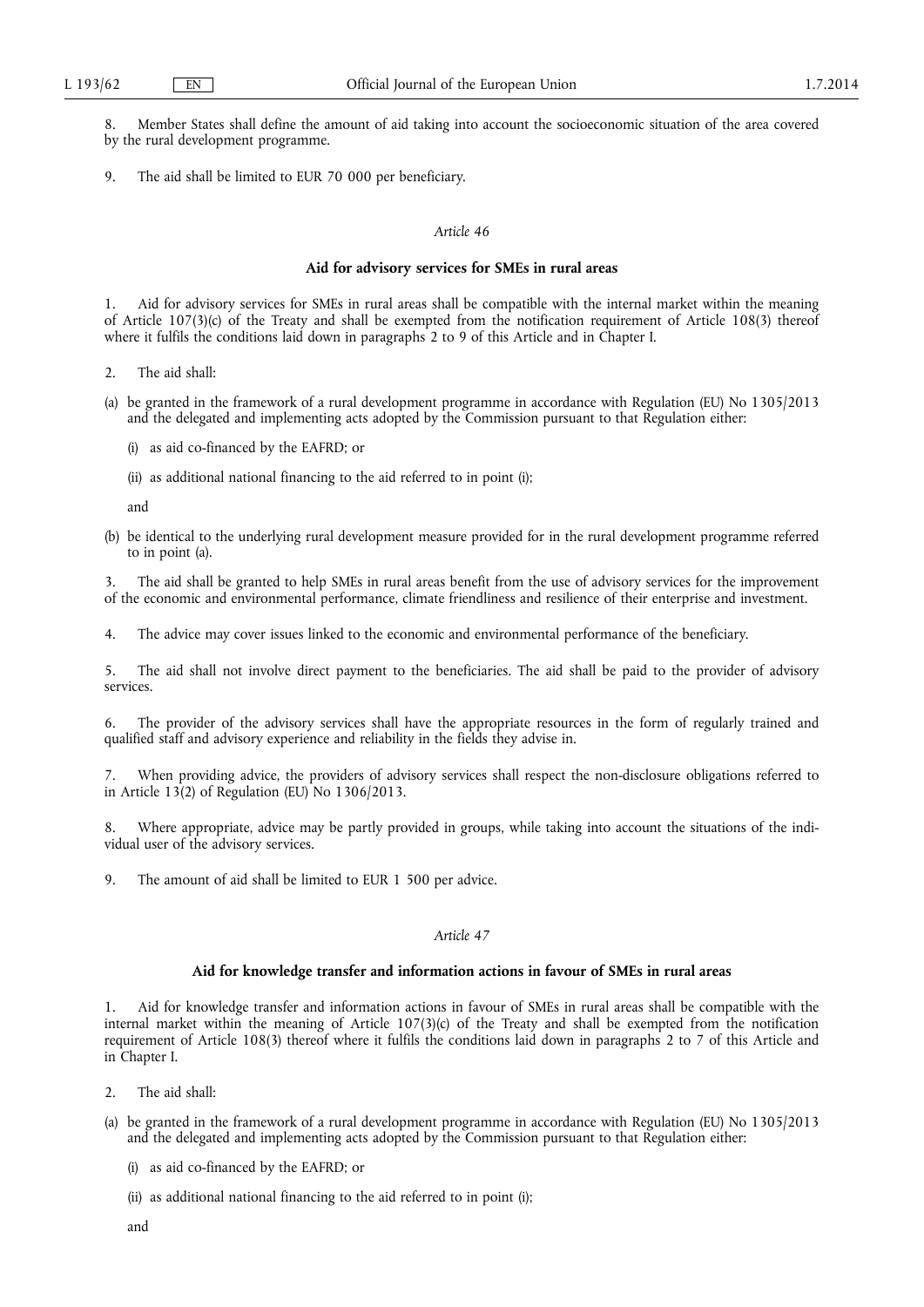3. The aid shall cover vocational training and skills acquisition actions, including training courses, workshops and coaching, demonstration activities and information actions.

Aid to demonstration activities may cover relevant investment costs

- 4. The aid shall cover the following eligible costs:
- (a) the costs of organising and delivering the knowledge transfer or information action;
- (b) in case of demonstration projects related to investments:
	- the construction, acquisition, including leasing, or improvement of immovable property, with land only being eligible to an extent not exceeding 10 % of total eligible costs of the operation concerned;
	- (ii) the purchase or lease purchase of machinery and equipment up to the market value of the asset;
	- (iii) general costs linked to expenditure referred to in points (i) and (ii), such as architect, engineer and consultation fees, fees relating to advice on environmental and economic sustainability, including feasibility studies; feasibility studies shall remain eligible expenditure even where, based on their results, no expenditure under points (i) and (ii) is incurred;
	- (iv) acquisition or development of computer software and acquisitions of patents, licenses, copyright and, trademarks;
- (c) costs for travel, accommodation and per diem expenses of participants.
- 5. The aid shall not involve direct payments to the beneficiaries.

That aid shall be paid to the provider of the knowledge transfer and information actions.

Bodies providing knowledge transfer and information actions shall have the appropriate capacities in the form of staff qualifications and regular training to carry out those tasks.

6. The aid shall be accessible to all those eligible undertakings active in the rural area concerned, based on objectively defined conditions.

- 7. The aid intensity shall be limited to the following rates:
- (a) 60 % of the eligible costs in the case of medium-sized enterprises;
- (b) 70 % of the eligible costs in the case of micro and small enterprises.

## *Article 48*

#### **Aid for new participation of active farmers in quality schemes for cotton and foodstuffs**

1. Aid for new participation of active farmers and groups thereof that are SMEs in quality schemes for cotton and foodstuffs shall be compatible with the internal market within the meaning of Article  $107(3)$ (c) of the Treaty and shall be exempted from the notification requirement of Article 108(3) thereof where it fulfils the conditions laid down in paragraphs 2 to 7 of this Article and in Chapter I.

- 2. The aid shall:
- (a) be granted in the framework of a rural development programme in accordance with Regulation (EU) No 1305/2013 and the delegated and implementing acts adopted by the Commission pursuant to that Regulation either:
	- (i) as aid co-financed by the EAFRD; or
	- (ii) as additional national financing to the aid referred to in point (i);
	- and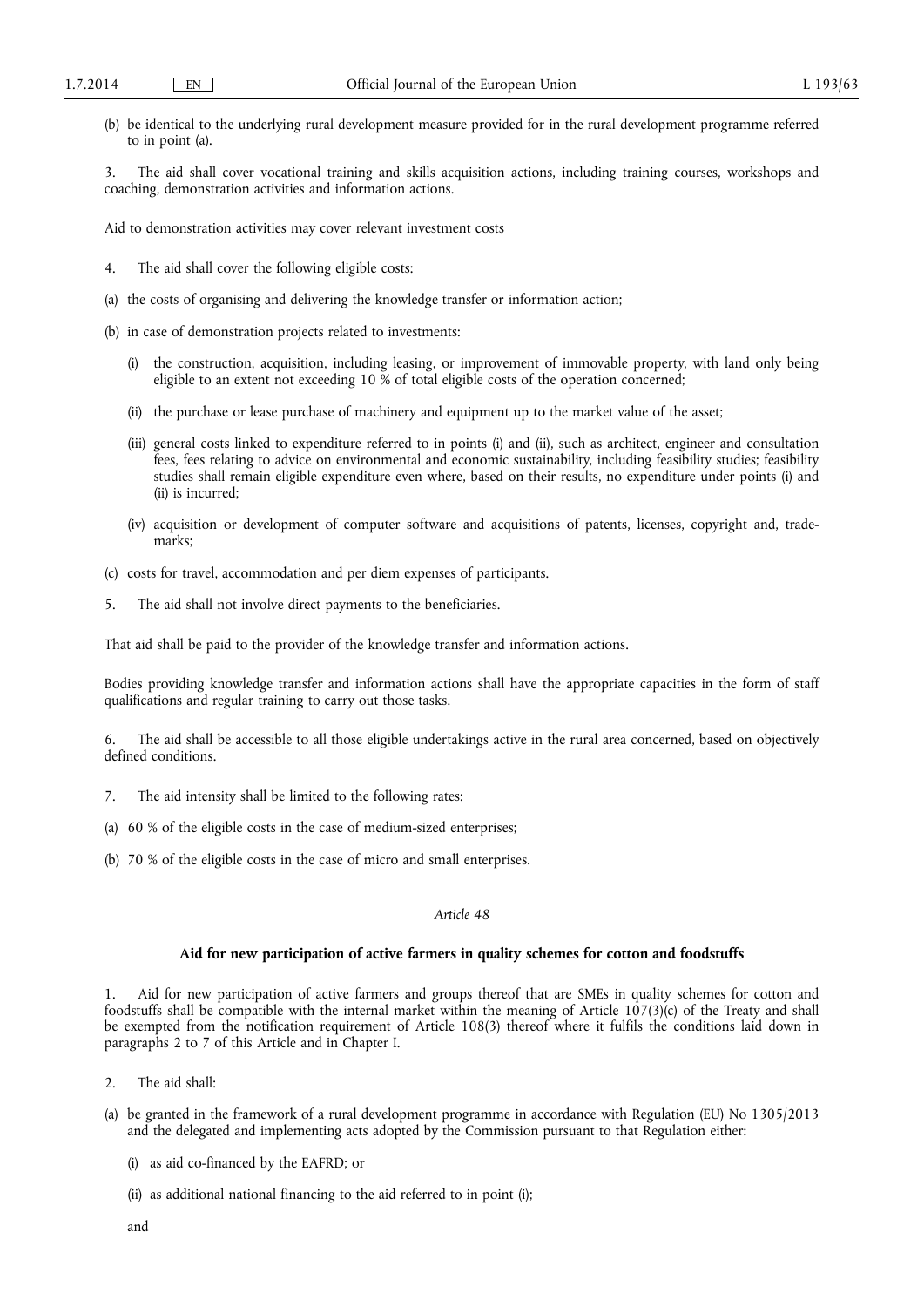3. The legal basis for the aid shall specify that the aid shall not be put into effect before the approval of the relevant rural development programme by the Commission.

- 4. Aid shall be granted for new participation in one of the following types of quality schemes:
- (a) quality schemes for cotton and foodstuffs established under Regulation (EU) No 1151/2012;
- (b) quality schemes for cotton and foodstuffs, including certification schemes, recognised by the Member States as complying with the following criteria:
	- (i) the specificity of the final product produced under such quality schemes is derived from clear obligations to guarantee:
		- specific product characteristics,
		- specific farming or production methods, or
		- a quality of the final product that goes significantly beyond the commercial commodity standards as regards public, animal or plant health, animal welfare or environmental protection;
	- (ii) the scheme is open to all producers;
	- (iii) the scheme involves binding final product specifications and compliance with those specifications is verified by public authorities or by an independent inspection body;
	- (iv) the scheme is transparent and assures complete traceability of agricultural products;
- (c) voluntary foodstuff certification schemes recognised by the Member State concerned as meeting the requirements laid down in the Commission Communication — EU best practice guidelines for voluntary certification schemes for agricultural products and foodstuffs.

5. The aid shall be granted in the form of an annual incentive payment, the level of which shall be determined according to the level of the fixed costs arising from participation in quality schemes.

- 6. The aid shall be granted for a maximum period of five years.
- 7. The aid shall be limited to EUR 3 000 per beneficiary per year.

## *Article 49*

#### **Aid for information and promotion activities concerning cotton and foodstuffs covered by a quality scheme**

1. Aid for information and promotion activities concerning cotton and foodstuffs covered by a quality scheme shall be compatible with the internal market within the meaning of Article 107(3)(c) of the Treaty and shall be exempted from the notification requirement of Article 108(3) thereof where it fulfils the conditions laid down in paragraphs 2 to 11 of this Article and in Chapter I.

- 2. The aid shall:
- (a) be granted in the framework of a rural development programme in accordance with Regulation (EU) No 1305/2013 and the delegated and implementing acts adopted by the Commission pursuant to that Regulation either:
	- (i) as aid co-financed by the EAFRD; or
	- (ii) as additional national financing to the aid referred to in point (i);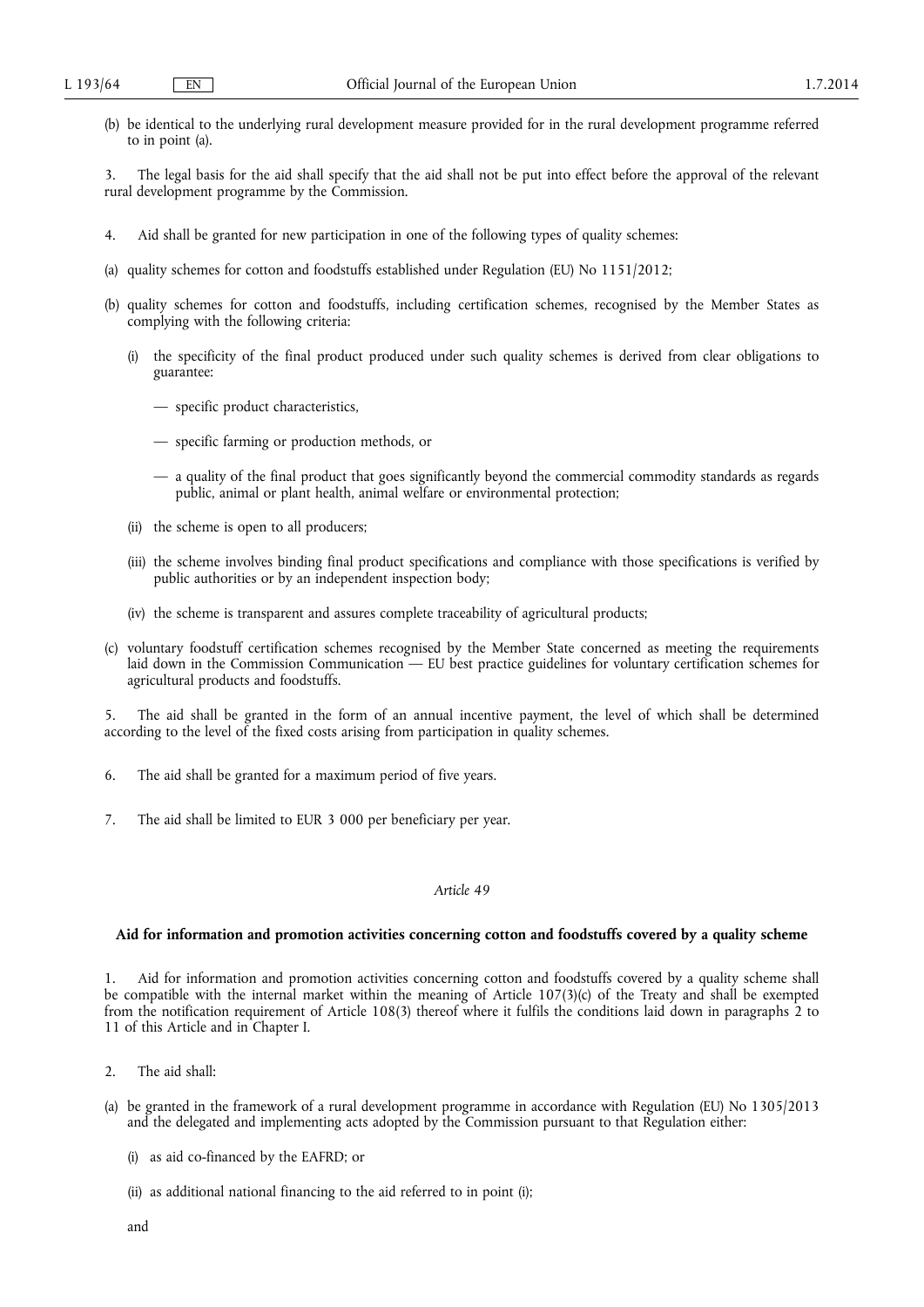3. The legal basis for the aid shall specify that the aid shall not be put into effect before the approval of the relevant rural development programme by the Commission.

- 4. The aid shall be granted to groups of producers implementing the information and promotion activities.
- 5. Only information and promotion activities that are implemented in the internal market shall be eligible for aid

6. The aid shall be granted for information and promotion activities concerning cotton and foodstuffs which are covered by a quality scheme and for which aid is granted in accordance with Article 48 of this Regulation.

- 7. The aid shall cover the costs for actions having the following characteristics:
- (a) be designed to induce consumers to buy the foodstuffs or the cotton covered by a quality scheme as referred to in Article 48(4) of this Regulation;
- (b) draw attention to specific features or advantages of the foodstuff or the cotton, notably to the quality, specific production method, high animal welfare standards and respect for the environment linked to the quality scheme concerned.

8. The actions referred to in paragraph 6 of this article shall not incite consumers to buy a foodstuff or cotton due to their particular origin, except for those covered by the quality schemes set out in Title II of Regulation (EU) No 1151/2012.

9. The origin of the foodstuff or cotton may be indicated, provided that the mention of the origin is subordinate to the main message.

10. Information and promotion activities related to particular undertakings or of commercial brands shall not be eligible for aid.

11. The aid intensity shall be limited to 70 % of the eligible costs.

#### CHAPTER IV

#### **TRANSITIONAL AND FINAL PROVISIONS**

## *Article 50*

#### **Repeal**

1. Regulation (EC) No 1857/2006 shall be repealed.

2. By way of derogation from paragraph 1 of this Article, Regulation (EC) No 1857/2006 shall continue to apply until 31 December 2015 to aid granted in connection with Council Regulation (EC) No 1698/2005 (<sup>1</sup>) and its implementing rules.

## *Article 51*

#### **Transitional provisions**

1. This Regulation shall apply to individual aid granted before the date of entry into force of this Regulation, if that individual aid fulfils all the conditions laid down in this Regulation, with the exception of Articles 9 and 10.

2. Any aid not exempted from the notification requirement of Article 108(3) of the Treaty by virtue of this Regulation or other regulations adopted pursuant to Article 1 of Regulation (EC) No 994/98 previously in force shall be assessed by the Commission in accordance with the European Union Guidelines for State aid in the agricultural and forestry sectors and in rural areas 2014 to 2020 and the other relevant frameworks, guidelines, communications and notices.

<sup>(</sup> 1 ) Council Regulation (EC) No 1698/2005 of 20 September 2005 on support for rural development by the European Agricultural Fund for Rural Development (EAFRD) (OJ L 277, 21.10.2005, p. 1).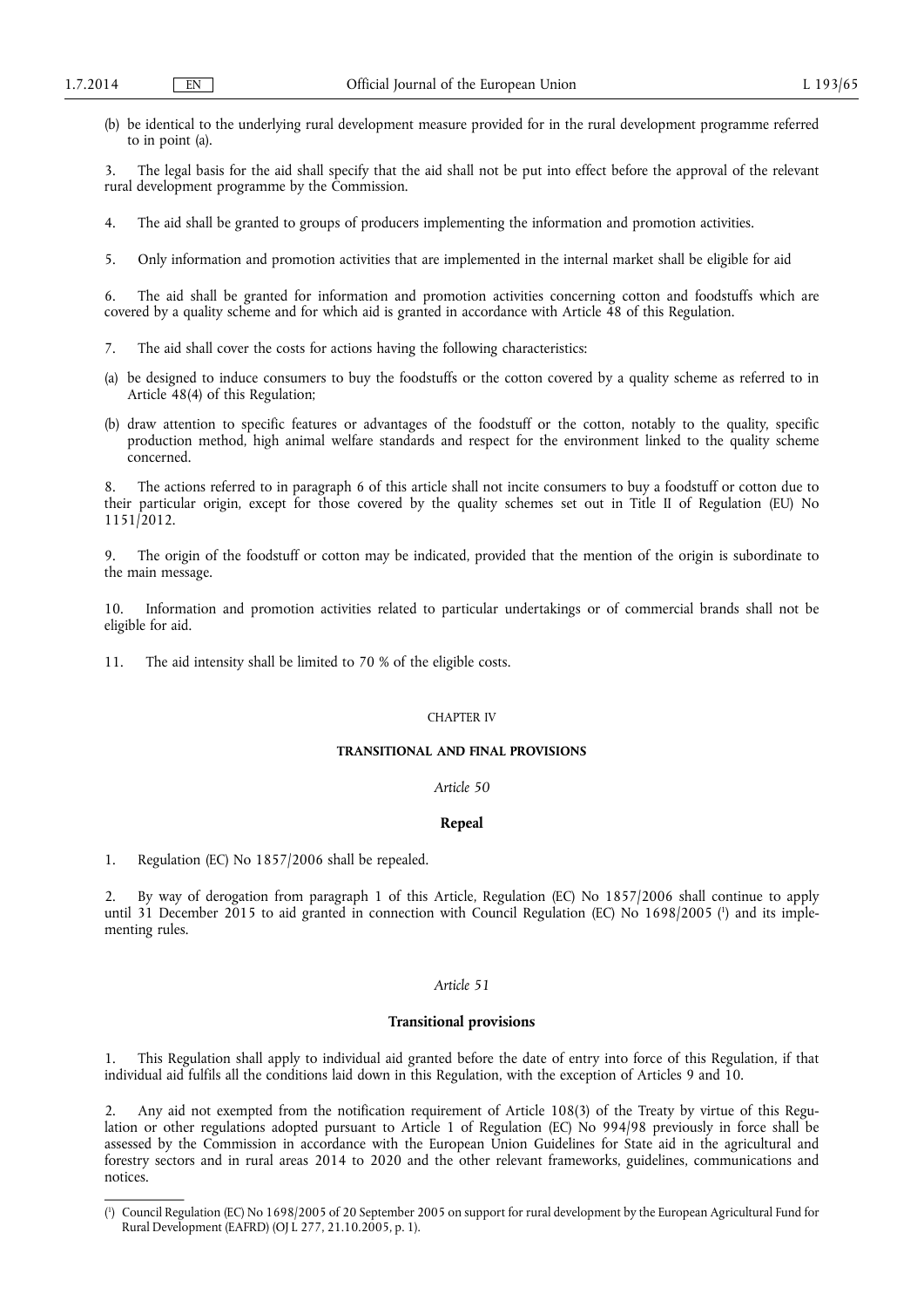3. Any individual aid granted before 1 January 2015 by virtue of any regulation adopted pursuant to Article 1 of Regulation (EC) No 994/98 in force at the time of granting the aid shall be compatible with the internal market and exempted from the notification requirement of Article 108(3) of the Treaty.

4. At the end of the period of validity of this Regulation, any aid schemes exempted under this Regulation shall remain exempted during an adjustment period of six months.

By way of derogation from the first subparagraph, at the end of the period of validity of this Regulation aid schemes falling within the scope of Regulation (EU) No 1305/2013 and either co-financed by EAFRD or granted as additional national financing for such co-financed measures shall remain exempted for the duration of the programming period in accordance with Regulation (EU) No 1305/2013 and its implementing rules.

*Article 52* 

## **Entry into force and applicability**

This Regulation shall enter into force on 1 July 2014.

It shall apply until 31 December 2020.

This Regulation shall be binding in its entirety and directly applicable in all Member States.

Done at Brussels, 25 June 2014.

*For the Commission The President*  José Manuel BARROSO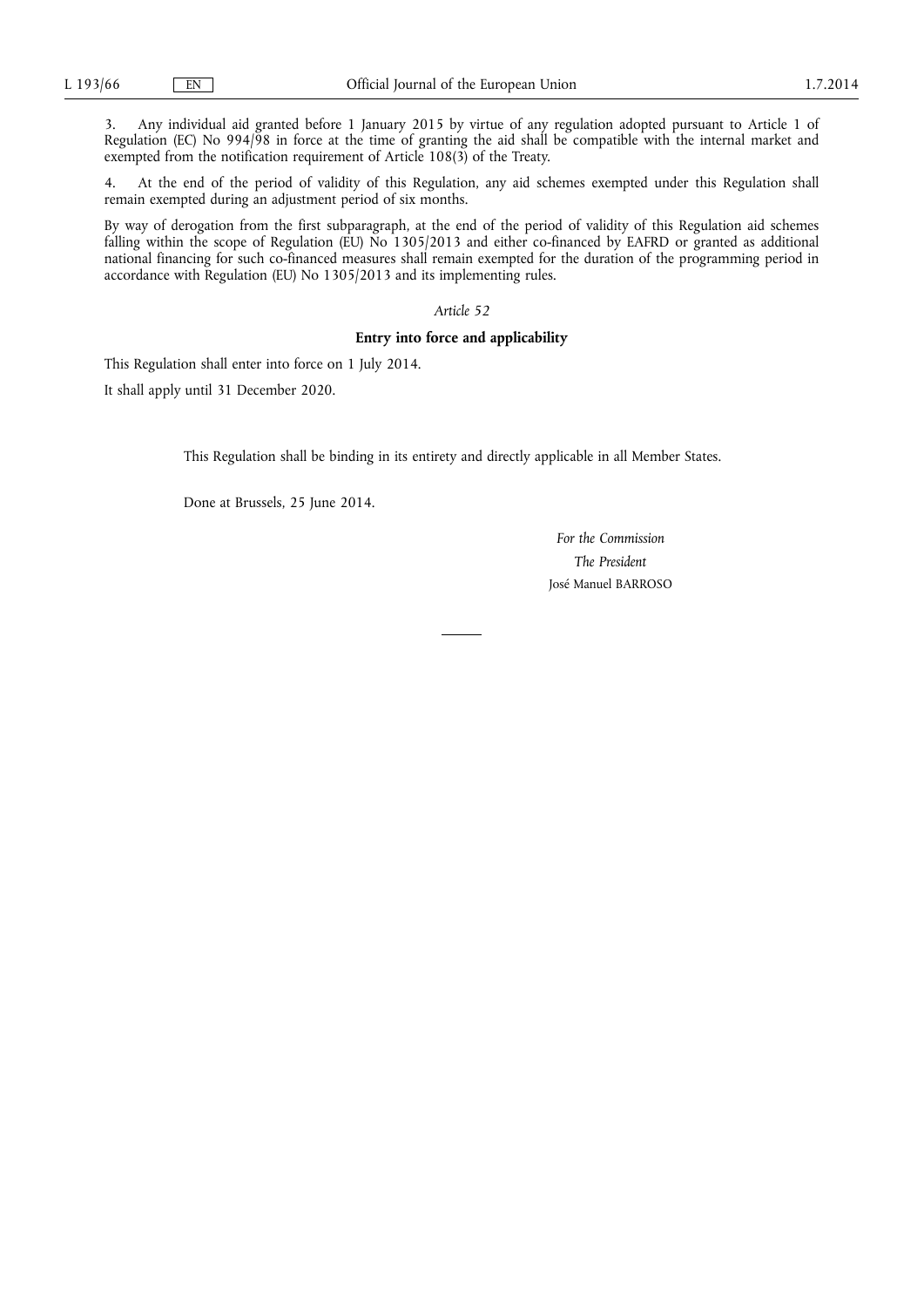### *ANNEX I*

#### **DEFINITION OF MICRO, SMALL AND MEDIUM-SIZED ENTERPRISES**

#### *Article 1*

#### **Enterprise**

An enterprise is considered to be any entity engaged in an economic activity, irrespective of its legal form. This includes, in particular, self-employed persons and family businesses engaged in craft or other activities, and partnerships or associations regularly engaged in an economic activity.

## *Article 2*

## **Staff headcount and financial ceilings determining enterprise categories**

- 1. The category of micro, small and medium-sized enterprises (SMEs) is made up of enterprises which employ fewer than 250 persons and which have an annual turnover not exceeding EUR 50 million, and/or an annual balance sheet total not exceeding EUR 43 million.
- 2. Within the SME category, a small enterprise is defined as an enterprise which employs fewer than 50 persons and whose annual turnover and/or annual balance sheet total does not exceed EUR 10 million.
- 3. Within the SME category, a microenterprise is defined as an enterprise which employs fewer than 10 persons and whose annual turnover and/or annual balance sheet total does not exceed EUR 2 million.

#### *Article 3*

#### **Types of enterprise taken into consideration in calculating staff numbers and financial amounts**

- 1. An 'autonomous enterprise' is any enterprise which is not classified as a partner enterprise within the meaning of paragraph 2 or as a linked enterprise within the meaning of paragraph 3.
- 2. 'Partner enterprises' are all enterprises which are not classified as linked enterprises within the meaning of paragraph 3 and between which there is the following relationship: an enterprise (upstream enterprise) holds, either solely or jointly with one or more linked enterprises within the meaning of paragraph 3, 25 % or more of the capital or voting rights of another enterprise (downstream enterprise).

However, an enterprise may be ranked as autonomous, and thus as not having any partner enterprises, even if this 25 % threshold is reached or exceeded by the following investors, provided that those investors are not linked, within the meaning of paragraph 3, either individually or jointly to the enterprise in question:

- (a) public investment corporations, venture capital companies, individuals or groups of individuals with a regular venture capital investment activity who invest equity capital in unquoted businesses ('business angels'), provided the total investment of those business angels in the same enterprise is less than EUR 1 250 000;
- (b) universities or non-profit research centres;
- (c) institutional investors, including regional development funds;
- (d) autonomous local authorities with an annual budget of less than EUR 10 million and fewer than 5000 inhabitants.
- 3. 'Linked enterprises' are enterprises which have any of the following relationships with each other:
	- (a) an enterprise has a majority of the shareholders' or members' voting rights in another enterprise;
	- (b) an enterprise has the right to appoint or remove a majority of the members of the administrative, management or supervisory body of another enterprise;
	- (c) an enterprise has the right to exercise a dominant influence over another enterprise pursuant to a contract entered into with that enterprise or to a provision in its memorandum or articles of association;
	- (d) an enterprise, which is a shareholder in or member of another enterprise, controls alone, pursuant to an agreement with other shareholders in or members of that enterprise, a majority of shareholders' or members' voting rights in that enterprise.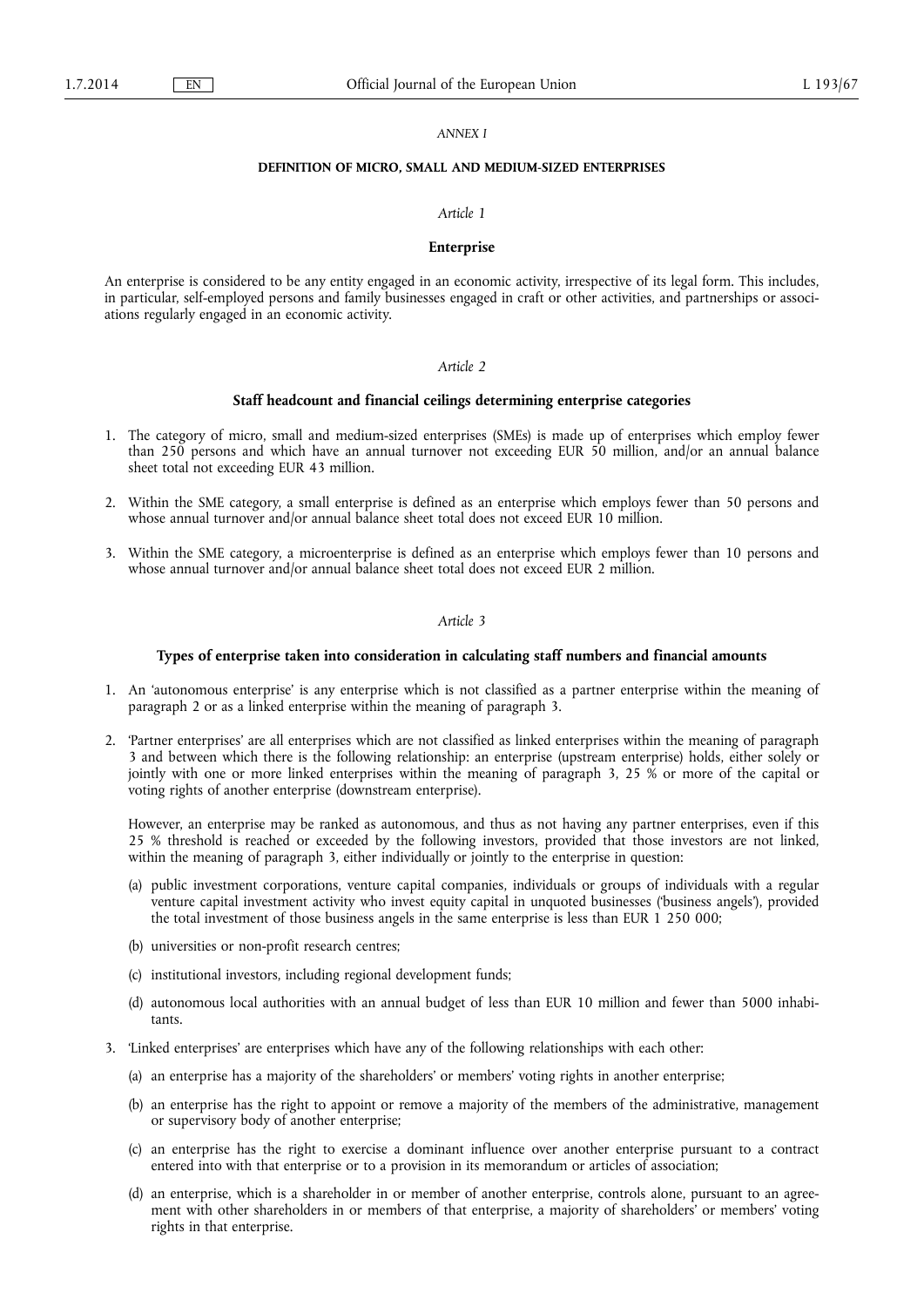There is a presumption that no dominant influence exists if the investors listed in the second subparagraph of paragraph 2 are not involving themselves directly or indirectly in the management of the enterprise in question, without prejudice to their rights as stakeholders.

Enterprises having any of the relationships described in the first subparagraph through one or more other enterprises, or any one of the investors mentioned in paragraph 2, are also considered to be linked.

Enterprises which have one or other of such relationships through a natural person or group of natural persons acting jointly are also considered linked enterprises if they engage in their activity or in part of their activity in the same relevant market or in adjacent markets.

An 'adjacent market' is considered to be the market for a product or service situated directly upstream or downstream of the relevant market.

- 4. Except in the cases set out in paragraph 2, second subparagraph, an enterprise cannot be considered an SME if 25 % or more of the capital or voting rights are directly or indirectly controlled, jointly or individually, by one or more public bodies.
- 5. Enterprises may make a declaration of status as an autonomous enterprise, partner enterprise or linked enterprise, including the data regarding the ceilings set out in Article 2. The declaration may be made even if the capital is spread in such a way that it is not possible to determine exactly by whom it is held, in which case the enterprise may declare in good faith that it can legitimately presume that it is not owned as to 25 % or more by one enterprise or jointly by enterprises linked to one another. Such declarations are made without prejudice to the checks and investigations provided for by national or Union rules.

#### *Article 4*

#### **Data used for the staff headcount and the financial amounts and reference period**

- 1. The data to apply to the headcount of staff and the financial amounts are those relating to the latest approved accounting period and calculated on an annual basis. They are taken into account from the date of closure of the accounts. The amount selected for the turnover is calculated excluding value added tax (VAT) and other indirect taxes.
- 2. Where, at the date of closure of the accounts, an enterprise finds that, on an annual basis, it has exceeded or fallen below the headcount or financial ceilings stated in Article 2, this will not result in the loss or acquisition of the status of medium-sized, small or microenterprise unless those ceilings are exceeded over two consecutive accounting periods.
- 3. In the case of newly established enterprises whose accounts have not yet been approved, the data to apply is to be derived from a bona fide estimate made in the course of the financial year.

## *Article 5*

## **Staff headcount**

The headcount corresponds to the number of annual work units (AWU), i.e. the number of persons who worked fulltime within the enterprise in question or on its behalf during the entire reference year under consideration. The work of persons who have not worked the full year, the work of those who have worked part-time, regardless of duration, and the work of seasonal workers are counted as fractions of AWU. The staff consists of:

- (a) employees;
- (b) persons working for the enterprise being subordinated to it and deemed to be employees under national law;
- (c) owner-managers;
- (d) partners engaging in a regular activity in the enterprise and benefiting from financial advantages from the enterprise.

Apprentices or students engaged in vocational training with an apprenticeship or vocational training contract are not included as staff. The duration of maternity or parental leaves is not counted.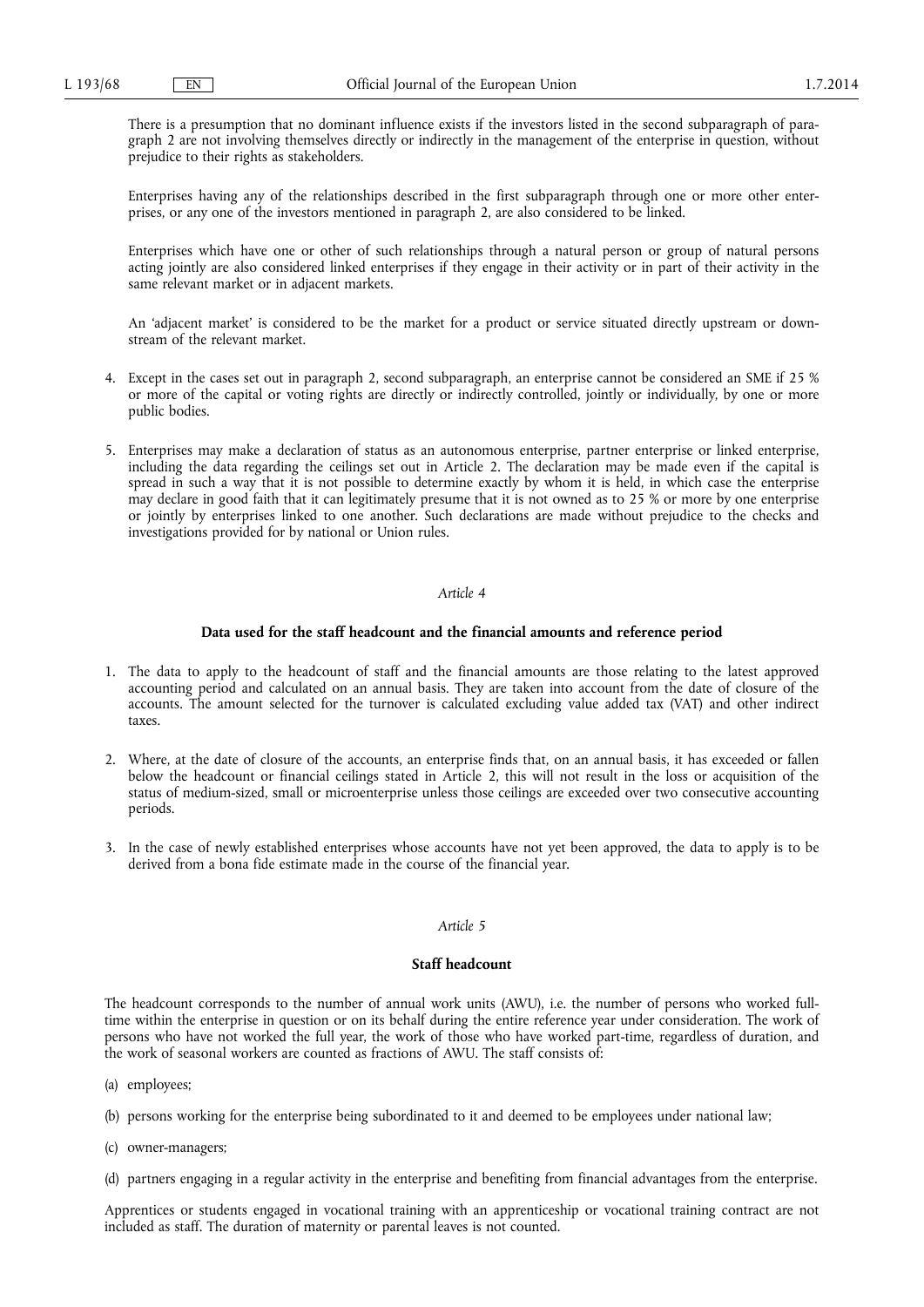### *Article 6*

### **Establishing the data of an enterprise**

- 1. In the case of an autonomous enterprise, the data, including the number of staff, are determined exclusively on the basis of the accounts of that enterprise.
- 2. The data, including the headcount, of an enterprise having partner enterprises or linked enterprises are determined on the basis of the accounts and other data of the enterprise or, where they exist, the consolidated accounts of the enterprise, or the consolidated accounts in which the enterprise is included through consolidation.

To the data referred to in the first subparagraph are added the data of any partner enterprise of the enterprise in question situated immediately upstream or downstream from it. Aggregation is proportional to the percentage interest in the capital or voting rights (whichever is greater). In the case of cross-holdings, the greater percentage applies.

To the data referred to in the first and second subparagraph is added 100 % of the data of any enterprise, which is linked directly or indirectly to the enterprise in question, where the data were not already included through consolidation in the accounts.

3. For the application of paragraph 2, the data of the partner enterprises of the enterprise in question are derived from their accounts and their other data, consolidated if they exist. To these is added 100 % of the data of enterprises which are linked to these partner enterprises, unless their accounts data are already included through consolidation.

For the application of the same paragraph 2, the data of the enterprises which are linked to the enterprise in question are to be derived from their accounts and their other data, consolidated if they exist. To these is added, pro rata, the data of any possible partner enterprise of that linked enterprise, situated immediately upstream or downstream from it, unless it has already been included in the consolidated accounts with a percentage at least proportional to the percentage identified under the second subparagraph of paragraph 2.

4. Where in the consolidated accounts no staff data appear for a given enterprise, staff figures are calculated by aggregating proportionally the data from its partner enterprises and by adding the data from the enterprises to which the enterprise in question is linked.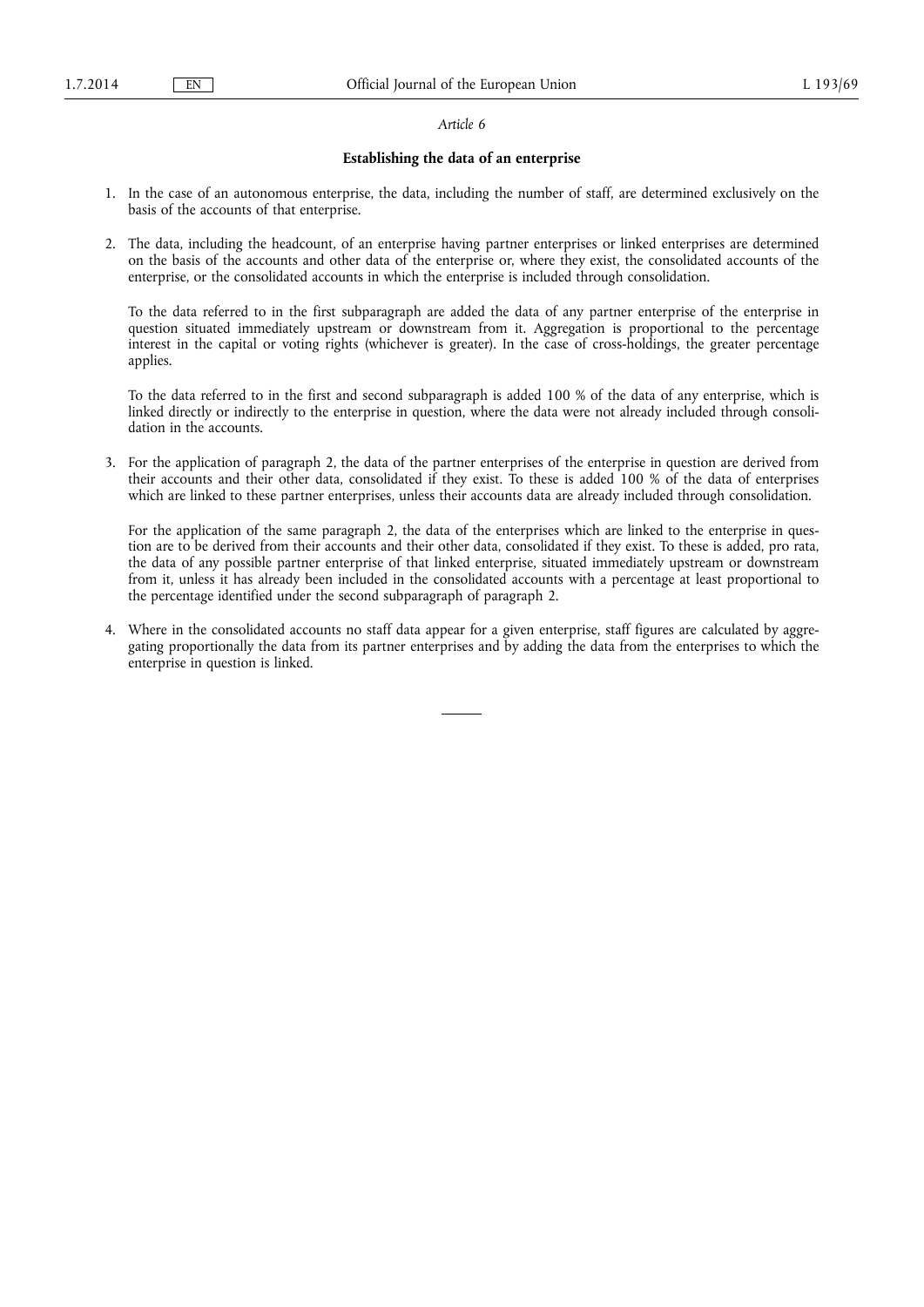EN

## ANNEX II

## INFORMATION REGARDING STATE AID EXEMPTED UNDER THIS REGULATION

## as provided for in Article 9(1)

(Text with EEA relevance (1))

## PART I

| Aid reference                                                                     | (to be completed by the Commission)    |                                                            |  |
|-----------------------------------------------------------------------------------|----------------------------------------|------------------------------------------------------------|--|
| <b>Member State</b>                                                               |                                        |                                                            |  |
| Member State reference number                                                     |                                        |                                                            |  |
| Region                                                                            | Name of the Region (NUTS (1))          | Regional aid status (2)                                    |  |
|                                                                                   |                                        |                                                            |  |
| Granting authority                                                                | Name                                   |                                                            |  |
|                                                                                   | Postal address<br>Web address          |                                                            |  |
| Title of the aid measure                                                          |                                        |                                                            |  |
| National legal basis (Reference to the<br>relevant national official publication) |                                        |                                                            |  |
| Web link to the full text of the aid<br>measure                                   |                                        |                                                            |  |
| Type of measure                                                                   | Scheme                                 |                                                            |  |
|                                                                                   | $\Box$ Ad hoc aid                      | Name of the beneficiary and the group (3)<br>it belongs to |  |
| Amendment of an existing aid<br>scheme or ad hoc aid                              |                                        | Commission aid reference                                   |  |
|                                                                                   | Prolongation                           |                                                            |  |
|                                                                                   | Modification                           |                                                            |  |
| Duration (4)                                                                      | Scheme                                 | dd/mm/yyyy to dd/mm/yyyy                                   |  |
| Date of granting                                                                  | Ad hoc aid                             | dd/mm/yyyy                                                 |  |
| Economic sector(s) concerned                                                      | Please specify at NACE group level (5) |                                                            |  |
|                                                                                   |                                        |                                                            |  |

(1) Applicable only to aid concerning the forestry sector and products not listed in Annex I to the Treaty.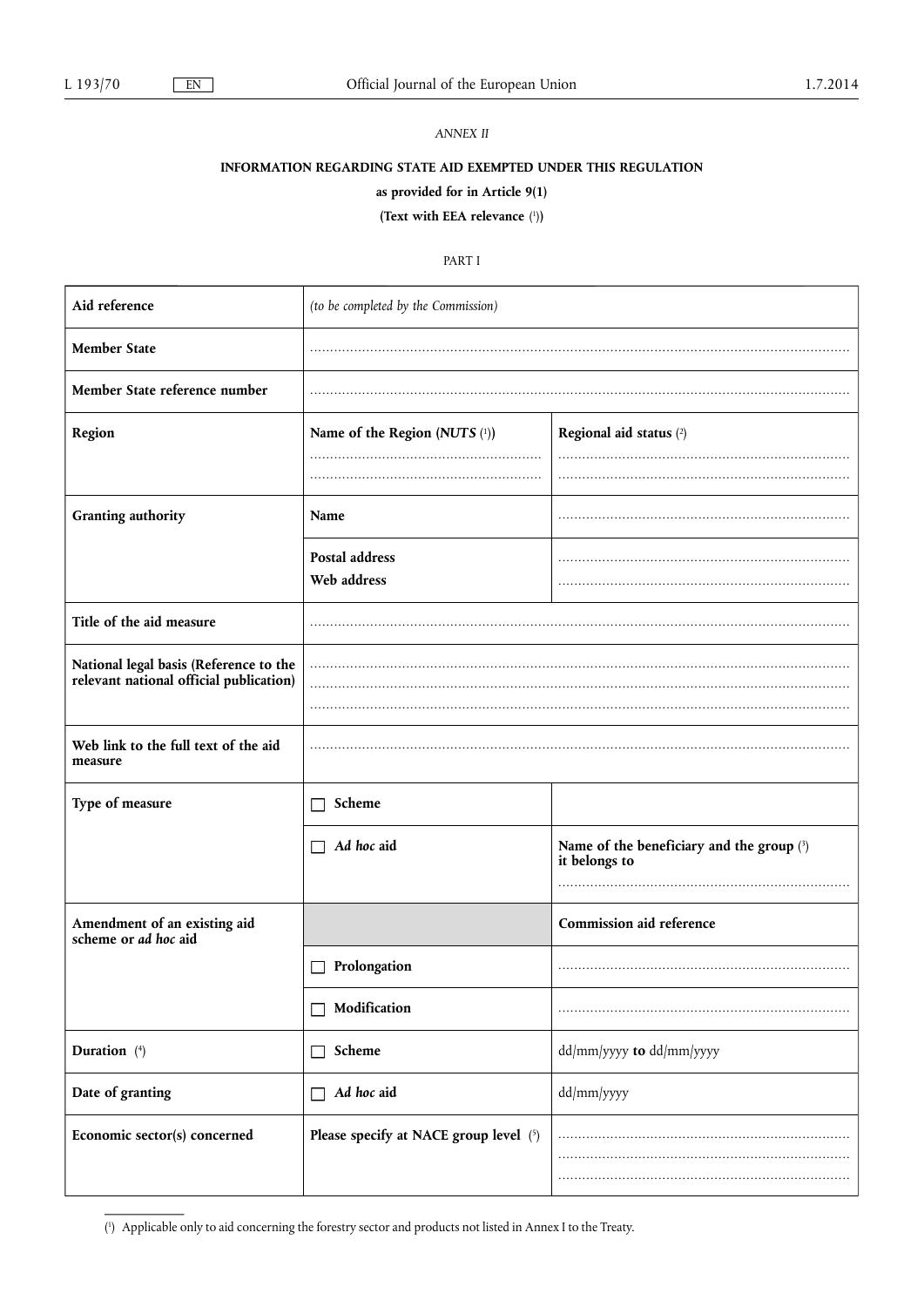| Type of beneficiary          | <b>SME</b>                                                                                                                                                                                                                                                                                                                                  |                                       |                                     |  |
|------------------------------|---------------------------------------------------------------------------------------------------------------------------------------------------------------------------------------------------------------------------------------------------------------------------------------------------------------------------------------------|---------------------------------------|-------------------------------------|--|
|                              | Large enterprises                                                                                                                                                                                                                                                                                                                           |                                       |                                     |  |
| <b>Budget</b>                |                                                                                                                                                                                                                                                                                                                                             |                                       |                                     |  |
|                              | Scheme: Overall amount (6)                                                                                                                                                                                                                                                                                                                  | National currency  (full amounts)     |                                     |  |
|                              | Ad hoc aid: Overall amount $(7)$                                                                                                                                                                                                                                                                                                            | National currency  (full amounts)     |                                     |  |
|                              | For guarantees $(8)$                                                                                                                                                                                                                                                                                                                        | National currency  (full amounts)     |                                     |  |
| Aid instrument               | Direct grant/ Interest rate subsidy                                                                                                                                                                                                                                                                                                         |                                       |                                     |  |
|                              | Subsidised services<br>Loan/ Repayable advances<br>Guarantee (where appropriate with a reference to the Commission decision $(9)$ )<br>Tax advantage or tax exemption<br>Other (please specify)<br>Indicate to which broad category below it would fit best in terms of its effect/function:<br>Grant<br>Loan<br>Guarantee<br>Tax advantage |                                       |                                     |  |
|                              |                                                                                                                                                                                                                                                                                                                                             |                                       |                                     |  |
|                              |                                                                                                                                                                                                                                                                                                                                             |                                       |                                     |  |
|                              |                                                                                                                                                                                                                                                                                                                                             |                                       |                                     |  |
|                              |                                                                                                                                                                                                                                                                                                                                             |                                       |                                     |  |
|                              |                                                                                                                                                                                                                                                                                                                                             |                                       |                                     |  |
| If co-financed by EU fund(s) | Name of EU fund(s):                                                                                                                                                                                                                                                                                                                         | Amount of funding<br>(as per EU fund) | National currency<br>(full amounts) |  |
| Other information            |                                                                                                                                                                                                                                                                                                                                             |                                       |                                     |  |
| $\binom{2}{ }$               | (1) NUTS - Nomenclature of Territorial Units for Statistics. Typically, the region is specified at level 2.<br>Article 107(3)(a) of the Treaty on the Functioning of the European Union (status 'A'), Article 107(3)(c) of the Treaty on the Functioning of the                                                                             |                                       |                                     |  |

European Union (status 'C'), unassisted areas namely areas that are not eligible for regional aid (status 'N').

- ( 3) An undertaking for the purposes of rules on competition laid down in the Treaty on the Functioning of the European Union and for the purposes of this Regulation is any entity engaged in an economic activity, regardless of its legal status and the way in which it is financed. The Court of Justice has ruled that entities which are controlled (on a legal or on a de facto basis) by the same entity should be considered as one undertaking.
- ( 4) Period during which the granting authority can commit itself to grant the aid.
- ( 5) NACE Rev. 2 Statistical classification of Economic Activities in the European Union. Typically, the sector shall be specified at group level.

( 6) In the case of an aid scheme: Indicate the overall amount of the budget planned under the scheme or the estimated tax loss for its whole duration for all aid instruments contained in the scheme.

- ( In case of an *ad hoc* aid award: Indicate the overall aid amount or tax loss.
- ( 8) For guarantees, indicate the maximum amount of loans guaranteed.
- ( 9) Where appropriate, reference to the Commission decision approving the methodology to calculate the gross grant equivalent, in accordance with Article  $\hat{5}(2)(c)(ii)$  of this Regulation.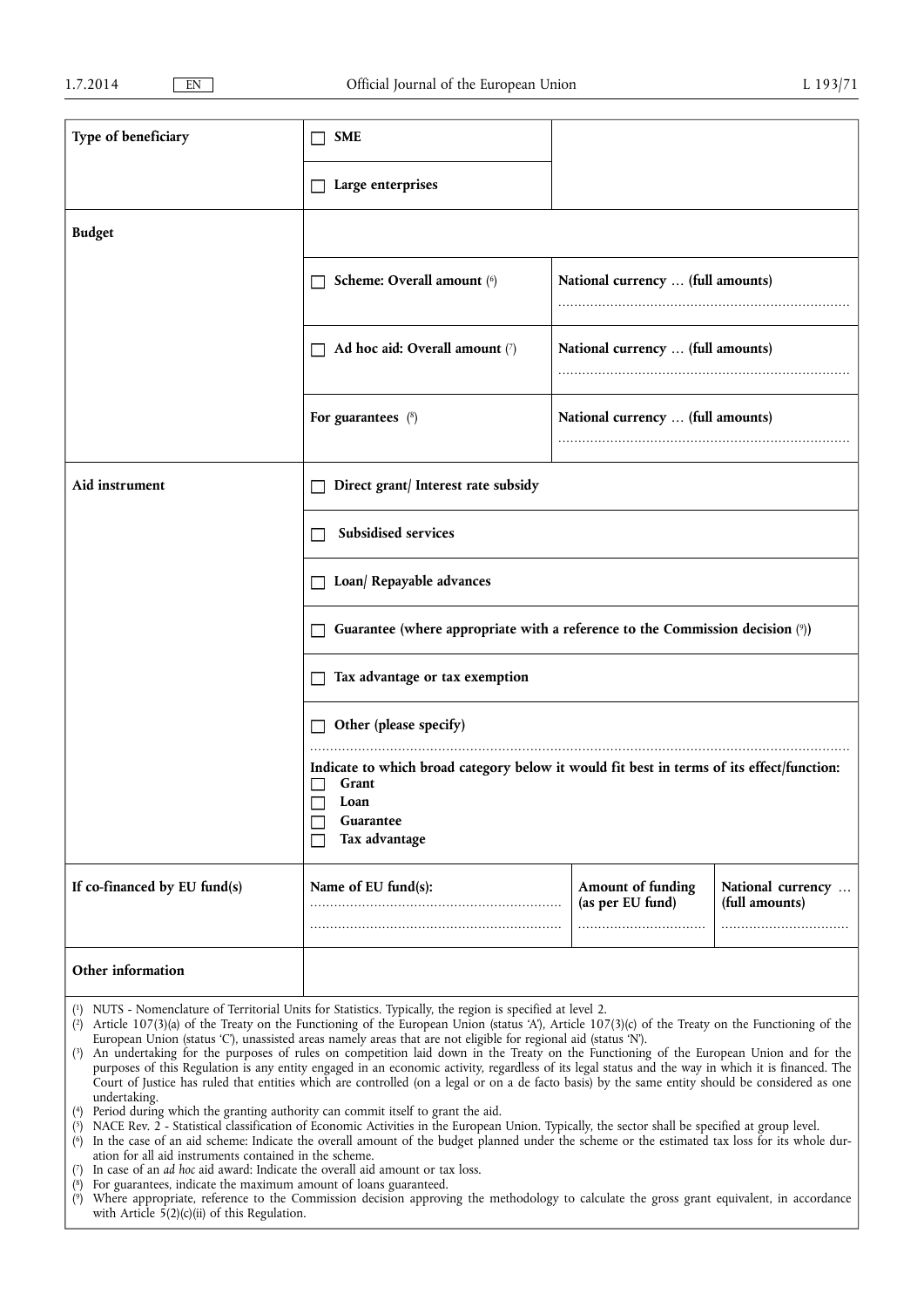## PART II

# **Please indicate under which provision of this Regulation the aid is implemented**

| Primary objectives (1)                                                                                                                                                                       | Maximum aid intensity in % | Maximum aid amount in<br>national currency (in full<br>amounts) |
|----------------------------------------------------------------------------------------------------------------------------------------------------------------------------------------------|----------------------------|-----------------------------------------------------------------|
| Aid for investments in tangible assets or intangible assets in agri-<br>cultural holding linked to primary agricultural production<br>(Article 14)                                           |                            |                                                                 |
| Aid for agricultural land consolidation (Article 15)                                                                                                                                         |                            |                                                                 |
| Aid for investments concerning the relocation of farm buildings<br>(Article 16)                                                                                                              |                            |                                                                 |
| Aid for investments in connection with the processing of agri-<br>cultural products and marketing of agricultural products (Article<br>17)                                                   |                            |                                                                 |
| Start-up aid for young farmers and the development of small<br>farms (Article 18)                                                                                                            |                            |                                                                 |
| Start-up aid for producer groups and organisations in the agri-<br>cultural sector (Article 19)                                                                                              |                            |                                                                 |
| Aid for participation of producers of agricultural products in<br>quality schemes (Article 20)                                                                                               |                            |                                                                 |
| Aid for knowledge transfer and information actions in the agri-<br>cultural sector (Article 21)                                                                                              |                            |                                                                 |
| Aid for advisory services in the agricultural sector (Article 22)                                                                                                                            |                            |                                                                 |
| Aid for farm replacement services (Article 23)                                                                                                                                               |                            |                                                                 |
| Aid for the promotional measures in favour of agricultural<br>products (Article 24)                                                                                                          |                            |                                                                 |
| Aid to compensate for damage caused by adverse climatic events<br>which can be assimilated to a natural disaster (Article 25)                                                                |                            |                                                                 |
| Aid for the costs of the prevention, control and eradication of<br>animal diseases and plant pests and aid to make good the damage<br>caused by animal diseases and plant pests (Article 26) |                            |                                                                 |
|                                                                                                                                                                                              |                            |                                                                 |
| Aid to the livestock sector (Article $27(1)(a)$ or (b))                                                                                                                                      |                            |                                                                 |
| Aid for removal of fallen stock (Article $27(1)(c)$ , (d) or (e))                                                                                                                            |                            |                                                                 |
| Aid for the payment of insurance premiums (Article 28)                                                                                                                                       |                            |                                                                 |
| Aid for investments in favour of conservation of cultural and<br>natural heritage located on the agricultural holding (Article 29)                                                           |                            |                                                                 |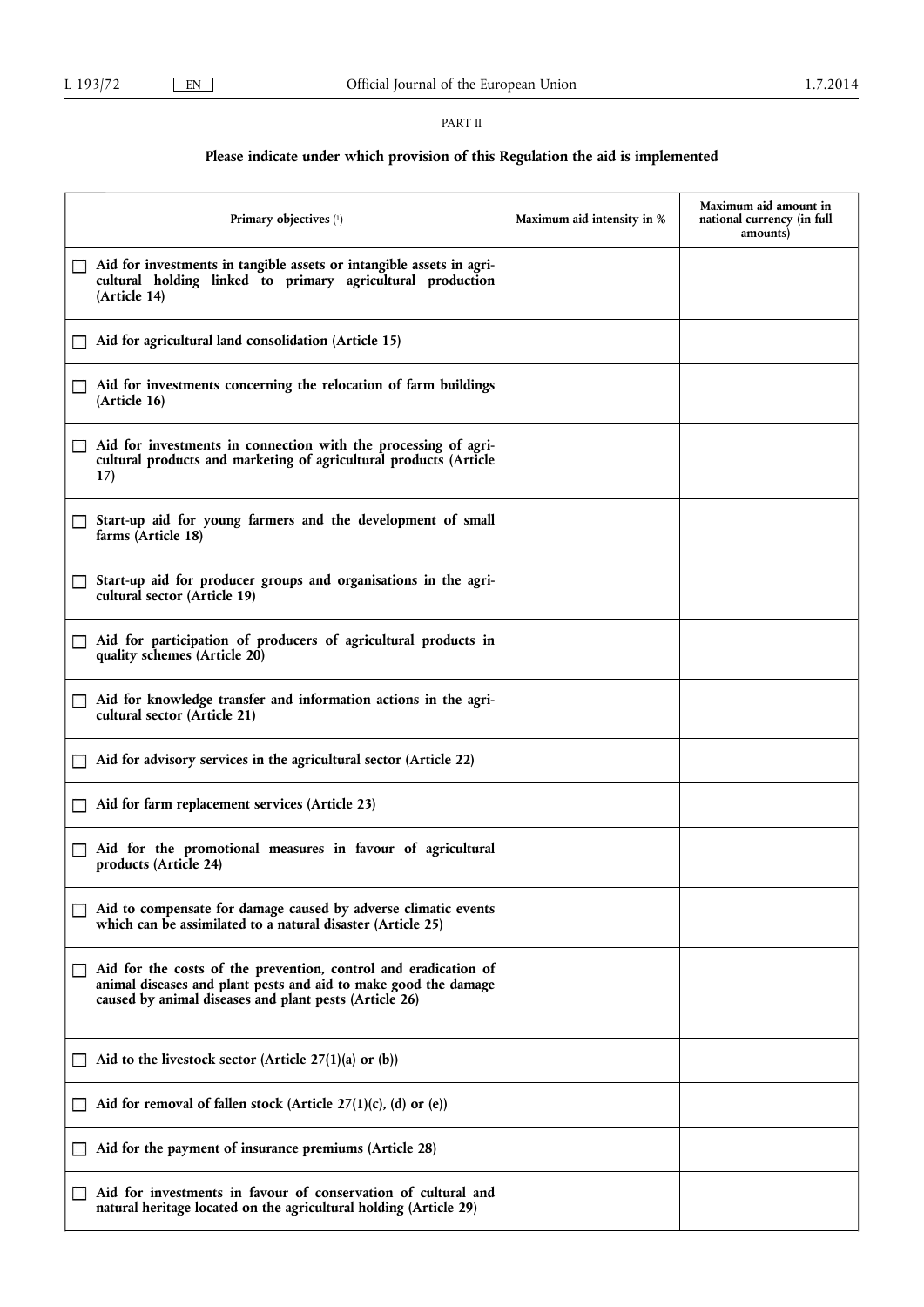| Primary objectives (1)                                                                                                                                                       | Maximum aid intensity in %                                                                              | Maximum aid amount in<br>national currency (in full<br>amounts) |
|------------------------------------------------------------------------------------------------------------------------------------------------------------------------------|---------------------------------------------------------------------------------------------------------|-----------------------------------------------------------------|
| Aid to make good the damage caused by natural disaster in the<br>agricultural sector (Article 30)                                                                            |                                                                                                         |                                                                 |
| Type of natural disaster                                                                                                                                                     | earthquake<br>avalanche<br>landslide<br>flood<br>tornado<br>hurricane<br>volcanic eruption<br>wild fire |                                                                 |
| Date of occurrence of the natural disaster                                                                                                                                   | From dd/mm/yyyy to dd/mm/yyyy                                                                           |                                                                 |
| Aid for research and development in the agricultural sector<br>(Article 31)                                                                                                  |                                                                                                         |                                                                 |
| Aid for research and development in the forestry sector (Article<br>31)                                                                                                      |                                                                                                         |                                                                 |
| Aid for afforestation and creation of woodland (Article 32)                                                                                                                  |                                                                                                         |                                                                 |
| Aid for agroforestry systems (Article 33)                                                                                                                                    |                                                                                                         |                                                                 |
| Aid for prevention and restoration of damage to forests from<br>forest fire, natural disasters, adverse climatic events, plant pests<br>and catastrophic events (Article 34) |                                                                                                         |                                                                 |
| Aid for investments improving the resilience and environmental<br>value of forest ecosystems (Article 35)                                                                    |                                                                                                         |                                                                 |
| Aid for disadvantages related to Natura 2000 forest areas (Article<br>36)                                                                                                    |                                                                                                         |                                                                 |
| Aid for forest- environmental and climate services and forest<br>conservation (Article 37)                                                                                   |                                                                                                         |                                                                 |
| Aid for knowledge transfer and information actions in the<br>forestry sector (Article 38)                                                                                    |                                                                                                         |                                                                 |
| Aid for advisory services in the forestry sector (Article 39)                                                                                                                |                                                                                                         |                                                                 |
| Aid for investments in infrastructure related to development,<br>modernisation or adaptation of forestry sector(Article 40)                                                  |                                                                                                         |                                                                 |
| Aid for investments in forestry technologies and in processing,<br>mobilising and marketing of forestry products (Article 41)                                                |                                                                                                         |                                                                 |
| Aid for conservation of genetic resources in forestry (Article 42)                                                                                                           |                                                                                                         |                                                                 |
| Aid for forestry land consolidation (Article 43)                                                                                                                             |                                                                                                         |                                                                 |
| Aid for investments concerning the processing of agricultural<br>products into non-agricultural products or the production of<br>cotton (Article 44)                         |                                                                                                         |                                                                 |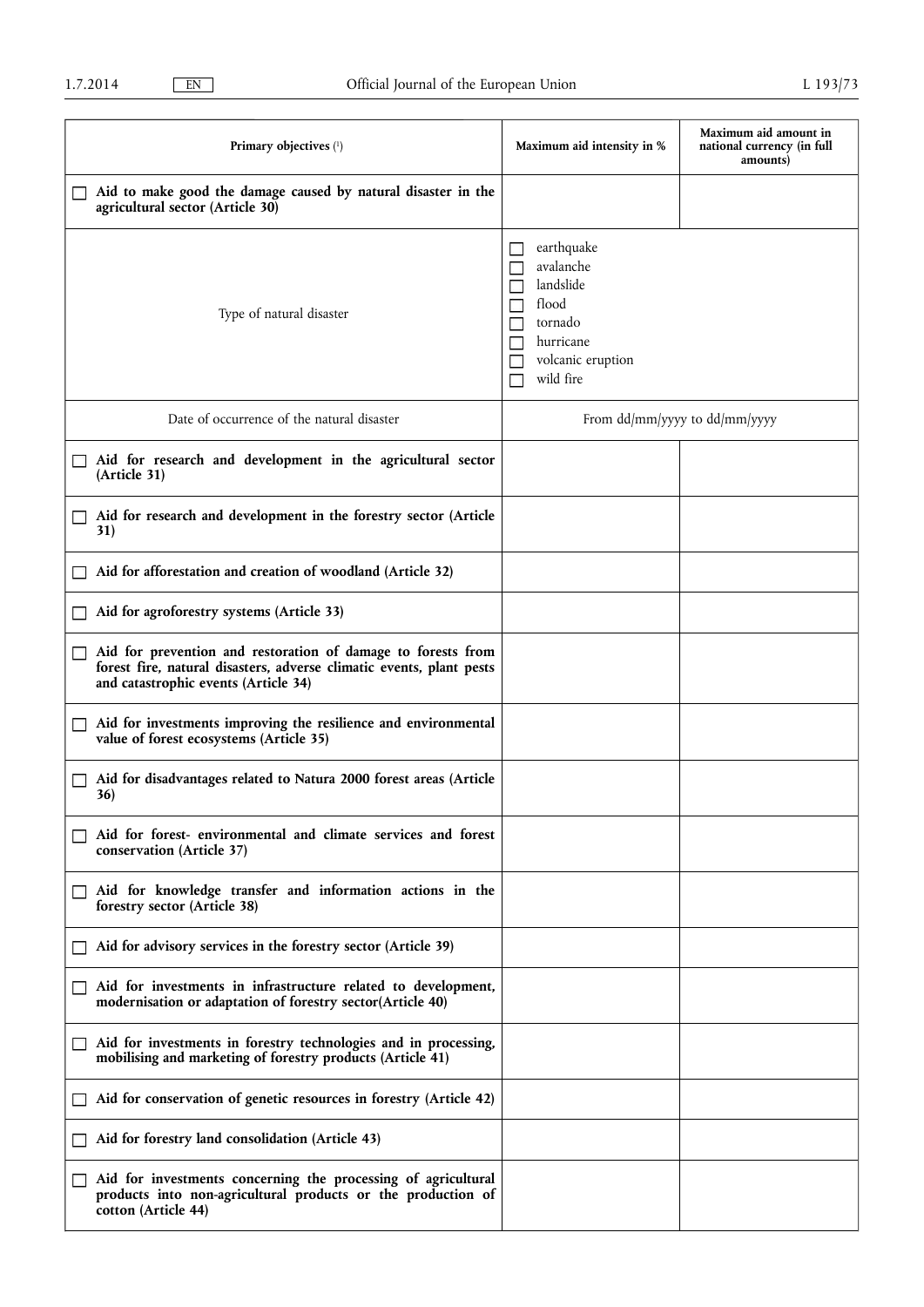| Primary objectives $(1)$                                                                                                  | Maximum aid intensity in % | Maximum aid amount in<br>national currency (in full<br>amounts) |  |
|---------------------------------------------------------------------------------------------------------------------------|----------------------------|-----------------------------------------------------------------|--|
| Business start-up aid for non-agricultural activities in rural areas<br>(Article 45)                                      |                            |                                                                 |  |
| Aid for advisory services for SMEs in rural areas (Article 46)                                                            |                            |                                                                 |  |
| Aid for knowledge transfer and information actions in favour of<br>SMEs in rural areas (Article 47)                       |                            |                                                                 |  |
| Aid for new participation of active farmers in quality schemes<br>for cotton or foodstuff (Article 48)                    |                            |                                                                 |  |
| Aid for information and promotion activities concerning cotton<br>and foodstuffs covered by a quality scheme (Article 49) |                            |                                                                 |  |
| Multiple objectives are possible; in this case indicate all objectives                                                    |                            |                                                                 |  |